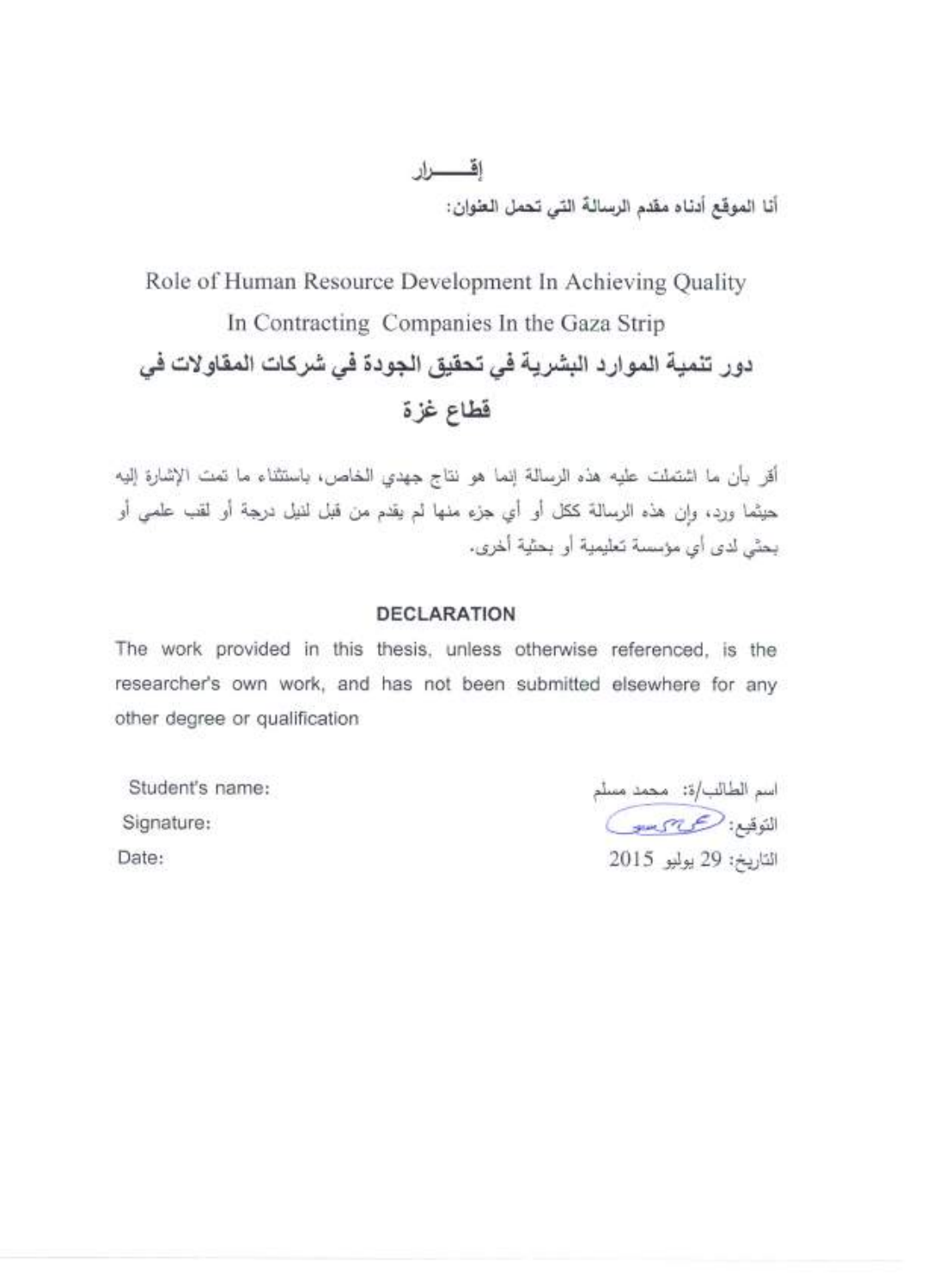انغبيؼخ ا٠ساليٛخ - غضح Gaza University Islamic The ػًبدح انذساسبد انؼهٛب ػًبدح انذساسبد انؼهٛب Deanery Graduate كلية الهندسة المستخدمة المستخدمة المستخدمة للمستخدمة المستخدمة المستخدمة المستخدمة المستخدمة المستخدمة المستخد لسى انُٓذسخ انًذَٛخ Department Engineering Civil إداسح انًششٔػبد انُٓذسٛخ Management Projects Engineering



Role of Human Resource Development In Achieving Quality In Contracting Companies In the Gaza Strip دور تنمية الموارد البشرية في تحقيق الجودة في شركات المقاولات ف*ي* **لطاع غزة**

# Submitted by: **Eng. Mohammed Musalam**

Supervised by:

**Associate Prof./ Dr. Nabil El-Sawalhi**

This Thesis is Partial Fulfillment of the Requirement for the Degree of Master of Science in Engineering Projects Management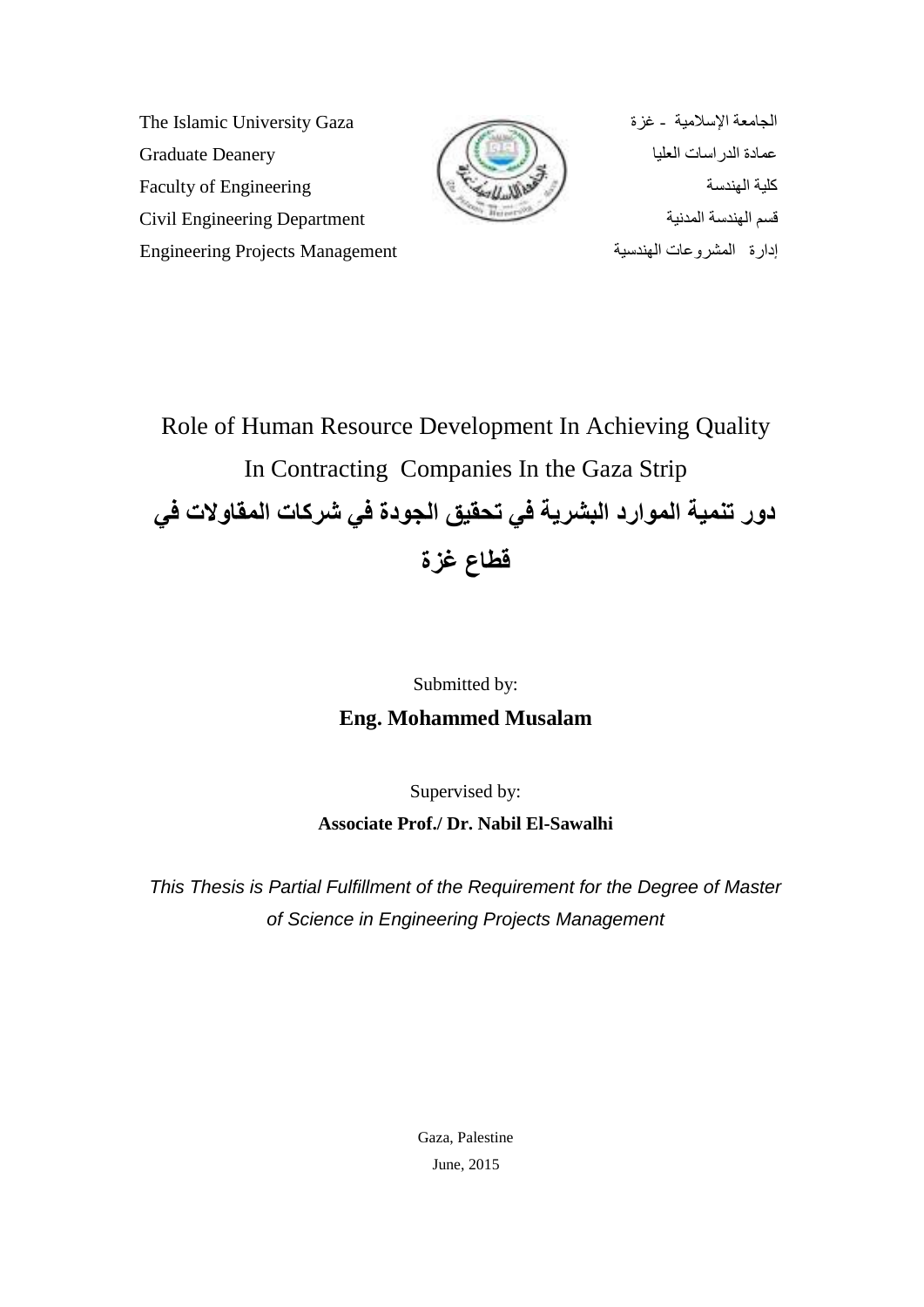alta-





مكتب نائب الرئيس للبحث العلمى والدراسات العليا \_ هانف داخلي 1150

# نتيجة الحكم على أطروهة ماجستير

بناءً على موافقة شئون البحث العلمي والدراسات العليا بالجامعة الإسلامية بغزة على تشكيل لجنة الحكم على أطروحة الباحث/ محمد تيسير. أحمد مسلم لنيل درجة الماجستير. في كليـة *الـهتدسة* قسم <u>الـهندسـة المدنيـة –</u> إدارة المشروعات الهندسية وموضوعها:

# دور تنمية الموارد البشرية في تحقيق الجودة في شركات المقاولات في قطاع غزة Role of human resource development in achieving quality in contracting companies in the Gaza Strip

وبعد المناقشة العلنية التي تمت اليوم الثلاثاء 13 رمضان 1436هـ، الموافق 2015/06/30م الساعة

|        |                 | العاشرةِ صباحاً بمبنى القدس، اجتمعت لجنة الحكم على الأطروحة والمكونة من: ﴿ الْمَسْرَمَنِينَ الْمَعَلَمُ ال |
|--------|-----------------|------------------------------------------------------------------------------------------------------------|
|        |                 |                                                                                                            |
| the    | مناقشا داخليأ   | د. عــلاء الــدين داوود الجماصــي                                                                          |
| Finede | مناقشاً خارجياً |                                                                                                            |

وبعد المداولة أوصت اللجنة بمنح الباحث درجة ال*م*اجستير في **كلية** *المؤنسمة |* **قسم الهندسة المدنية**ـ إدارة المشروعات الهندسية.

واللجنة إذ تعنده هذه الدرجة فإنها توصيه يتقوى الله ولزوم طاعته وأن يسخر علمه في خدمة دينه ووطنه.

والله وإالتوفيق ،،،

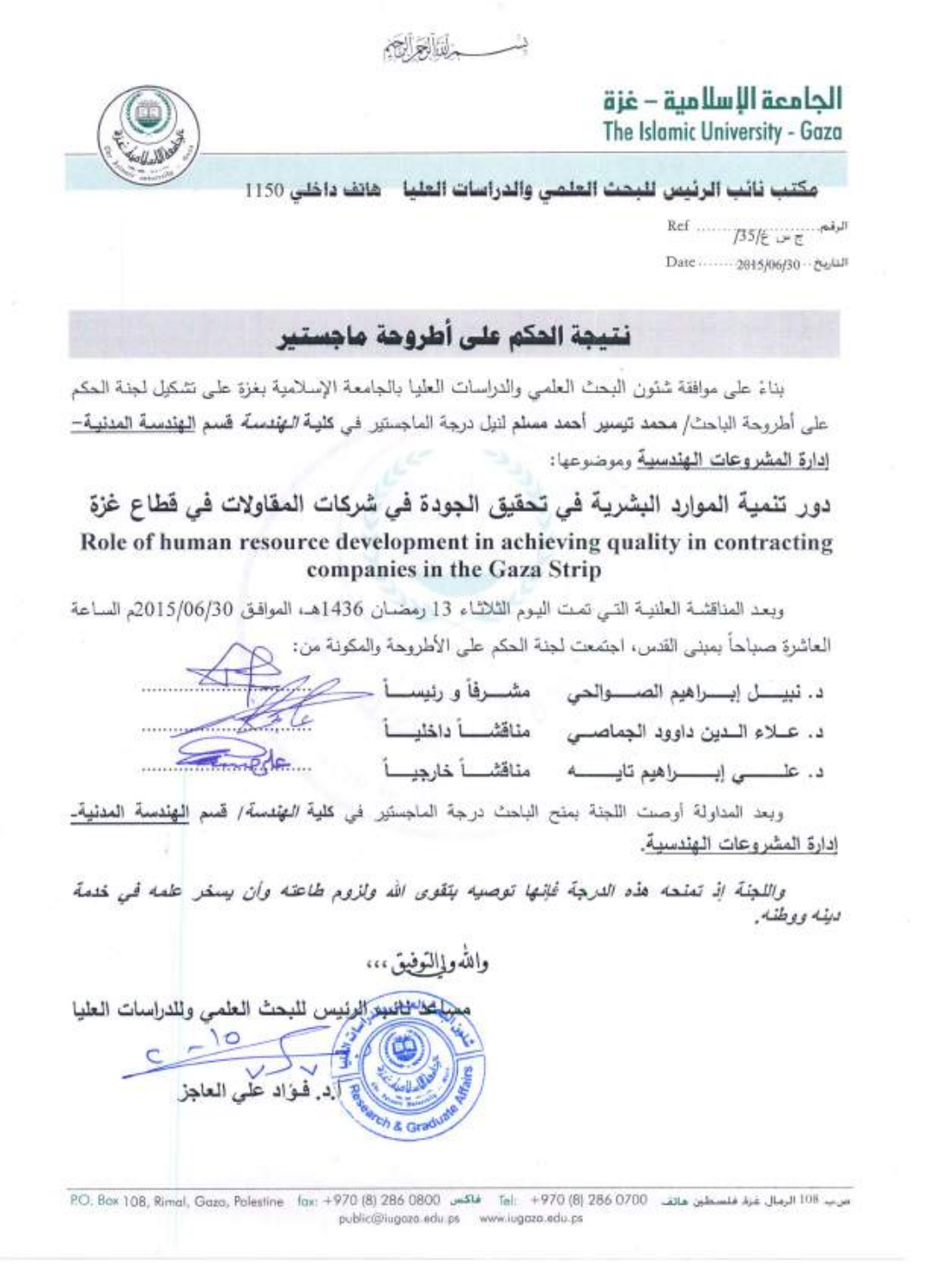# *Dedication*

- To my loving *parents* whose words of support and push for tenacity ring in my ears.
- To my *wife* whose constant dedication and love enlightened me.
- A special feeling to my son *Ahmed.*
- To all my *brothers*, *sisters*, *colleagues* and *friends*  for their endless support and help**.**

*Mohammed T. Musallam June, 2015*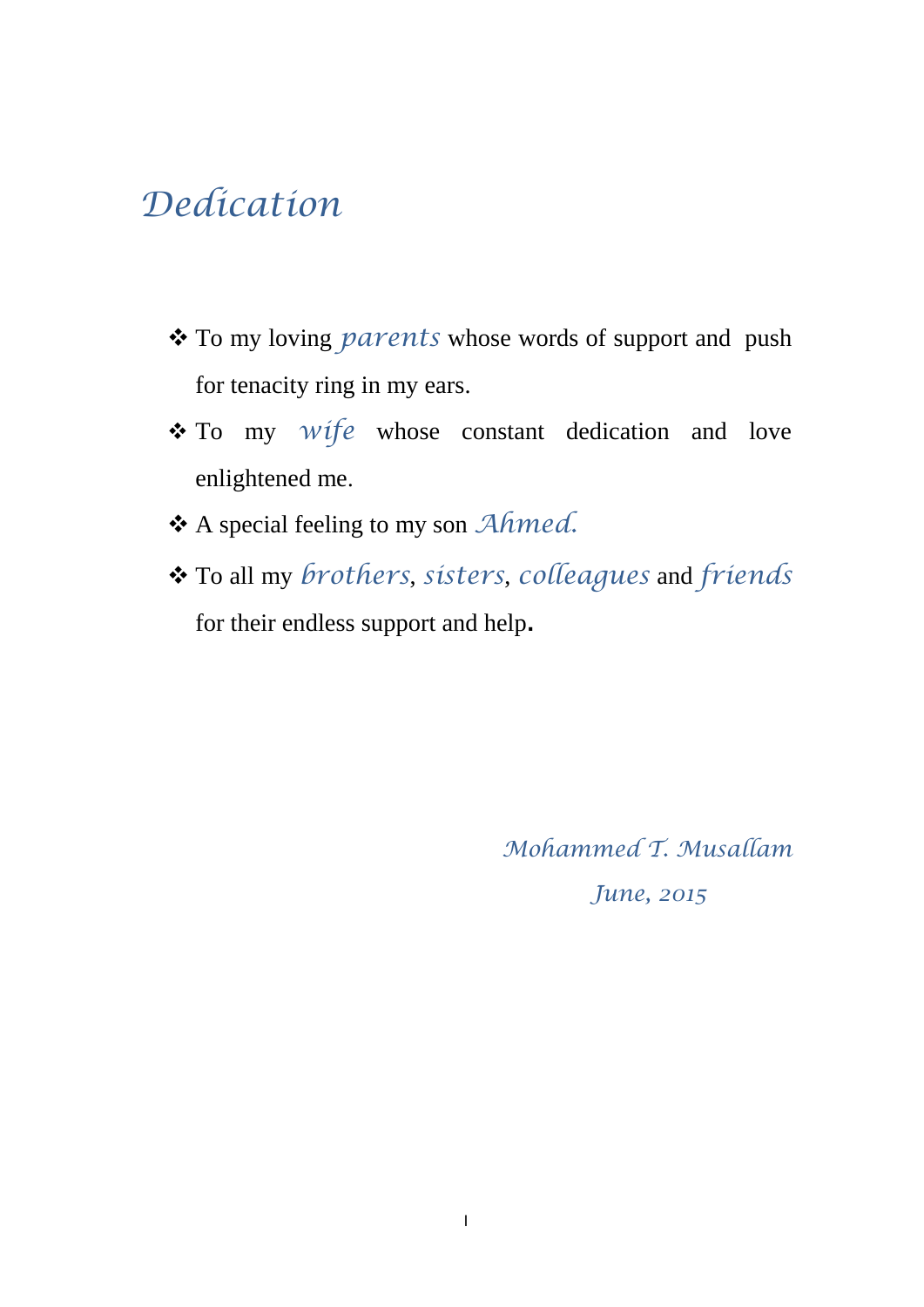# *Acknowledgments*

All thanks goes to Almighty, Allah who bestowed me the awareness, perseverance, mercy and help to make this accomplishment possible.

I am grateful to my supervisor Dr. Nabil El Sawalhi for his professional advice, useful guidance, and excellent support through all stages of preparing this thesis. Dr Sawalhi careful check and useful response have made a great contribution to the production of this thesis in its final form.

A special thanks goes to Engineering Projects Management Staff at the Islamic University of Gaza for their academic and scientific support throughout my study of MSc.

A special thanks to Deanery of Graduate Studies at Engineering Faculty for their administrative and academic support.

Careful acknowledgment to my colleague Mohammed Mansour for his advices during the study.

My grateful thanks to all contractors who participated in filling questionnaires and provided important information for this study.

 A special thanks goes to Palestinian Contractors Union for data supply about Palestinian contractors to filling the questionnaire.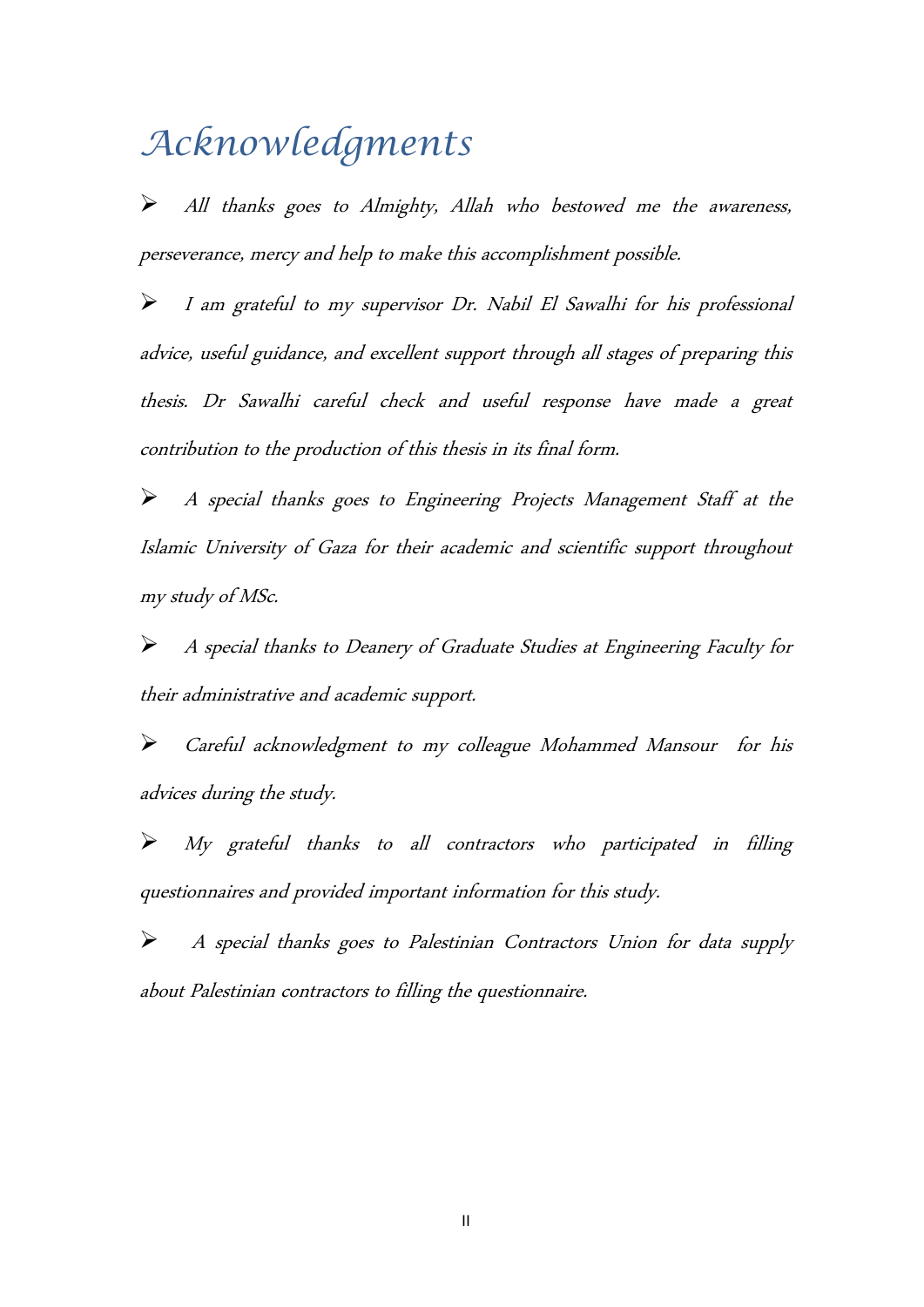#### **Abstract**

Human resource is considered the most important asset in construction industry, it has the highest influence to achieve quality. Therefore, contracting companies must keep and develop their employees. Human resource development gives the company a competitive edge. Any company, which ignores their human resource development harm their future reputation. Quality in turn is a function of knowledge and experience background, training programs and the overall health of the employees.

This study aimed to investigate the role of human resource development in achieving quality in contracting companies in the Gaza Strip and to provide mechanisms and guidelines for contractors to develop human resources in their companies. It also enhance work quality through comprehensive developing a policy framework. Qualitative and quantitative methods used to achieve the research objectives. A Structured interview used to assess the current situation of human resource development in contracting companies in the Gaza strip. A questionnaire method used to investigate the factors that leading to development of human resource that achieving quality in contracting companies in Gaza Strip, and to investigate the barriers factors to implement the human resource development in contracting companies in Gaza Strip.

This study indicated that most important three factors that affecting and leading to development of human resource that achieving quality in contracting companies in Gaza Strip are implement efficiency criteria for employee selection to work with company, trainers efficiency and criteria's for selection training team and hold training courses to develop knowledge and theoretical capabilities of employees. Also the study indicated that most important three factors that barring implementation of human resource development programs in contracting companies in Gaza Strip are discontinuous of companies work, human resource development programs cost and lack of job security of employees because of temporary contract.

This study recommended that contracting companies must take high attention for human resource management main practices and establishing comprehensive training programs for all employees in company based on internal and external changes influencing at human resource performance.

III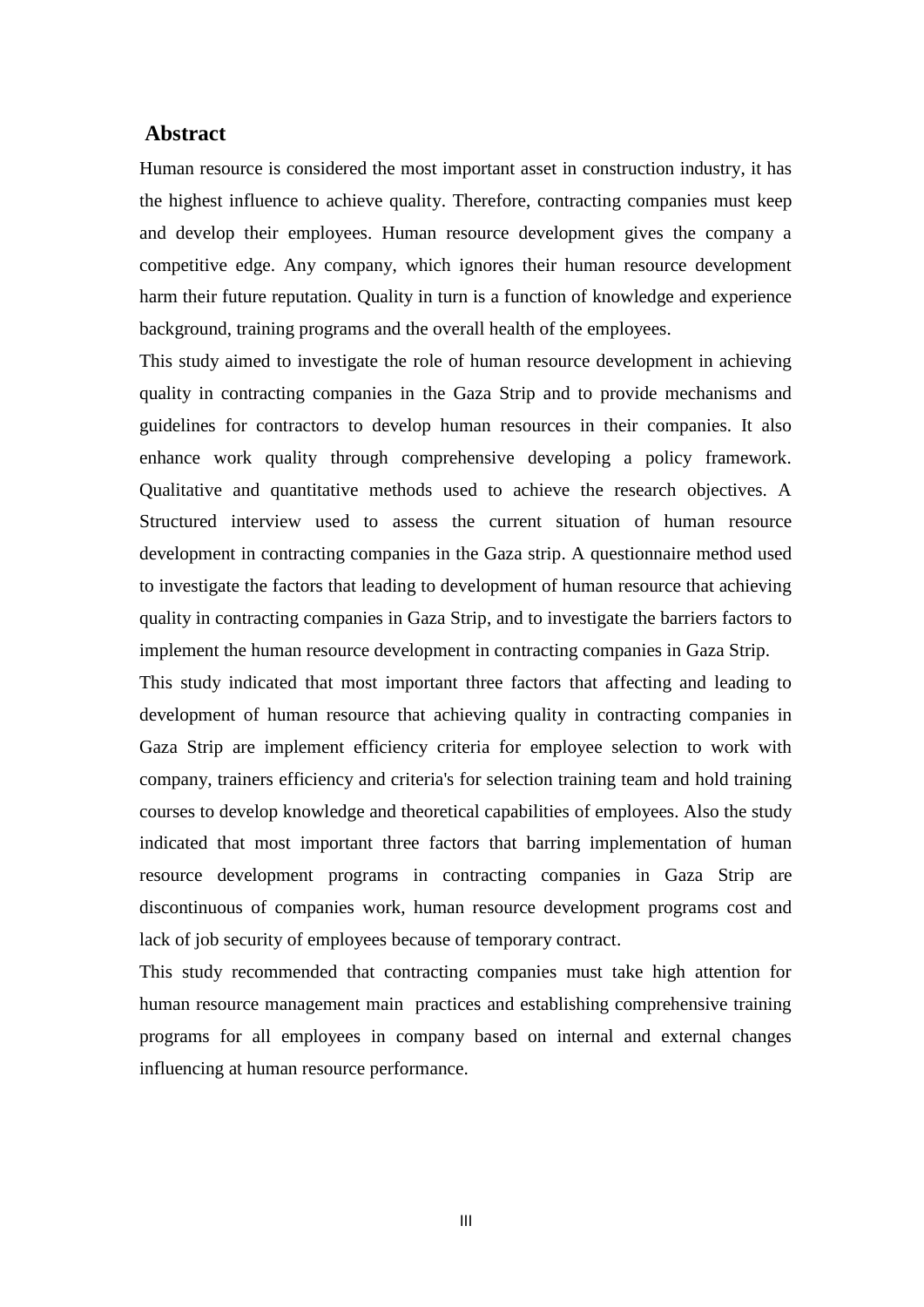#### **يهخص انبحذ**

يعتبر العنصر البشري من أهم الموارد الموجودة ف*ي* قطاع صناعة الإنشاءات والأكثر تأثيرا في تحقيق الجودة ، لذا يتوجب على شركات المقاولات الحفاظ والع*مل على* تنمية العاملين لديها كما أن تنمية الموارد البشرية تعطى الشركة ميزة تنافسية وأى شركة تهمل تنمية مواردها البشرية تضر بسمعة الشركة المستقبلية والجودة هى نتاج الخلفية النظرية **ٔانؼًهٛت****نذٖ****انؼايهٍٛ****ٔٔصٕد****بشايش****حذسٚبٛت****ٔانصحت****انؼايت****نهؼايه***.***ٍٛ**

تهدف هذه الدراسة إل*ى* التحقق من دور تنمية الموارد البشرية ف*ي* تحقيق الجودة ف*ي* شركات المقاولات في قطاع غزة و لتزويد المقاولين بالآليات والمبادئ التوجيهية لتنمية مواردهم البشرية من خلال مراجعة شاملة للدراسات السابقة واقتراح إطار لتنمية الموارد البشرية <sub>.</sub>

تم استعمال الطريقة الكيفية والكمية لتحقيق أهداف الدراسة ، حيت تم استخدام المقابلة لتقييم واقع تنمية الموارد البشرية في شركات المقاولات في قطاع غزة وقد تم استخدام الاستبيان للتحقق من العوامل التي تؤدي لتنمية الموارد البشرية لتحقيق الجودة في شركات المقاولات في قطاع غزة وأيضا التحقق من معوقات تطبيق تنمية الموارد البشرية في **ششكاث****انًمأالث****فٙ****لطاع****غزة***.* 

هذه الدراسة أشارت إلى أن أهم ثلاث عوامل تؤثر وتؤدى لتنمية الموارد البشرية في شركات المقاولات في قطاع غزة هي تطبيق معيار الكفاءة لاختيار الموظفين للعمل بالشركة وكفاءة المدربين ومعايير اختيار فريق التدريب وعقد دورات تدريبية لتنمية القدرات النظرية والعملية للعاملين وأيضا الدراسة أشارت إلى أهم ثلاث عوامل تعيق تطبيق برامج تنمية الموارد البشرية في قطاع غزة هي عدم تواصل عمل الشركات وتكلفة برامج تنمية الموارد البشرية وعدم وجود آمان وظيفي لدى العاملين بسبب التعاقد الموّقت مع الشركة ٍ هذه الدراسةَ أوصت بأنه يجِب على شركات المقاولات أن تولى اهتمام شديد للممارسات الرئيسية لإدارة الموارد البشرية وإنشاء برامج تدريبية شاملة لجميع العاملين فى الشركة بِناء على التغيرات الداخلية والخارجية التي تؤثر على أداء الموارد البشرية.

IV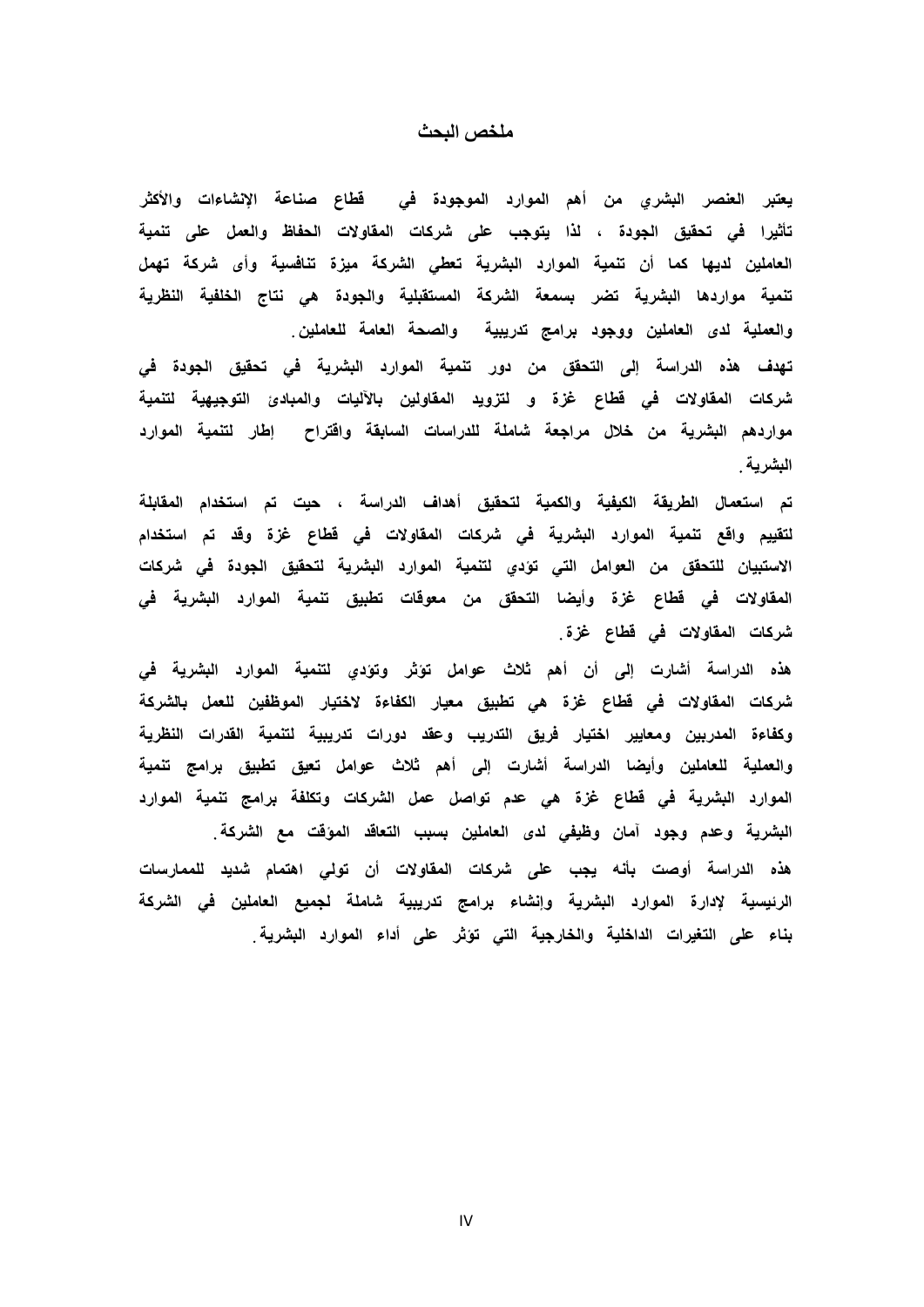|                                                            | п                       |
|------------------------------------------------------------|-------------------------|
|                                                            | Ш                       |
|                                                            | Ш                       |
|                                                            | v                       |
|                                                            | IX                      |
|                                                            | X                       |
|                                                            | XII                     |
|                                                            | 1                       |
|                                                            | 1                       |
|                                                            | $\overline{2}$          |
|                                                            | 3                       |
|                                                            | 3                       |
| 1.5 Construction industry effect on economy in Palestine   | $\overline{\mathbf{4}}$ |
| 1.6 Importance of human resource in construction industry  | 5                       |
|                                                            | 5                       |
|                                                            | 6                       |
|                                                            | 6                       |
|                                                            | 7                       |
|                                                            | 8                       |
|                                                            | 9                       |
|                                                            | 9                       |
|                                                            | 9                       |
|                                                            | 11                      |
|                                                            | 11                      |
|                                                            | 12                      |
|                                                            | 12                      |
|                                                            | 13                      |
|                                                            | 14                      |
|                                                            | 15                      |
| 2.5 Human resource management and organization performance | 15                      |
|                                                            | 19                      |

## **List of contents**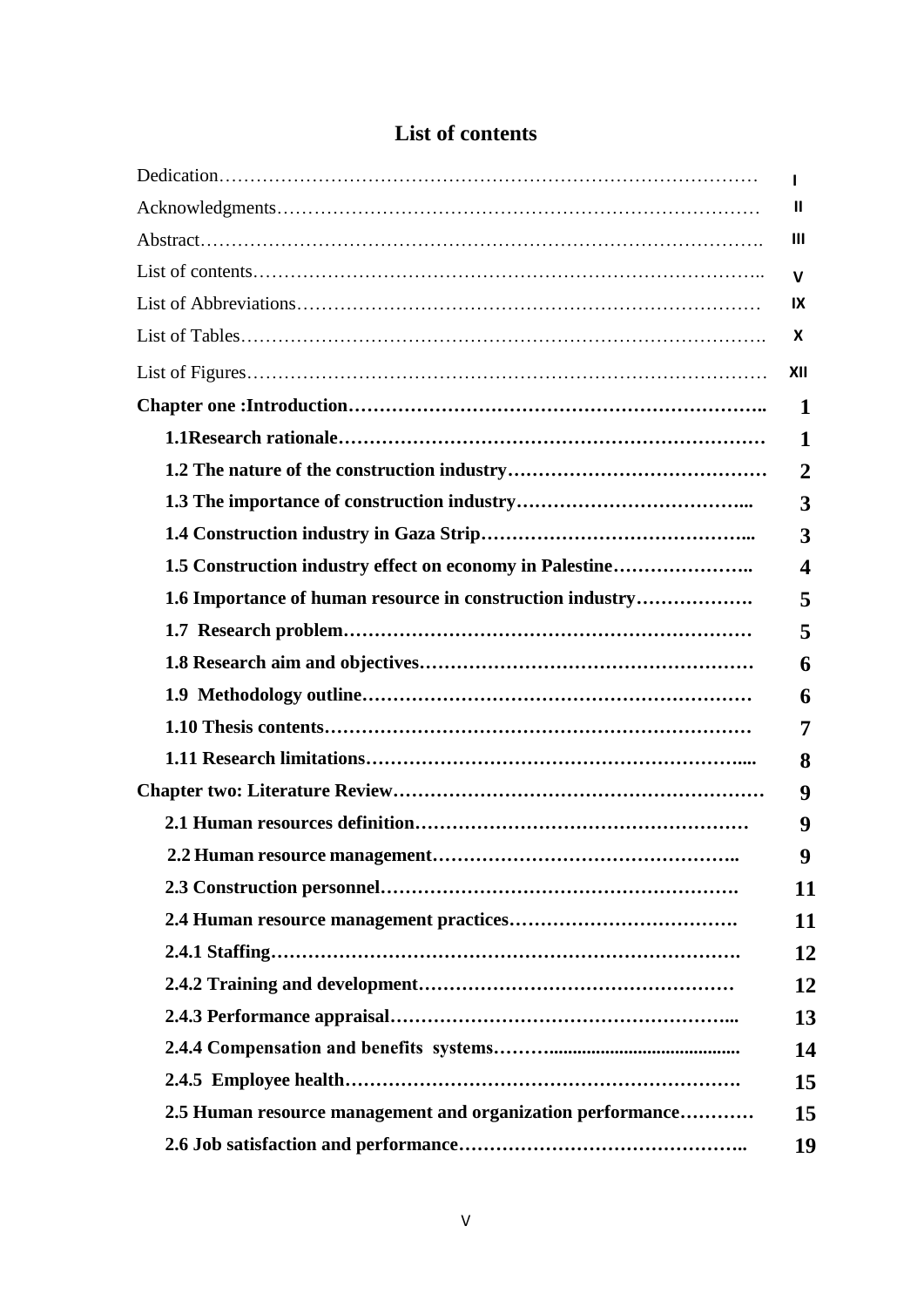|                                                                       | 19 |
|-----------------------------------------------------------------------|----|
|                                                                       | 20 |
|                                                                       | 22 |
|                                                                       | 22 |
|                                                                       | 22 |
|                                                                       | 22 |
| 2.10 Human resource development in construction companies             | 23 |
|                                                                       | 24 |
|                                                                       | 25 |
|                                                                       | 25 |
|                                                                       | 26 |
|                                                                       | 26 |
|                                                                       | 33 |
|                                                                       | 34 |
|                                                                       | 35 |
| 2.15 Human resource development in developed countries                | 35 |
| 2.16 Human resource development in developing countries               | 36 |
| 2.17 Barriers to human resource development in construction companies | 36 |
|                                                                       | 38 |
| 2.19 Human resource (HR) participation for quality performance        | 40 |
|                                                                       | 41 |
|                                                                       | 42 |
|                                                                       | 42 |
|                                                                       | 42 |
|                                                                       | 43 |
|                                                                       | 46 |
|                                                                       | 46 |
|                                                                       | 46 |
|                                                                       | 47 |
|                                                                       | 47 |
|                                                                       | 47 |
|                                                                       | 48 |
|                                                                       | 48 |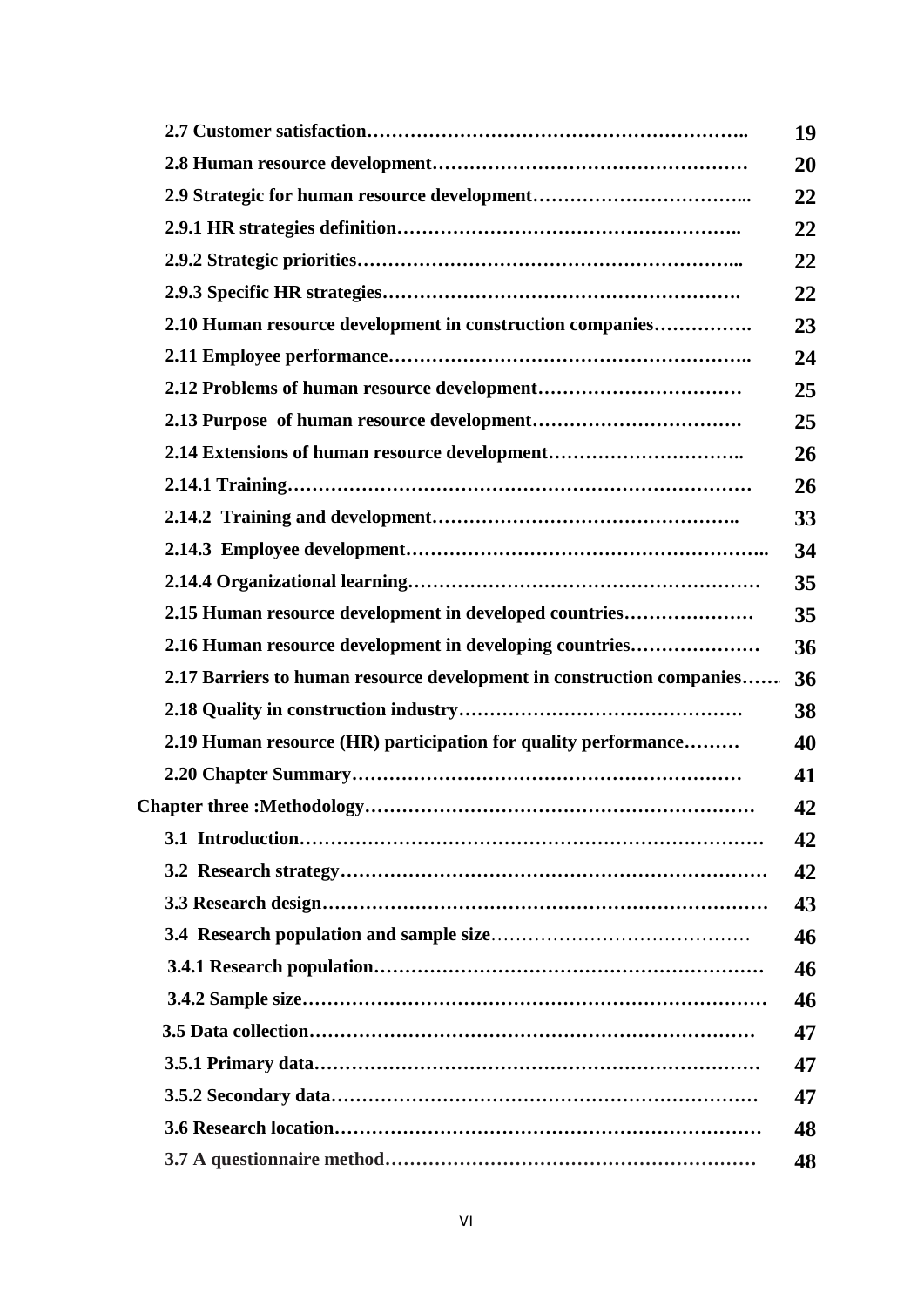|                                                                            | 48 |
|----------------------------------------------------------------------------|----|
|                                                                            | 48 |
|                                                                            | 49 |
|                                                                            | 50 |
|                                                                            | 52 |
|                                                                            | 52 |
|                                                                            | 52 |
|                                                                            | 60 |
| 3.12 Questionnaire distribution and collection                             | 62 |
|                                                                            | 63 |
|                                                                            | 63 |
|                                                                            | 63 |
|                                                                            | 64 |
|                                                                            | 65 |
|                                                                            | 66 |
|                                                                            | 66 |
|                                                                            | 66 |
|                                                                            | 75 |
|                                                                            | 75 |
| 4.4.1 Differences of responses due to job description                      | 77 |
| 4.4.2 Differences of responses due to experience years in construction     |    |
|                                                                            | 77 |
| 4.4.3 Average of projects value that executed annually for last five years | 77 |
|                                                                            | 77 |
| 4.4.5 Number of permanent employees in company                             | 78 |
| 4.4.6 Number of employees that company attract them annually               | 78 |
| 4.4.7 Number of employees that leave or lay off from company annually      | 78 |
|                                                                            | 79 |
|                                                                            | 79 |
| 4.6.1 First group: Factors related to main practices for human resource    |    |
|                                                                            | 80 |
| 4.6.2 Second group: Factors related to training                            | 83 |
| 4.6.3 Third group: Factors resulted from training programs                 | 86 |
|                                                                            |    |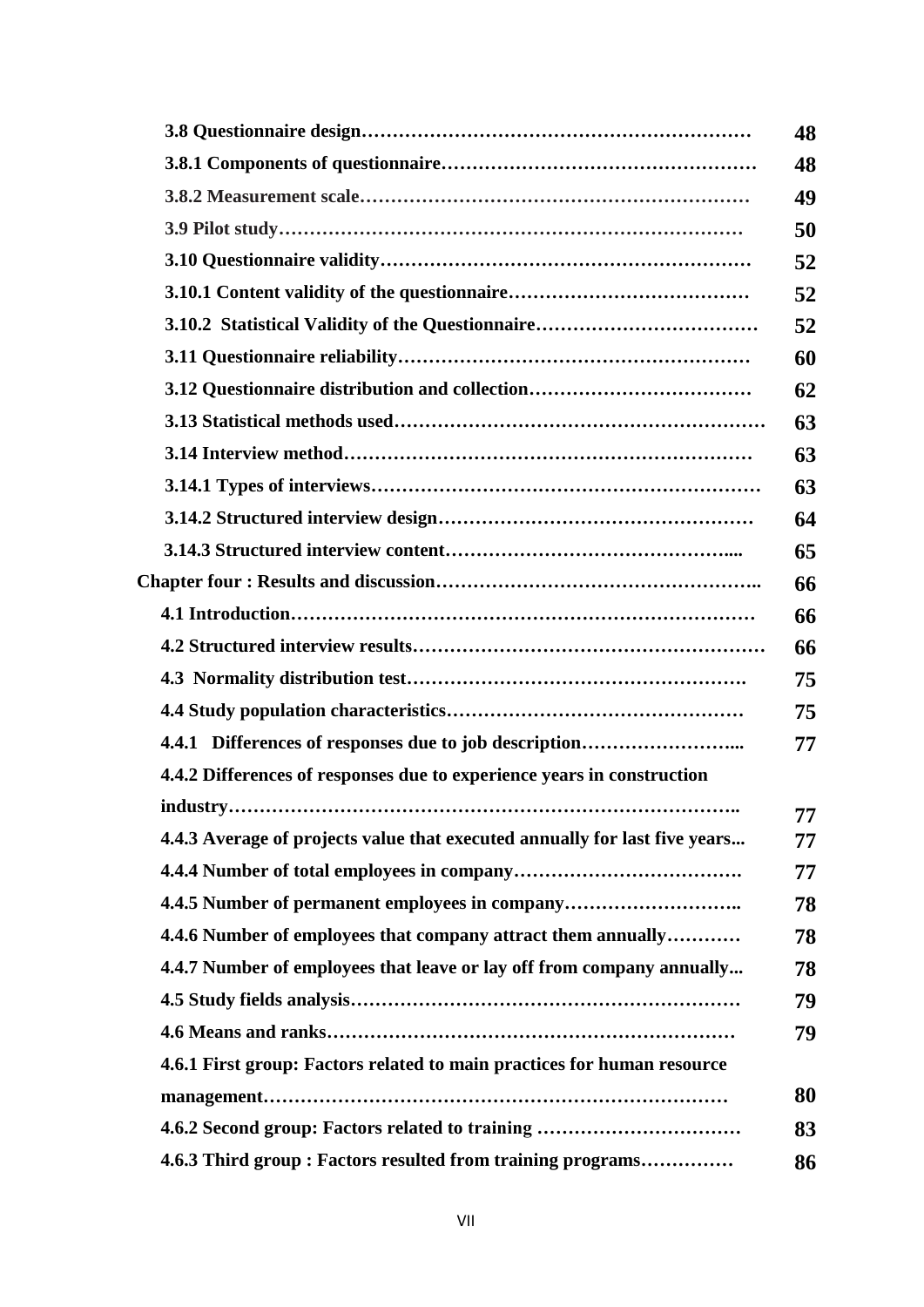| 4.6.4 Fourth group: Factors related to work market changes (Materials /      |            |
|------------------------------------------------------------------------------|------------|
|                                                                              | 88         |
| 4.6.5 Fifth group : Factors related to who carry out of employees evaluation | 90         |
|                                                                              | 92         |
| 4.6.7 Seventh group: consist of factors that barring implementation of       |            |
| human resource development in contracting companies in the Gaza              |            |
|                                                                              | 94         |
| 4.7 The most important factors related to factors that affecting and         |            |
| leading to development of human resource that achieving quality in           |            |
|                                                                              | 97         |
| 4.8 The most important factors related factors affecting and that barring    |            |
| implementation of human resource development in contracting                  |            |
|                                                                              | 101        |
| 4.9 Groups rank in part two: groups that leading to human resource           |            |
| development to achieve quality in contracting companies                      | 103        |
|                                                                              | 104        |
|                                                                              | 109        |
|                                                                              | 109        |
|                                                                              | 109        |
|                                                                              | <b>110</b> |
|                                                                              | <b>110</b> |
|                                                                              | <b>110</b> |
|                                                                              | <b>111</b> |
|                                                                              | <b>117</b> |
|                                                                              | <b>117</b> |
|                                                                              | <b>118</b> |
| 6.2.1 Recommendations for contracting companies                              | <b>119</b> |
|                                                                              | <b>120</b> |
|                                                                              | <b>120</b> |
|                                                                              | 121        |
|                                                                              | 128        |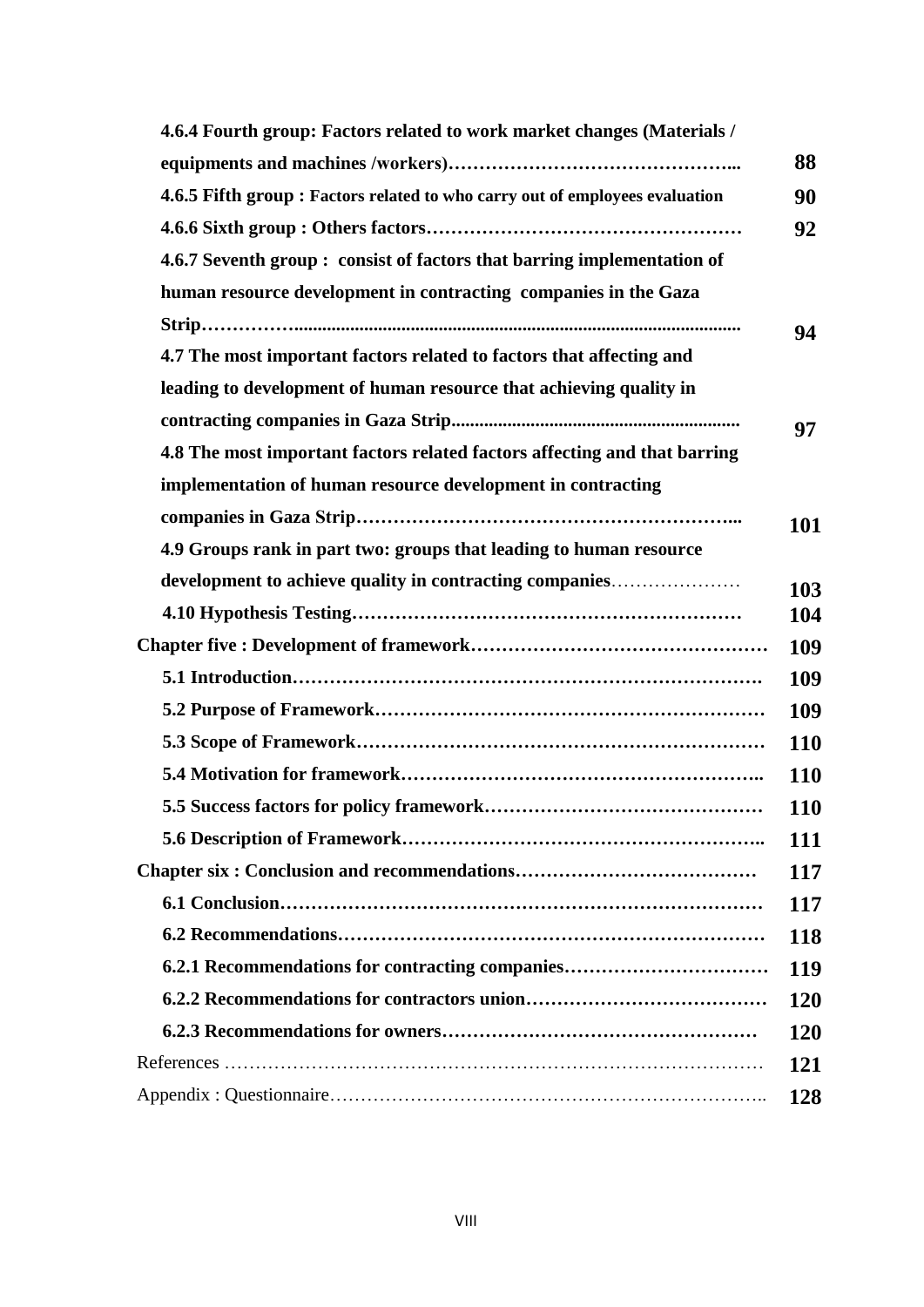# **List of Abbreviations**

| <b>GDP</b>  | <b>Gross Domestic Product</b>             |
|-------------|-------------------------------------------|
| <b>HR</b>   | Human Resource                            |
| <b>HRD</b>  | Human Resource Development                |
| <b>HRIS</b> | Human Resource Information System         |
| <b>HRM</b>  | Human Resource Management                 |
| <b>HRP</b>  | <b>Human Resource Practices</b>           |
| <b>PCU</b>  | <b>Palestinian Contractors Union</b>      |
| QM          | <b>Quality Management</b>                 |
| QMS         | <b>Quality Management System</b>          |
| <b>SME</b>  | <b>Small and Medium-Sized Enterprises</b> |
| WBGS        | West Bank and Gaza Strip                  |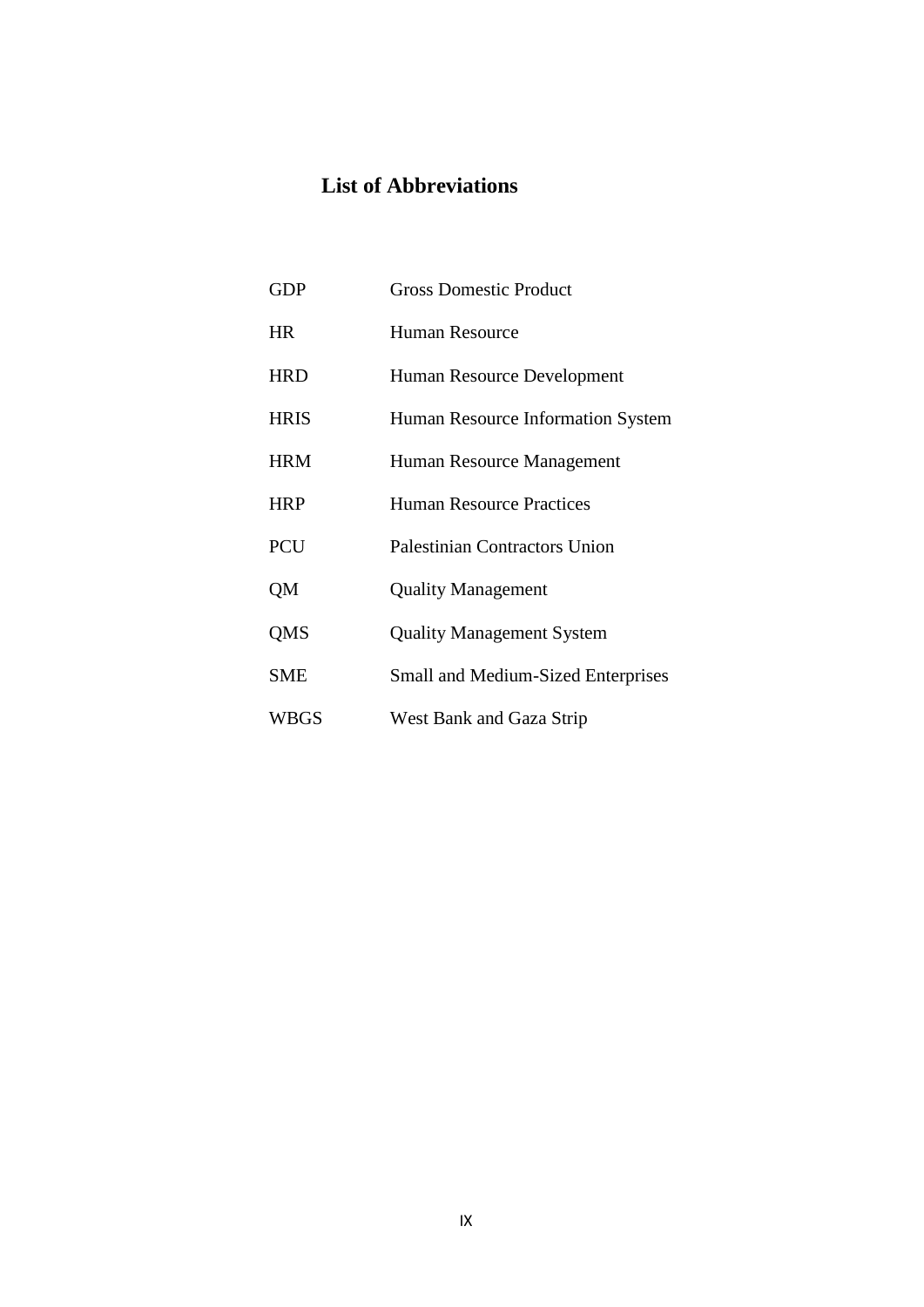# **List of Tables**

|                                                                                                                                                                                                                                  | 49             |
|----------------------------------------------------------------------------------------------------------------------------------------------------------------------------------------------------------------------------------|----------------|
| Table 3.2 : Modifications at questionnaire factors during pilot study stage                                                                                                                                                      | 51             |
|                                                                                                                                                                                                                                  | 53             |
|                                                                                                                                                                                                                                  | 54             |
|                                                                                                                                                                                                                                  | 55             |
|                                                                                                                                                                                                                                  | 56             |
|                                                                                                                                                                                                                                  | 57             |
|                                                                                                                                                                                                                                  | 57             |
|                                                                                                                                                                                                                                  | 59             |
|                                                                                                                                                                                                                                  | 60             |
|                                                                                                                                                                                                                                  | 62             |
| Table 4.1 : Assessment of current situation of human resource development in                                                                                                                                                     | 73             |
|                                                                                                                                                                                                                                  | 75             |
|                                                                                                                                                                                                                                  | 76             |
| Table 4.4 :One-Sample T test mean and P-value (sig.) of the first group<br>Table 4.5 : One-Sample T test mean and P-value (sig.) of the second group<br>Table 4.6 : One-Sample T test mean and P-value (sig.) of the third group | 80<br>83<br>86 |
| Table 4.7 :One-Sample T test mean and P-value (sig.) of the fourth group                                                                                                                                                         | 88             |
| Table 4.8 : One-Sample T test mean and P-value (sig.) of the fifth group                                                                                                                                                         | 90             |
| Table 4.9 : One-Sample T test mean and P-value (sig.) of the sixth group                                                                                                                                                         | 92             |
| Table 4.10 : One-Sample T test mean and P-value (sig.) of the seventh group                                                                                                                                                      | 94             |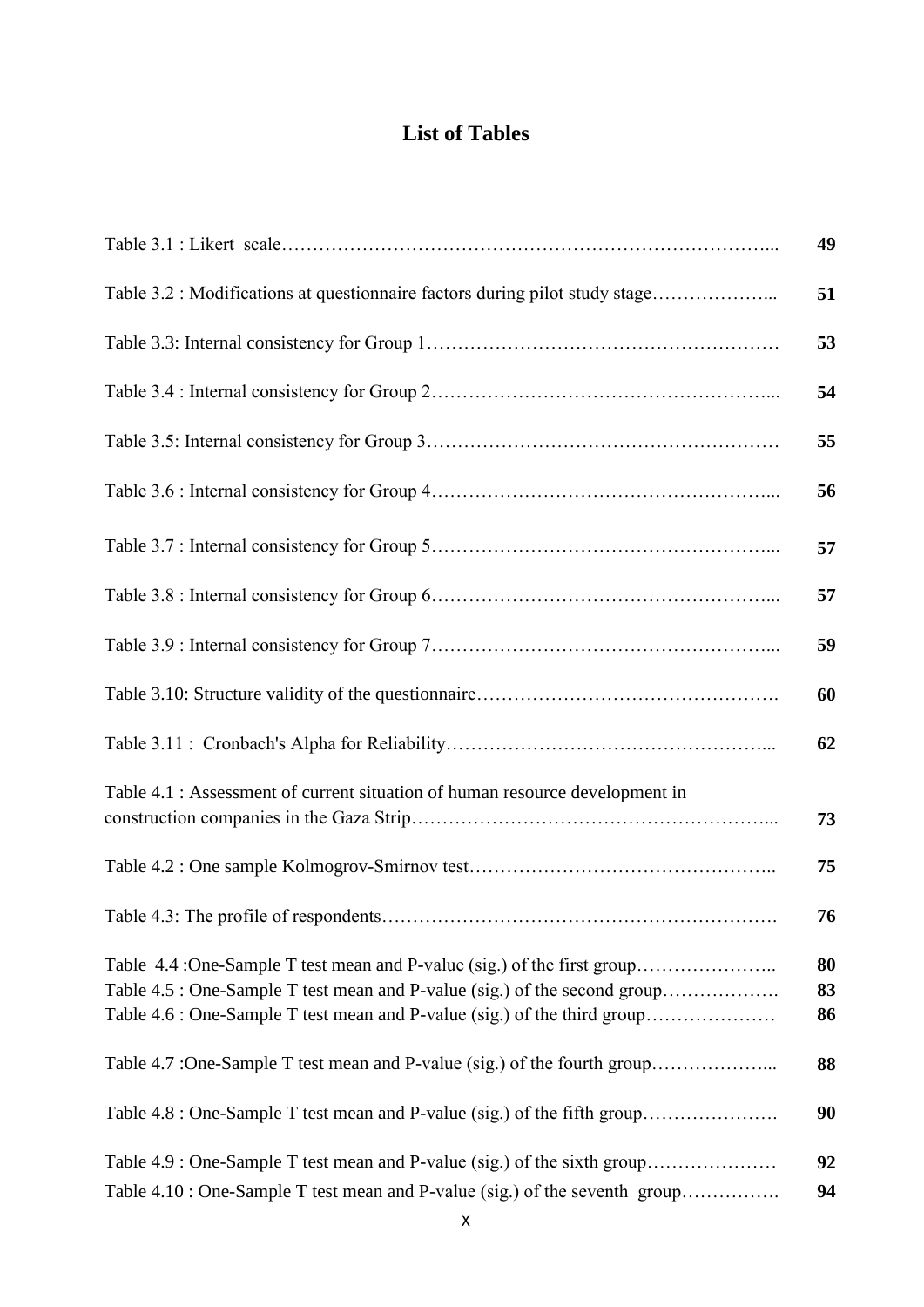| Table 4.11 : The most important factors related to factors that leading to development of | 97  |
|-------------------------------------------------------------------------------------------|-----|
| Table 4.12 : The most important factors that barring implementation of human resource     | 101 |
| Table 4.13 : One-Sample T test mean and P-value (sig.) of the overall Groups in part 1    | 103 |
|                                                                                           | 105 |
|                                                                                           | 105 |
| Table 4.16 :One-Way ANOVA Test for testing the differences due to job description         | 106 |
| Table 4.17 : One-Way ANOVA Test for testing the differences due to the experience         | 107 |
| Table 4.18 :One-Way ANOVA Test for testing the differences due to Average of projects     | 108 |
| Table 4.19:One-Way ANOVA Test for testing the differences due to the No of employees.     | 108 |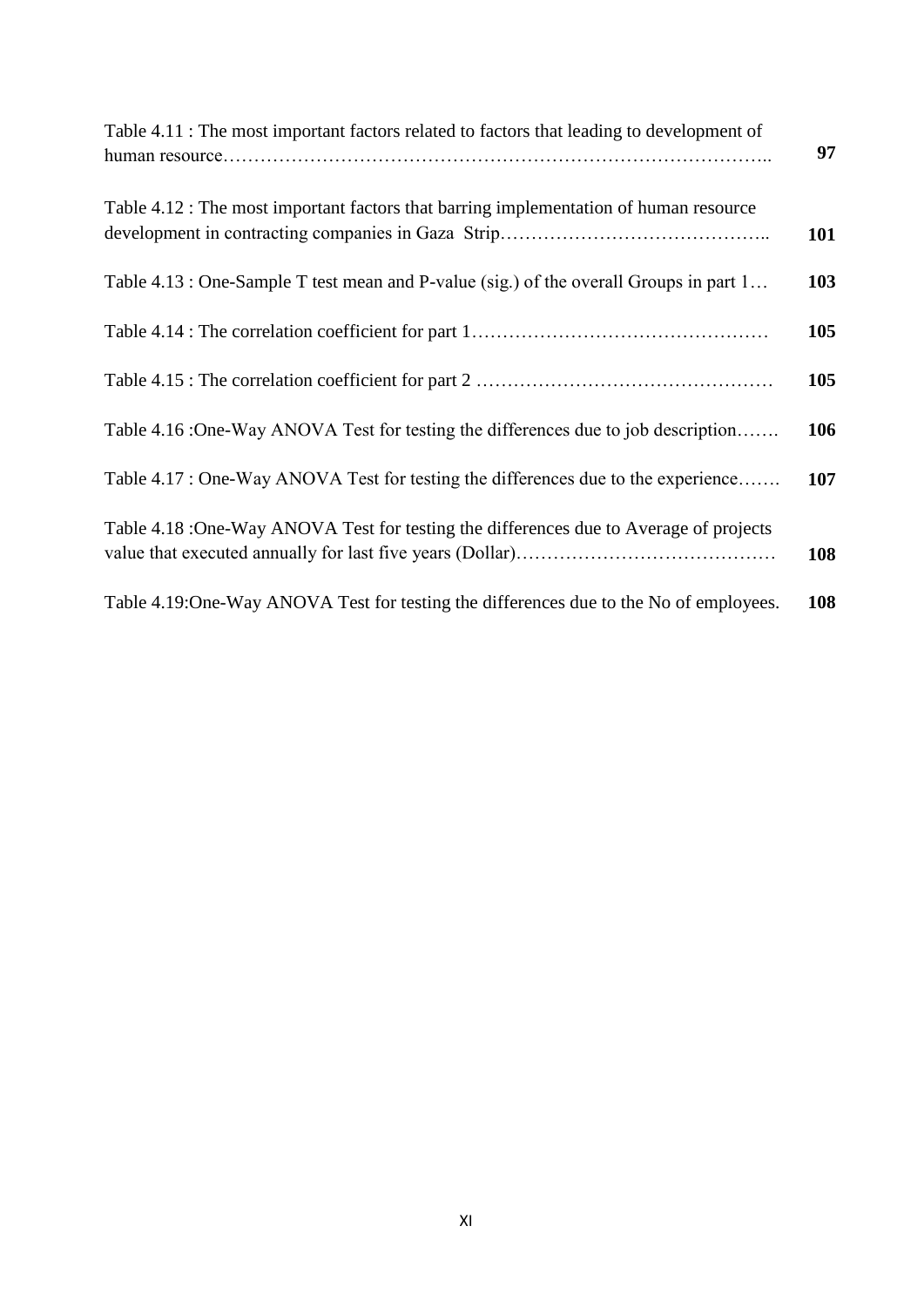# List of Figures

| Figure 2.1: The effectiveness behavior gap (Swart et al., 2005)         | 28  |
|-------------------------------------------------------------------------|-----|
| Figure 2.2: Bramley's individual model of training (Swart et al., 2005) | 28  |
|                                                                         | 45  |
| Figure 5.1 : Policy framework for human resources development in        | 112 |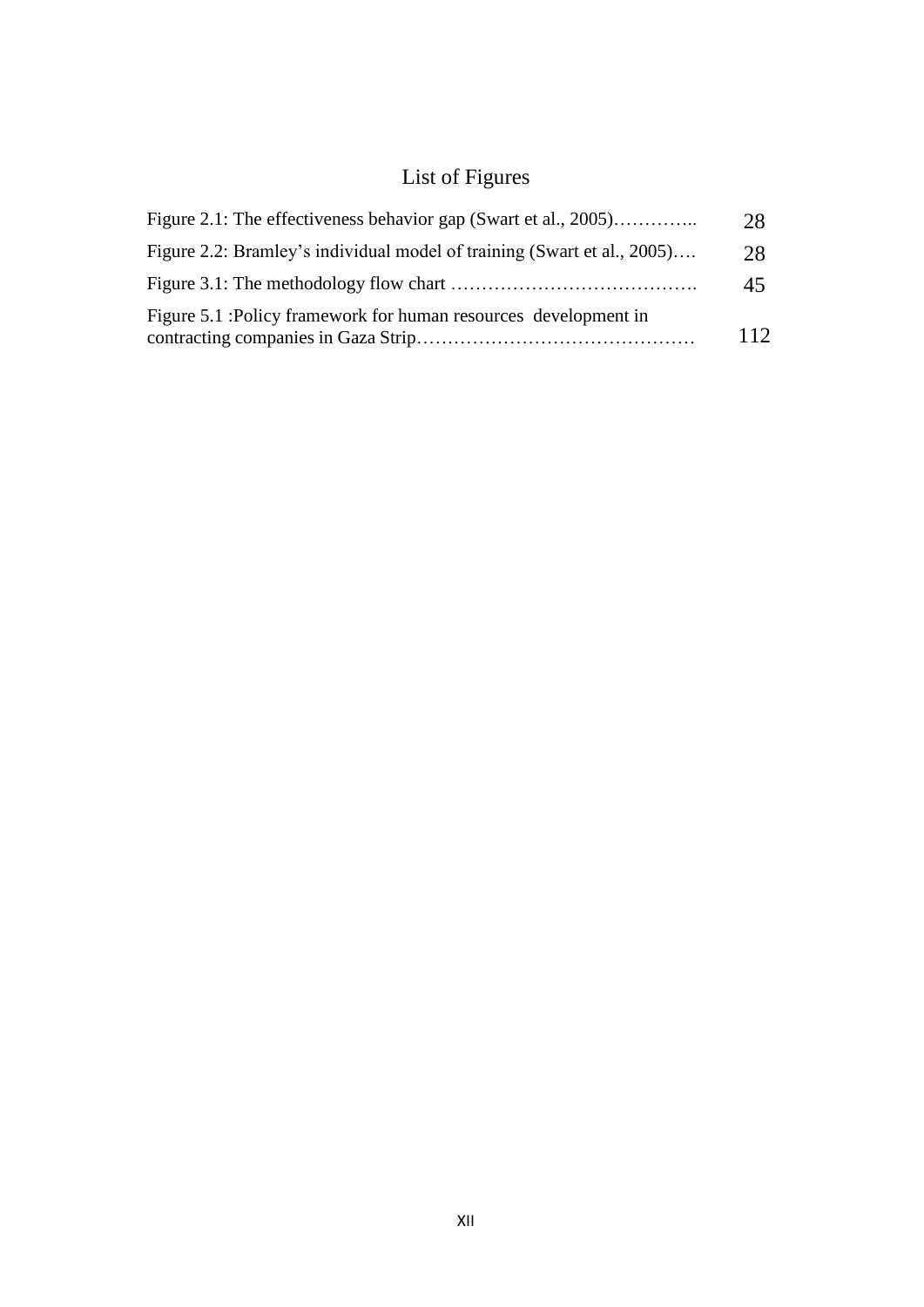# **Chapter 1 Introduction**

#### **1.1 Research rationale**

The complexity of today's project environments has created an even greater need to ensure that construction organizations have effective career development programs to fill project management roles with the 'right' people for successful delivery. To meet this need, organizations have looked to supplement established programs with impartial methods to profiling employee characteristics (Madter et al., 2011).

Human resource development, as an academic discipline, is now defined the development of learning including knowledge and expertise and the improvement of performance. It considers a multi-level concept in that it focuses on individual, group, and organization issues. As a discipline, it relies on theories that describe the process of training and theories of organizational learning and changes. However, human resource development is still considered with formless and penetrable boundaries (Tabassi et al., 2011).

The concept of human resource development has emerged as strategy to enhance the capacity of available employees in organizations for performance. Studies have shown that the success of an organization is highly dependent on the skills, knowledge and experience of its employees, which is a direct product of adequate human resource development capability of that particular organization. The success and progress of an organization depend on its ability to maximally explore the talent and potentials of its workforce. This is more likely to be achieved through the purposeful human resource development capability of an organization (Gberevbie, 2012).

On the other side, the researchers emphasized performance outcomes paradigms which concentrated on developing employees to enhance and improve organizational performance outcomes (Tabassi et al., 2011).

To achieve world class quality, it is imperative that a company empowers its workers. Companies must develop and realize the full potential of their workforce and maintain an environment conducive to full participation, personal and organizational growth. This can be achieved through creating the appropriate human resource development through training, employee participation and involvement, building quality awareness among employees, and motivating employees (Shahraki et al., 2011).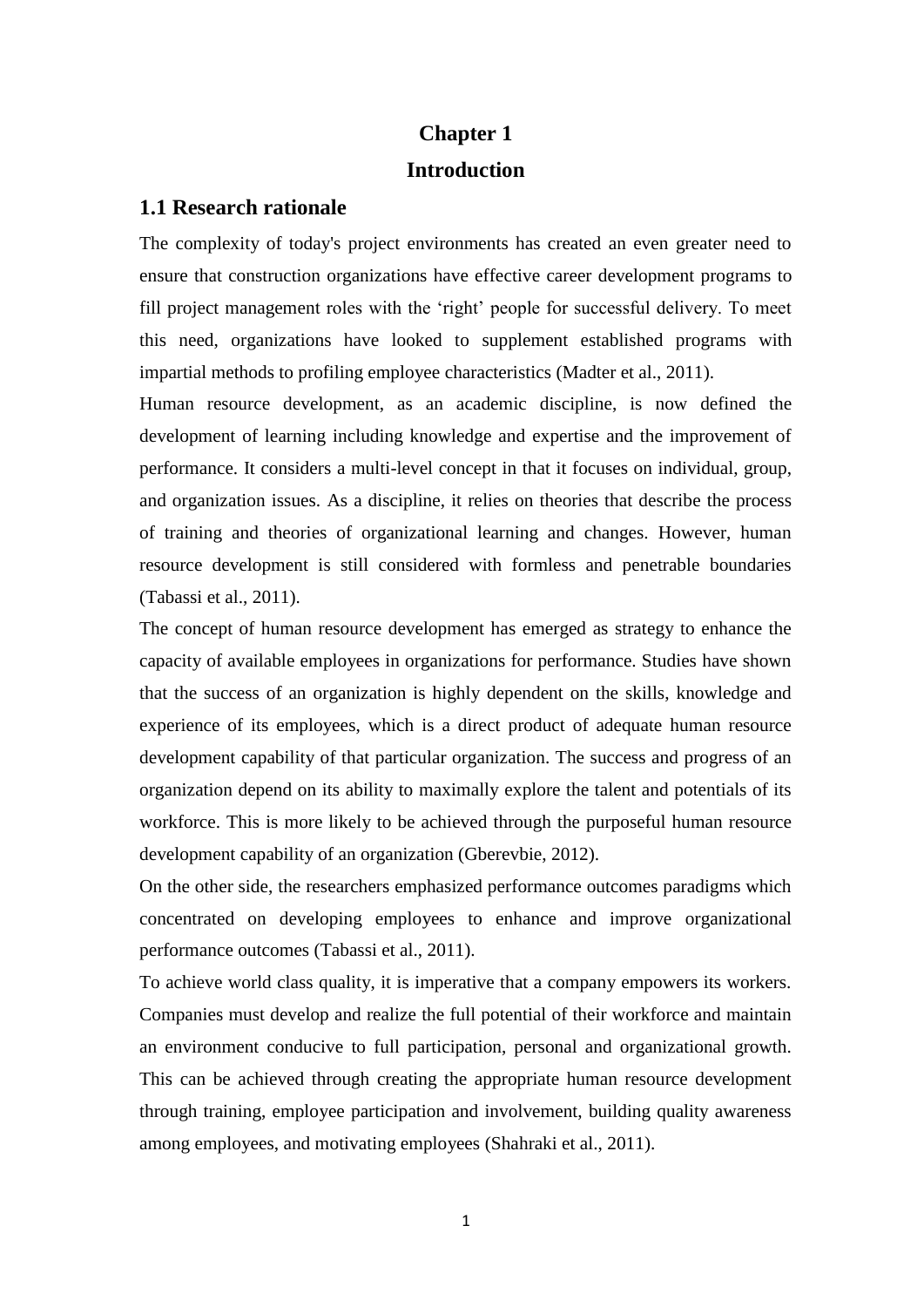The manpower in the construction industry in Gaza strip is not given attention neither from the construction companies nor from the concerned governmental authorities. Studying the availability of skilled workers, training, quality, mode of payment and future strategies to develop the construction workforce is essential and justified for success of the projects. The number of workers taking career in the construction industry is on the rise and this industry involves around 16 % of total work force in different Palestinian industrial sectors (PCBS, 2004).

#### **1.2 The nature of the construction industry**

Nowadays construction industry suffers from competitiveness. Sustainable competitive advantage is built by firms only through efficiency and effectiveness. Efficient companies mean success to all construction players. So, firms having sufficient power with qualified and superior resources are able to perform more efficiently. Main parties of construction industry; client, designer, and contractor may pay no attention to efficiency which affect all parties. So, companies are under stress to find ways to improve their performance to survive and sustain their competitive position in the local construction market (Al-Shammari, 1999).

Also construction industry is fragmented and loosely structured system. The skills, loyalty and orientation of professionals and practitioners in the industry have developed in an environment of specialization, differing traditions and often opposing interests. Attempts at integration, if any, are presently weak. In addition, the short-term nature of construction projects does not help to development (Pheng and Ke-Wei, 1996).

The dynamic nature of the labor market, including high labor mobility between companies , wide range of remuneration levels, and issues of seasonality further complicate the matter leading to planning difficulties (Liu and Wall, 2005).

Contracting companies are facing increased competition due to globalization, changes in technology, political and economic environments and therefore prompting these organizations to develop their employees as one of the ways to prepare them to the increases above and thus enhance their performance (Nassazi, 2013).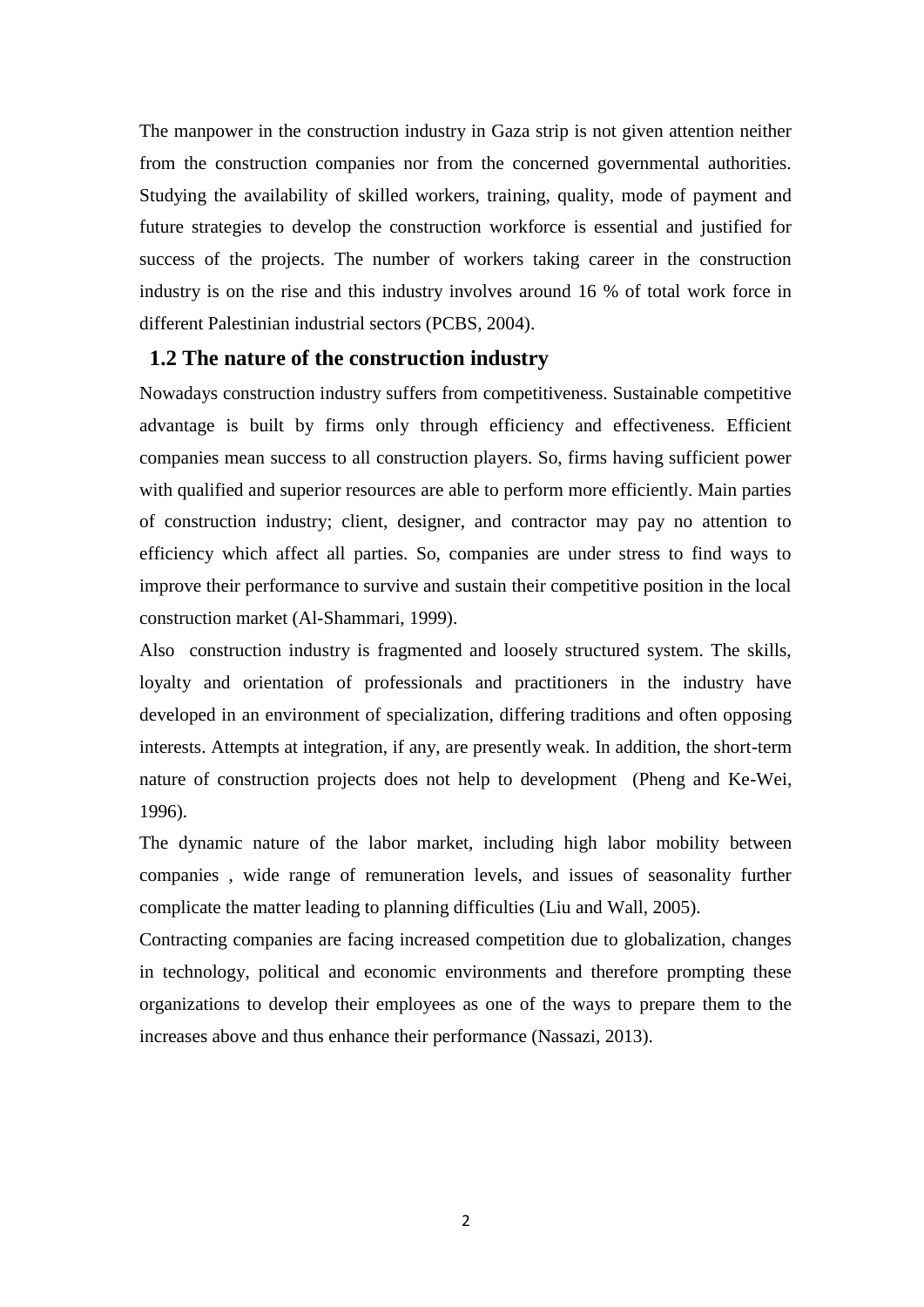#### **1.3 The importance of construction industry**

Construction industry sector always considered as one of the most important sectors in the economies of all countries for its broad and intense linkages with other sectors which stimulate economic development in the country as a whole is a major generator of jobs and constitutes an important component of gross domestic product (GDP). However, added-value. The industry becoming increasingly more complex partly because the complexity of the construction process itself, and the large number of parties involved including clients, users, designers, regulators, contractors, suppliers and others. The industry's fortunes tend to fluctuate with the general economy, and it has a cyclical nature and quick response to the changes in the economy (Elnamrouty, 2012).

Construction sector plays a major role in the economic development of any nation compared with other sectors (Ikediashi et al., 2012).

#### **1.4 Construction industry in Gaza Strip**

The Gaza Strip is one of the most densely populated places on earth, with a total area of 365 km2 and a population of approximately 1.8 million (UNDP, 2014). Since, the emersion of the Palestinian National Authority in 1994, the construction sector has witnessed remarkable activities, which resulted in revival of construction sector, support industries and emigrant capital investments. Construction industry is one of the most vibrant industries in Gaza Strip. It includes general contractors, builders, subcontractors, specialty trades and suppliers. Construction works include activities related to construct of residential building, schools, offices, roads, bridges, pipelines, airports, harbors, drainage, power plants, water supply, railways, irrigation projects, maintenance and repair works (UNDP, 2014).

Construction sector has played a crucial role in extending job opportunities for Palestinian labor force. Expansion of the construction activity in the West Bank and Gaza Strip (WBGS) has generated a lot of jobs for skilled, semiskilled and unskilled construction workers (PECDAR, 2015).

The construction sector was the biggest industry sector of Gaza, with 100,000 people either directly or indirectly employed in the sector before the blockade. (Oxfam, 2010).

The construction sector was damaged in 2007 due to the prevent needed construction materials enter including cement, steel, and aggregates. By the end of November 2007,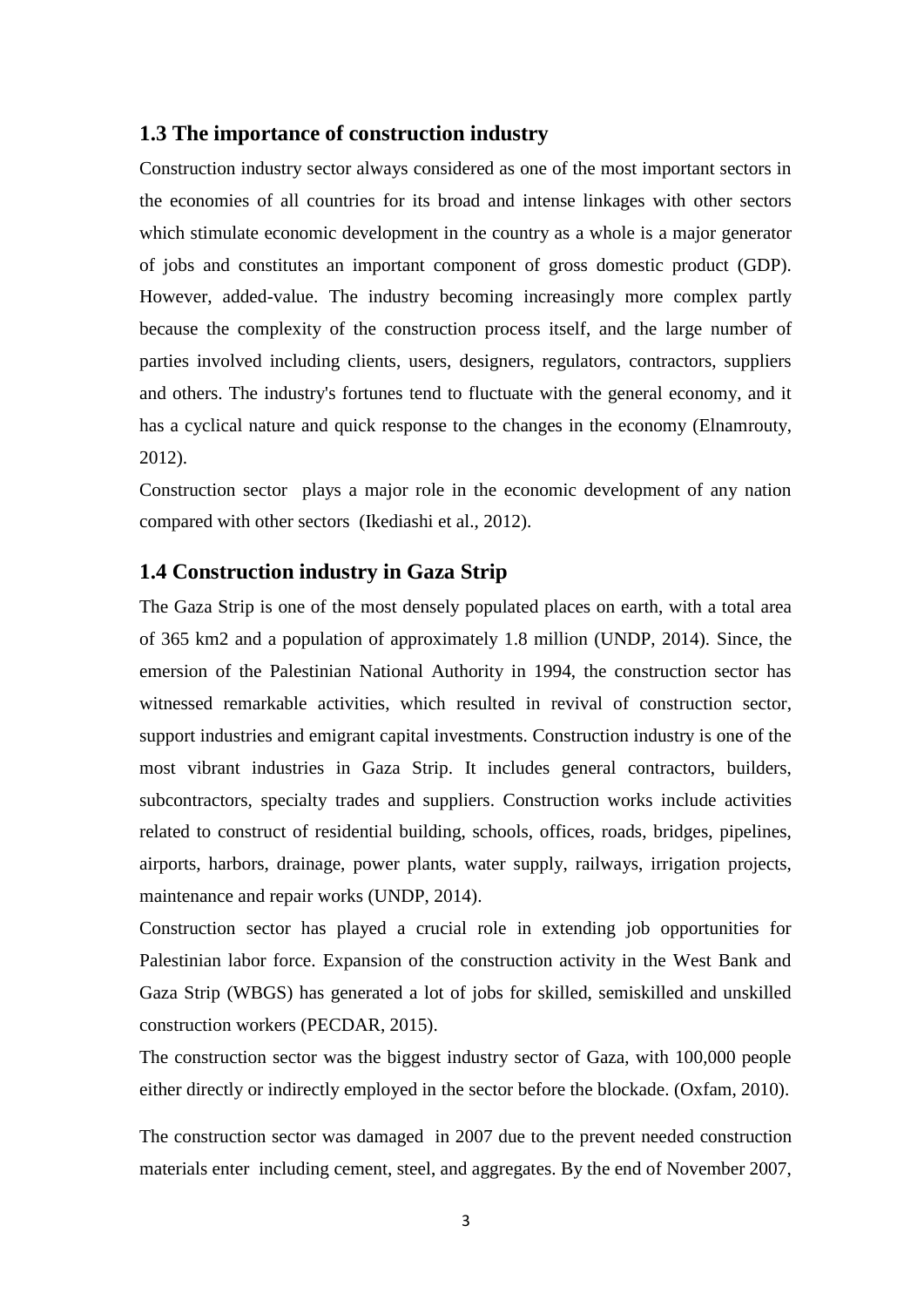all remaining stock of construction material in the Gaza Strip had been consumed. All construction factories had shut down, causing the loss of 3,500 job (Pal-Think, 2012).

Consequently, many infrastructure projects, including roads and sewage systems, have been suspended (PCHR, 2007).

#### **1.5 Construction industry effect on economy in Palestine**

The construction industry is a powerful engine to the Palestine economy in general and especially in Gaza Strip (PCU, 2014).

The 1993 Oslo Accords practically preserved Israeli occupation domination over the West Bank and Gaza Strip. and that it would only serve a purely functionalconsumerist purpose without having the fundamentals for standing on its own feet, being lacking in sovereignty. This protocol did not transfer economic decision- making to the Palestinian side, and did not even make the latter a partner in decision-making related to the Palestinian economy (AL-Zaytouna, 2013).

Palestine is almost totally dependent on the economy of Israeli occupation. Palestine experiences a trade deficit with Israel because, after years of neglect, it lacks a broad, competitive industrial and agricultural base. This situation is further compounded by Israeli restrictions on the volume, destination and sources of Palestinian trade (PECDAR, 2007).

The economic situation in the Gaza Strip has severely deteriorated since the closure imposed on it after mid-June 2007, which has almost completely restricted commercial movement at Gaza"s crossing points. The closure resulted in a massively negative impact on the local private sector in Gaza Strip, The long duration of the closure has introduced a need to identify opportunities for the private sector in the Gaza Strip to cope with the current complicated business environment through identifying business alternatives. This is especially true as the political conflict and imposed closures have had a damaging impact on the private sector (NDEP, 2009).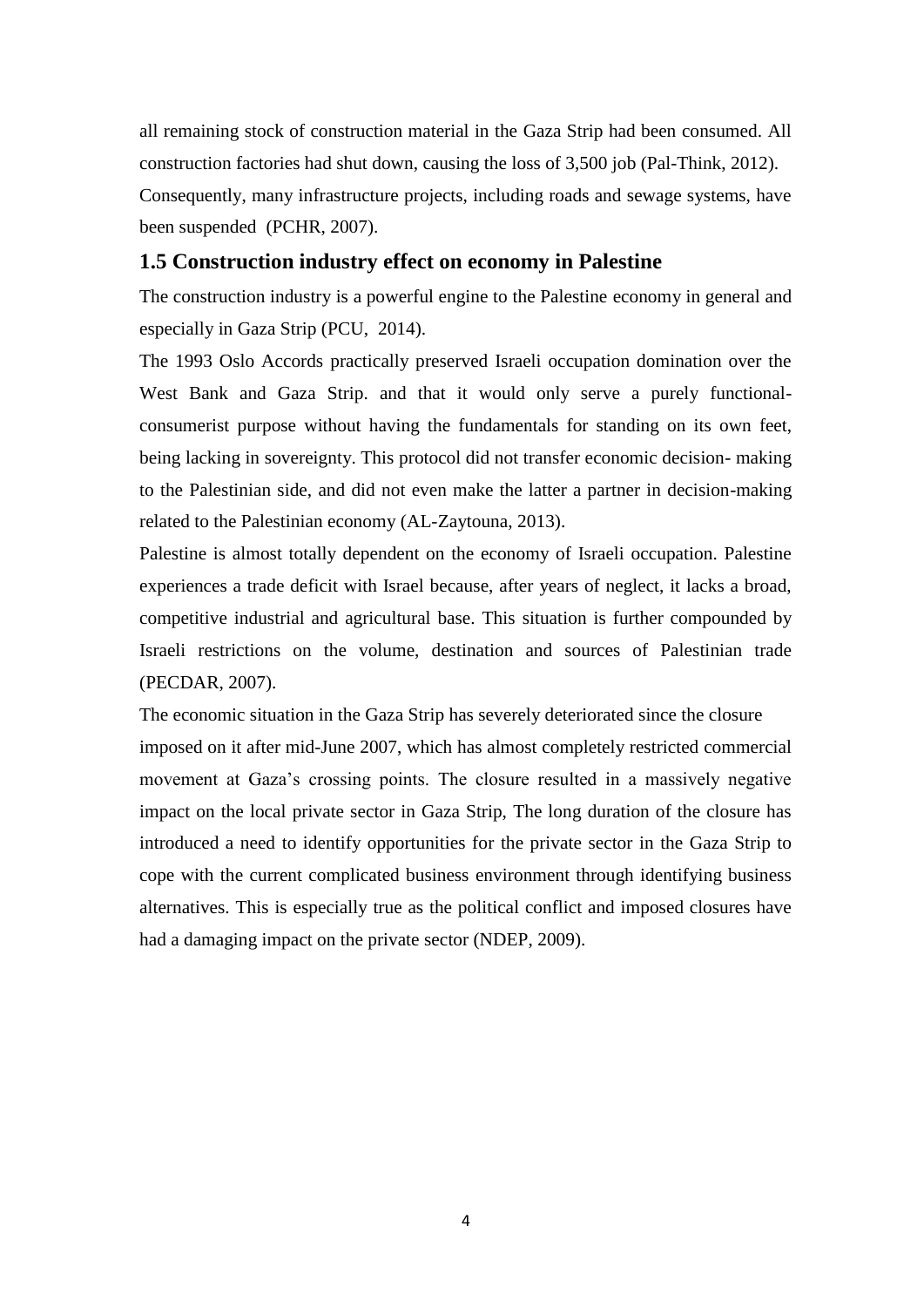#### **1.6 Importance of human resource in construction industry**

Human resources are considered the most important asset of an organization, but very few companies are able to fully utilization its potential (Ahmad and Schroeder, 2002).

Many factors contribute to the success of any organization, these include capital, equipment, and workforce etc. The most significant of these is the human factor, since it is the people that will put the other resources to good and effective use. The human factor remains the most sensitive and volatile of all factors in production (Uzondu, 2013).

Companies should also attain their competitive advantage through effective and efficient use of these resources. Effective implementation of human resource practices (HRPs) is seen to be crucial for an organization to achieve its goals and objectives (Ahmed and Akhtar, 2012).

#### **1.7 Research problem**

The discontinuous work in construction industry and stoppage of work in the construction sector in Gaza strip, mainly for the years 2007 – 2010, has caused construction workers either to remain unemployed or to seek employment in other sectors outside of their work and hence not utilizing their skills. As a result, they have been forced to perform unskilled jobs leading to loss of skills. In addition, no new workers have been trained to acquire new skills. With the relative ease of restriction on imports through the Gaza crossing with occupation, the construction sector was forced to work with available workface given their skill level and is finding it more difficult to hire needed skilled workers. There is expectation for increasing demand on skilled work to meet the employment needs for the reconstruction and development of Gaza ( CPR/SEM , 2013).

This research is an attempt to study the current situation of human resource development in construction industry in Gaza Strip. An attempt is carried out to put guidelines for the development of the human resources in construction contracting companies to achieve required quality.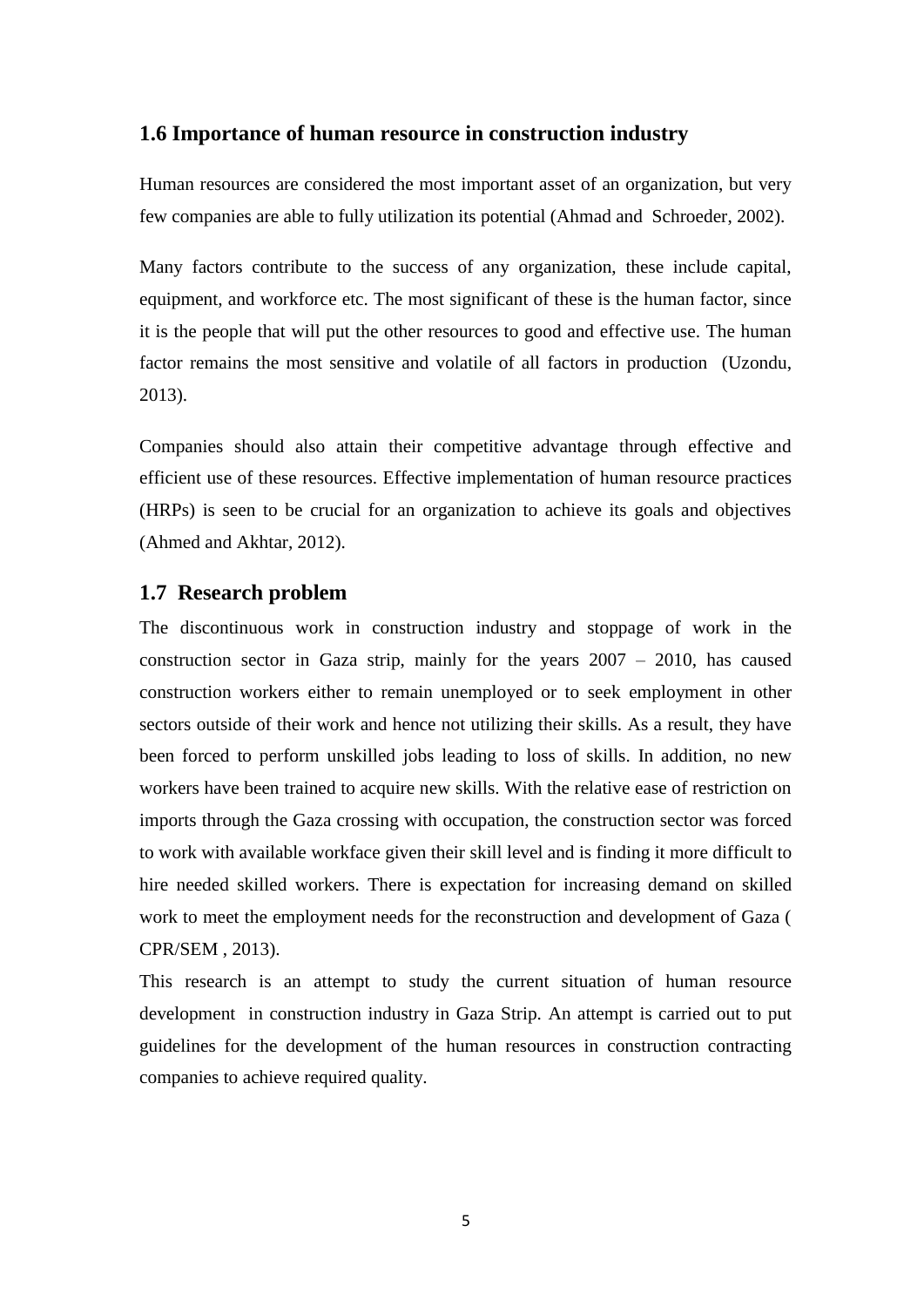## **1.8 Research aim and objectives**

#### **Aim**

To provide guidelines to develop human resource that enhance quality of work in construction companies in Gaza Strip.

#### **Objectives**

- 1. To assess the current situation of human resource development in contracting companies in the Gaza Strip.
- 2. Identify the factors of development of human resources in contracting companies that leads to improve quality.
- 3. Identify the barriers to implement the human resource development in contracting companies in the Gaza Strip.
- 4. To establish proposed policy / framework for human resource development in contracting companies in the Gaza Strip.

#### **Hypothesis**

- There is a relation between quality and the development of employees skills in construction industry.
- There are many barriers to implement human resource development in contracting companies in Gaza Strip.

- It's no statistical significance difference between respondents based on Job description, Experience years, Executed projects annually (\$) and Total number of employees.

#### **1.9 Methodology outline**

In thesis research the following methodology will be used in order to a achieve research objectives.

#### **Stage 1: Literature research**

A comprehensive review of the relevant literature will be undertaken in order to develop an understanding of previous work in the field of human resource development.

#### **Stage 2: Pilot study**

Data collection will take the form of a structured interview and questionnaire. However, an initial pilot study will be conducted to test the validity of the questionnaire.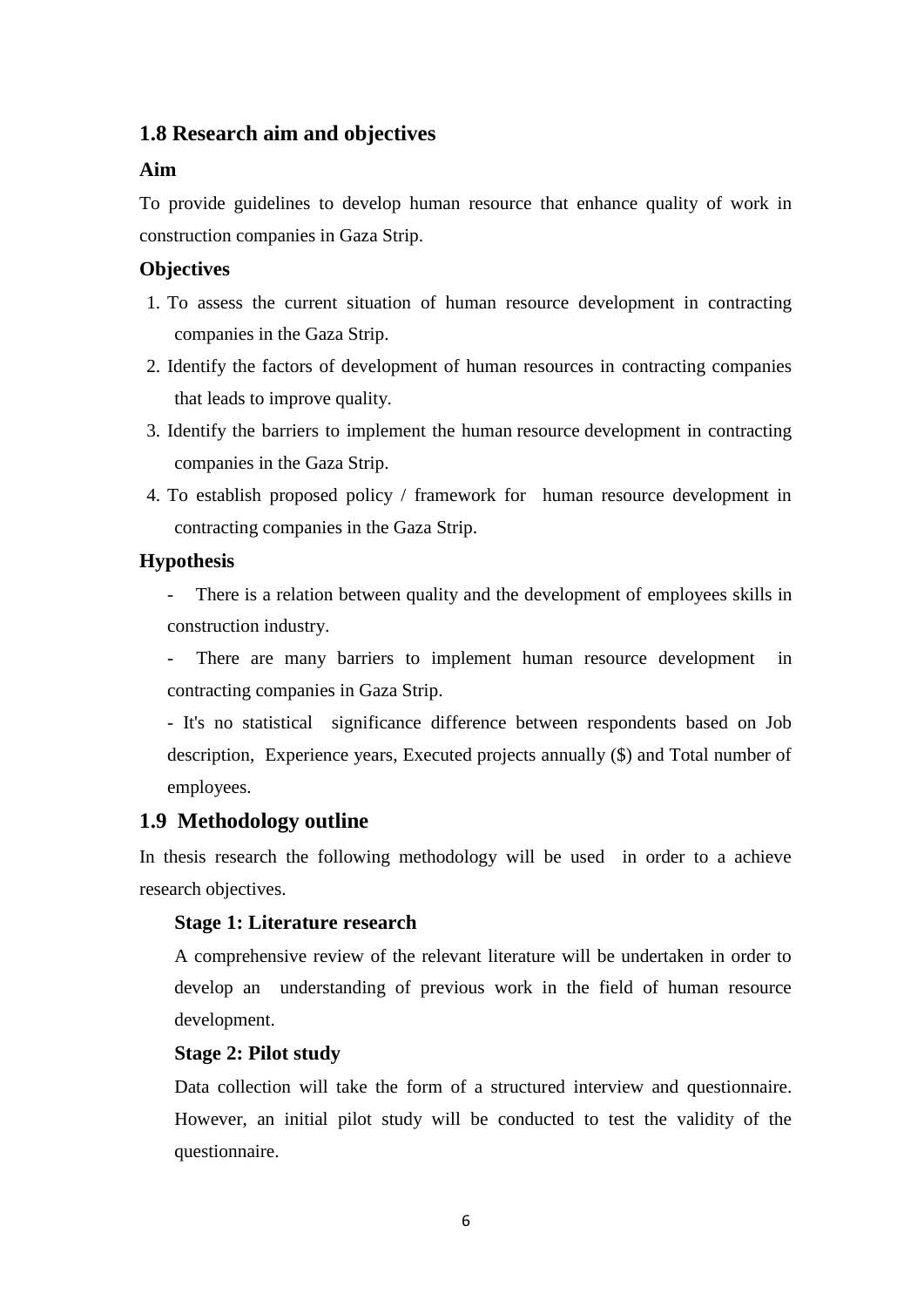#### **Stage 3: Main survey questionnaire**

The feedback from the pilot study should assist in finalizing the questionnaire and prepare the ground for the main survey. The questions will meet the areas mentioned in the objectives.

#### **Stage 4: Writing up**

This stage involves writing up the content of the dissertation and should cover the chapters proposed in the following section.

#### **1.10 Thesis contents**

#### **Chapter 1 :-Introduction**

This chapter will give an introduction about the research, it will include: introduction about the topic, problem statement, research hypothesis, aim and objectives, limitation, methodology and thesis content.

#### **Chapter 2 :-Literature review**

This chapter includes literature review about human resource development, applying quality in contracting companies, mechanism of human resource needs assessment related development and methods and tools lead to human resource development to apply quality.

#### **Chapter 3 :-Methodology**

This chapter will show the research design, research period and location, population, sample size, data collection, questionnaire design, pilot study, case study selection, interviews questions design and data measurement and analysis, testing of validity and reliability.

#### **Chapter 4 :- Result and discussion**

This chapter will present the statistical questionnaire analysis and results, interviews results, discussion and interpretation of the results.

#### **Chapter 5 :- Development of Framework**

This chapter will present a framework for effective implementation of human resource development to achieving quality in contracting companies in Gaza Strip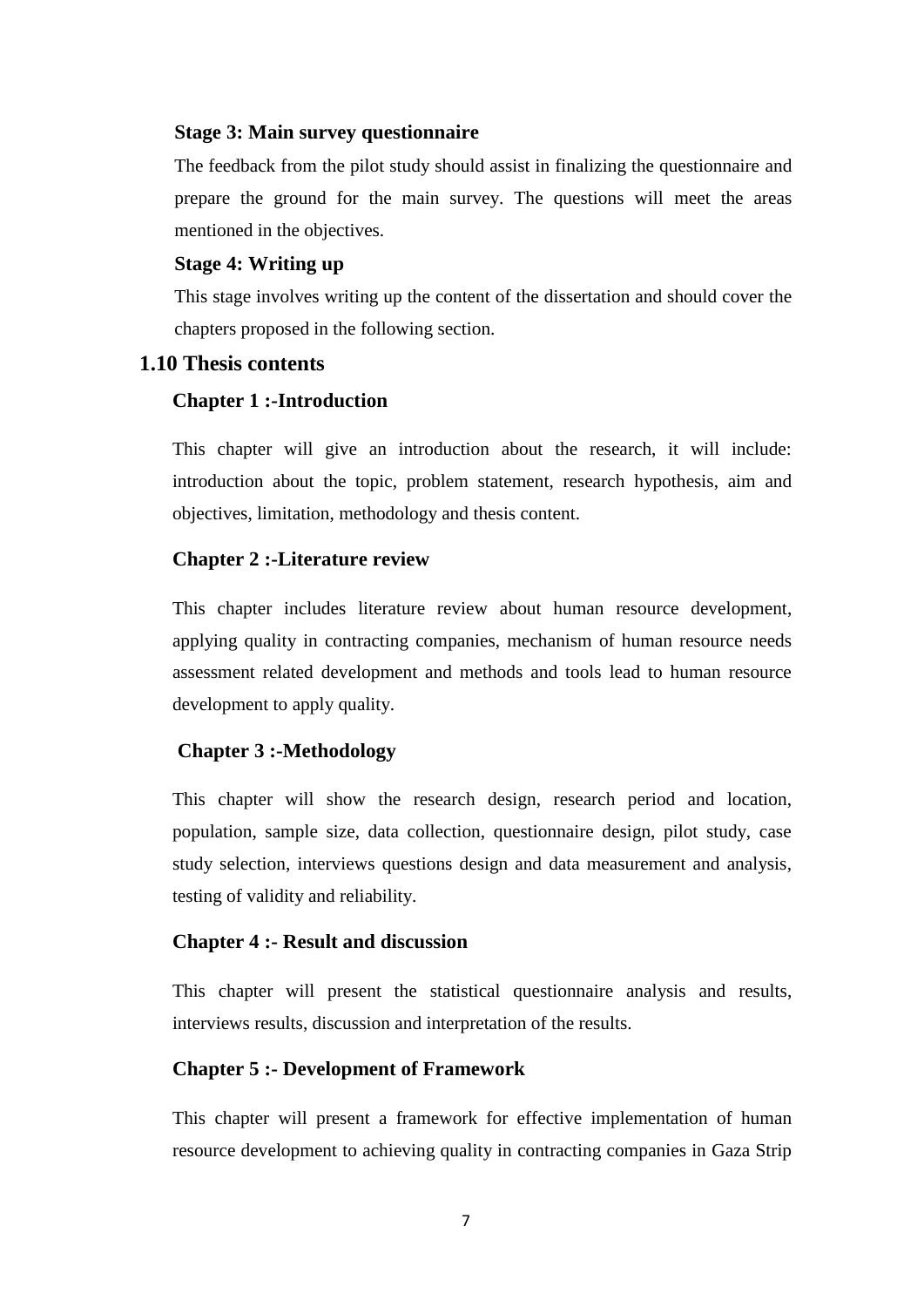based on findings draw up from the literature review, current situation, interview and questionnaire survey.

#### **Chapter 6 :-Conclusion and recommendations**

This chapter will summarize the research results and conclusion, also it will give some recommendations.

## **1.11 Research limitation**

The study is limited to Gaza strip contracting companies. The research investigate the role of human resource development in achieving quality in contracting companies in the Gaza Strip, were a lot of contracting companies stopped at work or work weakly in the previous ten years specially in period 2007-2010.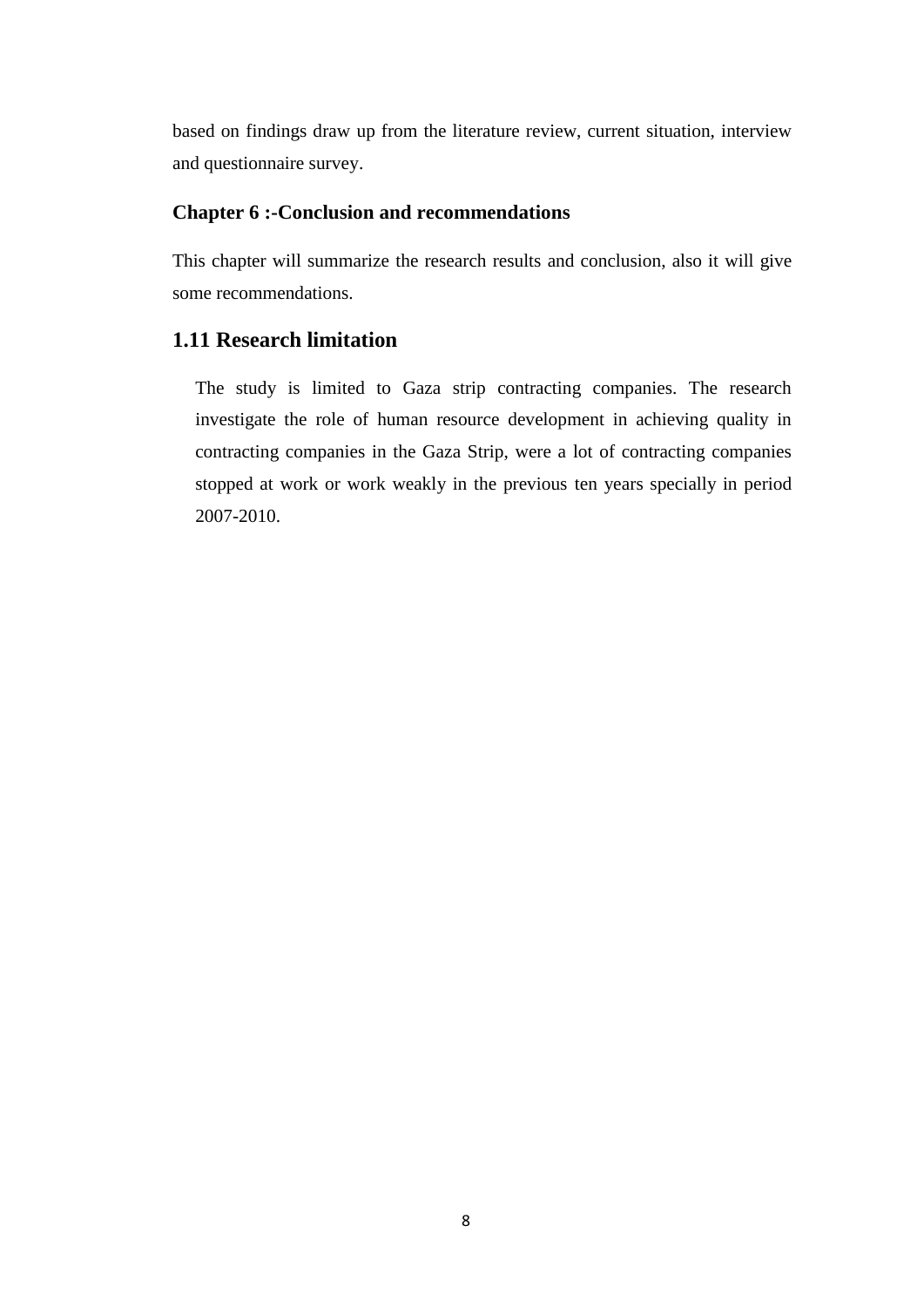## **Chapter 2**

#### **Literature Review**

#### **2.1 Human resources definition**

Human resources of an organization consists of the people who work there and on whom the success of the business depends. Human resources has been defined by Bontis et al (1999) as follows: "Human resources represents the human factor in the organization; the combined intelligence, skills and expertise that gives the organization its distinctive character. The human elements of the organization are those that are capable of learning, changing, innovating and providing the creative thrust which if properly motivated can ensure the long-term survival of the organization (Armstrong, 2006).

Based on human resource-based view, in order for a resource to qualify as a source of a sustained competitive advantages, the resource must add value to the firm, it must be rare, it must be inimitable, and there must be no adequate substitute for the resource (Wright et al., 1993).

#### **2.2 Human resource management**

human resources management (HRM) is best understood as the "process of managing human talents to achieve organization's objective". The process of managing human talents is said to include the process of recruitment and selection, compensation and benefits, labor and industrial relations and also the management of employees' safety and health in organizations (Haslinda, 2009). Edwin Flippo defines human resource management as "planning, organizing, directing, controlling of procurement, development, compensation, integration, maintenance and separation of human resources to the end that individual, organizational and social objectives are achieved (Islam, 2012).

HRM also defined as the practices and policies required to carry out the "people" or human resource aspect of a management position, including career planning, compensation, performance appraisal, training, job definition, selection, and encouraging employee participation in decision making (Arumugam et al., 2011).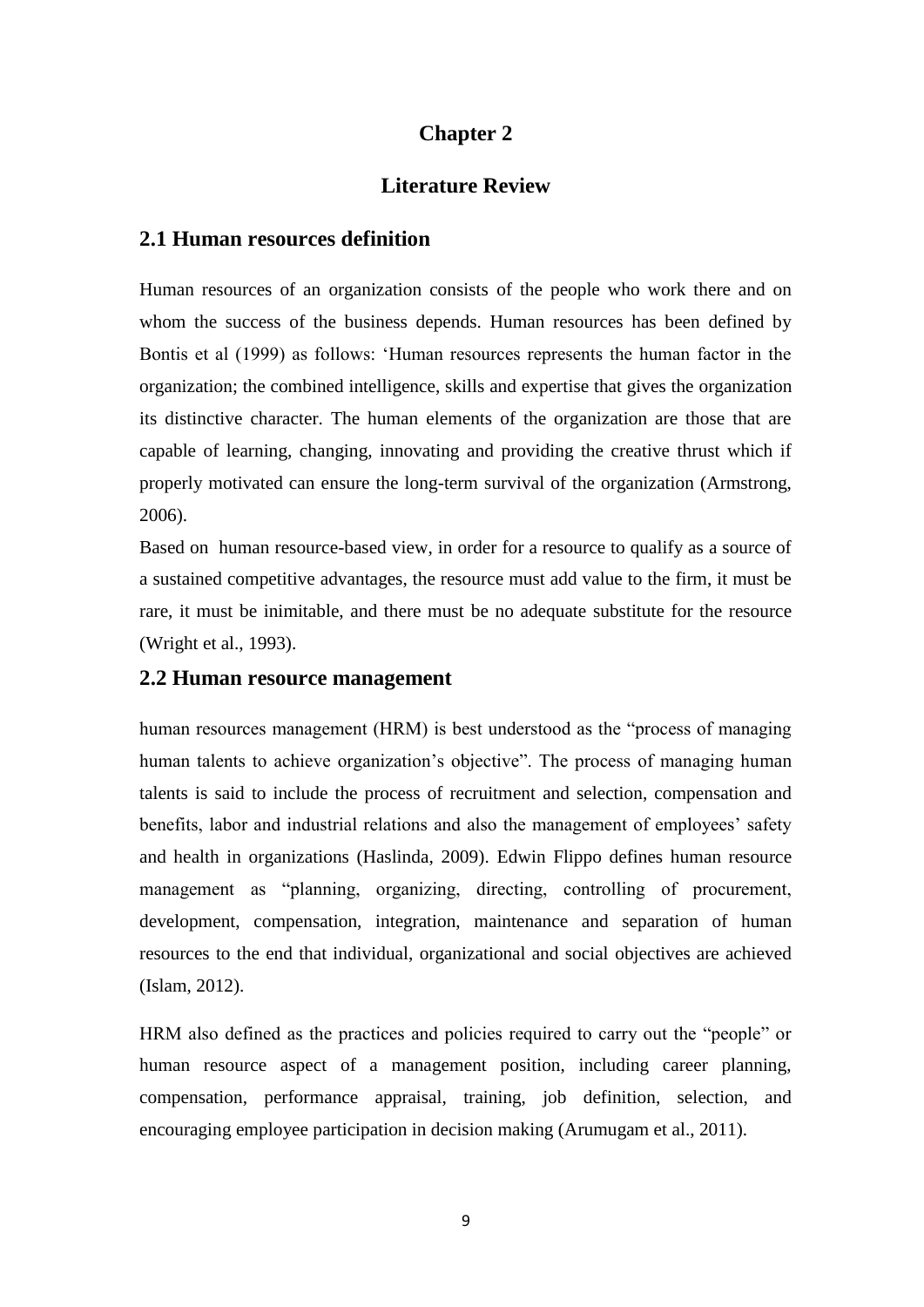From another side, human resource management is identified as a process for the attitude of the individuals and the development of abilities, leading to personal growth and self actualization which enables the individual to contribute towards organizational objectives (Arumugam et al., 2011). The HRM is represented by the seven factors including employee participation, training, job description, career planning system, compensation system, selection system, and performance appraisal system. These factors influence at job satisfaction and performance (Selvam, 2013).

HRM is connected with all the managerial functions engaged in planning for rewarding, utilizing, developing, selecting, recruiting, and maximizing the potential of the human resources in an organization (Arumugam et al., 2011).

The HR practices of recruitment, selection, training, performance, performance appraisal, compensation and reward system are affected by the economic conditions, environmental uncertainty and political instability (Bibi et al, 2012).

Human Resource Management therefore involves the acquisition of employee of the right caliber, improving of employees skill, guiding them to maximize their performance and ensuring employees commitment keep continue for the organization (Islam, 2012).

(Harel., 1996) argued that HRM practices improve employees knowledge, skills and abilities (selection and training), through enhanced motivation (compensation and reward). Studies established that HRM practices aimed at acquisition and development of employees is essential investments that develop valuable and rare human assets.

Human Resource Management involves the management of the human resources needed by an organization and also being certain that human resource is acquired and maintained for purposes of promoting the organization"s vision, strategy and objectives. In other words, HRM focuses on securing, maintaining, and utilizing an effective work force, which organizations require for both their short and long term survival in the market (Nassazi, 2013).

(Purcell at al., 2003; Lepak et al., 2006) suggests that according to the AMO perspective the HRM system of employees" "ability to perform" (e.g., selection, training, performance appraisal) influences their "skills" (competence, including cooperation), the HRM system of employees" "motivation to perform" (e.g., compensation, promotion, incentives) influences their "attitudes" (motivation,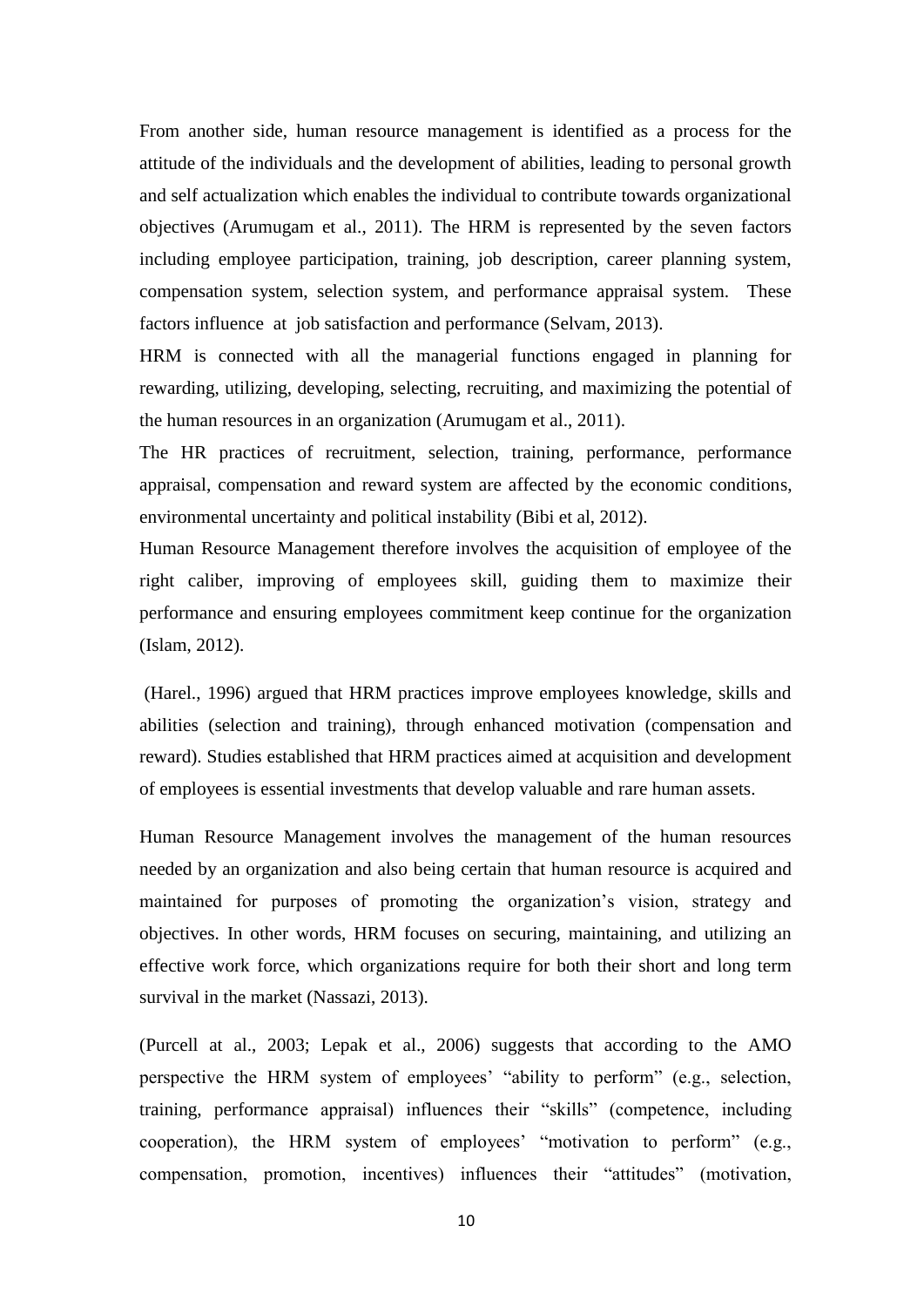commitment, satisfaction), and the HRM system of employees' "opportunity to perform" (work design, participation, involvement, communication) influences their "behavior" (retention, presence).

### **2.3 Construction personnel**

The technical personnel comprises foremen of different trade sections, specialist and general foremen, structural engineers, electrical engineers, laboratory technicians construction engineers and plant and equipment superintendents. Others are cost accountants, estimators or quantity surveyors and land surveyors (Ikediashi, 2012). They are therefore expected to be properly trained on the use of management techniques to effectively and efficiently manage resources to deliver optimum performance. They often go by the job titles; programs manager, constructor, construction manager, project engineer, project manager, construction supervisor, or similar designations (World Bank, 2006).

Two types of labor are used by construction companies : power work remains (of the company) as the core labor and employment outsource (outside the company) as an additional power (complement). While Outsource workforce is based on a specific time employment agreement, the workers who work on the company to do certain work for a wage, which is based on the employment agreement for a specified time and or completion of a specific job (Irawan and Halim, 2013).

The strategy is an effective pattern of outsourcing and in accordance with the characteristics of the contractor concerned. From the research it can be concluded that the trend of outsourcing to contractors pattern based more on quantity rather than quality factor, and the main obstacle to the contractor because of difficulty in terms of the provision of the amount of resources and qualified workforce gaps remain (Irawan and Halim, 2013).

#### **2.4 Human resource management practices**

Briscoe's (1995) core HRM functions namely staffing, training and development, performance appraisal, compensation and benefits, and finally union and employee relations and health and safety.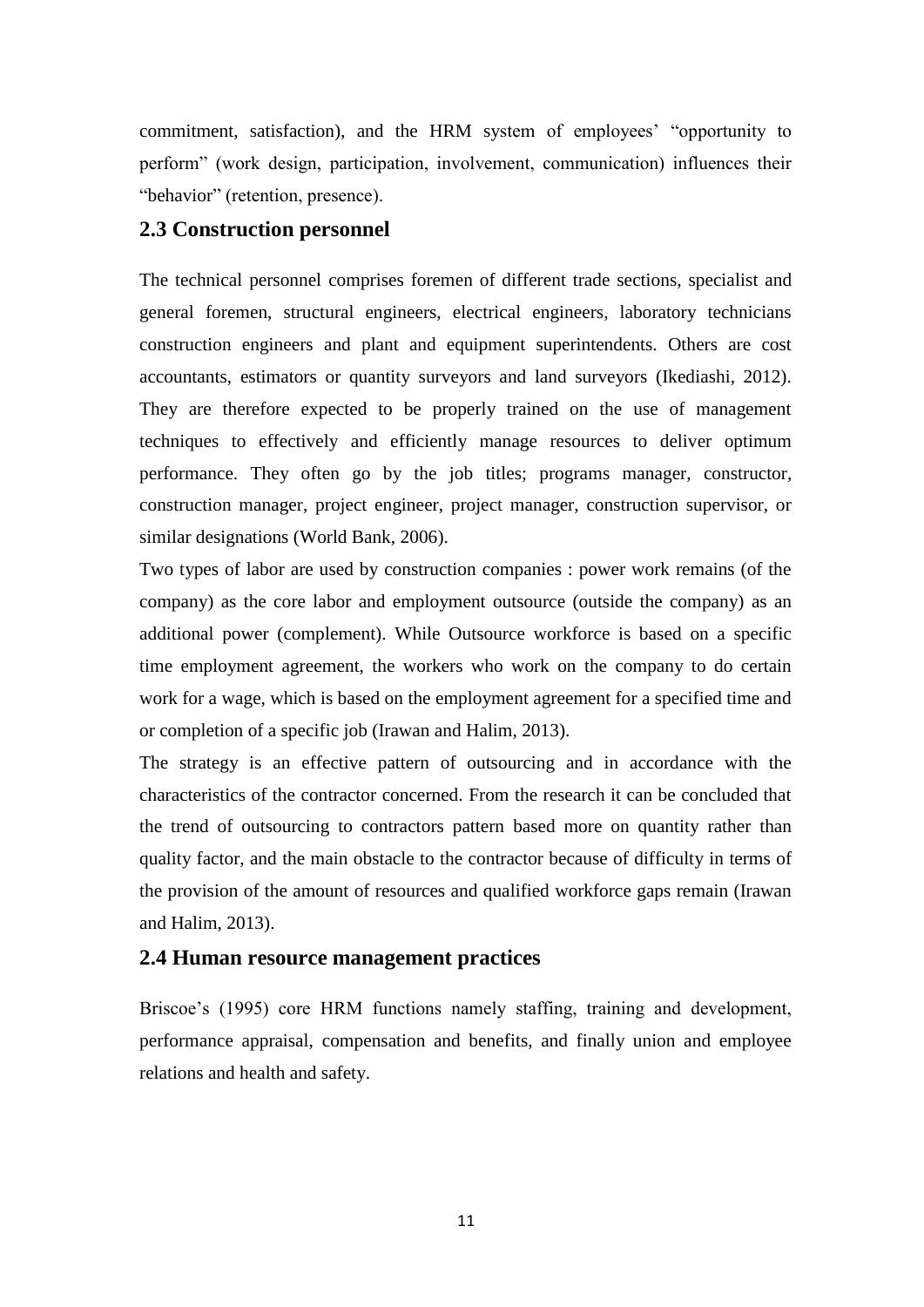## **2.4.1 Staffing**

Staffing involves identifying the nature of the job and implementing a recruitment and selection process to ensure a correct match within the organization. This ensures that the right people are available at the right time in the right place. . In other words, the function of staffing involves hiring the required people, selection amongst the available pool the persons most suitable for the job in question, and sometimes retrenching or firing (Nassazi, 2013).

For any company it must plan for human resources in any future period, to achieve the aim of good performance and productivity and to sustain its goals and objectives. the manager must know the type and volume of business for the period. From this point of view, one can determine the required number of employees at any point in time (Uzondu, 2013).

## **2.4.2 Training and development**

In any company employee is a blood stream. The accomplishment or disaster of the firm depends on its employee performance. Hence, top management realized the importance of investing in training and development for the sake of improving employee performance (Elnaga and Imran, 2013).

Training is generally described as being a systematic and planned effort to develop knowledge, attitudes, abilities and skills through learning-experiences, to attain effective performance in an activity or a range of activities. Many definitions and interpretations of training and development can be found within the HRD literature. For instance, defined training and development as identifying, assuring and helping to develop key competencies that enable individuals to perform current or future jobs (Tabassi, 2011).

Proper human resource planning, training and development needs to be considered at a strategic level in the business, but also and perhaps more challenging, that employees need to change their business strategies to focus on quality rather than cost (Uzondu, 2013).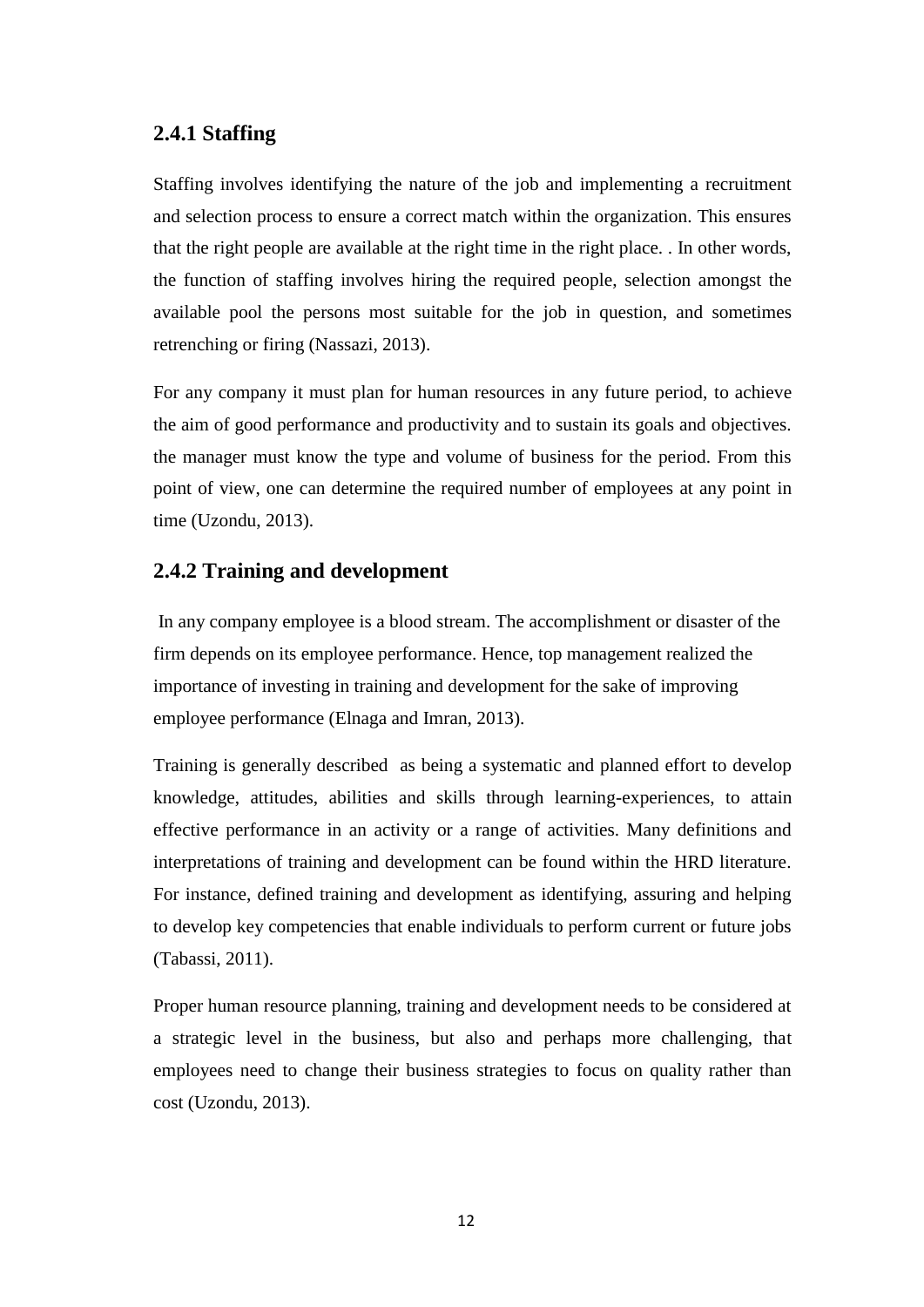### **2.4.3 Performance appraisal**

Performance appraisal is a process that is carried out to enable both the individual and the organization to analyze, examine and evaluate the performance of specified objectives over a period of time. This process can take up formal and informal forms. The purposes of performance appraisal have been classified into two groups that is the developmental and administrative purposes (Nassazi, 2013).

On the other hand, administrative under the developmental purposes are purposes of performance appraisal include but are not limited to documenting personal decisions, determining promotion candidates, determining transfers and assignments, identifying poor performance, deciding layoffs, validating selection criteria, meeting legal requirements to mention a few (Nassazi, 2013).

There are a number of alternative sources of appraisal and these include (Nassazi, 2013).

- 1. Manager and/or supervisor;
- 2. Self-appraisal performance;
- 3. Subordinate appraisal;
- 4. Peer appraisal;
- 5. Team appraisal;
- 6. Customer appraisal.

The above practices aims to evaluating the current and the past performance of the employees based on the performance standards with the view "to improve performance. It ensures that the employees "stay focused on effective performance" and may be used to reward the individuals whose performance is better than others. Thus, it evaluates the work of the employees as well as motivates them to improve their future performance. This provides an opportunity to the employees to identify the skills that they need to acquire in order to progress within the organization (Ahmed and Akhtar, 2012).

Performance appraisal is important as it is an integral part of an organization"s performance management process. In order to manage this process well, it is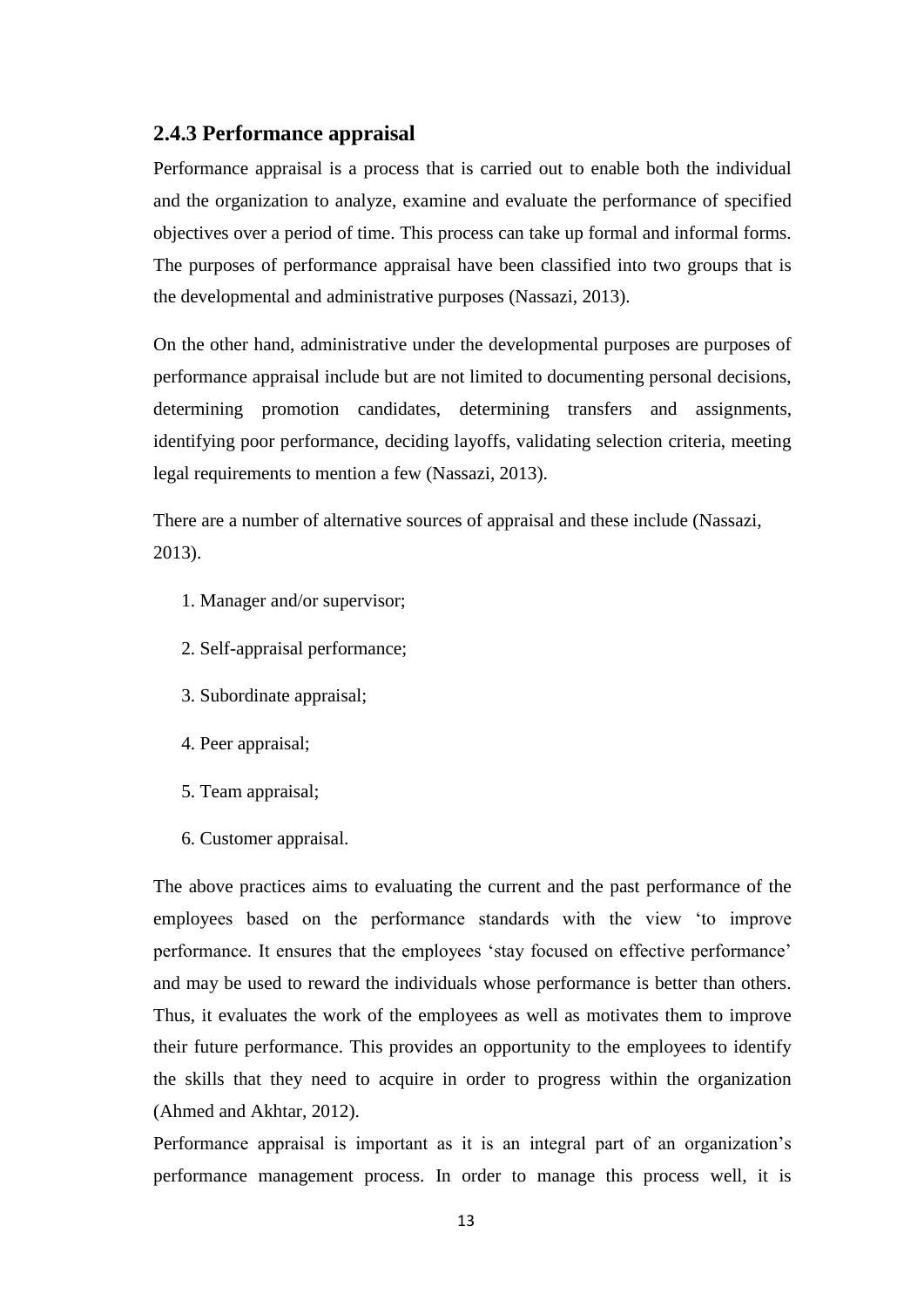important to conduct performance appraisal every six to twelve months (Ahmed and Akhtar, 2012).

## **2.4.4 Compensation and benefits systems**

Pay or rewards in all forms that companies give to employees in exchange of their services and works are referred to as compensation and benefits. Compensation is the activity of HRM function through which employees get every type of reward in return of performing the tasks assigned by the administration. There is precedence of various employees being paid variably for the same job. This variance appears judicious in terms of individual differences in experience, skills, and performance as well as expectations that seniority, higher performance, or both deserve higher pay (Ahmed, 2012).

Because of the traditional values of a high level of collectivism, together with the need to maintain harmonious relations within the organization, compensation tends to be egalitarian. However, facing competitive pressures from the market, organizations have adopted various policies, including merit pay, or pay for performance (Chow, 2004).

They continue by explaining that this is so in such a way that while employees typically depend on wages, salaries, and so forth to provide a large share of their income and on benefits to provide income and health security. For employers, compensation decisions influence their cost of doing business and thus, their ability to sell at a competitive price in the product market (Nassazi, 2013).

The most basic elements are compensation and benefits that affect at employee performance as well as overall organization performance. It is a reward or an incentives of pay that can stimulate individuals to join, retain and perform well in the long run (Nadarajah et al., 2012).

Leaders and managers are advised to use a system that identifies and rewards workers who do a good job. To encourage worker participation, For example, construction workers can receive a financial bonus for attending to the training programs, developing the company"s performances and identifying ways to improve the quality of their company"s operations (Tabassi et al., 2011).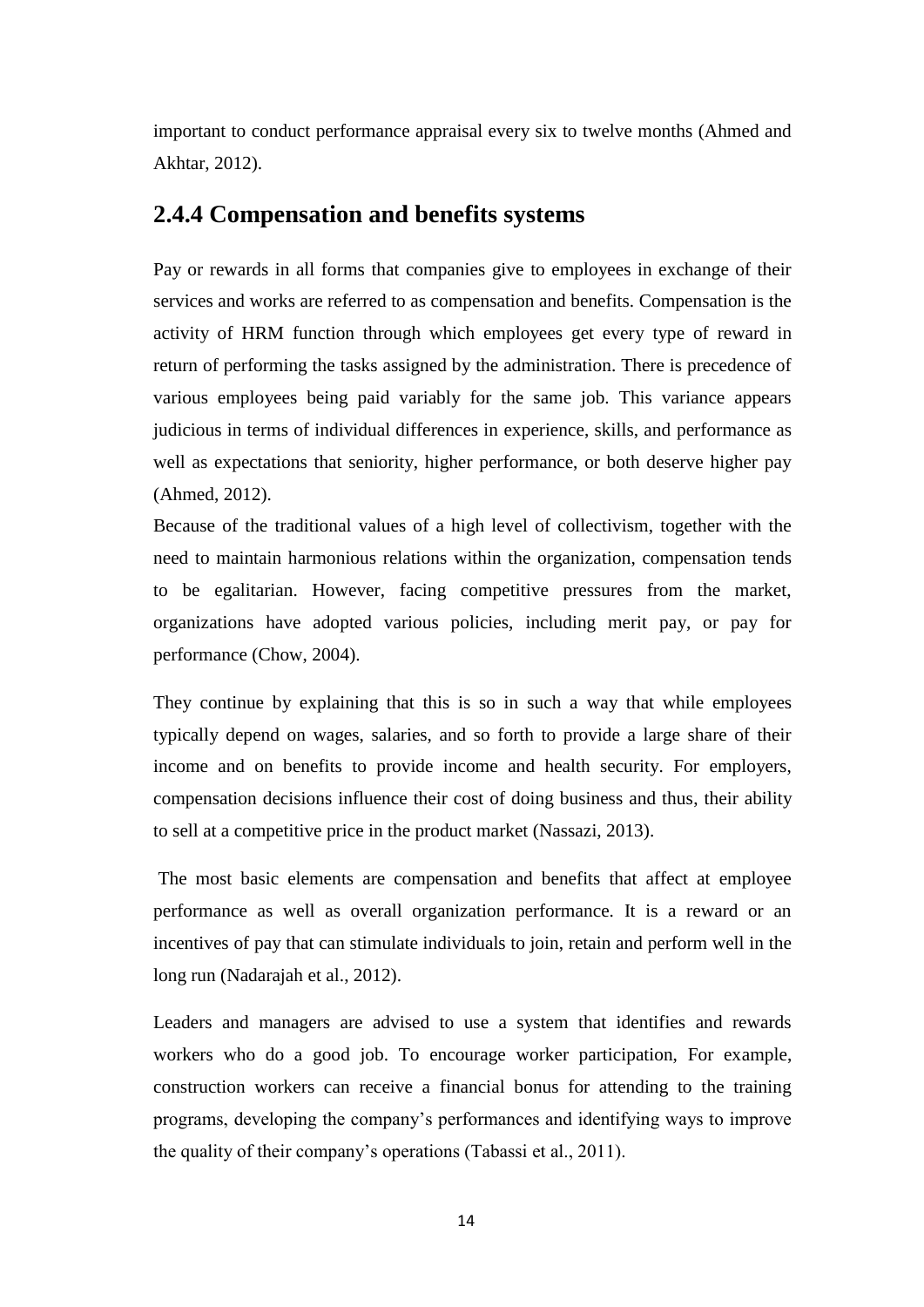## **2.4.5 Employee health**

Health is one of the important and integral parts of human development in any country (Bibi et al., 2012).

Health and safety is important since the well-being of employees is important. Depending on the country"s labor policy, there may be some rules set with regards to safety and health of employees (Nassazi, 2013).

All those working on site must also be trained in health and safety, with special attention paid to training of workers" health and safety representatives (Ikediashi et al., 2012).

In creating a healthy work climate, both management and workers unions should have a united hand and in the well-being of the organizational employees. Unionizations improve the industrial relations in instances where the management allows free participation of employees in trade unions. Management and trade unions will negotiate through collective bargaining processes the conditions of workers employment (Nassazi, 2013).

#### **2.5 Human resource management and organization performance**

Performance management is considered to be an important step towards developing human resources and improving its performance. A performance evaluation system, well established, works to support human resource activities to maximize competitiveness (Izverciana et al., 2014).

The impact of HRM practices on organizational performance is very important in the fields of HRM, industrial relations and industrial and organizational psychology .Recruiting procedures that provide a large pool of qualified applicants, with reliable and valid selection methods will have a substantial influence over the quality and type of skills new employees possess (Uzondu, 2013).

The success of any organization mainly depends on its employees performance. The firms, whose employees are performing in its full efficiency level, are working as comparative advantages. Employees of an organization play the key role for performing better and better. Actually employees are responsible for organizational performance (Islam, 2012).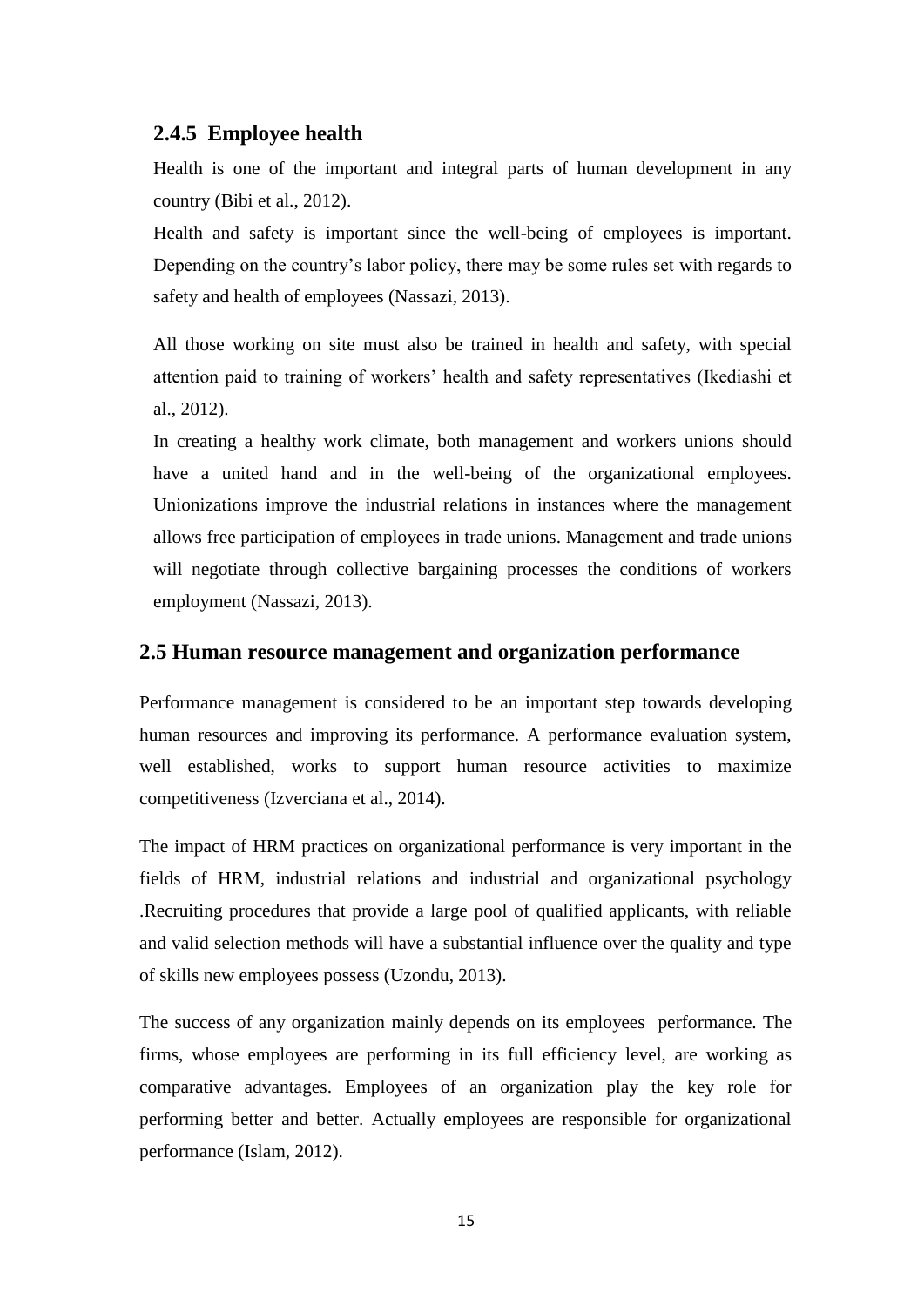There are many factors, employee performance, compensation practices, performance evaluation, promotion practices, tenure which have a great impact on the performance of organization but the contribution of human resource is the most important . Hence, in the present competitive world, organizations are giving more emphasize on the improvement of employee performance (Islam, 2012).

Kokkaew and Koompai (2012) concluded six independent factors from their study relating to HRM activities influencing the performance of the companies are (1) human resource management strategy, (2) leadership, (3) team management, (4) communication, (5) motivation, and (6) ethical treatment of workers.

Influence of human resource management practices on organizational performance has been a significant area of research in past 25 years indicating positive relationship between human resource management practices and organizational performance (Selvam, 2013; Kanter, 1982; Pavett and Lau, 1983).

The impact of HR practices on organizational performance were resulted in their study where HR practices were linked to information technology, employees' training, and incentives and improved on the work skills and behaviors of the workers (Mohamad et al., 2009).

Mudor and Tooksoon (2011) conducted study clearly explains three variables of HRM practices namely supervision, job training and pay practices are positively associated with job satisfaction and performance, it obviously shows that job satisfaction is negatively associated with turnover.

HR planning is the process of ensuring that the HR requirements of an organization are identified and plans are made for satisfying those requirements, it includes creating an employer brand, retention strategy, absence management strategy ,flexibility stategy, recruitment and selection strategy. The purpose of HR planning is to ensure the best fit between employees and jobs while avoiding manpower shortages or surpluses (Uzondu, 2013).

According to Gaurav Akrani (2011) steps in the HR planning process

1. Review of organization"s objectives: The human resource manager first studies the organization. Then he prepares a list of all the activities (jobs) that are required to achieve the objectives. He also does job analysis.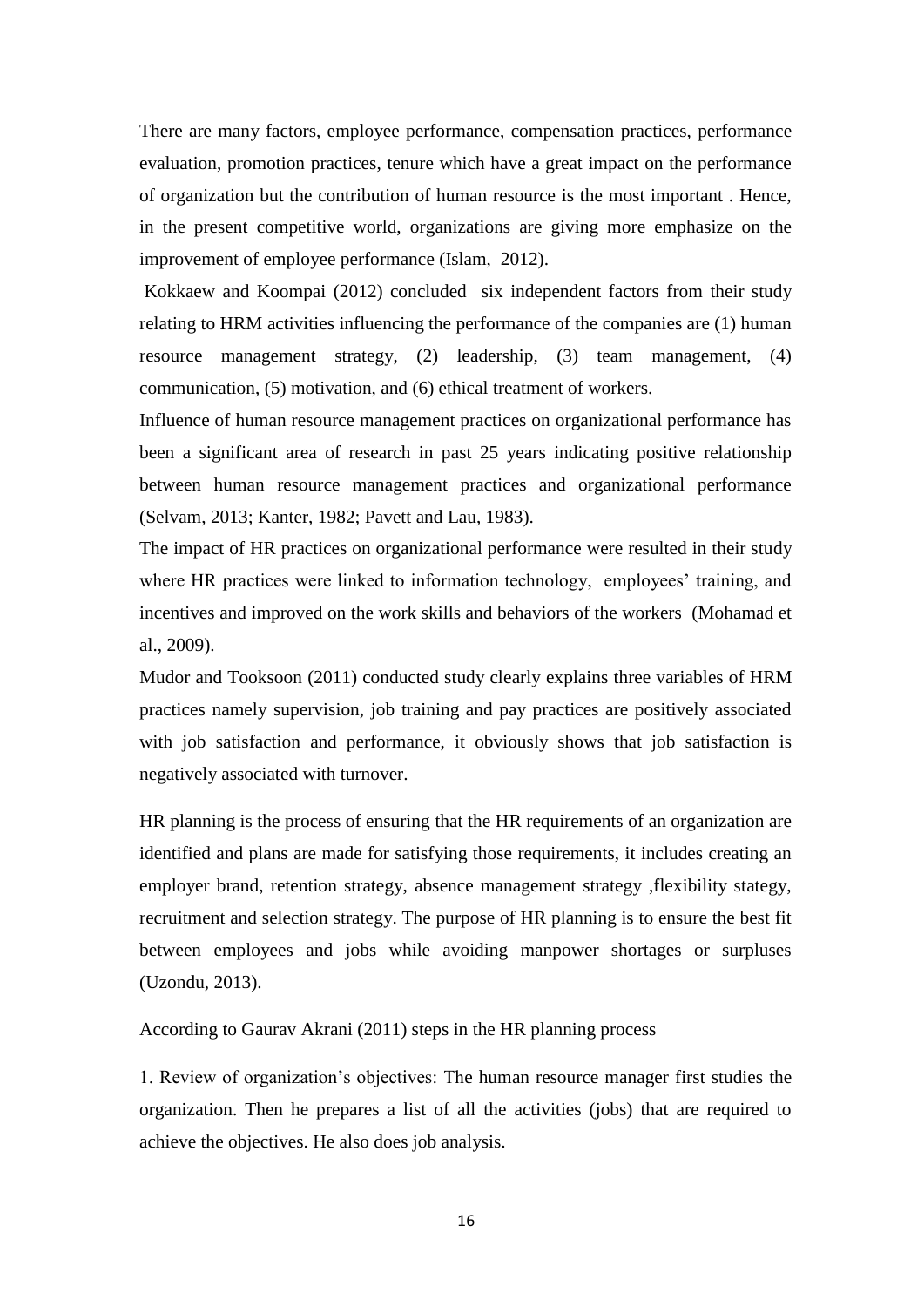2. Estimation of manpower resources: The HR manager then estimates the manpower requirement of the organization. That is, he finds out how many people (manager and employers) will be required to do all the jobs in the organization. Estimation of manpower requirements must be made in terms of quality and quantity.

3. Estimation of manpower supply: The HR manager then estimates the manpower supply. That is, he finds out how many managers and employers are available in the organization.

4. Comparison of manpower: The HR manager then compares the manpower requirements and manpower supply.

5. In case of no difference: If there is no difference between the manpower requirements and the manpower supply, then the HR manger does not take any action. This is because manpower requirements are equal to the manpower supply.

6. In case of difference: If there is a difference between the manpower requirements and the manpower supply, the HR manager takes the following actions

a. Manpower surplus: If the manpower requirements are less than the manpower supply then there is a surplus. During manpower surplus, the HR manager make termination i.e. removal of staff, layoff and voluntary retirement.

b. Manpower shortage: If the manpower requirements are greater than the manpower supply then there is manpower shortage. During manpower shortage, the HR manager takes the following actions: promotions, overtime, training to improve quality, hire staff from outside etc.

7. Motivation of manpower: HRP also motivates the employers and managers by providing financial and non financial incentives.

8. Monitoring manpower requirements: The HR manager must continuously monitor the manpower requirements. This is because many employees and managers leave the organization by resignation; retirement etc. and new work force must take their place and fill the manpower gap. This helps in uninterruptible functioning of the organization.

17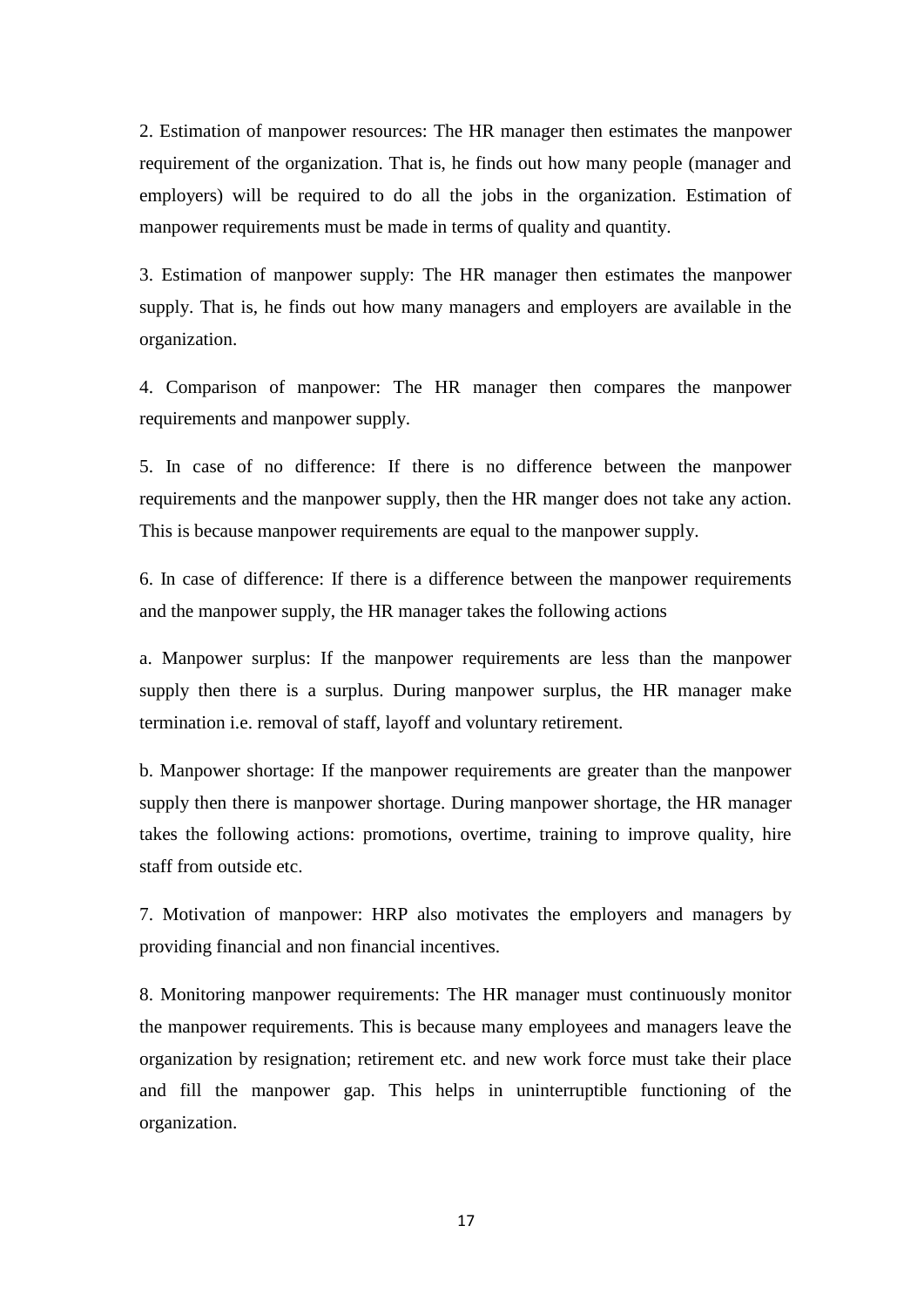High involvement HRM practices have positive relationship with corporate performance, productivity, work attachment, and financial performance. Also confirmed that selective staffing; compensation and incentive, and training had positive influence on performance of organization (Nadarajah, 2012).

The contributions in the theories of Herzberg's and Maslow hierarchy of needs are employee security is given importance and gives employee the motivation and incentive to stay in an organization. Employees feel satisfied and comfortable when the employer can provide a safe and happy workplace.

Besides, it also helps in building trust between them and their employer which more likely can lead to more cooperation and encourages people to look at a long term perspective on the organization performance and their jobs.

According to Maslow"s theory, human needs fall from the category of basics physiological needs to the needs for self-actualization. The satisfaction of higher needs increase as the basic needs are met. Therefore, compensation, training and development and selective hiring are one of the components of needs (Nadarajah et al., 2012).

Employee performance is higher in happy and satisfied workers and the management find it easy to motivate high performers to attain firm targets (Elnaga and Imran, 2013).

A term typical to the human resource field, employee performance is everything about the performance of employees in a firm or a company or an organization. It involves all aspects which directly or indirectly affect and relate to the work of the employees" employee performance, website (Elnaga and Imra, 2013) .

Employee's performance important for the company to make every effort to help low performers. Performance is classified into five elements : Planning, monitoring, developing, rating and rewarding (Elnaga and Imra, 2013).

Employee performance is also effected by some environmental factors such as corporate culture, organizational structure, job design, performance appraisal systems, power and politics prevailing in the firm and the group dynamics. If the above mentioned problems exist in the firm, employee performance decreases not due to lack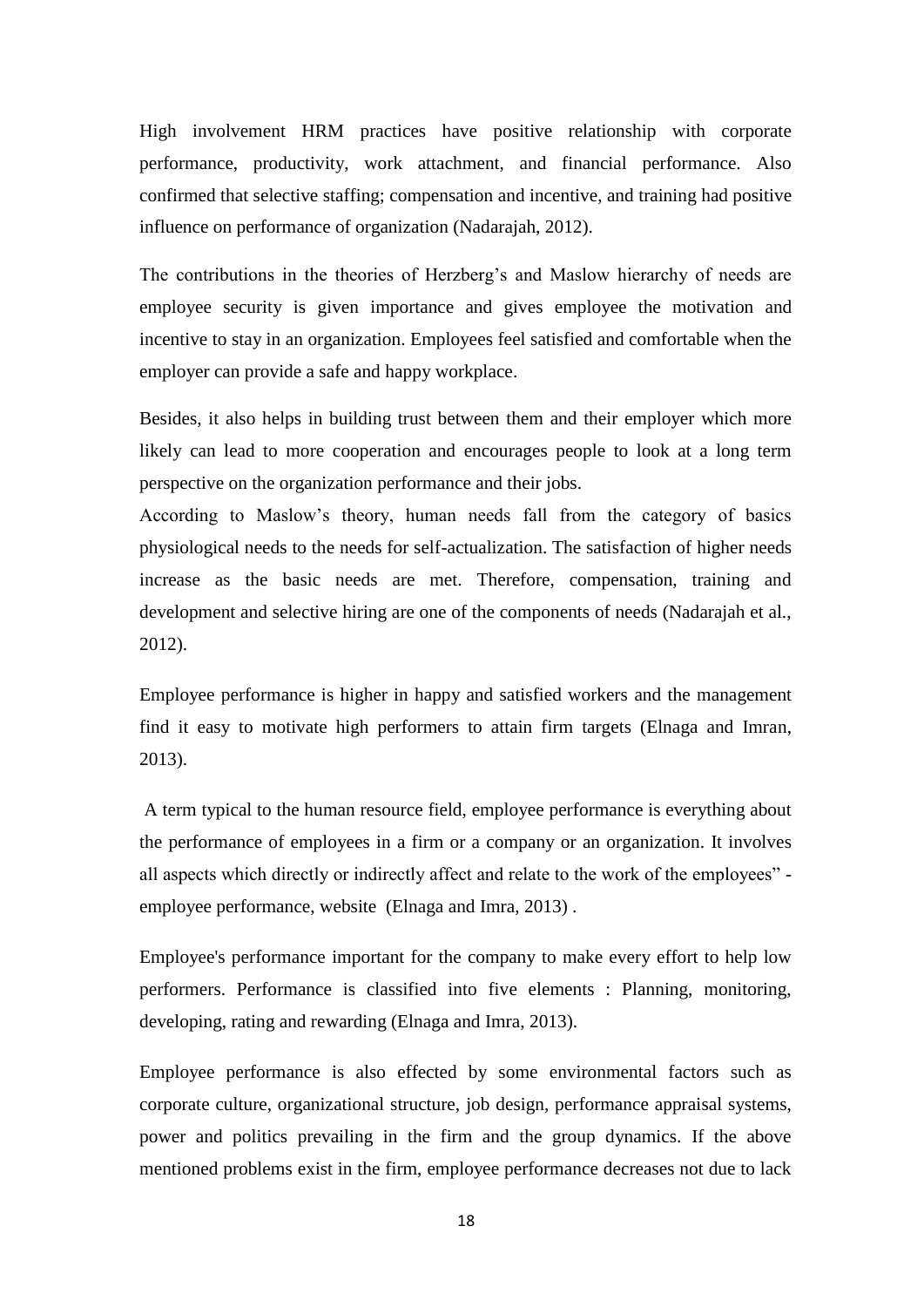of relevant knowledge, skills and attitude, but because of above mentioned hurdles (Elnaga and Imra, 2013).

Organizational performance may be defined as the comparison of the value produced by a company with the value owners expected to receive from the company. Performance can also be defined in terms of HR-related outcomes, such as turnover, absenteeism, job satisfaction, commitment, and others, or even organizational outcomes, including productivity, quality, service, efficiencies, customer satisfaction, and others (Darwish and Singh, 2013).

#### **2.6 Job satisfaction and performance**

Job satisfaction defined as "pleasurable or positive emotional state resulting from an appraisal of one"s job or job experiences"( Sahinidis and Bouris, 2008). Job satisfaction and performance are basically related by which job satisfaction has directly effect on the performance (Selvam, 2013).

There are plentiful of job satisfaction research that often in two different types of variable which effect on job satisfaction. First, individual characteristics define as race, gender, educational level and age. On the other hand, in the second place in most studies are work environment (Mudor and Tooksoon, 2011).

Understanding how each element is related to employee's effective commitment to the organization and their job satisfaction may help fostering employee motivation and improve the effeteness of human resource practices (Alnıaçık et al., 2012).

Training offered to employees, may help them reduce their anxiety or frustration, brought on by work demands, that they are not familiar with, and they are lacking the skills to handle effectively. Although there has been no direct link in the literature between training and job satisfaction, propose that training may be used as a tool to increase job satisfaction (Sahinidis and Bouris, 2008).

#### **2.7 Customer satisfaction**

Skill shortages make it difficult for contractors to deliver the quality of products that more discerning customers require. This is an obvious problem in many developed countries and a growing problem in developing countries, particularly those with a significant group of middle- and upper-class clients (Geneva, 2001).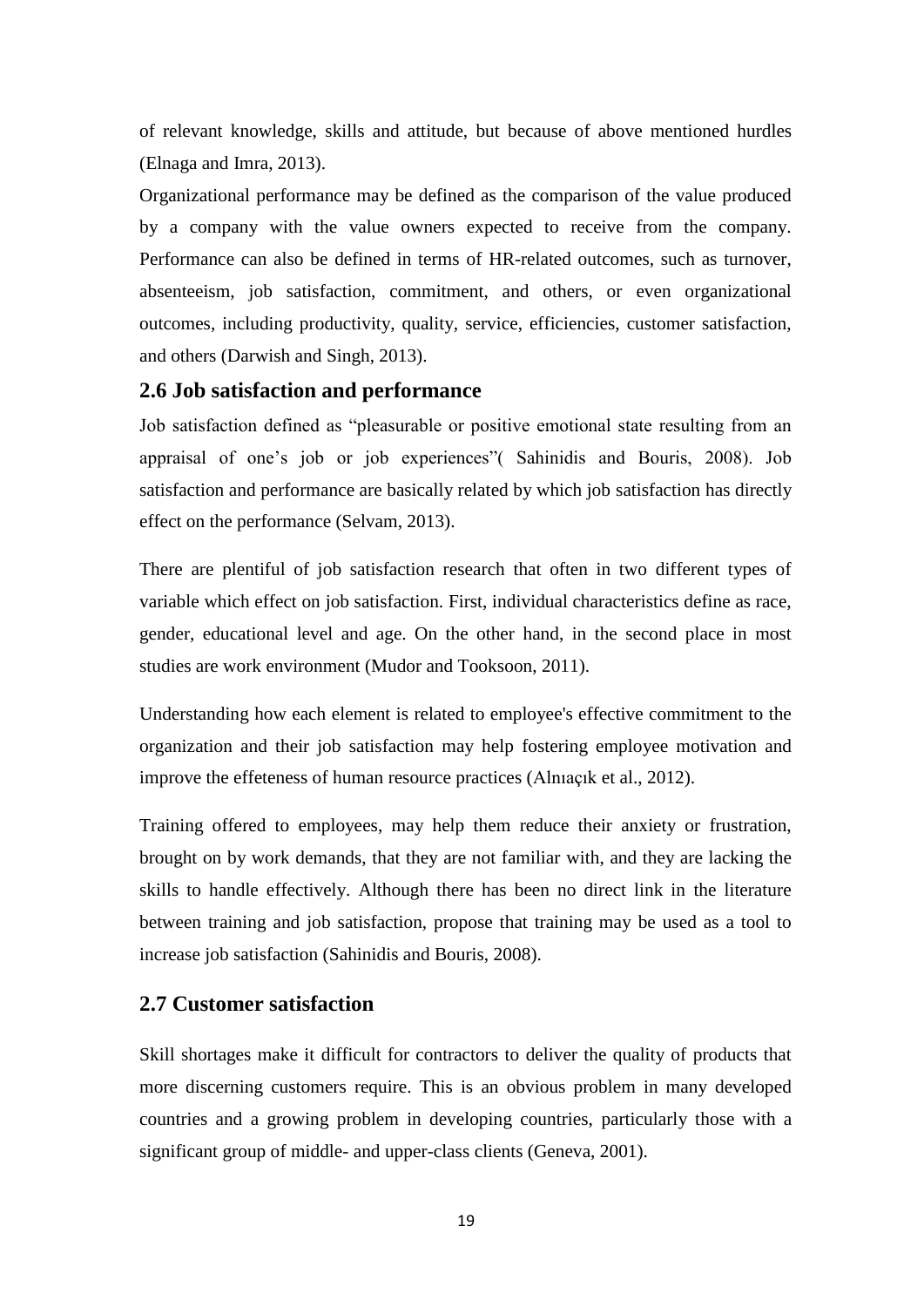The ability of top management to establish a practice, and lead a long-term vision for the firm, driven by changing customer requirements. the roles of top management identified as: Establish quality policies, establish and deploy quality goals, provide resources, provide problem-oriented training, and improvement (Jaafreh and Alabedallat, 2013).

Quality management is achieved through an integrated effort among personnel at all levels to increase customer satisfaction by continuously improving performance. Quality management focuses on process improvement, customer and supplier involvement, teamwork, and training and education in an effort to achieve customer satisfaction, cost effectiveness, and defect-free work (Arditi and Gunaydin, 1997).

#### **2.8 Human resource development**

Nadler and Nadler (1989) defined the term HRD as referring to "managed learning experiences provided by the employer, in a specified period for improving and increasing job performance and providing growth for individuals.

HRD as "a series of organized activities conducted within a specified time and designed to produce behavioral change" through training activities. For HRD was defined as "a set of systematic and planned activities designed by an organization to provide its members with the opportunities to learn necessary skills to meet current and future job demands"( Haslinda, 2009).

According to Rodrigues and Chincholkar (2005, pp. 6-20), "HRD is the process of enabling people to make things happen." This means that without availability of capable employees (in terms of required skills, knowledge and experience) to make things happen in the area of quality products/service delivery and profit maximization, the enhanced goal attainment of that particular organization becomes a mirage.

Since the emergence of the term "HRD", it has been widely used in various fields of studies on organizational structure and effectiveness. This has also, however, created a great deal of perplexity amongst different individuals, organizations and practitioners (Tabassi et al., 2011).

The process of defining HRD is made still more difficult by the evolving nature of HRD; for example, the term HRD started out as simply "training", and then evolved into "training and development" (T&D), and then into HRD. Confusion also arises over the "purpose", the "location" and the "intended beneficiary" of HRD (Khan et al., 2012).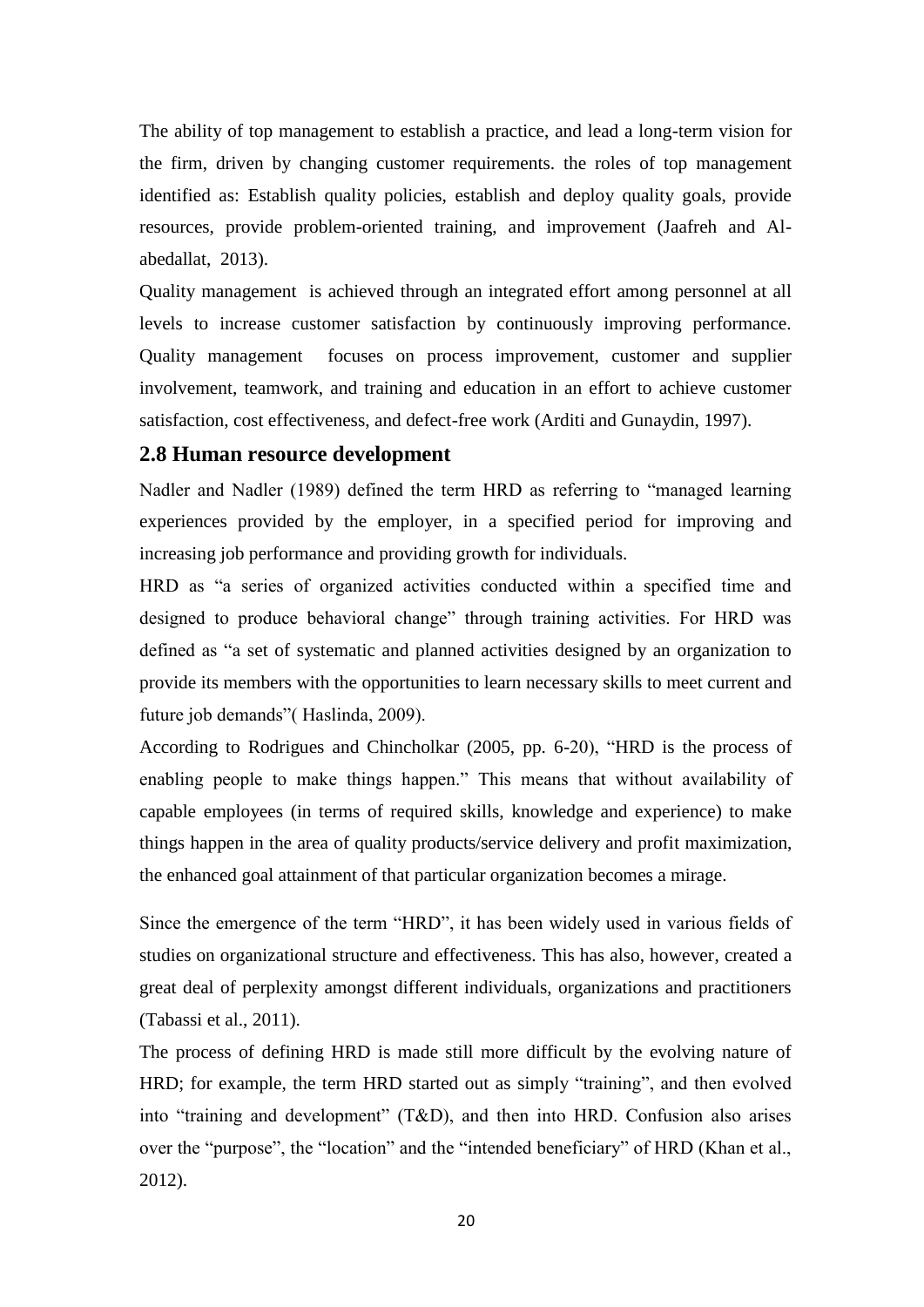HRD is the integration of individual, career and organization development roles in order to achieve maximum productivity, quality, opportunity and fulfillment of organizations members as they work to accomplish the goals of the organization (Nassazi, 2013).

Human resource development (HRD) policies concern the quality of the labor force and the regulation of the labor market. Quality in turn is a function of basic and higher education, training programmes and the overall health of the population. The quality and adaptability of the labour force is a key driver in creating a favorable environment for both domestic and foreign enterprises to grow through new investment and to adapt quickly to changing circumstances (OECD, 2012).

The development of people, their competencies [aspects of successful professional performance and the process development of the total organization are the main concerns of HRM. With rapid changes in technology, worker"s needs, current market, and competitive environment, planning for human resources have become an important and challenging task for development. HR planning involves plans for future needs of employees, their required skills, acquisition of employees, and personnel development (Tabassi and Bakar, 2009).

HRD has gained increasing application as a goal, and as a process in the developmental field. As a goal it is equated with the development of human capacity and up-lift of human aspirations. In terms of process, HRD involves activities related to education, training, empowerment, awareness raising, skills enhancement, team building, community mobilization and development, organization development, entrepreneurship development, sensitization and conscientisation, human resources planning and policies (Khan et al., 2012).

As HRD practitioners and managers seek to facilitate and guide learning and development they can draw upon many concepts and ideas. Psychology, economics, systems thinking and ethics all provide ways of thinking about individual, team and organizational learning. It is widely agreed that effective performance in work roles requires the development and combination of three elements: cognitive capacities, capabilities and desired behaviors. Definitions of these are given in below (Gibb, 2011).

**Cognitive capacities**: the foundations of intelligence, conceptualized as the processing and possession of information in the brain and higher-order neurological abilities.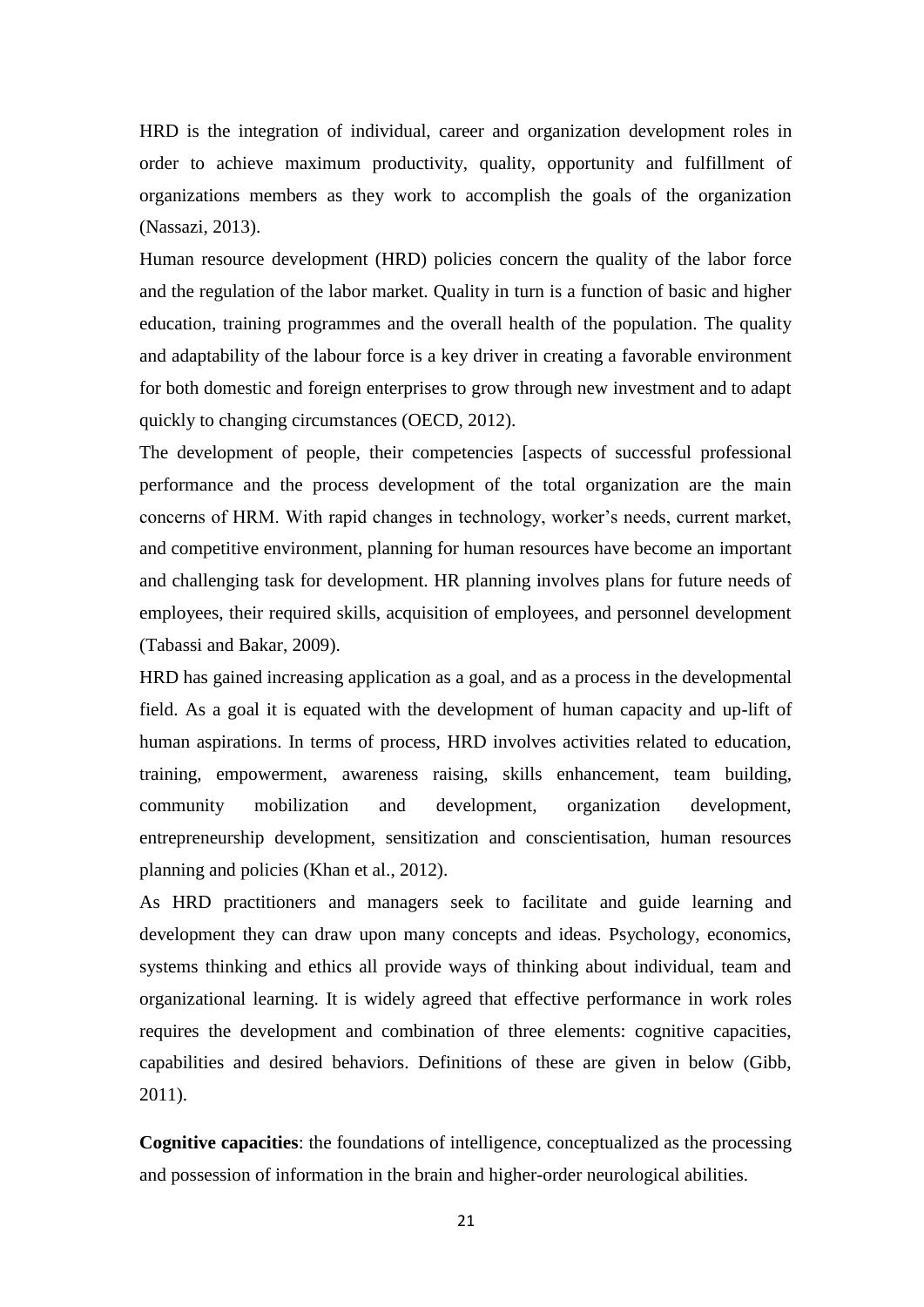**Capabilities**: the practical abilities involved in work roles, either inherent in the person or developed through practice.

**Desired behaviors:** from motivation to 'social skills', enabling social interaction, mediated by the affective; can be conceptualized variously as attitudes, values or 'emotional intelligence'.

### **2.9 Strategic for human resource development**

#### **2.9.1 Human resource strategies definition**

HR strategies set out what the organization intends to do about its human resource management policies and practices, and how they should be integrated with the business strategy and each other. The purpose of HR strategies is to guide development and implementation programs. They provide a means of communicating to all concerned the intentions of the organization about how its human resources will be managed. They enable the organization to measure progress and evaluate outcomes against objectives (London and Philadelphia, 2006).

#### **2.9.2 Strategic priorities**

The strategic priorities for human resource development as defined by Harrison (2005) are to:

1. raise awareness of the need for a learning culture that leads to continuous improvement;

2. develop the competence of managers to become actively involved in learning that leads to knowledge creation;

- 3. expand learning capacity throughout the organization;
- 4. focus on all the organization"s knowledge workers, not just the key personnel;
- 5. harness e-learning to knowledge sharing and knowledge creation (Izvercian et al., 2014).

#### **2.9.3 Specific human resource strategies**

Specific HR strategies set out what the organization intends to do in areas such as (London and Philadelphia, 2006).

Talent management – how the organization intends to 'win the war for talent'; Continuous improvement – providing for focused and continuous incremental innovation sustained over a period of time;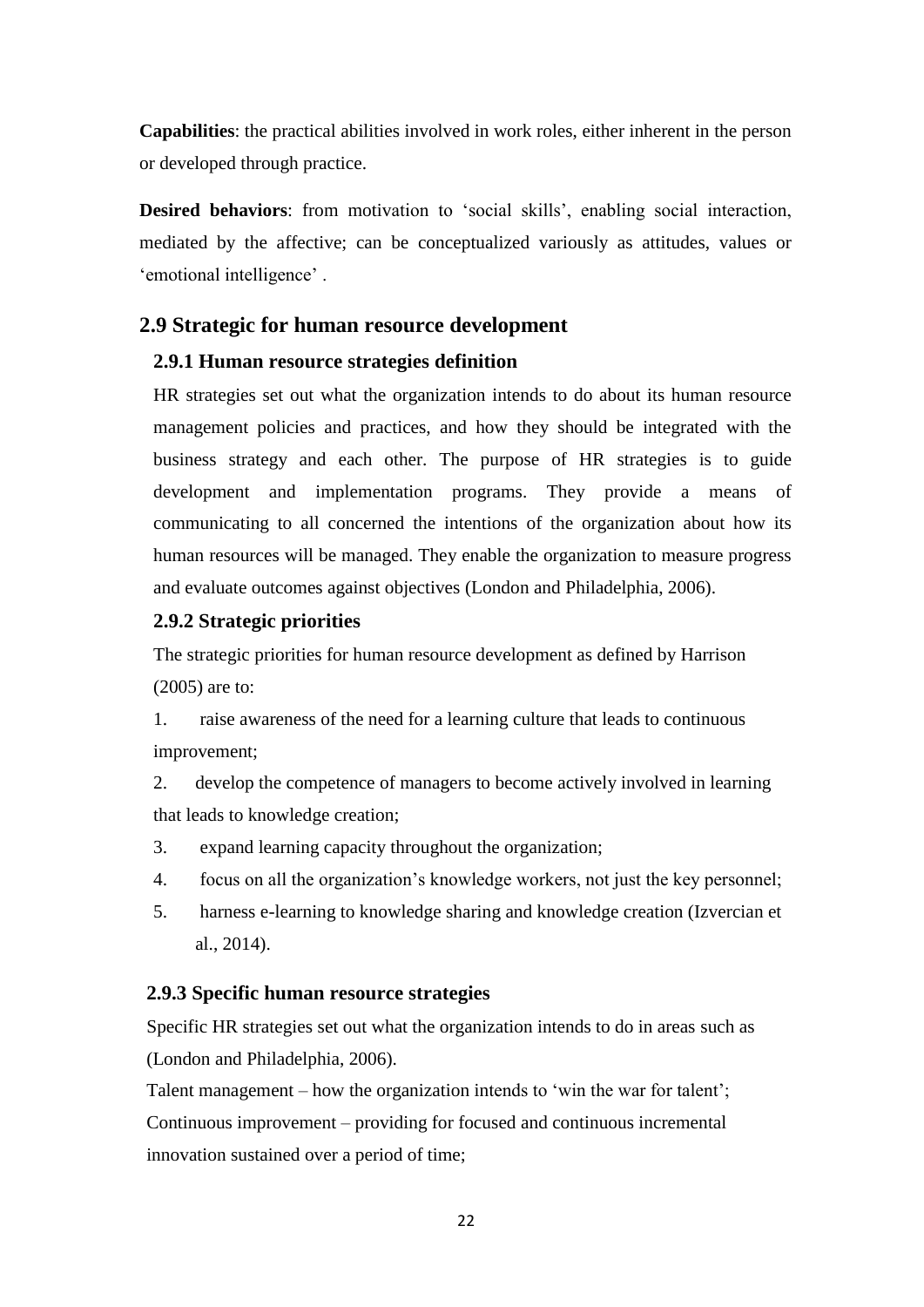Knowledge management – creating, acquiring, capturing, sharing and using knowledge to enhance learning and performance;

Resourcing – attracting and retaining high-quality people;

Learning and developing – providing an environment in which employees are encouraged to learn and develop;

Reward – defining what the organization wants to do in the longer term to develop and implement reward policies, practices and processes that will further the achievement of its business goals and meet the needs of its stakeholders;

Employee relations – defining the intentions of the organization about what needs to be done and what needs to be changed in the ways in which the organization manages its relationships with employees and their trade unions.

### **2.10 Human resource development in construction companies**

The most dynamic and complex industrial environments is construction industry. It is a "project-based" industry within which individual projects are usually built to client needs and specifications whilst the increasing use of external sources of workforces and subcontractors have allowed the main contractors (Tabassi et al., 2011).

Human resource development (HRD) system is a critical strategy for construction companies, as in the coming years, human capital plays a significant role in order to have a successful organization. HRD is concerned with the provision of learning and development opportunities that support achievement of business strategies and improvement of organizational, team and individual performance that improved by training and motivation (Tabassi et al., 2011).

The challenges of lack of skilled labour, heavy competition among firms, technological problems, low productivity and to mention but a few leads to a high rate of poor performance and poor product implementation while placing a serious limitation on product expansion and increase in productivity (Okoye and Ezejiofor, 2013).

To reduce the managing risks and attain better flexibility, it has also made the management of projects more complex, with a requirement for highly skilled and experienced HR managerial and developmental practices (Tabassi et al., 2011).

The quality of labour: where it is good or bad depends on several factors such as education and training, personal health, organization of labour work conditions, attitudes towards the work, relationship between the senior management and the low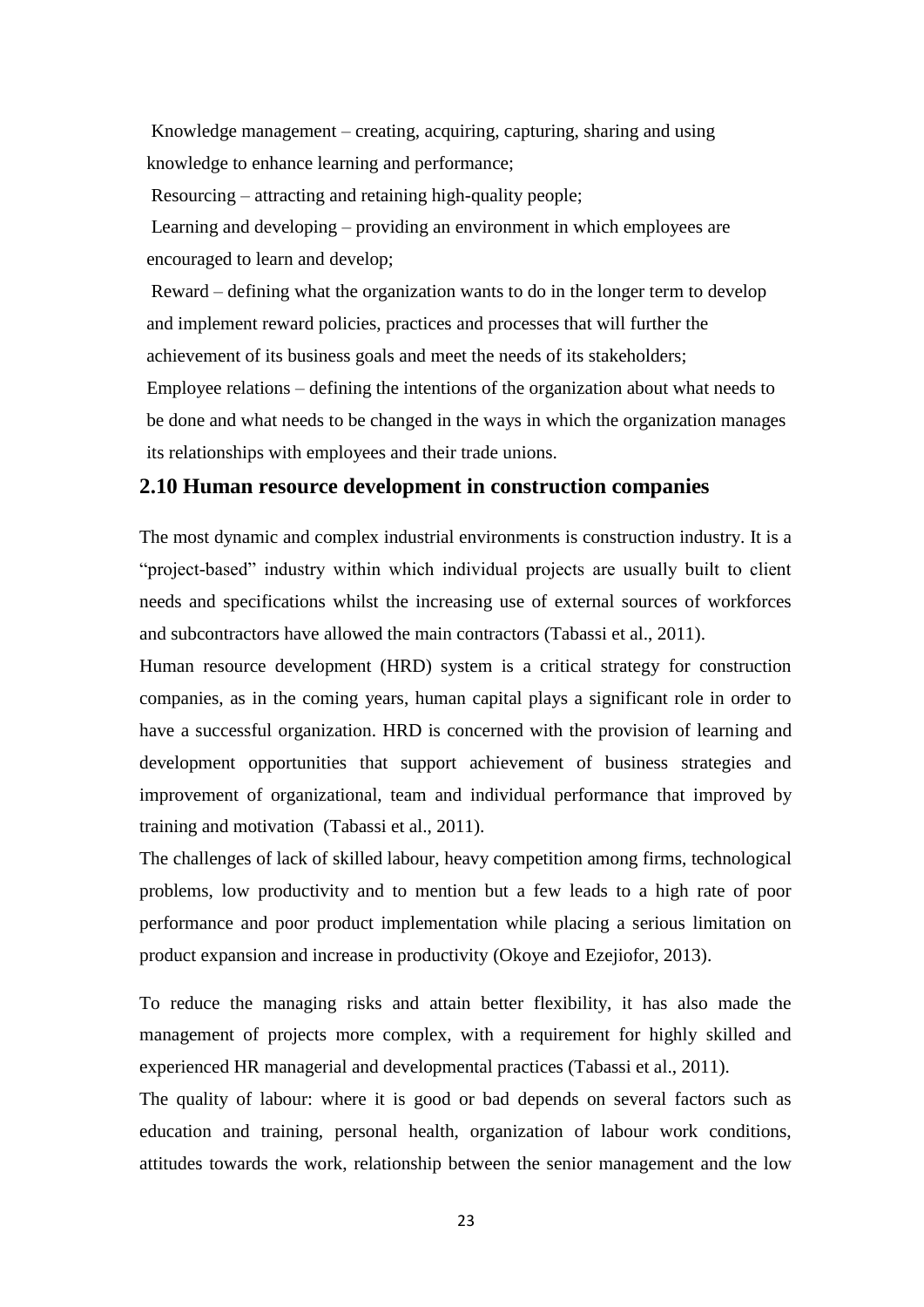level worker (Okoye and Ezejiofor, 2013). The HRD practice may be highly influenced by other human resource management (HRM) factors (Sparkes and Miyake, 2000).

# **2.11 Employee performance**

Employee performance is defined as the outcome or contribution of employees to make them attain goals while performance may be used to define what an organization has accomplished with respect to the process, results, relevance and success (Nassazi, 2013) .

Employee surveys in the construction industry should be useful to identify and handle day-today problems in industrial relations; to gather statistics relating to employee turnover, absenteeism, performance, and productivity to help the company plan its HR strategies (Ng et al., 2001).

Employee performance is looked at in terms of outcomes. However, it can also be looked at in terms of behavior stated that employee's performance is measured against the performance standards set by the organization. There are a number of measures that can be taken into consideration when measuring performance for example using of productivity, efficiency, effectiveness, quality and profitability measures (Nassazi, 2013).

In this sense, there is a mutual reinforcing tendency between a better quality of companies and increasing investments in human resources (Costantini and Monni, 2007).

Despite such progress, HRD as a concept, model, approach discourse or set of practices remains unclear. A number of dimensions do however emerge from an analysis of the literature, specifically: HRD is intrinsically related to overall business strategy and competitive advantage (Garavan etal., 1999).

1.HRD is conceptualized as an investment in human resources capability rather than an employment cost.

2.HRD is concerned with change at all levels both organizational and personal.

3.HRD views the employee in a ``holistic'' sense.

4.HRD is concerned with identifying and enhancing the core competencies required at each level to meet its present and future objectives.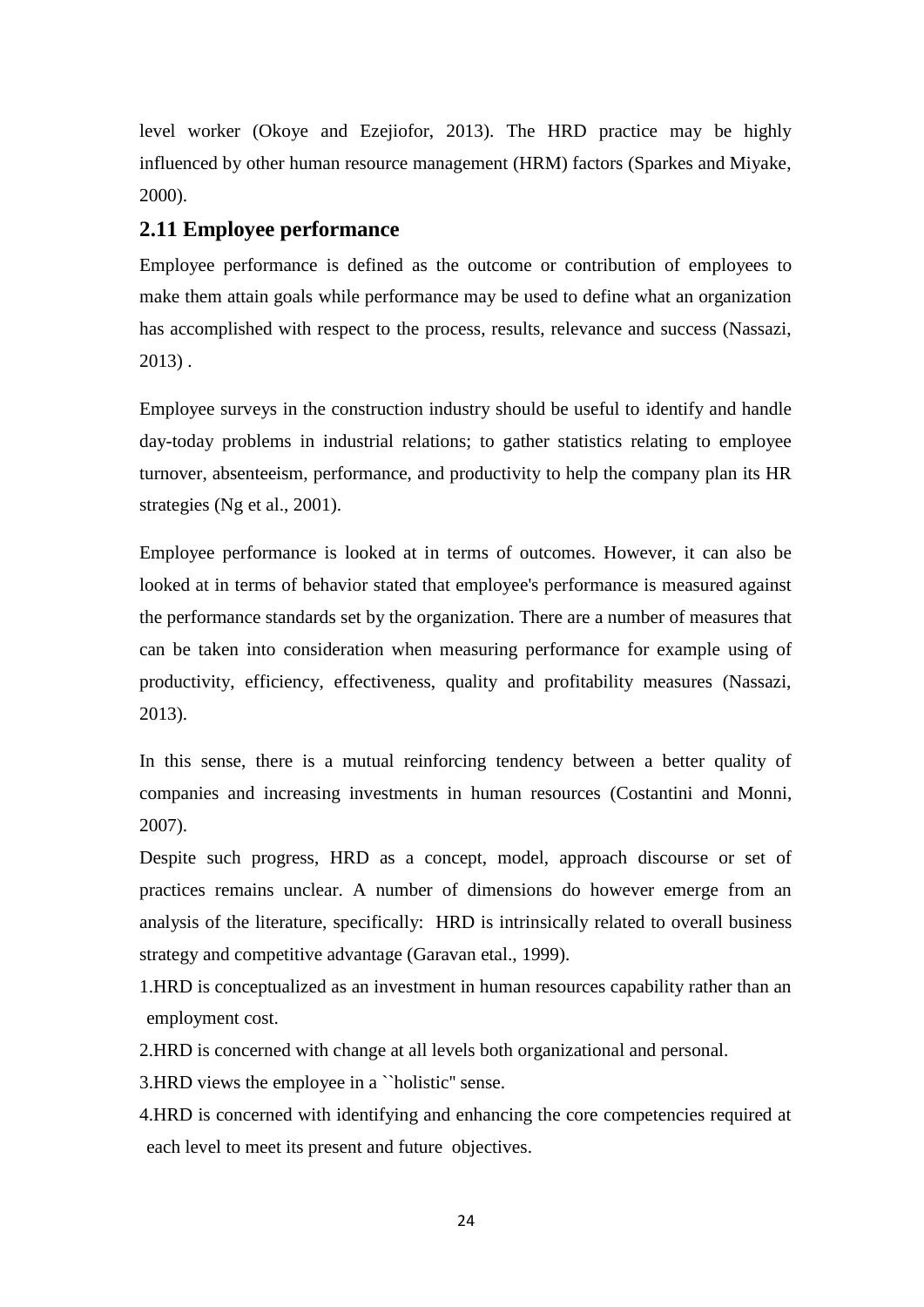5.HRD focuses on the management and delivery of training activities within the organization.

6.HRD concerns itself with selecting the best delivery systems designed to enhance human resource competencies.

7.HRD is concerned with organizational and individual learning.

8.HRD consists of a set of generic activities associated with learning HRD is a social and discursive construct.

9.HRD is concerned with how well human resource development strategies are reinforced by and reinforce other HR strategies.

Increasing competition has prompted many firms to review their training efforts, specific factors may act as the most significant triggers. Technological and product/market changes may lead to recognition of a skill-gap within the organization. Other factors include external and internal labour market changes, the changing skill requirements within industry and the availability of skilled workers from outside the organization. Political and cultural factors within the organization as they relate to training also appear to play a role (Garavan etal., 1999).

#### **2.12 Problems of human resource development**

a. The ability of most construction companies to manage their resources effectively;

b. Many constraints impending the implementation of such programs;

c. High rate of absenteeism and high labor turnover which is a factor of poor service conditions and poor management development programs;

d. Inadequate supply of materials and spare parts for the servicing and maintenance of equipments most of which are old, obsolete and even need changing;

e. Lack of motivation (Okoye and Ezejiofor, 2013) .

#### **2.13 Purpose of human resource development**

HRD is about adult human beings functioning in productive systems. The purpose of HRD is to focus on the resource that humans bring to the success equation- both personal success and organizational success. The two core threads of HRD are (Swanson and Holton III, 2001).

1. individual and organizational learning and (2) individual and organizational performance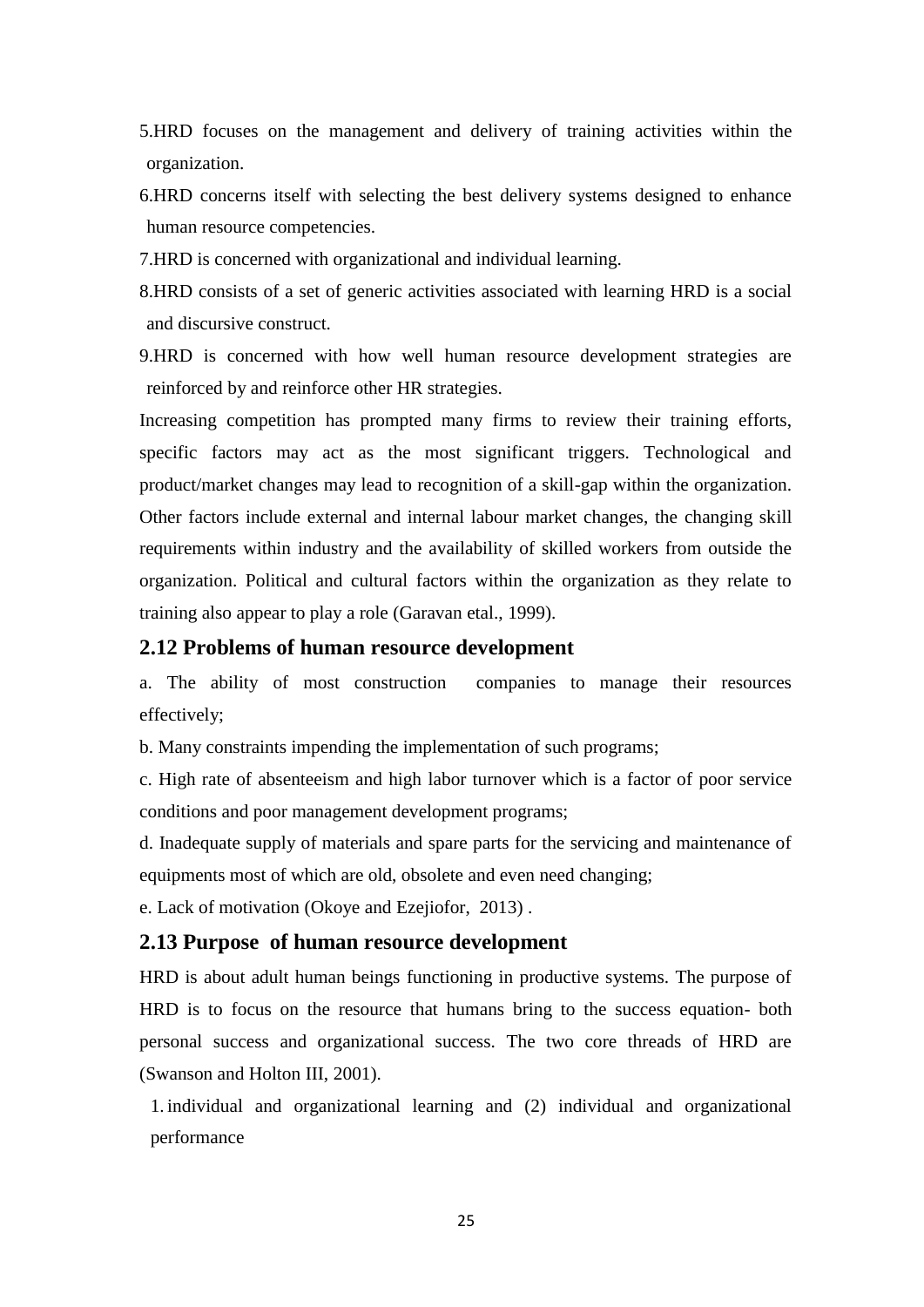### **2.14 Extensions of human resource development**

The realms of career development, quality, and performance improvement are important extensions of HRD theory and practice.

The HRD profession is large and widely recognized. As with any applied field that exists in a large number and variety of organizations, HRD can take on a variety of names and roles. This can be confusing to those outside the profession and even sometimes confusing to those in the profession. We take the position that this variation is not always bad. HRD, embracing the thinking underlying (Swanson and Holton III, 2001).

- training,
- training and development,
- employee development,
- technical training.
- management development,
- executive and leadership development,
- human performance technology,
- organization development, and
- organizational learning.

### **2.14.1 Training**

Training is defined in this study "as the planned intervention that is designed to enhance the determinants of individual job performance. Training is related to the skills deemed necessary by the management of an organization, that must be acquired by the members of that organization, in order to improve the probability of achievement of its goals (Sahinidis and Bouris, 2008).

The effectiveness of training an increasingly heterogeneous workforce in the construction industry is a critical human resource (HR) issue today (Ng et al., 2001). Thus, HR managers develop training programs to impart skills needed by the employees for better performance. The managers also develop strategies on how to restructure the departments, how to recruit the most competent personnel, and how to outsource various services or skills to cut costs. Through monitoring and continuous improvement of these strategies, an organization can efficiently manage its human resources (Wicks and Media, 2014) .

In the construction environment, effective training is governed by a number of HR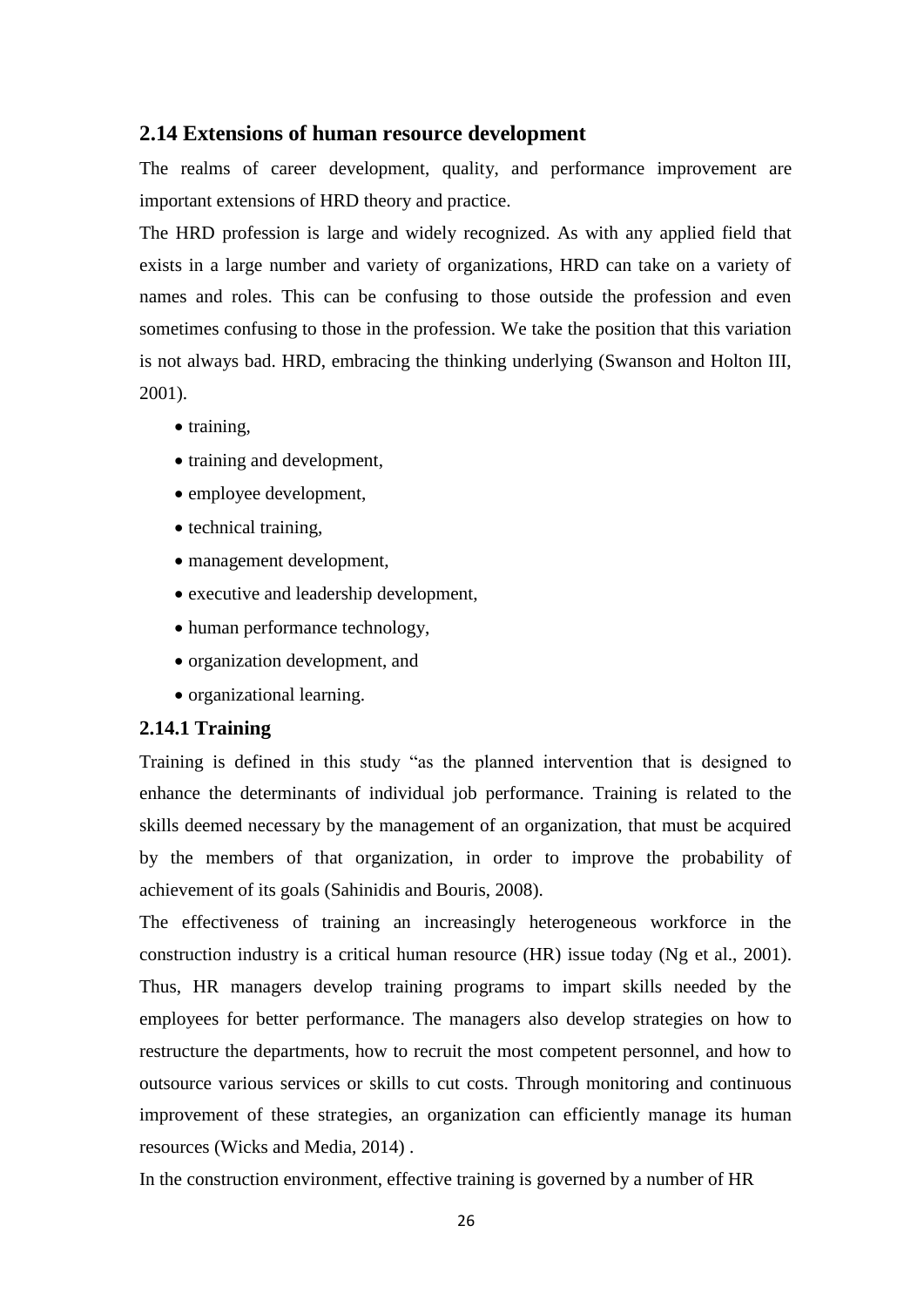management issues. Motivation, employee involvement in career development, job design, and other issues are involved in effective training, and human resource information system (HRISs) can be the best source of data for addressing these issues (Ng et al., 2001).

High levels of managerial commitment to training and development are frequently reported to encourage staff retention. From a business point of view human resource development can therefore be seen as a powerful tool for creating sustainable competitive advantage (Raidén et al., 2004).

On the practice side, socio-cultural, technological, economic, and political pressures have all combined to force modern organizations to take a closer look at their human capital in general, and training in particular (Salas and Cannon-Bowers, 2001) .

Training develops self efficacy and results in superior performance on job, by replacing the traditional weak practices by efficient and effective work related practices (Elnaga and Imran, 2013).

Workers are reluctant to invest in their own training because of insecurity of employment and high levels of unemployment; contractors are reluctant to invest because there is a good chance they will lose trained workers to other firms (or other countries). The contractors' reluctance is also based on the fact that training costs money (Geneva, 2001).

The underlying logic of the individual model of training dictates that the organization should recognize that its employees are not effective and a change should be attempted in their knowledge, attitudes and skills. This shortfall in the individual performance may occur for various reasons. For instance, employees may not feel motivated anymore to apply their skills, they may be afraid in doing so, or they may believe that there may be a conflict of interest with the organization, when a change is about to take place. All the above factors should be taken into account by the organization in order for it to adopt the most suitable training intervention, which will fulfill specific needs, enhance employee willingness to participate and meet their expectations (Sahinidis and Bouris, 2008).

In theory, learning (triggered by training) is a variable that may have a positive effect on organizational performance and is considered to be a key element to the attainment of organizational goals. Nevertheless, adopting a training activity as a solution to lagging performance presupposes that this performance problem, i.e. this gap between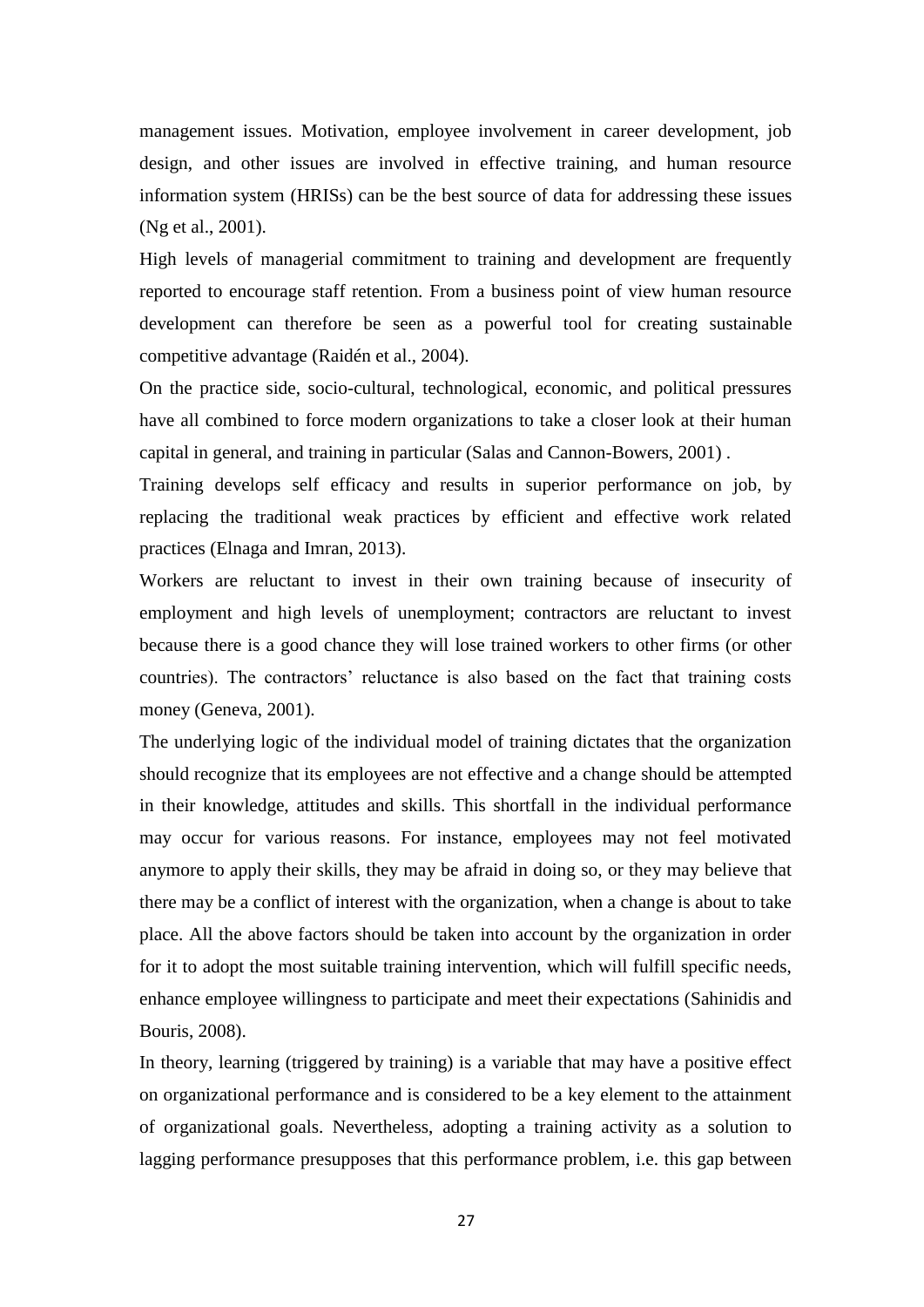the desired and the actual performance, is due to lack of training. This is illustrated better in Figure 2.1 (Swart et al., 2005).



Figure 2.1:-The effectiveness behavior gap (Swart et al., 2005).

The organization management ought to adopt training interventions to bridge this gap. Bridging the performance gap involves adopting a particular training intervention aiming at changing specific skills and attitudes of the employees. This becomes clearer by examining Bramley"s individual model of training in Figure 2.2 (Swart et al., 2005).



Figure 2.2:- Bramley"s individual model of training (Swart et al., 2005).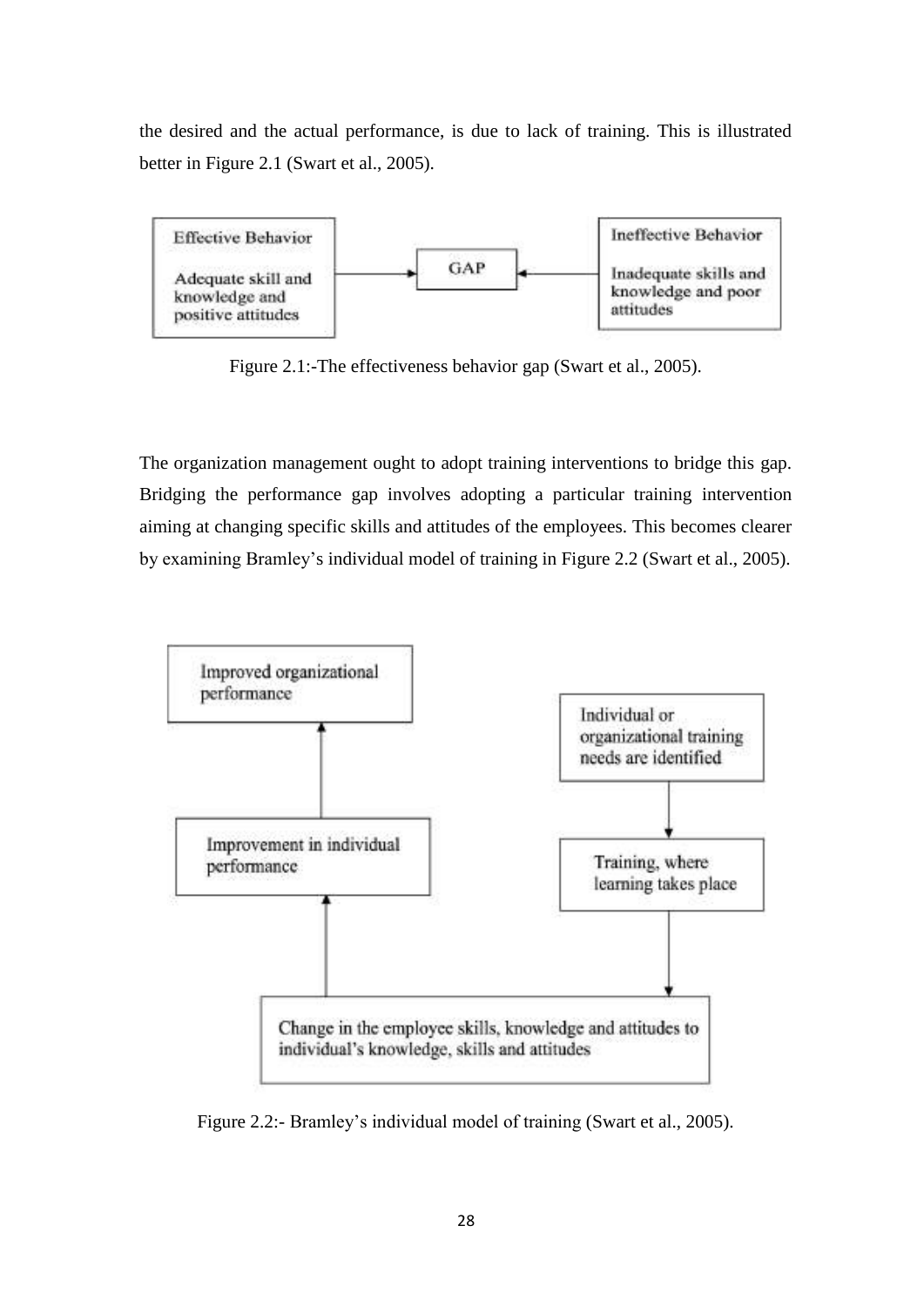According to Swart et al. (2005) an individual improvement will be contingent on the quality of the training program, the motivation of the individual and the individual"s needs. The model in general assumes that employee knowledge, skills and attitudes will change by the adoption of a training program, but this does not always end in that way. If the employee believes, there is an improvement in his knowledge and skills, it may be safe to also assume that, there will be an increase in the person's individual performance. Through training the person"s competencies will be reinforced and will enable him or her to execute the tasks assigned effectively and efficiently. As a result, according to the model, there will be an increase in the overall performance of the organization (Sahinidis and Bouris, 2008).

In general, it can be argued that the effect of training on employee outcomes (motivation, job satisfaction and commitment) has not received as much attention as it deserves. Few studies have been carried out that test the possibility that firms can affect their employees" attitudes by implementing training interventions (Sahinidis and Bouris, 2008).

Training is a necessity in the workplace. Without it, employees don't have a firm grasp on their responsibilities or duties. Employee training refers to programs that provide workers with information, new skills, or professional development opportunities (Elnaga and Imran, 2013).

The general benefits received from employee training are: increased job satisfaction and morale, increased motivation, increased efficiencies in processes, resulting in financial gain, increased capacity to adopt new technologies and methods, increased innovation in strategies and products and reduced employee turnover (Elnaga and Imran, 2013).

Training effectiveness is usually measured by the degree to which trainees are able to apply the knowledge, skills, and attitudes gained in a training context to the work context. In other words, training is effective when transfer of training is achieved (Barnard et al., 2001).

Furthermore, training plays a critical role in increasing workers' adaptability and flexibility, which employers have found is becoming increasingly important. Thus, it is fundamental to an organization to maintain a necessary competence in its employees through adequate training (Tabassi and Abu Bakar, 2011).

29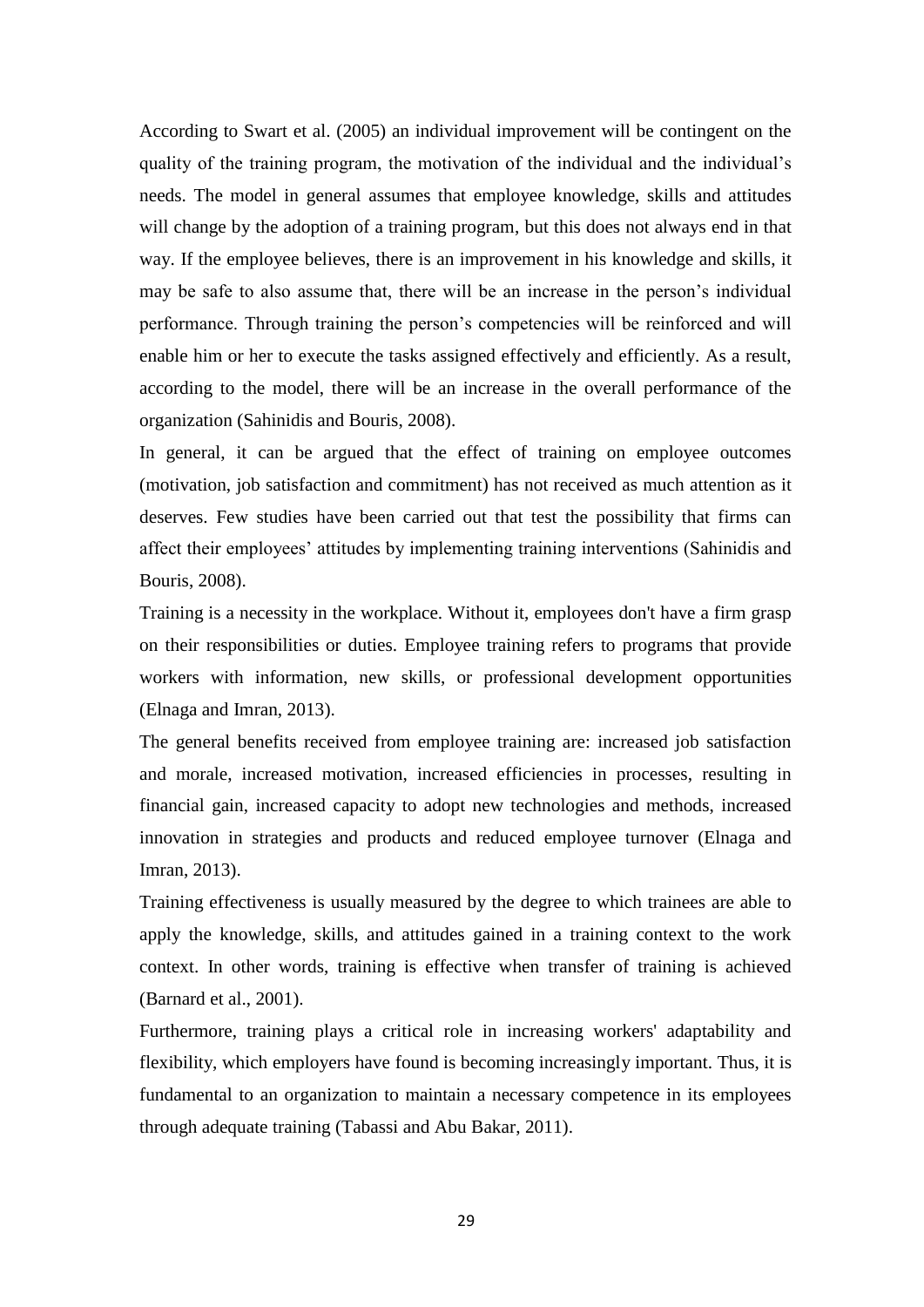### **Motivation for training**

Motivation is defined as "variability in behavior not attributable to stable individual differences (for example, cognitive ability) or strong situational coercion" (Tabassi et al., 2011).

In a training context, motivation can influence the willingness of an employee to attend the training programme, to exert energy toward the programme and to transfer what they learn in the programme onto the job. Thereby, it is likely that employees cannot obtain all benefits of training without considering training motivation (Tabassi et al., 2011).

Their integrative narrative and met analytic review suggest that training motivation is multifaceted and influenced by a set of individual (e.g. cognitive ability, self-efficacy, anxiety, age, conscientiousness) and situational (e.g. climate) characteristics. This effort provides the beginnings of an integrative theory of training motivation - a much needed synthesis and organization (Salas and Cannon-Bowers, 2001).

The key to motivating employees is to find proper ways to satisfy their needs. Each individual has different needs. These needs can be broken down into a few basic categories: workers participation, recognition, and team belonging (Tabassi and Bakar, 2009).

1.To encourage worker participation, managers are advised to use a system that identifies and rewards workers who do a good job.

2.Recognition, aside from financial inducements, is also regarded as a powerful means to inspire enthusiasm among employees.

3.Finally, team belonging is another powerful motivator in construction workers.

#### **Method of Training**

The effective methods can be used for training construction workers are (Tabassi et al., 2011).

#### **On-the-job training**

 On-the-job training method given to organizational employees while conducting their regular work at the same working venues ,It is about getting the job done and developing "best practices (Ikediashi et al., 2012).

### **Off-the-job training**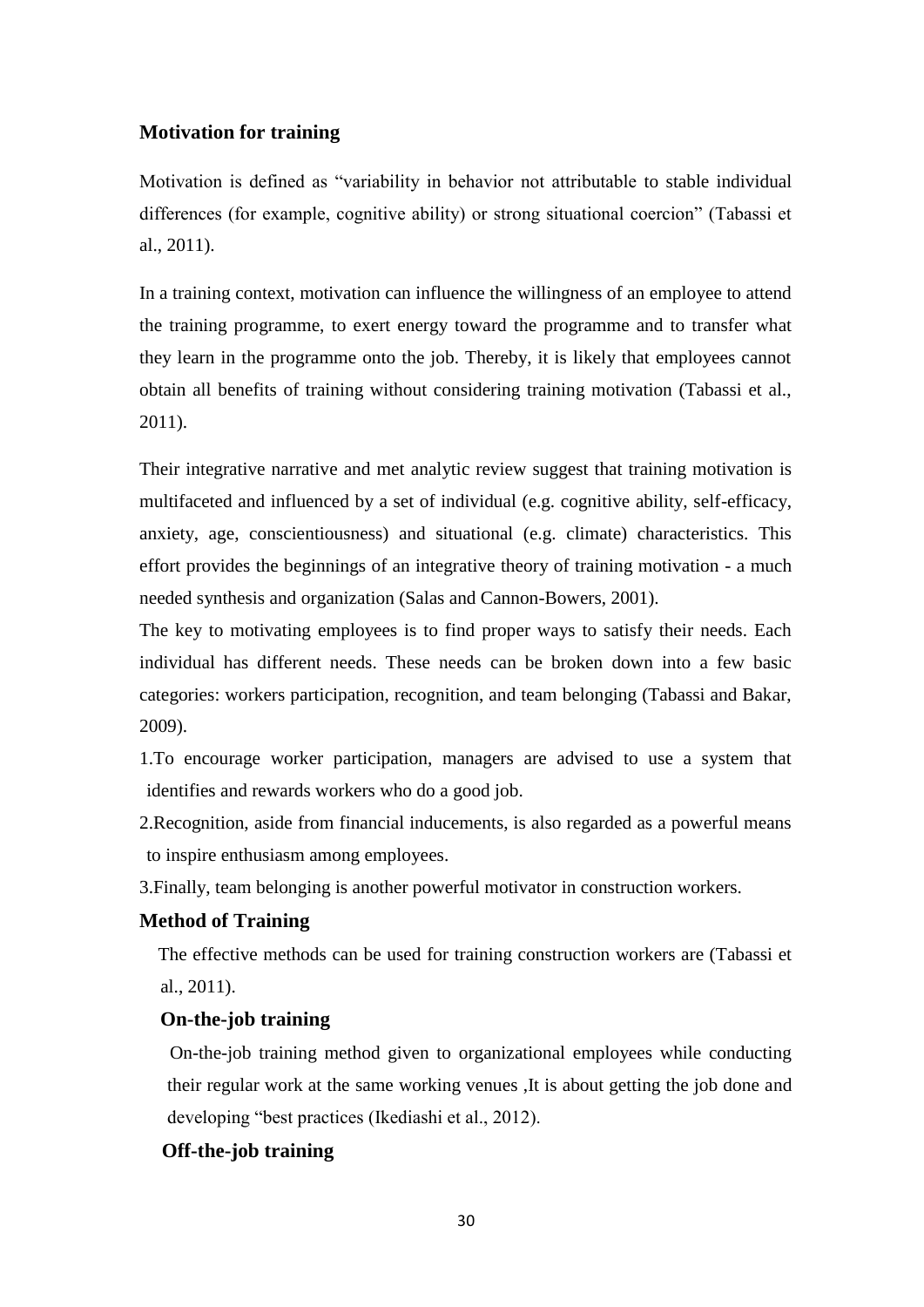Off-the-job training method involves taking employees away from their usual work environments and therefore all concentration is left out to the training, It about learning basic facts and skills and developing "knowledge" (Ikediashi et al., 2012).

#### **Distance education techniques**

Methods of distance education could be effective where there is a learning relationship established on-the-job between the learner and the trainer such that both use the distance learning materials to structure activities, to access content knowledge, and to determine sequence and progression of learning (Tabassi et al., 2011).

#### **Job rotation and transfers**

Job rotation and transfers as a way of developing employee skills within organization involves movements of employees from one official responsibility to another for example taking on higher rank position within the organization, and one branch of the organization to another. For transfers for example, it could involve movement of employees from one country to another (Nassazi, 2013).

#### **Coaching and/or mentoring**

Coaching is a method of development and a great improver of effectiveness. Employees need knowledge of their strengths and consequently the areas where they can improve to be able to develop in the best possible manner. Another important way for developing talent is mentoring, a manager builds self esteem in the high-potential employee by offering praise, encouragement and support by believing in the employee"s ability to achieve above everyone"s expectations (Al-Awamleh, 2009).

### **Orientation**

This is yet another training and development method. This involves getting new employees familiarized and trained on the new job within an organization. During this process, they are exposed to different undertakings for example the nature of their new work, how to take on their identified tasks and responsibilities and what is generally expected of the employees by the organization (Nassazi, 2013).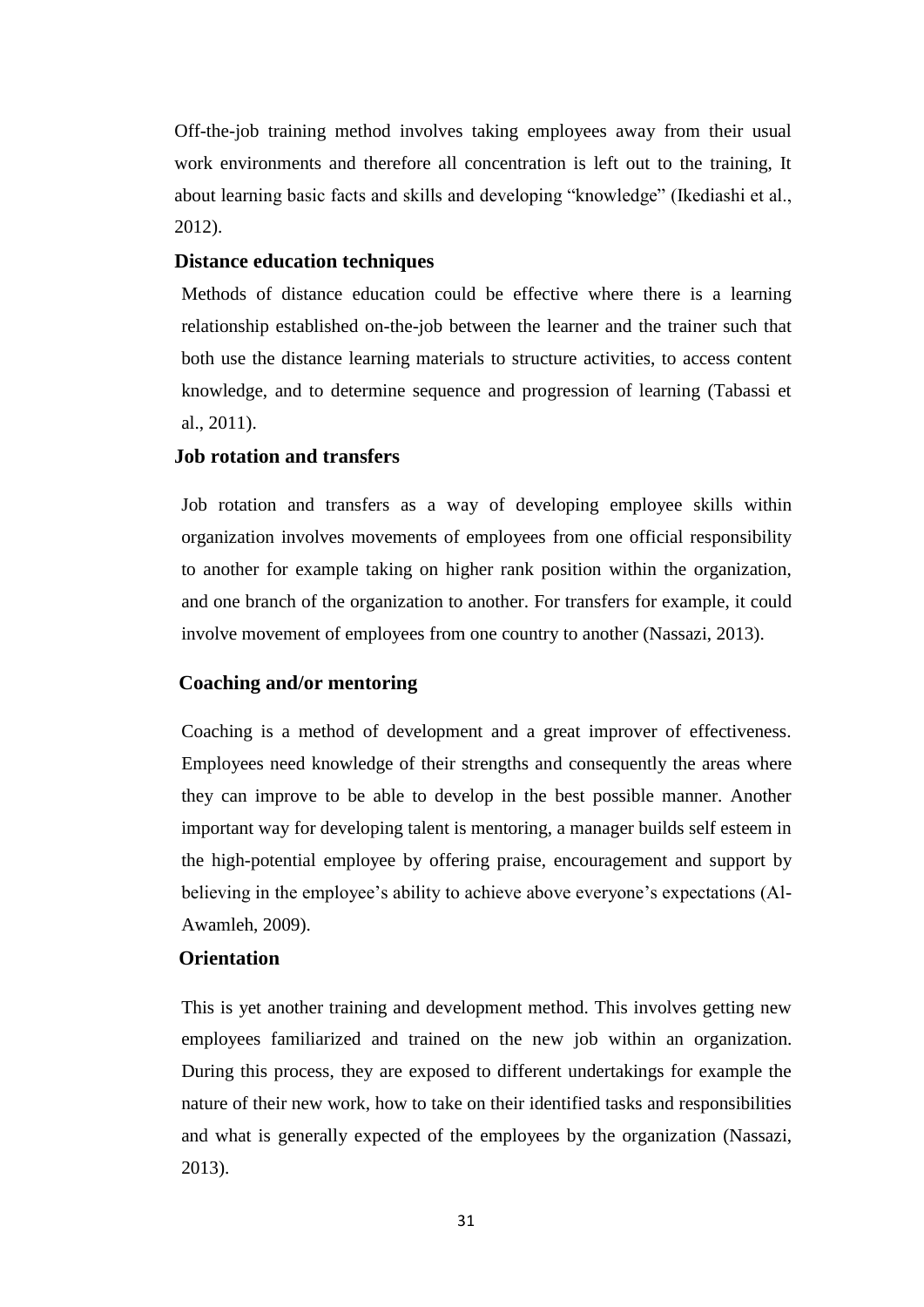#### **Conferences and Workshops**

Are for professional peers and superiors to rub minds, interact and share ideas on developments within a profession or industry and Higher (Ikediashi et al., 2012).

### **Benefits of training**

The main purpose of training is to acquire and improve knowledge, skills and attitudes towards work related tasks (Nassazi, 2013). There are so many benefits associated with training. Cole (2001) summarizes these benefits as below:

1) High morale- employees who receive training have increased confidence and motivations;

2) Lower cost of production- training eliminates risks because trained personnel are able to make better and economic use of material and equipment thereby reducing and avoiding waste;

3) Lower turnover - training brings a sense of security at the workplace which in turn reduces labor turnover and absenteeism is avoided;

4) Change management- training helps to manage change by increasing the understanding and involvement of employees in the change process and also provides the skills and abilities needed to adjust to new situations;

5) Provide recognition, enhanced responsibility and the possibility of increased pay and promotion;

6) Help to improve the availability and quality of staff.

#### **Training need analysis**

It is well acknowledged that one of the most important steps in training development is conducting a training needs analysis. This first step in training development focuses on the process of deciding who and what should be trained. A training needs analysis is primarily conducted to determine where training is needed, what needs to be taught, and who needs to be trained (Salas and Cannon-Bowers, 2001).

There are three categories of identifying training and development needs. These include: resolving problems, this focuses on workers' performance, improving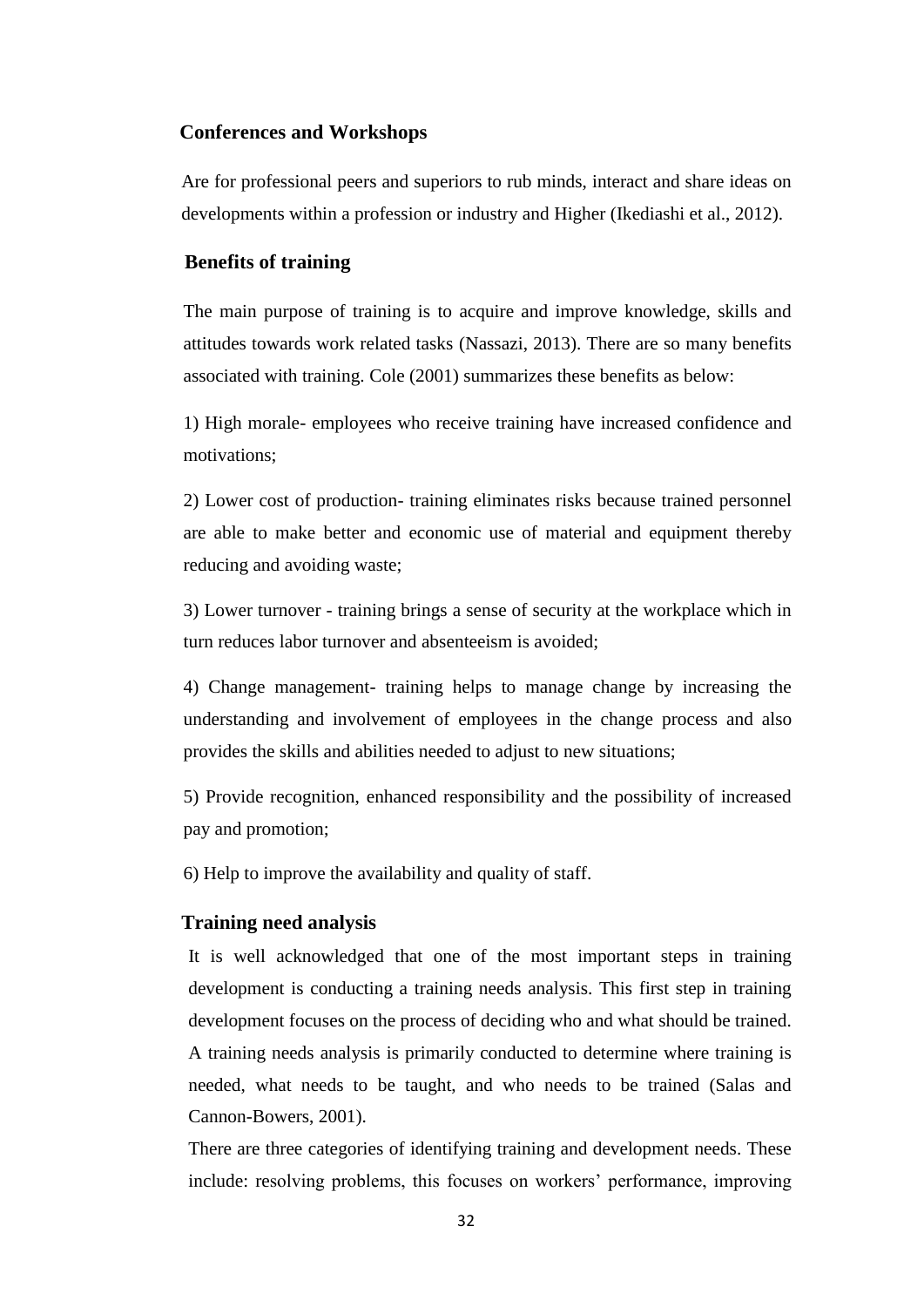certain working practices, this focuses on improvement regardless of the performance problems and changing or renewing the organization situation, which may arise because of innovations or changes in strategy (Nassazi, 2013).

#### **2.14.2 Training and development**

Swanson and Holton (2001)defined training and development as a process of systematically developing "work related knowledge" and "expertise" in employees for improving job assignments. Training is also needed to have effective ways and methods for developing employees and making improvements on companies' fulfillments. Accordingly, training and development should be perceived as essential elements of employee development practices by companies.

Regarding the dynamics and complexity of the construction industry's environment, it is also accepted that construction firms are faced with many difficulties in training and developing their labour and staff. Therefore, managers, executives and supervisors can have a significant constructive impact on transfer of training (Tabassi And Abu Bakar, 2011).

Comprehensive training and development programs have been proven to be important ingredients of efficient performance (Ahmed and Akhtar, 2012).

The benefits of training and development include improved morale, employee satisfaction, lower turnover, higher retention, improved hiring and better bottom line. All these benefits can satisfy employees, increase commitment and motivation, thus improve the overall competence and performance of an employee. Training and development can be affected by different factors (Nadarajah et al., 2012).

- i. Top management support;
- ii. Technology advances;
- iii. World complexity;
- iv. Other human resources function.

Firms can develop and enhance the quality of the current employees by providing comprehensive training and development. Training is essential not only to increase productivity but also to motivate and inspire workers by letting them know how important their jobs are and giving them all the information they need to perform those jobs (Elnaga and Imran, 2013).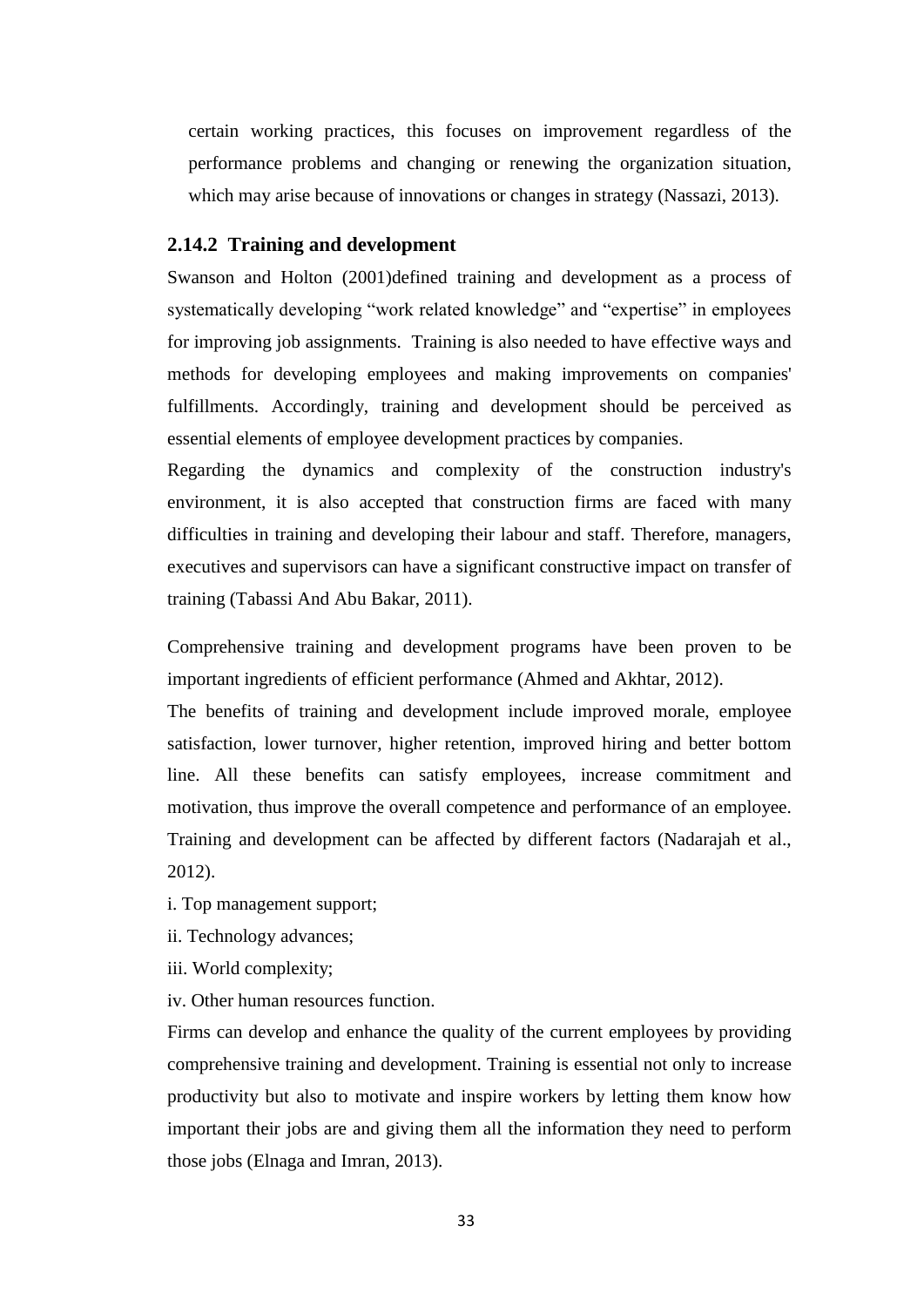#### **2.14.3 Employee development**

Employee development refers to the development of the abilities and capabilities of the organization and the individual employees. Employee development flourishes the organization and increases the performance of employees. The employee development and the employee performance are directly related. More employee development leads to the more committed and more satisfied employees and results in better performance. The employee development depends on the factors such as the top management attitude, the promotion opportunities and the organization culture (Bibi et al, 2012).

#### **Steps in manpower development**

One of the most valuable resources that you have as a business owner is your employees. When you hire employees, they're rarely fully developed as workers. Over the course of time, it's up to you, the employer, to develop your employees. The area of manpower development or human resources development deals with improving your employees over the long term. If you can help your employees grow, it may also help your business become more profitable overall. The following are five steps for developing manpower (Arthur and Media, 2014).

Step 1 :- Develop a human resources strategy or plan. Look at the big picture in relation to your business. Determine how your employees fit into the overall plan for your company. Figure out which areas of your business need the most talented people. Set up a strategy to help individuals develop to fill those roles. For example, set up a mentor program so that your high-level employees can mentor newer employees. Conduct regular performance evaluations so that your employees know what they need to improve on.

Step 2:- Train new employees as they're hired. Employees tend to struggle when they don't know exactly what they're supposed to do. If you take the time to train them either through a seminar, class or other method, it can improve the quality of their work. Focus on getting new employees integrated into the system and working independently within a short period of time.

Step 3:- Identify employees who have the best chance to move up. Not every employee you hire will end up in a management role. Once you identify the right employees, you can begin grooming them for other roles in the company. Look for qualities such as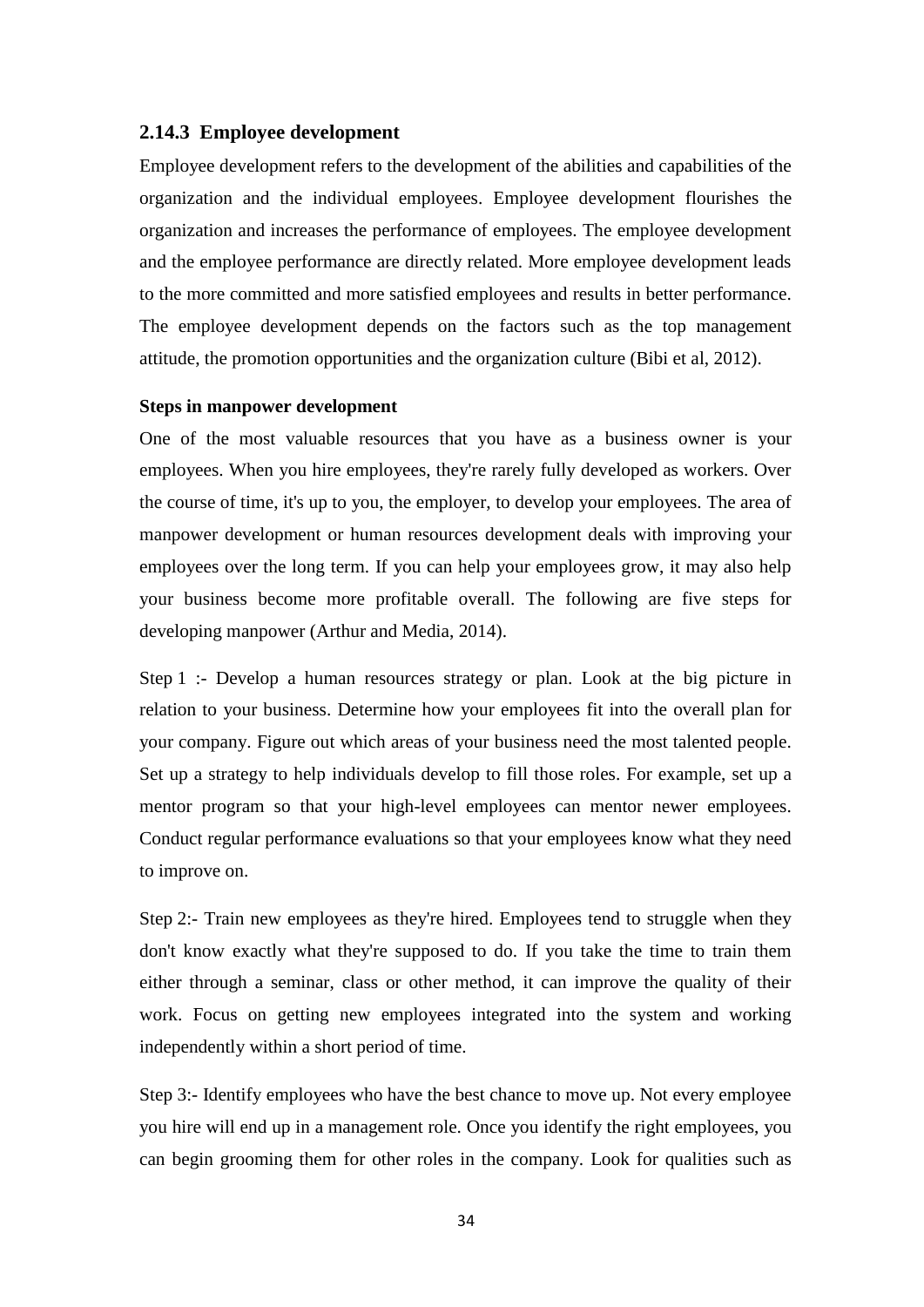leadership, integrity, self-discipline and the desire to excel. Look at past work history to make sure that the employees know how to do their jobs and that they follow through with their work.

Step 4:- Encourage managers to develop their employees. It's up to each manager to ensure that employees develop at the appropriate rate. This may involve regular performance evaluations, meetings or training sessions.

Step 5:- Focus on continuing education for your employees. This may include sending your employees to seminars or offering tuition reimbursement. If you put an emphasis on helping your employees develop, they'll most likely be more loyal toward the company, and you'll be able to retain them more easily.

#### **2.14.4 Organizational learning**

Understanding factors that contribute to organizational learning and the transfer of knowledge to the workplace environment are essential to human resource development (HRD). The culture and environment of an organization can influence the types and numbers of learning-related events and employee job satisfaction as well as employee motivation to transmit newly acquired knowledge to the workplace context (Khan et al., 2012).

#### **2.15 Human resource development in developed countries**

The area of concern to most developed countries is greater investment in human resources which promises to produce the workforce for the 21st century. The increasing global competition in the industry coupled with wide disparity in the current level of human resources development between the developed and developing countries make it imperative for all the stakeholders in the industry to develop their human capital (Uzondu, 2013).

It is interesting to note that information technology, employees training, and incentives showed a strong and significant relationship with organizational performance. This could be due to the fact that in most developing countries, the employees are not as highly paid as those workers in developed counties, thus the workers are more concerned with HR practices which could subsequently increase their earnings ( Mohamad, 2009).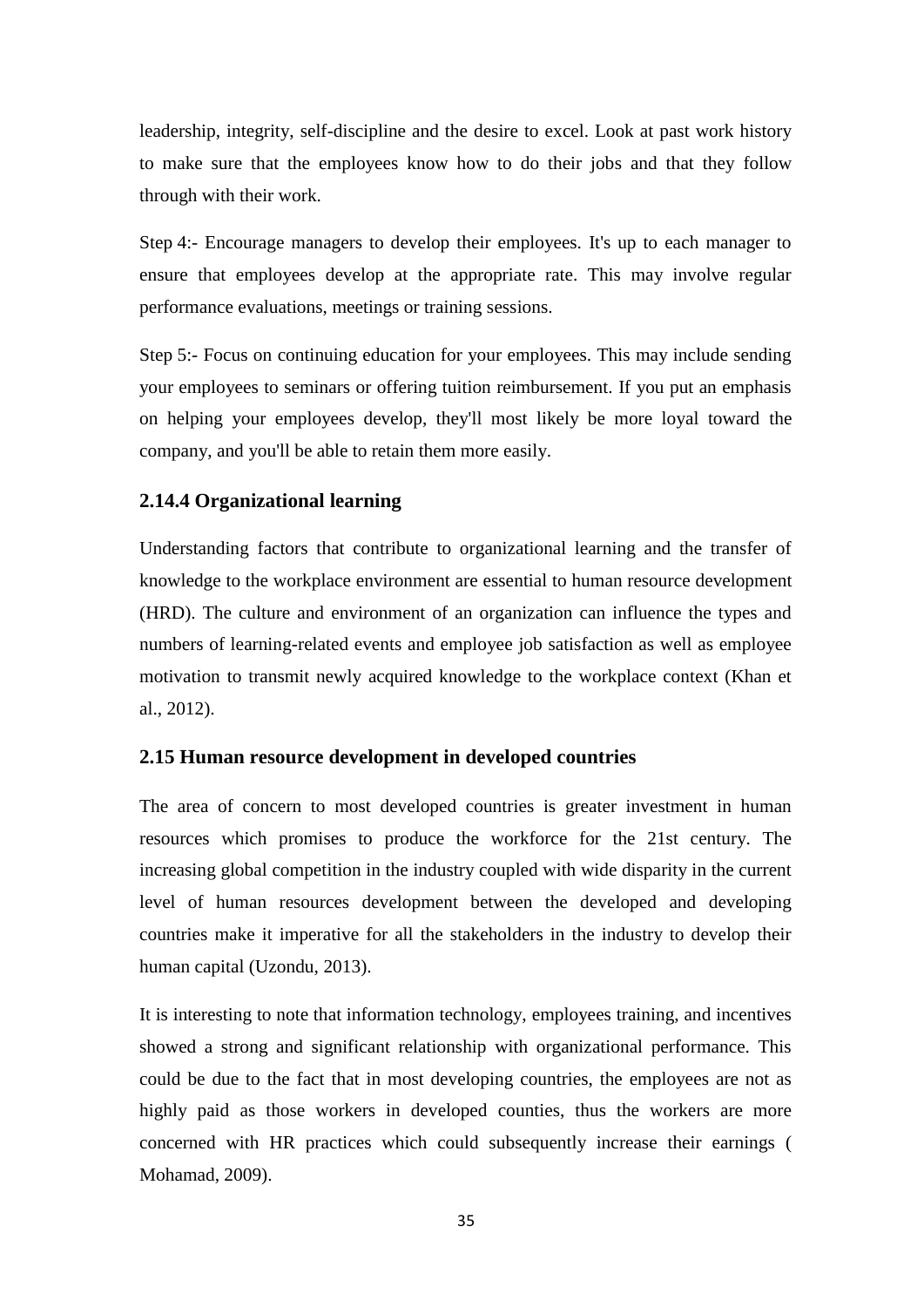#### **2.16 Human resource development in developing countries**

Selvam (2013) demonstrated that Success in today's competitive market depends on advantages associated with speed and adaptability, patents and access to capital and innovation, technology, and economies of scale. Organizational performance and Competitive advantages are largely derived from organizational human resources and high involvement of human resource management practices. Although in most of the developing countries, the main impediment of organizational growth and profitability is the lethargic use of professional HRM practices but struggle is going on to find out best ways to utilize these practices optimally.

There are some constrains of HR in developing countries: poorly paid remuneration, lack of positive performance standards, no mentionable incentives for outstanding performance, unskilled workers are ignored because of employment criteria, in case of promotion seniority gets priority than merit according to the promotion guidelines of the organization, favoritism in promotion, no extra payment for hard work, incapable and unskilled top management and small number of motivational activities (Cohen et al., 1997)

Budhwar and Debrah (2001) mentioned that traditional human resource management systems are still followed by developing countries, as a result they face lots of difficulties for development in their organizations. This outdated systems are the obstacles for developing countries. At present, there are lots of books, journals and articles written on HRM systems describes the importance of managerial and administrative capacity and significance of human resources (Islam, 2012).

Gunawardena (1998) who argue that there is an absence of manpower planning and development among construction companies in developing countries resulting in poor quality, high wastage and long term productivity decline in the industry.

### **2.17 Barriers to human resource development in construction companies**

Lange et al.(2000) conducted study about barriers to skills development that they reach to the most important barriers and can be sub-divided into four simplified categories which are as follow:

(1) Cultural barriers which include primarily attitudes towards skills development.

(2) Financial barriers which refer to those barriers directly relating to the cost or perceived cost of training and learning.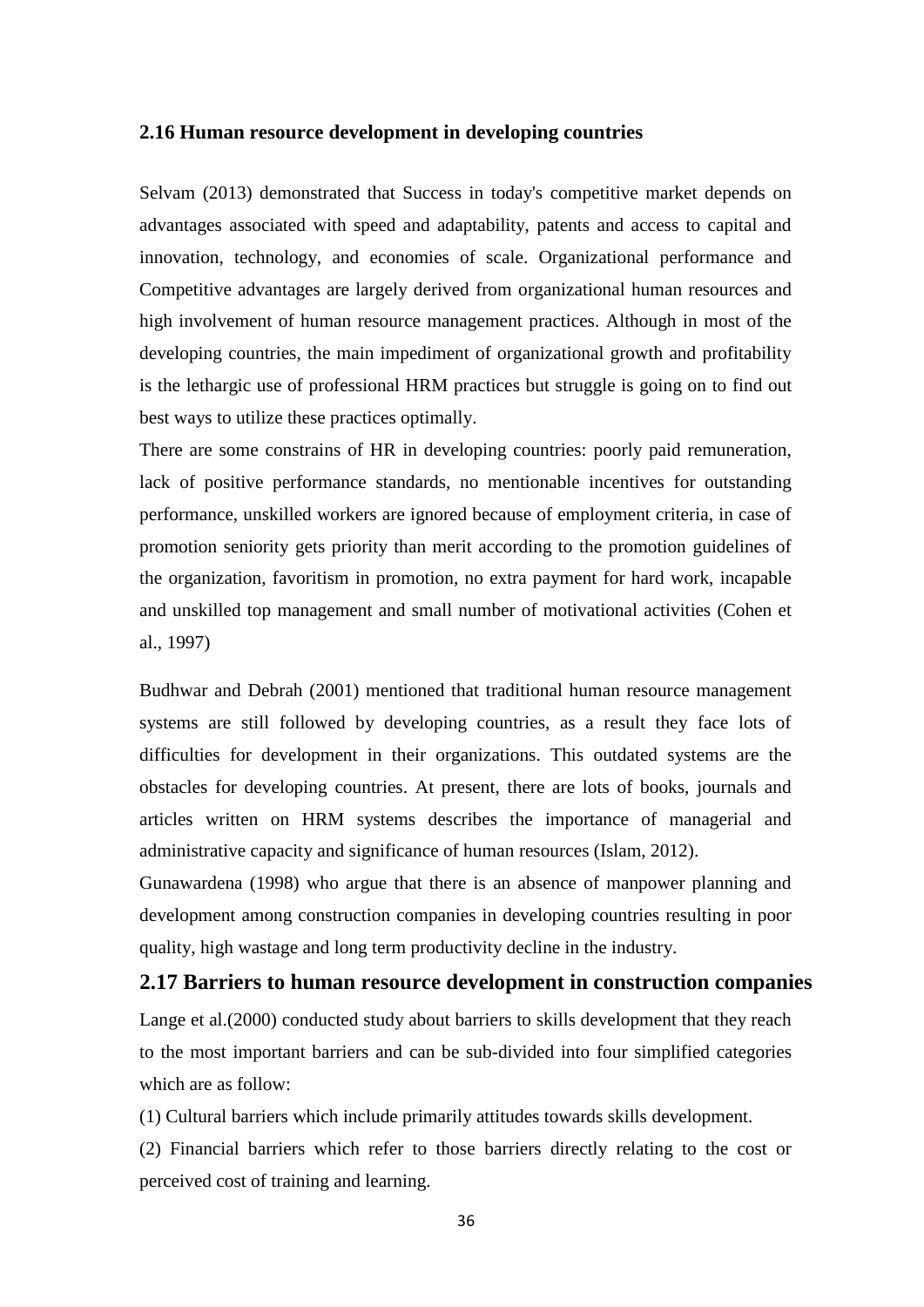(3) Access and provision barriers, referring to problems which either prevent interested parties from accessing skills development opportunities or manifest themselves in the lack of suitable provision of learning where It is commonly acknowledged that workers in small and medium-sized enterprises (SMEs) are, on average, less likely to benefit from accessing training than their counterparts in larger organizations. and can be subdivided into two aspects: access to and appropriate provision of training programs. (4) Awareness barriers which relate to the knowledge of learning opportunities.

Sambrook (2002) conducted study about factors influencing development in work and the result of his study that the main barriers factors at human development as follow 1. A Lack of Motivation to development.

- the lack of time (due to the organization of work and work pressures);
- the lack of reward for learning (at the organizational and HR functional level);
- the lack of enthusiasm in the concept of the learning organization or training and development in general; and
- the lack of self-confidence to learn and/or take responsibility for learning (at a personal level).
- 2. A Lack of Clarity role development.

 It is no clear training systems, procedures or policy and a widely shared understanding of the importance of learning and personal development.

3. A Lack of Learning Culture Impedes development.

*4.* A Lack of Resources for development.

Brown and McCracken (2009) classified the development barriers into two categories intrinsic/individually oriented and extrinsic/organizational or industry oriented factors discussed previously.

The intrinsic factors included:

- **Perceptual, or the perceived value of training;**
- **EXECUTE:** emotional, including insecurity and fear of failure;
- motivational, or desire to participate in training; and
- cognitive, or extent to which previous learning experiences affect likelihood to pursue future training activities.

The extrinsic variables of the model were:

• organizational culture, or the trainee's overall perception of the organizational environment;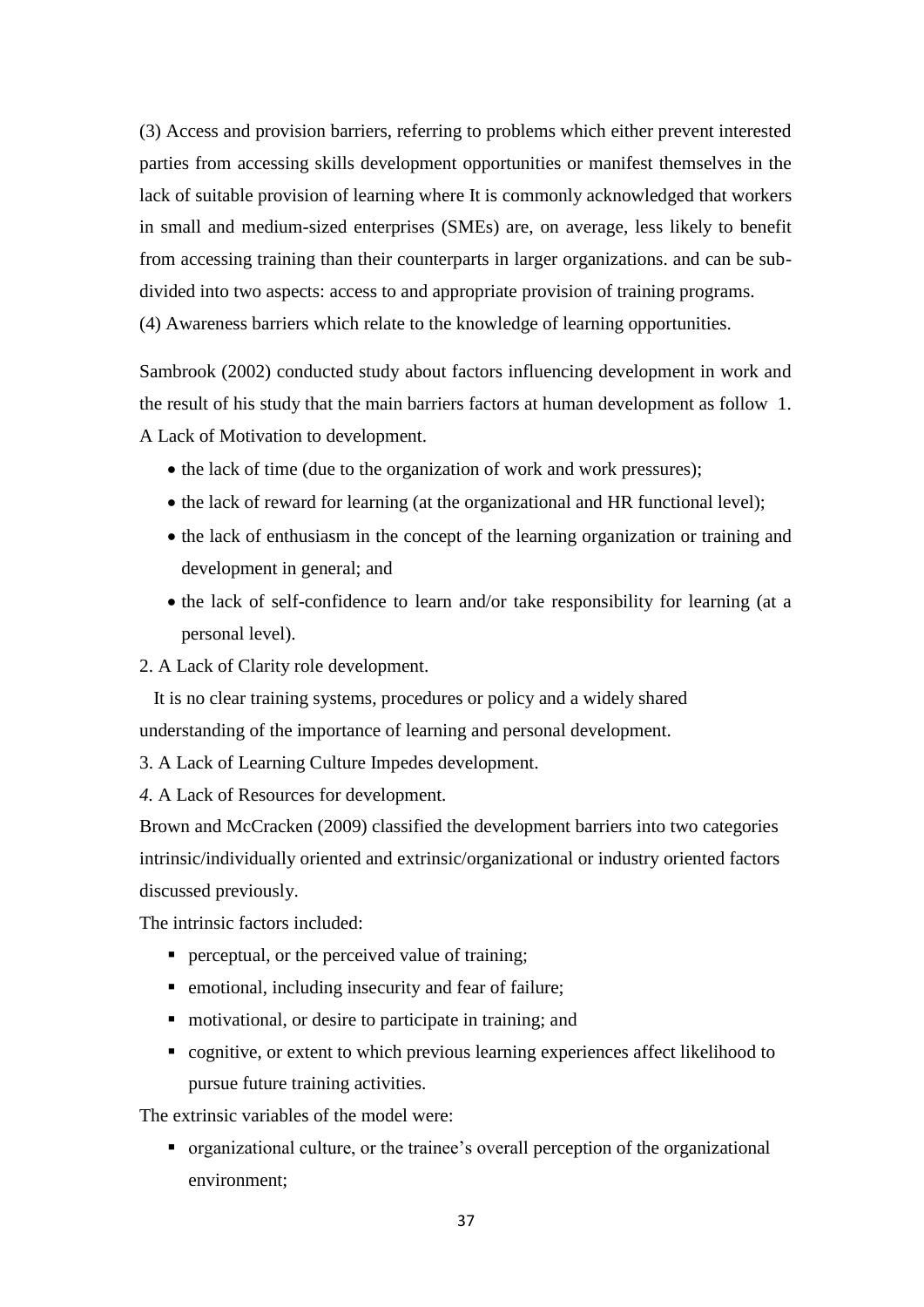■ management development culture, or specifically views concerning development opportunities, access and support for training; and

physical pressure, or work life pressures such as time and location of the training that could determine participation.

# **2.18 Quality in construction industry**

Today"s highly competitive environment forces enterprises to pay attention to quality and human resources needs in order to be sustainable (Izvercian et al., 2014)..

Time, cost and quality are the three factors that play important roles in planning and controlling of construction projects. The project success is reflected by meeting time, quality output standards, and budget objectives (Sarker et al., 2012).

However, due to the complexity in nature, the construction environment face crucial problems such as delays in completion dates during the construction stage, budget was exceeded, poor image, low productivity, wastage in construction materials, shortage of manpower and the quality was not always up to the expectation (Janipha and Ismail, 2013).

It is argued that there must be enough employees with the required skills, experience and knowledge to do all the necessary work for the benefit of the organization with a quality strategy pay extensive attention to training and development in order to stimulate co-operation and obtain the continuous improvement that quality implies (Katou, 2008).

Low and Peh (1996) states that the quality of construction work is dependent to a large extend on the attitudes of the contractors. Hence, the quality of the products is adversely affected if the parties to the contract do not carry out their duties properly. It is very importance to have a good coordination flow and improved teamwork to achieve the project quality objectives. Through this they are able to compete aggressively in an environment where the quality requirement is always rising (Janipha and Ismail, 2013).

Contractors play a major role in meeting the required quality within the targeted cost and time. Unfortunately, contractors rarely have a realistic idea of how much profit they are losing by not attaining an acceptable level of quality. Turk (2006) stated that quality may sometimes be ignored in the construction industry to cut the costs and shorten the project duration. However, it is believed that the benefits of higher customer satisfaction, better quality products and higher market share are often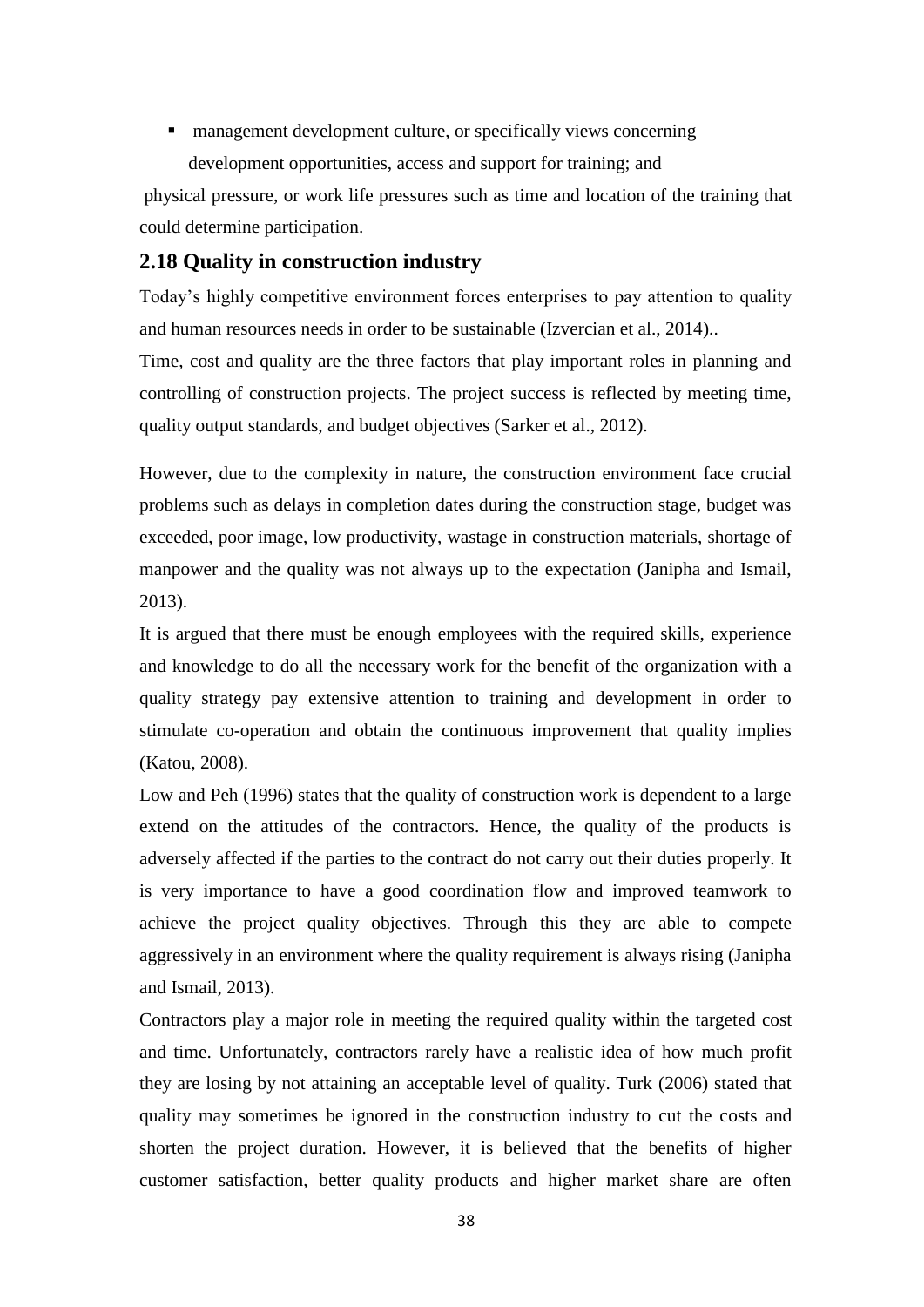obtained following the adoption of quality standards by construction companies (Sweis et al., 2014).

According to Said et al. (2009), there are three main factors affecting the construction quality; lack of management commitment, inconclusive interpretation of standard requirements and training policies. By implementing the quality in the construction environment, several advantages have been identified (Janipha and Ismail, 2013).

Human resource (HR) elements are present in fulfilling needs of customers, leadership of top management, and continuous learning, training, and education of employees. Participation in quality management (QM) sustains improvement at all levels and in all activities in the organization (Ebert et al., 1996).

A little attention was given to unskilled workers in construction sectors. Therefore, it seems human resources, particularly in the area of skilled labour, play a crucial role in the quality of construction projects. In addition to other organizational HR functions where these are intended to foster learning capacity at all levels of the organization, to integrate learning culture into its overall business strategy and to promote the organizations efforts to achieve high quality performance" (Tabassi and Bakar, 2009).

Ebert et al., (1996) delineate some 16 forms of participation that foster quality by employees, from top to bottom in the organization (e.g., quality improvement teams, quality circles, process reviews, planning own work, job rotation).

When employees perceive strong organizational commitment to quality, employee work quality improves , and customer satisfaction increases, gaining employee commitment to quality is critical, and that commitment might be gained by developing positive attitudes about management's commitment to quality (Howard and Foster, 1999).

Creating quality depends upon many factors, none of which is more salient than human resources. Yet, the importance of HR in the quality process is misunderstood and HR is underutilized (Ebert and Tanner, 1996).

The uplifting of construction quality requires a change of mindset among all industry participants so that everybody is committed to achieve excellence rather than merely to meet the minimum acceptable standards (Tam and Le, 2007).

The lack of qualified personnel is a major barrier in the compliant implementation of quality systems, quality negligence produces many negative effects to construction companies achieving the desired levels of quality and additionally and low quality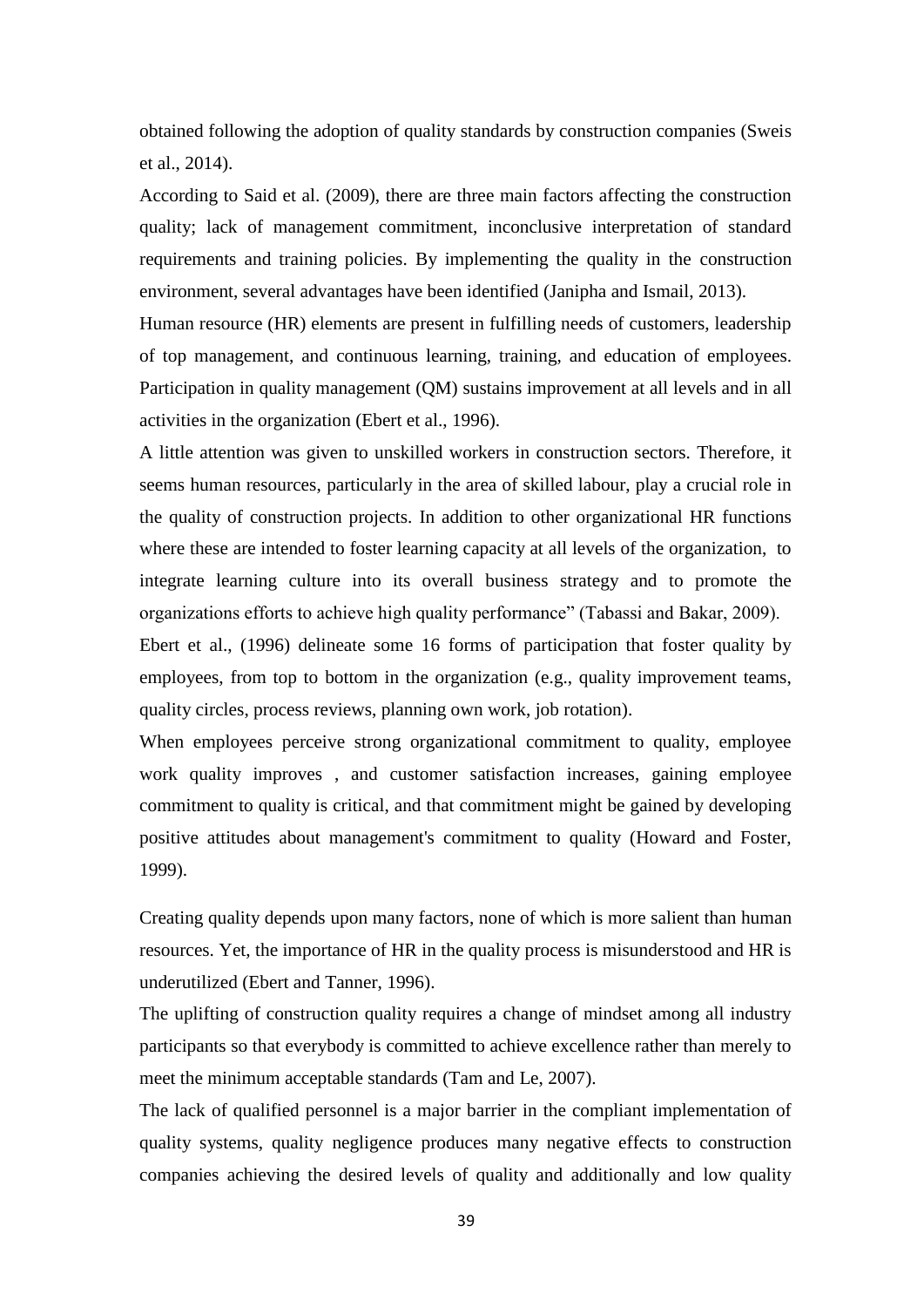process implementation leads to the often ultimate poor quality of projects (Ahmed and Akhtar, 2012).

Employees will feel empowered to affect improved quality in their work. Acting in a workplace climate that reflects concern for the quality of their work lives, they will be more likely to perceive that the organization and its leaders are committed to quality (Howard and Foster, 1999).

Nowadays, organizations are faced with accelerating and unpredictable rates of changes in areas such as technology, demography market preference, patterns of work and legislation, in which it will only survive if its employees are effectively trained and fully committed to its growth and development (Tam and Le, 2007).

The construction industry shows a rapid pace in 21st century. Construction companies have recognized something new; the culture of quality. They have opened their doors to Quality Management Systems (QMS) ( ztas et al., 2007).

Sweis et al. (2014) conducted study factors affecting quality in the Jordanian housing sector from perspective of architect and contractor, the main factor affecting at quality from contractor perspective are: process management, strategic management, leadership, customer satisfaction, construction-specific factors, supplier management, quality management systems, top management commitment, human resource management, uses of technology.

#### **2.19 Human resource participation for quality performance**

Quality implementation experiences offer considerable evidence, both anecdotal and formal, for the central role of human resources. Garvin"s (1983) found that companies having best quality also had high involvement of employees at all levels.

The human resource indicated which includes employee training and employee relation was positively related to quality improvement (Jaafreh and Al-abedallat, 2012).

It found that measurement scales which include worker involvement in problem solving, worker skill level, involvement in teamwork, information feedback on quality, and top management encouragement of employee involvement in the production process were significantly and positively correlated with both objective and perceptual measures of quality performance (Ebert and Tanner, 1996).

The factors affecting performance measurement in different research studies are based on one, or a combination of some criteria like finance, operations, quality, safety, personnel and customer satisfaction (Rezaei et al., 2011).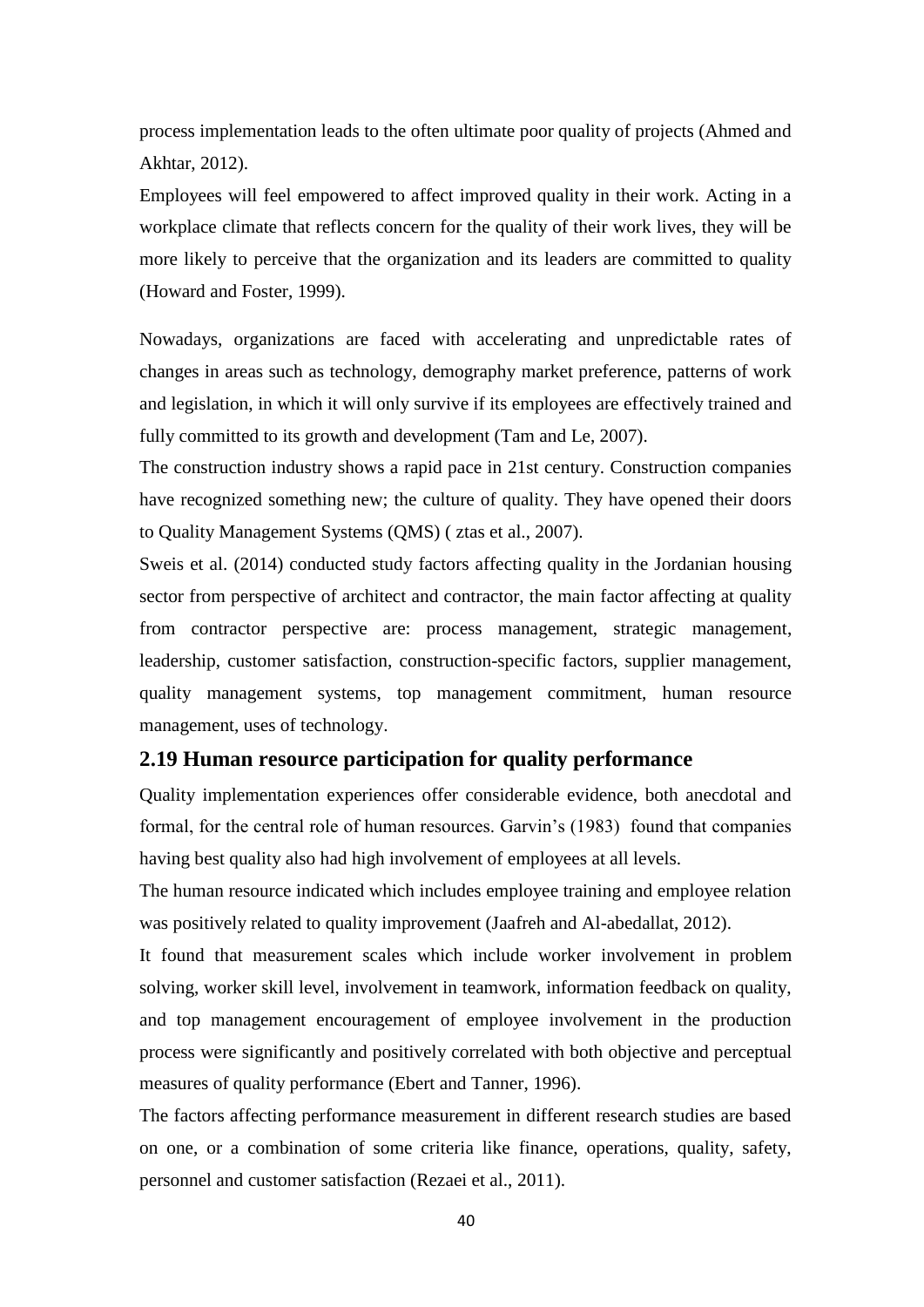## **2.20 Chapter Summary**

The studies in literature review illustrated the many definitions for human resource development and relationship nature between human resource development and human resource management, various human resource development factors that achieving quality in contracting companies and barriers of human resource development in contracting companies.

After studying many researches and papers in this chapter, the factors of human resource development can inserted below the following groups

- Factors related to main practices for human resource management.
- Factors related to training.
- Factors resulted from training programs.
- Factors related to work market changes (Materials / equipments and machines /workers).
- Factors related to who carry out of employees evaluation.
- Other factors.

In addition to illustrated factors that barring implementation of human resource development in contracting companies.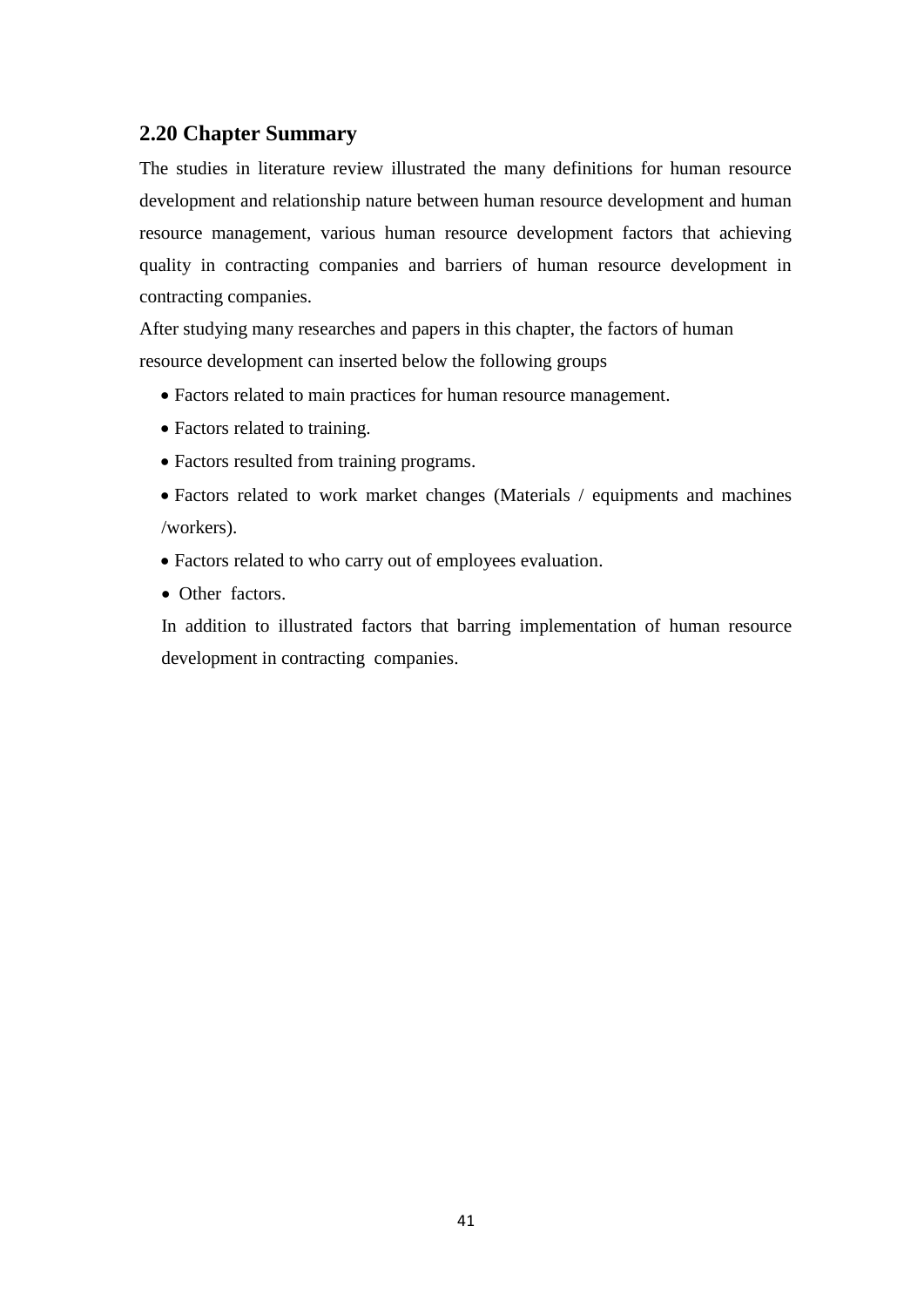### **Chapter 3**

### **Methodology**

#### **3.1 Introduction**

This chapter describes the methodology of this research. It provides the information about the research strategy, research design, population, sample size, data collection ,questionnaire design, questionnaire content, instrument validity, pilot study, and validity content, and reliability.

### **3.2 Research strategy**

Research strategy has been defined as a generalized plan for a problem which includes structure, desired solution in terms objectives of research and an outline of planned devices necessary to implement the strategy. The research strategy is a part of a larger development scheme of research approach (singh, 2006). The strategy research field borrows from different normative, interpretative, analytic, positive, empirical and the quantitative-qualitative research approaches, among others. The study and research of strategic management is eclectic in nature, theory based and empirical research (Leon and Valdez, 2011). Quantitative and qualitative methods refers to the type of data being collected, quantitative data involve numeric scores, metrics, and so on, while qualitative data includes interviews, observations, and so forth and analyzed i.e., using quantitative techniques such as regression or qualitative techniques such as coding (Bhattacherjee, 2012). Quantitative research is often regarded as being purely scientific, justifiable, precise and based on facts often reflected in exact figures. Conversely, qualitative research is often regarded as "messing around", being "vague", not scientific and not following a structured plan. Whoever conducts quantitative research adheres to tradition, works on distinct matters and produces reliable figures. On the other hand, anyone who informs his tutor about his intention to conduct qualitative research is likely to face criticism (Jonker and Pennink, 2010). Quantitative analysis also allows researchers to test specific hypotheses, in contrast to qualitative research, which is more exploratory (Crossman, 2013). The quantitative approach will be the main strategy of research used to collect the data and perspectives of the respondents. Data may take the form of narrative information (qualitative data) or numerical values (quantitative data). The people who provide information to the researchers are referred to as subjects, study participants, or respondents in quantitative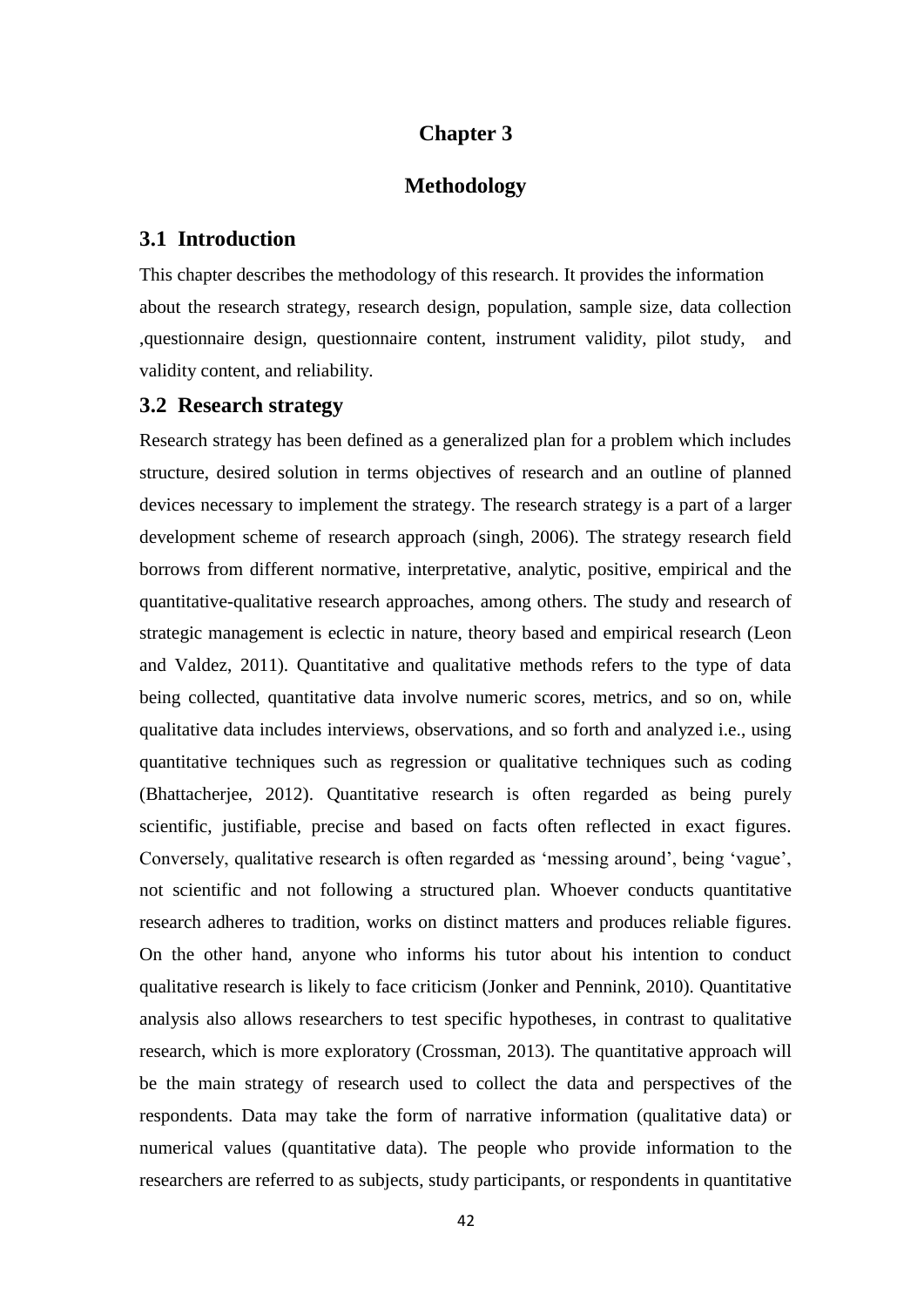research or as study participants or informants in qualitative research. In this thesis, a quantitative and qualitative approach is used to understand the role of human resource development in achieving quality in contracting companies in Gaza Strip. Qualitative approach is used to study and recognize the current situation for human resource development in contracting companies in Gaza strip by using structured interview, while Quantitative approach is used to study the human resource development factors that influencing at achieving quality in contracting companies in Gaza Strip.

### **3.3 Research design**

A research design is the arrangement of conditions for collection and analysis of data in a manner that aims to combine relevance to the research purpose with economy in procedure. In fact, the research design is the conceptual structure within which research is conducted; it constitutes the blueprint for the collection, measurement and analysis of data. As such the design includes an outline of what the researcher will do from writing the hypothesis and its operational implications to the final analysis of data (Kothari, 2004). Bhattacherjee (2012) defined research design as a comprehensive plan for data collection in an empirical research project. It is a "blueprint" for empirical research aimed at answering specific research questions or testing specific hypotheses, and must specify at least three processes: (1) the data collection process, (2) the instrument development process, and (3) the sampling process**.** The function of a research design is to ensure that the evidence obtained enables us to answer the initial question as unambiguously as possible.

### **Characteristics of good research design**

In a general sense we could answer the question (what makes for good research design) with such statements as the design should be appropriate for the hypotheses or the design should be feasible within the limits of available resources. The following are the specific characteristics of a good research design (singh, 2006):

1. It should be free from bias or learning's.

2. It should be free from confounding effect. A good research design eliminates confounding of variables or kept it to a minimum so the results can be interpreted separately. There should be a statistical precision. The hypotheses can be tested by employing most appropriate statistical technique. There should be enough scope to impose the control over the situation.

There are basically four ways by which control can be enhanced :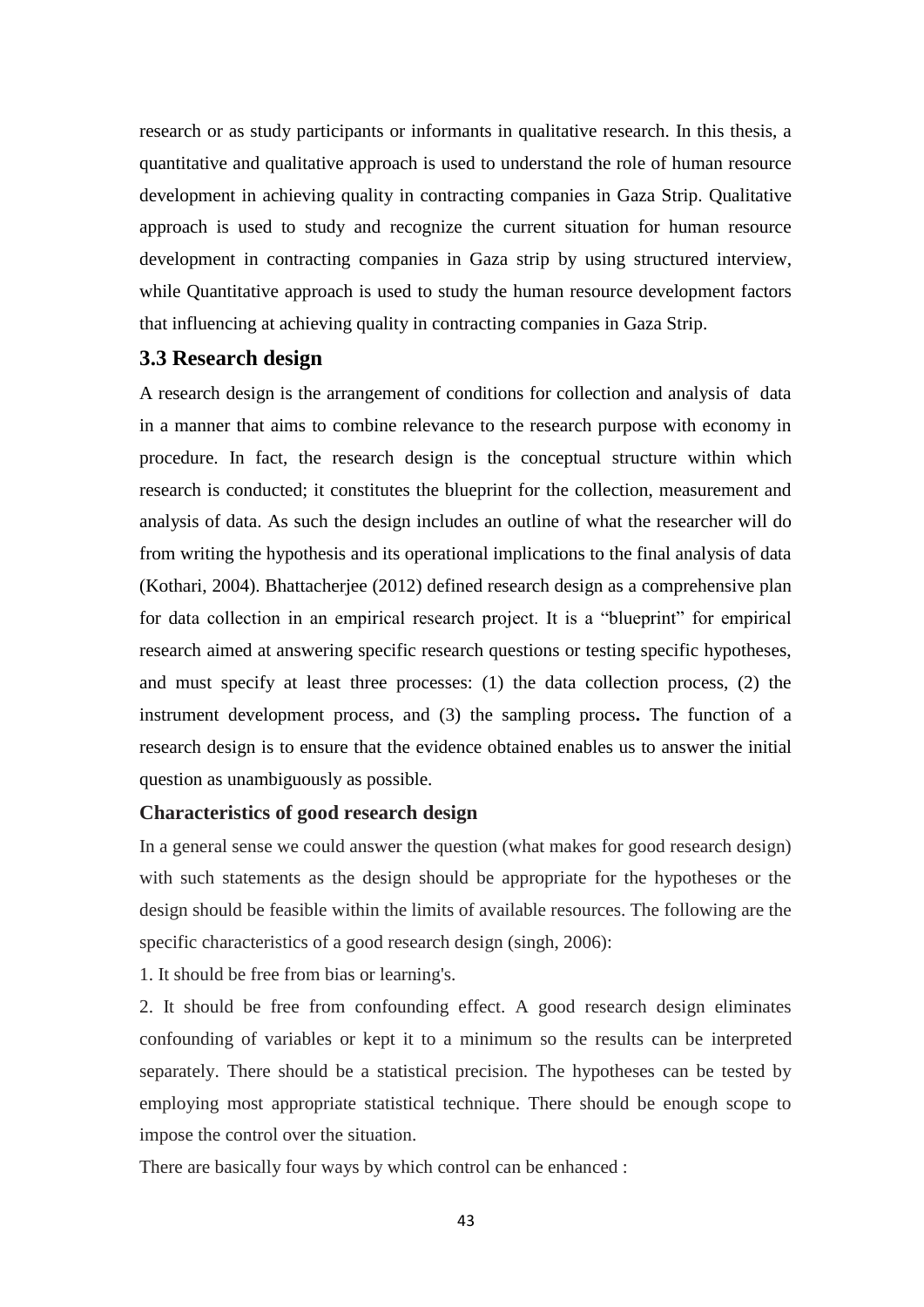(*a*) Through the method of randomization.

(*b*) Holding conditions or factors constant.

(*c*) Building conditions or factors into the design as independent variables.

(*d*) Statistical adjustment.

This research was carried out in various phases that were undertaken to achieve the overall research objectives. These phases as follow and shown in figure 3.1

**First phase:**- Proposal formulation and approval for identifying and defining the problems and establishment of the objectives of the study and development of research plan.

**Second phase**:- Includes literature review of role of human resource development in achieving quality in contracting companies in the Gaza Strip, in addition to review human resource condition in construction industry in Gaza Strip environment.

**Third phase**:- This phase was included a field survey and developing the questionnaire and structured interview in addition to conducting a trial run through a pilot study to ensure the effectiveness and test the technique of data collection in order to achieve the proposed objectives. The questionnaire was used in this research as a quantitative approach to gain insights, attitudes and perspectives of the respondents and structured interview as qualitative approach to assess the current situation for human resource development in construction companies in Gaza Strip.

**Fourth phase**: Questionnaire distribution and structured interview execution to obtain the required data.

**Fifth phase:**- This phase consist of data analysis and discussion of the results. Analysis actions based on the Statistical Package for the Social Sciences (SPSS).

**Sixth phase:**- This phase consist of frame work development and check of frame work validity and feedback of modification to final frame work.

**Seventh phase:**- Included the conclusion and recommendation in addition to references used within thesis.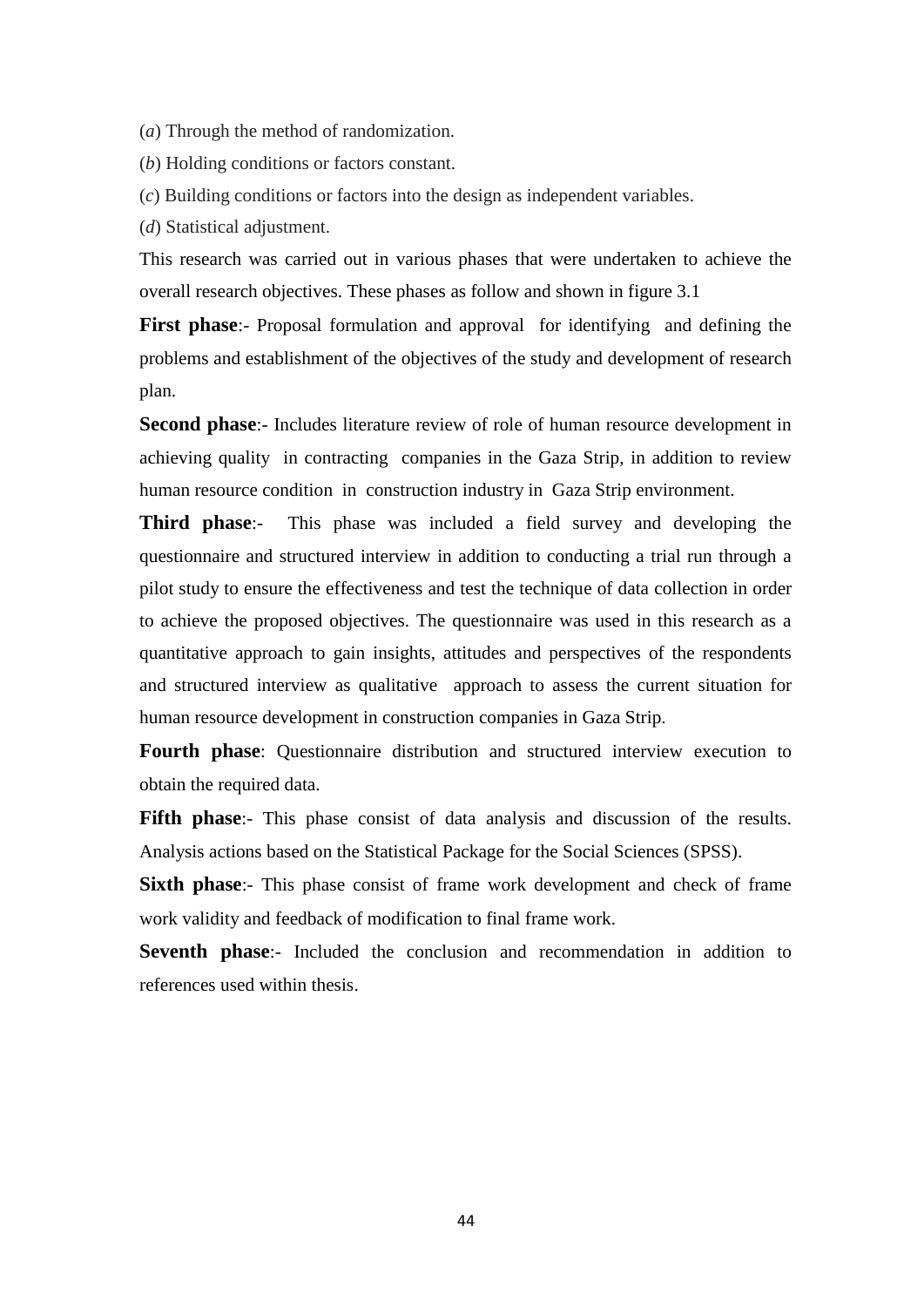

Figure 3.1:- The methodology flow chart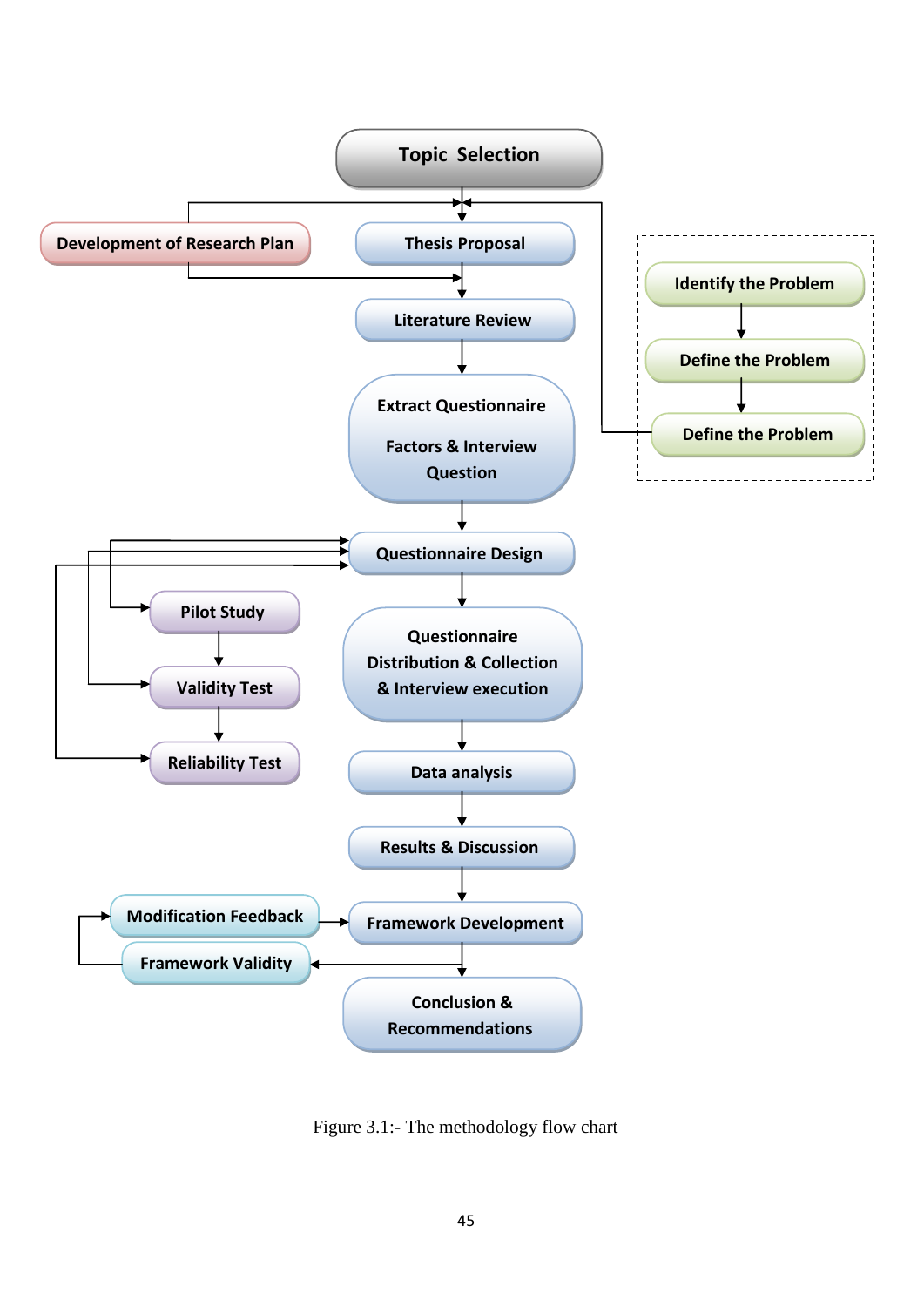### **3.4 Research population and sample size**

#### **3.4.1 Research population**

The contractors who have a valid registration in Palestinian contractors union until 15/3/2015 are 217 companies in different specializations such as buildings, roads, water & sewage, electro mechanics, building rehabilitation, metallic constructions, wells digging and general works, were the companies able to be classified in one or more specialization and the classification in each specialization from first degree to fifth degree and the first degree divided to A and B (PCU, 2015).

The population of this research included contractors are classified in roads and building together and at least in one specialization not exceed third degree. The companies that achieve this criteria are 159 and the other was neglected due to the limited practical and management experience.

#### **3.4.2 Sample size**

Fellows and Liu, (2008) defined the sample as a part of total population that represents this population. To determine the sample size for population of contractors,

Kish (1965) equation was used

$$
n = \frac{n'}{1 + \frac{n'}{N}} \quad \dots \quad (3.1)
$$

n' is the sample size from infinite population, which can be calculated from this formula  $[n] = \frac{5}{V^2}$ 2 *V*  $\frac{S^2}{S^2}$ ]. The definitions of all variable can be defined as the following:

n: sample size from finite population.

**N**: Total population (159 contractors )

**V**: Standard error of sample population equal 0.05 for the confidence level 95%, t  $= 1.96.$ 

S<sup>2</sup>: Standard error variance of population elements,  $S^2 = P(1-P)$ ; maximum at P= 0.5 The sample size for the contractors' and subcontractors' population can be calculated from the previous equations as follows:

$$
n' = \frac{S^2}{V^2} = \frac{(0.5)^2}{(0.05)^2} = 100
$$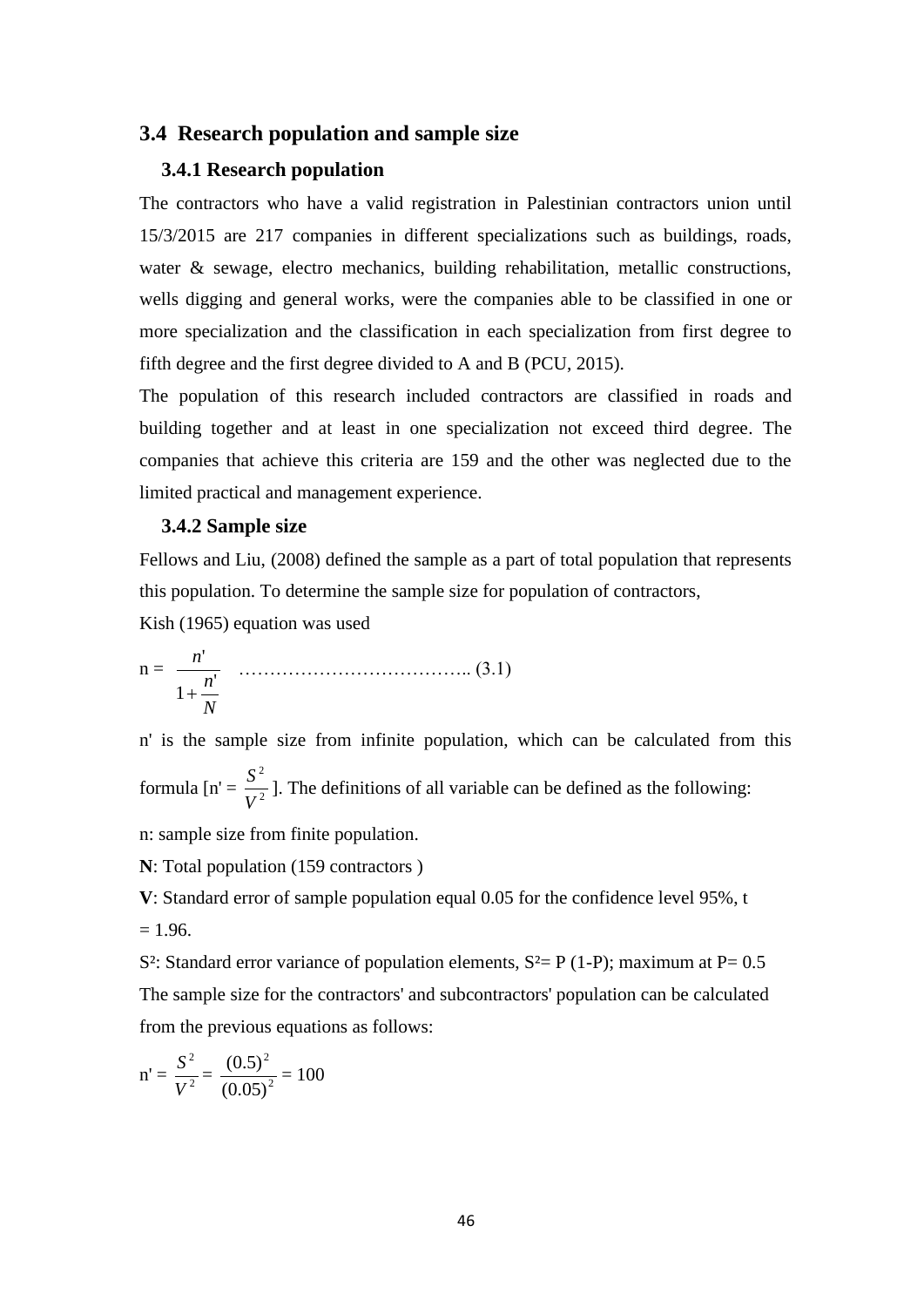$$
n_{\text{contractor}} = \frac{100}{1 + \frac{100}{159}} = 61 \text{ contracts}
$$

Although the calculated sample size for contractors is 61, the questionnaire was distributed to 90 contractors to overcome the risk of not responding from the respondents and to reflect higher reliability and benefits for the study. Fortunately, number of questionnaire returned was 77 and the response rate was 85.5% for contractors

### **3.5 Data collection**

The descriptive analytical approach was used in conducting the research. This presents the procedures conducted in this study. In order to achieve the objectives of the study, two sources of data were relied on:

#### **3.5.1 Primary data**

61 contractors<br>ated sample size for example size for example size for example size for example<br>reflect higher reliability<br>naire returned was 7<br>**n**<br>**n**<br>trical approach was used<br>acted in this study. In or<br>vere relied on:<br>**at** Primary data are to analyze the qualitative and quantitative characteristics' of the role of human resource development in achieving quality in contracting companies in the Gaza Strip. The primary data were collected through a questionnaire designed to collect data and information. The questionnaire is the main tool for the research and was distributed randomly to the study sample. Question in questionnaire formulated based on :-

- Literature review which it seeks systematic and comprehensive reading of previous information which is related to the area of study.

**-** Pilot study which involves testing, wordings, adding and deleting of questions.

**-** The experience of the researcher and some engineers in the field of construction management.

The data which collected from the questionnaire survey analyzed using descriptive statistical capabilities of SPSS (Statistical Package for Social Science) a program to calculate ratios and use appropriate statistical test in order to process data and to transfer them to useful information that can be interpreted to reach valuable indicators that support the subject of the study and to achieve the objectives expect the first objective achieved by personal objective.

#### **3.5.2 Secondary data**

Secondary data were collected from articles from various fields of study.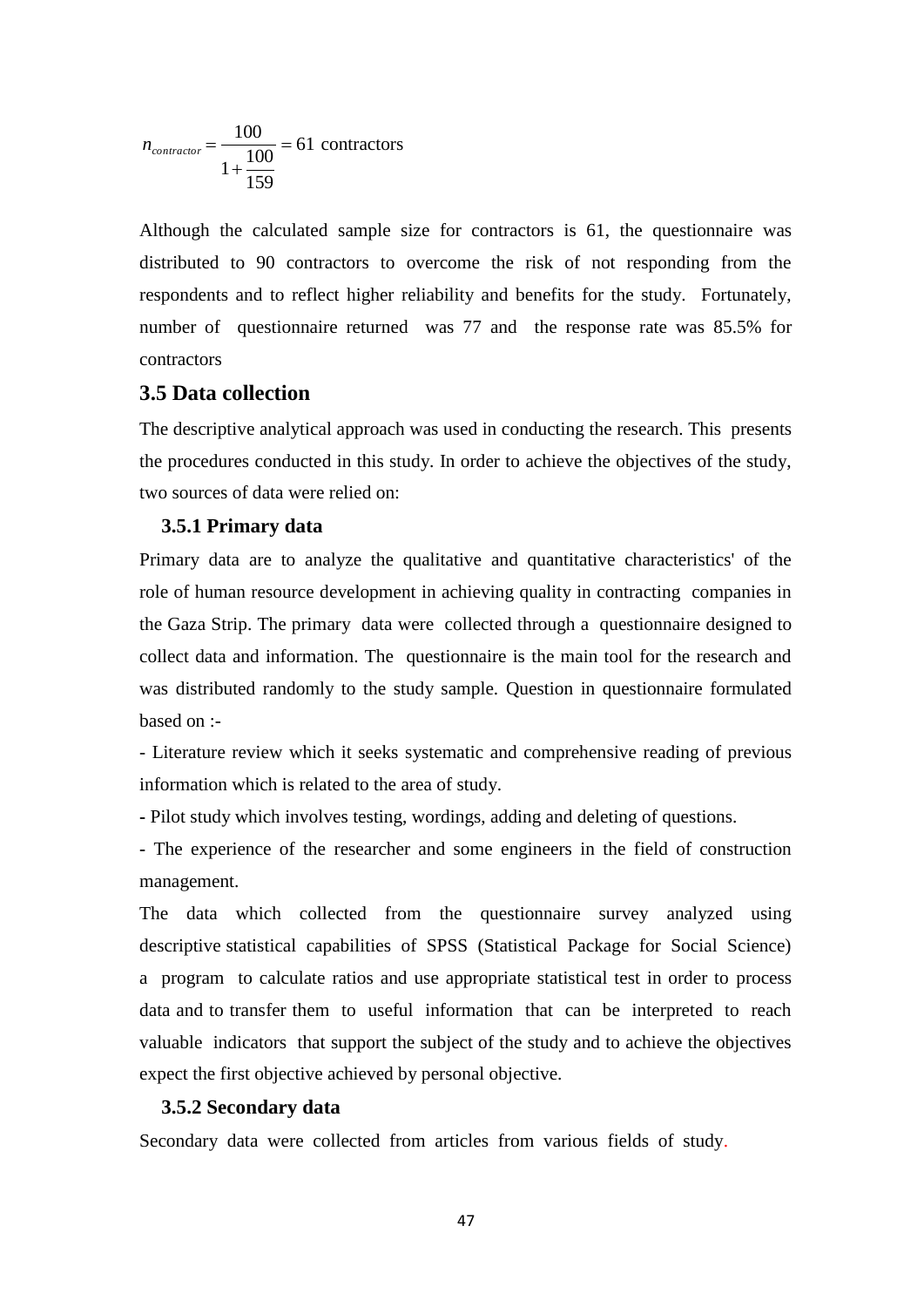### **3.6 Research location**

This research has been conducted in Gaza Strip. Gaza Strip is constituted of four governorates including Northern, Gaza, Middle, and Southern. Researcher was take very attention for survey distribution and data collection to cover all of these areas.

### **3.7 A questionnaire method**

A questionnaire is a systematic compilation of questions that are submitted to a sampling of population from which information is desired, the questionnaire consists of a sense of questions or statements to which individuals are asked to respond the questions frequently asked for facts or the opinions, attitudes or preferences of the respondents (Singh, 2006).

The justification to adopt the questionnaire approach returned to the following reasons (Singh, 2006):

 1. Among the major advantages of the questionnaire is that it permits wide coverage at a minimum expense of both money and effort. It affords wider geographical coverage it makes for greater validity in the results through promoting the selection of a large and more representative sample.

 2. The validity of questionnaire data also depends in a crucial way on the validity and willingness of the respondent to provide the information requested. Research has shown that respondents are as a group of superior intelligence.

### **3.8 Questionnaire design**

Good questionnaire design is a key to obtain good survey results and warranting a high rate of return (Chan and Chan, 2002, quoted from Zikmund, 2000).

This research focuses on the common factors that leading to development of human resource that achieving quality in contracting companies in Gaza Strip and the barriers factors to implement human resource development .

#### **3.8.1 Components of questionnaire**

The questionnaire is consist of three parts as following:

#### **1. First part :**Demographic Information

This part consists of the general characteristics of the research sample and consists of general information about person who filling questionnaire which are:

Job description.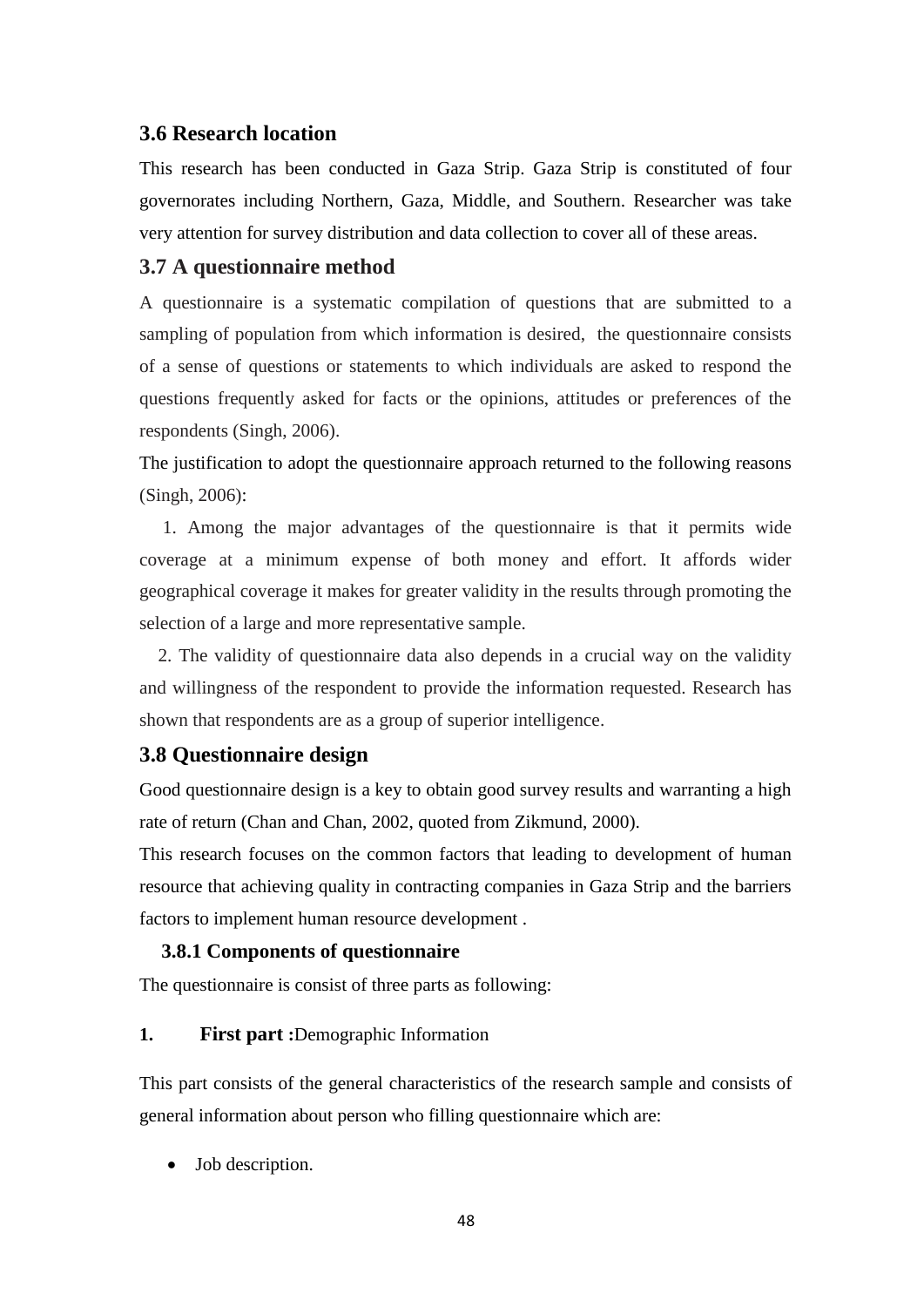- Experience years in construction industry.
- Average of projects value that executed annually for last five years (Dollar)
- Number of total employees in company.
- Number of permanent employees in company.
- Number of employees that company attract them annually.
- Number of employees that leave or lay off from company annually.

**Second part:** This part consists of (62) factors to collect information distributed on six main groups that covers the factors that leading to development of human resource that achieving quality in contracting companies in Gaza Strip that extracted from literature review as follows:

- Factors related to main practices for human resource management, consists of (12) statements.
- Factors related to training, consists of (18) statements.
- Factors resulted from training programs, consists of (9) statements.
- Factors related to work market changes (Materials / equipments and machines /workers), consists of (4) statements.
- Factors related to who carry out of employees evaluation consists of (5) statements.
- Other factors, consists of (14) statements.

**Third part:** Factors that barring implementation of human resource development in contracting companies in the Gaza Strip, consists of (16) statements.

### **3.8.2 Measurement scale**

Five Likert scales have been chosen in order to expand the way the respondents would reply. The ordinal scale is a ranking or a rating data which normally uses integers in ascending or descending order. The numbers assigned to the agreement scale (1, 2, 3, 4, 5) do not indicate that the interval between the scales are equal, nor do they indicate absolute quantities. They are merely numerical labels. Based on Likert scale we have the following:

| Level | Low degree<br>effect | Something<br>effect | Moderate<br>effect | <b>Significant</b><br>affect | Very<br><b>Significant</b><br>effect |
|-------|----------------------|---------------------|--------------------|------------------------------|--------------------------------------|
| Scale |                      |                     |                    |                              |                                      |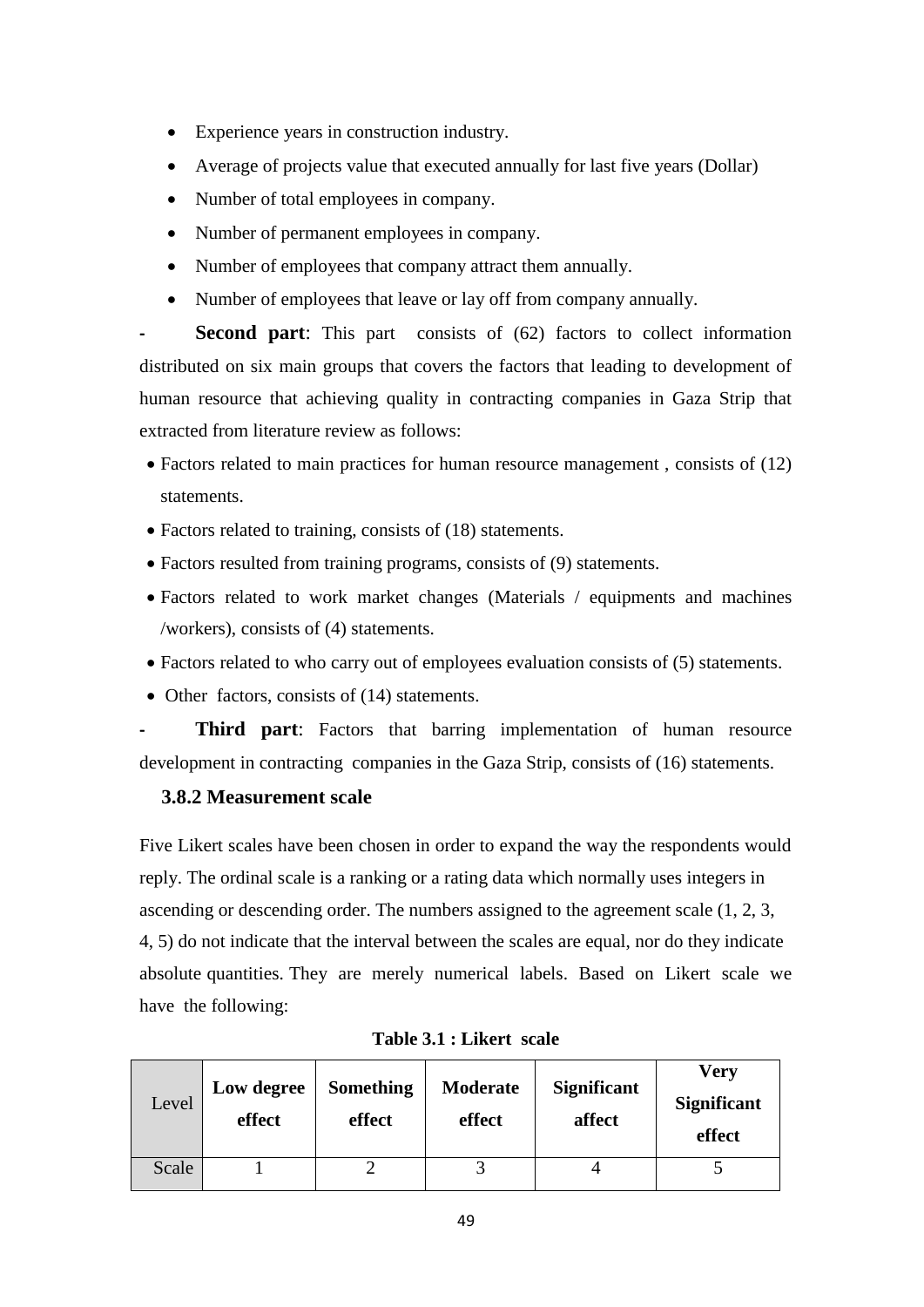It based on the concepts and ideas concluded from the literature review related to research subject. The original questionnaire was designed in Arabic to be more understandable. English version was attached in. The questionnaire was provided with a covering letter which explains the purpose of the study, the aim of the research and the security of the information in order to encourage a high response.

#### **3.9 Pilot study**

The pilot study represents a trial run of the questionnaire which involves testing the wording of the questions, establishing the length of the questionnaire, avoiding ambiguous questions, suggestions for analyzing the data (Naoum, 2007).

A pilot study was done after modifying the questionnaire according to the notes of the supervisor and before collecting the final data from the whole sample. Ten copies of questionnaire were distributed for piloting, and selected experts to participate in the piloting process from contracting companies to achieve experience side and academic experts to achieve theoretical side. The process generated some questions about explanation of certain terms and requested to modify, delete, add, spilt and merge some wordings of the questionnaire mainly in part two that consist of seven group before piloting were one group merge to become six group and the modification at factors shown in Table 3.2 . At the end of this process new version of questionnaire became ready to distribution.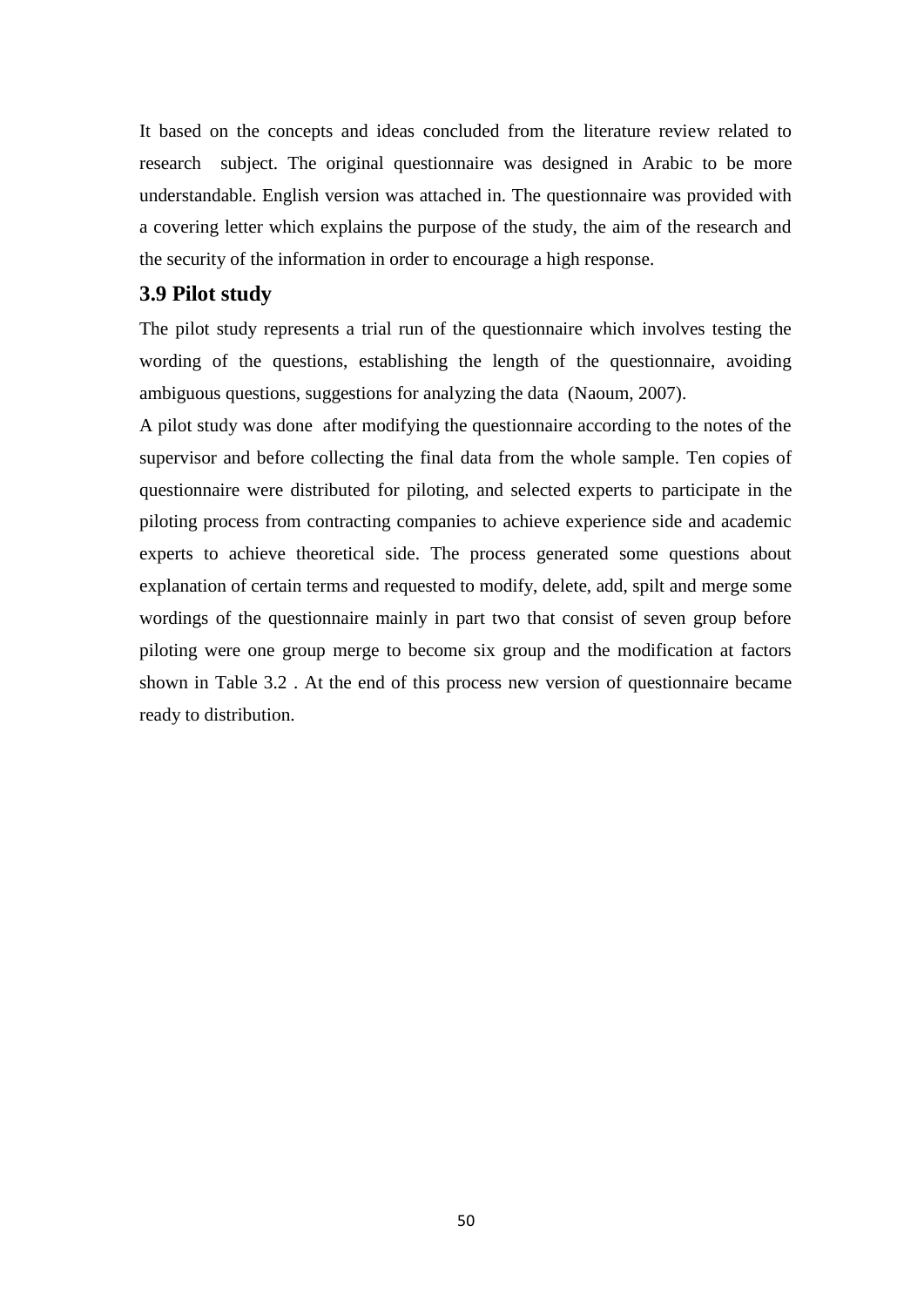| <b>Origin factors from literature</b>                | <b>Correction</b><br>action | <b>Selected factors after pilot study</b>                                                                                                  |  |  |
|------------------------------------------------------|-----------------------------|--------------------------------------------------------------------------------------------------------------------------------------------|--|--|
|                                                      | Added                       | Paying salaries and wages regularly and with fairly<br>way and wages increase with according high cost of<br>living                        |  |  |
|                                                      | added                       | Trainers efficiency and criteria for selection training<br>team                                                                            |  |  |
|                                                      | added                       | Employees training at required personal skills for<br>work such as work coordination, communication<br>skills, archiving and documentation |  |  |
| Implement special training programs                  |                             | Usage company training in site method to increase                                                                                          |  |  |
| to improve scientific and practical                  | Split                       | practical experience at employees                                                                                                          |  |  |
| capabilities                                         |                             | Hold training courses to develop knowledge and                                                                                             |  |  |
|                                                      |                             | theoretical capabilities of employees                                                                                                      |  |  |
| Existence of special training for the                |                             | Existence special training for safe usage for                                                                                              |  |  |
| use of machines and equipments                       | Modified                    | machines and equipments and execute periodic<br>maintenance for it                                                                         |  |  |
| Laws and legislations in country                     | Modified                    | Laws and work legislation in the country and the<br>existence of supervision at companies work quality                                     |  |  |
|                                                      | Added                       | Existence permission with employees to enable<br>them to make decisions                                                                    |  |  |
|                                                      |                             | Respect company for employees personal life and                                                                                            |  |  |
|                                                      | Added                       | understand the conditions and problems related                                                                                             |  |  |
|                                                      |                             | them                                                                                                                                       |  |  |
| Weather conditions during projects<br>implementation | Deleted                     |                                                                                                                                            |  |  |
| Relationship between project parties                 |                             | Nature of relationship between the employees in                                                                                            |  |  |
|                                                      | Spilt                       | company                                                                                                                                    |  |  |
|                                                      |                             | Nature of the relationship between the company and                                                                                         |  |  |
|                                                      |                             | other parties such as the consultant and owner                                                                                             |  |  |
|                                                      | Added                       | dependence<br>subcontractors<br>Company<br>in<br>on                                                                                        |  |  |
|                                                      |                             | implementation of projects                                                                                                                 |  |  |

# **Table 3.2 : Modifications at questionnaire factors during pilot study stage**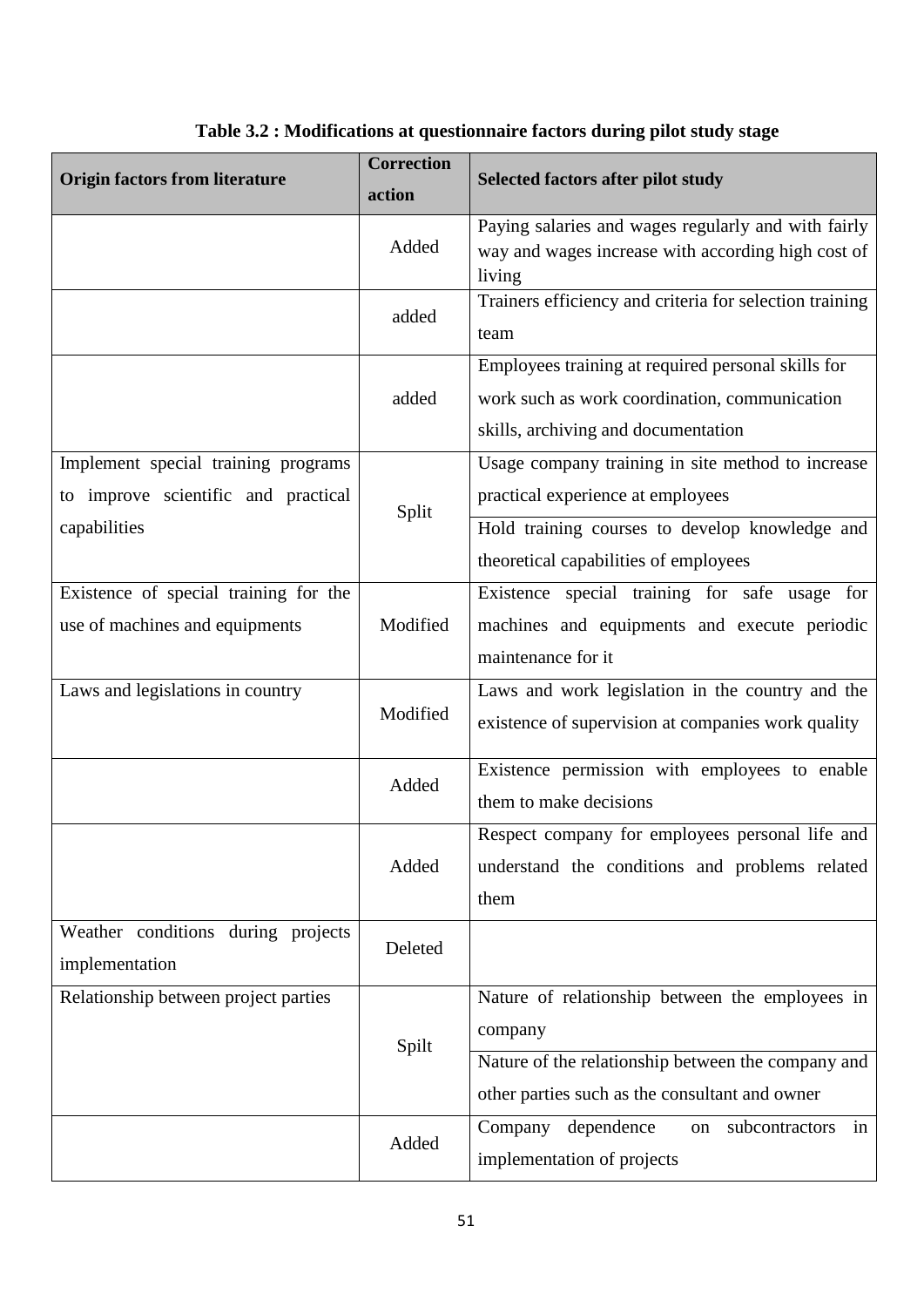### **3.10 Questionnaire validity**

Polit and Hungler (1985) define Validity as ; " the degree to which an instrument measures what it is supposed to be measuring". Validity has a number of different aspects and assessment approaches. There are two ways to evaluate instrument validity: (1) content validity and (2) statistical validity, which include criterion-related validity and construct validity. Heffner (2004) give another definition as;" Validity refers to the extent in which the test truly measures what it purports to measure". High validity is the absence of systematic errors in the evaluating questionnaire. When a questionnaire is valid; it truly reflects the concept it is supposed to measure In order to ensure validity of the questionnaire three types of validity test were conducted as follow:-

### **3.10.1 Content validity of the questionnaire**

The modified questionnaire was reviewed by the supervisor and ten experts from the contracting companies field that related to area of research and from academic field. The experts agreed that the questionnaire was valid and suitable enough to measure the purpose that the questionnaire designed for it.

### **3.10.2 Statistical Validity of the Questionnaire**

To examine the validity of the questionnaire statistically; Two statistical tests were applied. The first test is criterion-related validity test (Pearson test), which measures the correlation coefficient between each item in the field and the whole field. The second test is structure validity test ( test) that was used to test the validity of the questionnaire structure by testing the validity of each field and the validity of the whole questionnaire. It measures the correlation coefficient between one field and all the fields of the questionnaire that have the same level of similar scale.

#### **Criterion related validity**

Criterion-related is validity test (Spearman test) which measures the correlation coefficient between each factor in one field and the whole field. This test measures the internal consistency of the questionnaire .

### **Internal consistency for group 1**

As shown in Table (3.3), the correlation coefficients between each item from the first field , whole field are located between (0.289) and (0.598) which are good enough to be valid. These correlation coefficients indicate the correlation significance at level ( $\alpha$ )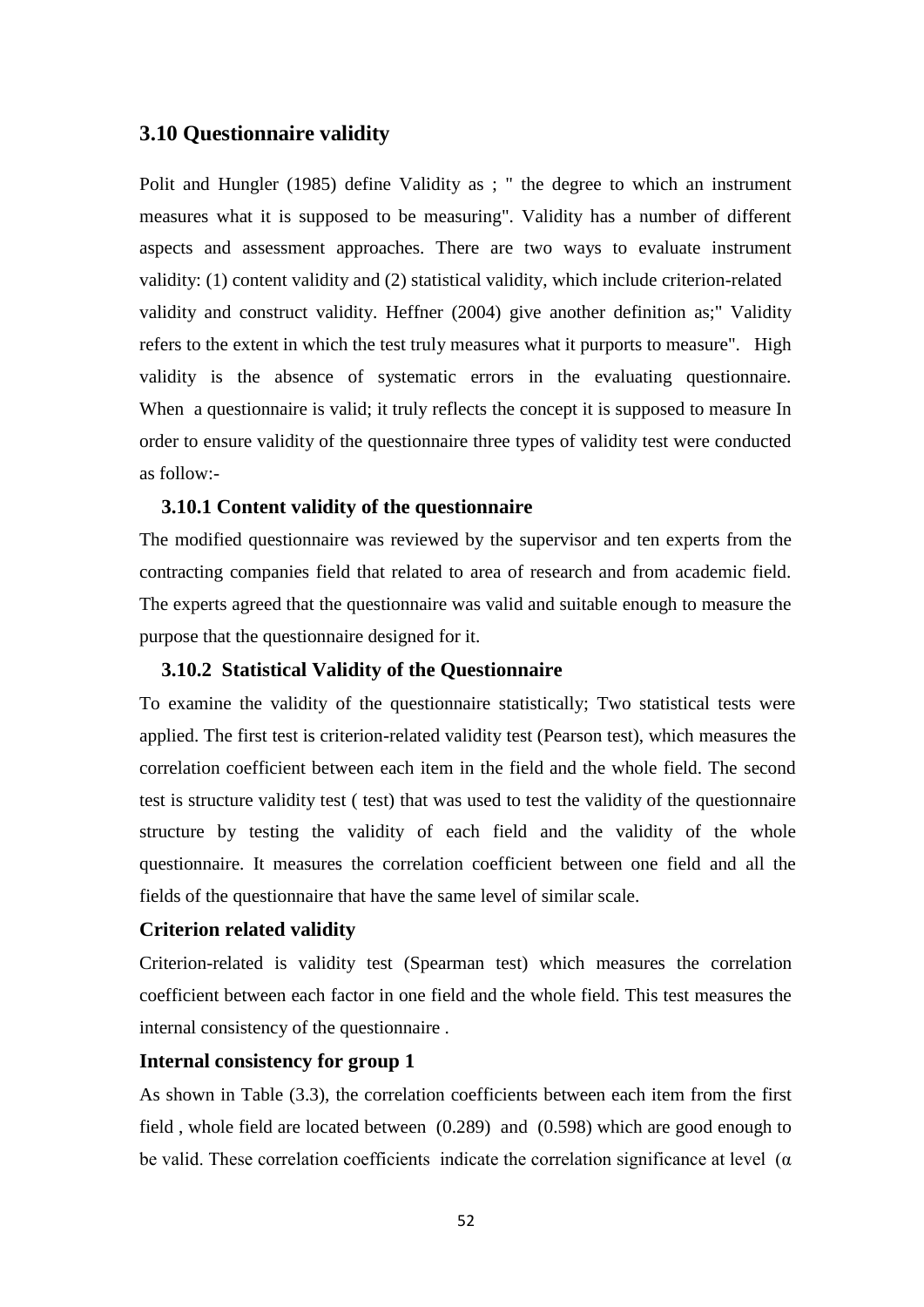$= 0.01$ ) where all p-values are less than  $(0.01)$ , so it can be said that the items of this field are consistent and valid to measure what they were set for.

|                |                                                      | <b>Pearson</b> | p-value   |  |
|----------------|------------------------------------------------------|----------------|-----------|--|
| No.            | <b>Item</b>                                          | coefficient    | (sig)     |  |
| $\mathbf{1}$   | Methods and mechanisms for choosing and attract new  | 0.289          | $0.011*$  |  |
|                | employees                                            |                |           |  |
| $\overline{2}$ | Implement efficiency criteria for employee selection | 0.598          | $0.000**$ |  |
| 3              | Existence financial compensation for employees when  | 0.316          | $0.005**$ |  |
|                | they are being affected or end of services           |                |           |  |
| $\overline{4}$ | Clarity job description for employees                | 0.574          | $0.000**$ |  |
| 5              | Attention with safety and health for employees       | 0.565          | $0.000**$ |  |
| 6              | Existence job planning system and determination      | 0.511          | $0.000**$ |  |
|                | future needs for employees                           |                |           |  |
| $\overline{7}$ | Existence evaluation system for employees in         | 0.589          | $0.000**$ |  |
|                | company                                              |                |           |  |
| 8              | Implement employees participant principle for        | 0.399          | $0.000**$ |  |
|                | decision making                                      |                |           |  |
| 9              | Existence motivations and rewards system for         | 0.593          | $0.000**$ |  |
|                | employee                                             |                |           |  |
| 10             | Company ability for management their resources with  | 0.590          | $0.000**$ |  |
|                | efficiency and effective way                         |                |           |  |
| 11             | Rate of employees absence and leaving company        | 0.521          | $0.000**$ |  |
|                | resulted from insufficient human resource management |                |           |  |
| 12             | Paying salaries and wages regularly and with fairly  |                |           |  |
|                | way and wages increase with according high cost of   | 0.555          | $0.000**$ |  |
|                | living                                               |                |           |  |

**Table 3.3: Internal consistency for Group 1**

\*\*(Indicates Correlation Significance at  $\alpha$  = 0.01)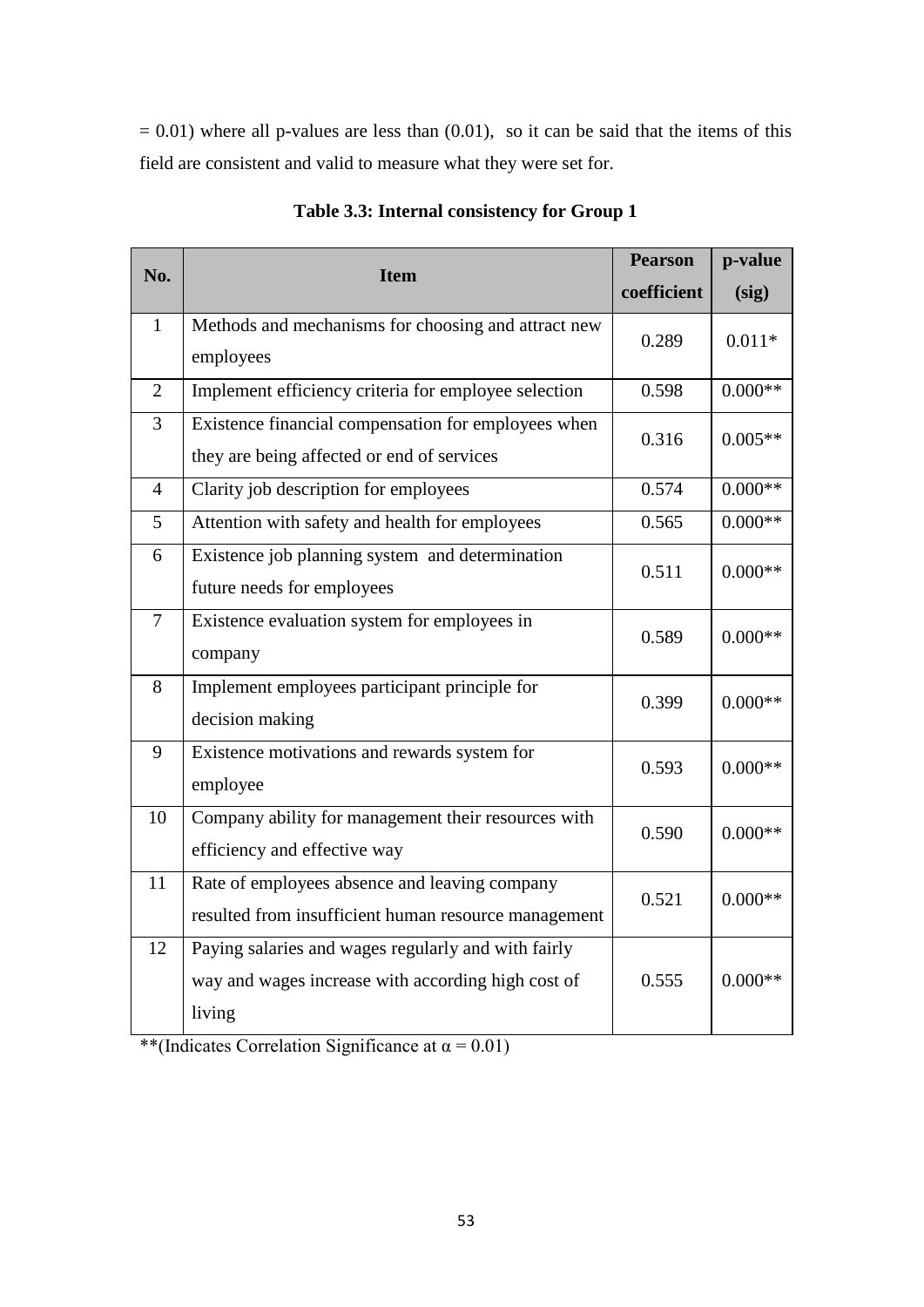# **Internal consistency for group 2**

As shown in Table (3.4), the correlation coefficients between each item from the second field, whole field are located between (0.360)and (0.656) which are high enough to be valid. These correlation coefficients indicate the correlation significance at level  $(\alpha = 0.01)$  where all p-values are less than (0.01), so it can be said that the items of this field are consistent and valid to measure what they were set for.

| N <sub>o</sub> |                                                                                                                                            | Pearson     | p-value   |
|----------------|--------------------------------------------------------------------------------------------------------------------------------------------|-------------|-----------|
|                | item                                                                                                                                       | coefficient | (sig)     |
| 1              | Existence motivations for employees to obligate with<br>training programs                                                                  | 0.360       | $0.001**$ |
| $\overline{2}$ | Existence especial training for personal health and safety in<br>wok site for employees                                                    | 0.591       | $0.000**$ |
| 3              | Employees training at technology usage that used in<br>construction industry and adapt with it                                             | 0.453       | $0.000**$ |
| 4              | Raise the company consciousness level at employees with<br>training importance and spread training culture                                 | 0.414       | $0.000**$ |
| 5              | Expansion training area to include all employees                                                                                           | 0.495       | $0.000**$ |
| 6              | Top management supporting in company for training<br>programs                                                                              | 0.423       | $0.000**$ |
| $\tau$         | Influences of external environment for company (political-<br>security-culture) at training programs                                       | 0.481       | $0.000**$ |
| 8              | Level and employees efficiency to join and benefit from<br>training programs                                                               | 0.492       | $0.000**$ |
| 9              | Discontinuous work in company and influence at training<br>level                                                                           | 0.387       | $0.000**$ |
| 10             | Trainers efficiency and criteria for selection training team                                                                               | 0.513       | $0.000**$ |
| 11             | Employees training at required personal skills for work such<br>as work coordination, communication skills, archiving and<br>documentation | 0.507       | $0.000**$ |
| 12             | Existence special training for safe usage for machines and<br>equipments and execute periodic maintenance                                  | 0.504       | $0.000**$ |

**Table 3.4 : Internal consistency for Group 2**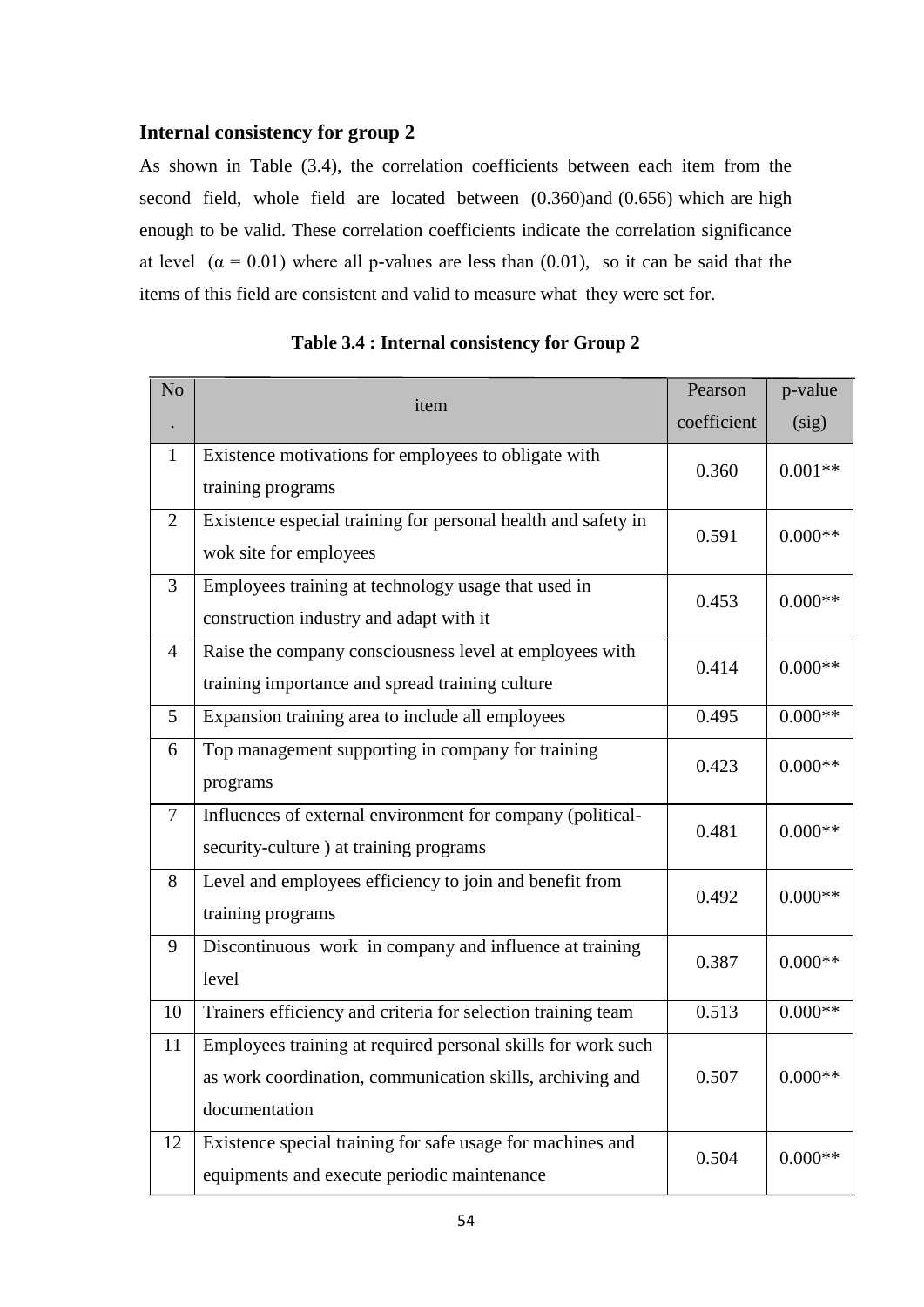| N <sub>o</sub> | item                                                                                    | Pearson<br>coefficient | p-value<br>(sig) |
|----------------|-----------------------------------------------------------------------------------------|------------------------|------------------|
| 13             | Usage company training in site method to increase practical<br>experience at employees  | 0.411                  | $0.001**$        |
| 14             | Hold training courses to develop knowledge and theoretical<br>capabilities of employees | 0.554                  | $0.000**$        |
| 15             | Implement company distance education techniques to<br>increase efficiency of employees  | 0.466                  | $0.00**$         |
| 16             | Employees rotation in company to develop their skills                                   | 0.656                  | $0.000**$        |
| 17             | Implement conferences and workshops for employees                                       | 0.463                  | $0.000**$        |
| 18             | Experience exchange with local and foreign companies                                    | 0.463                  | $0.000**$        |

**Table 3.4 : Internal consistency for Group 2 - Cont**

\*\* (Indicates Correlation Significance at  $\alpha$  = 0.01)

# **Internal consistency for group 3**

As shown in Table (3.5), the correlation coefficients between each item from the third field , whole field are located between (0.431)and (0.753) which are high enough to be valid. These correlation coefficients indicate the correlation significance at level  $(\alpha = 0.01)$  where all p-values are less than (0.01), so it can be said that the items of this field are consistent and valid to measure what they were set for.

| No.          | <b>Item</b>                                                                                                                              | Pearson<br>coefficient | p-value<br>(sig) |
|--------------|------------------------------------------------------------------------------------------------------------------------------------------|------------------------|------------------|
| $\mathbf{1}$ | Job satisfaction increase for employees because<br>there are training programs                                                           | 0.431                  | $0.000**$        |
| 2            | Improve the financial situation of the company<br>and reduce implementation costs as a result of the<br>application of training programs | 0.640                  | $0.000**$        |
| 3            | Raise the morale of employees and reduce anxiety<br>and frustration for them                                                             | 0.654                  | $0.000**$        |
| 4            | Increase employees adaption with new technology<br>after implementation of training programs                                             | 0.753                  | $0.000**$        |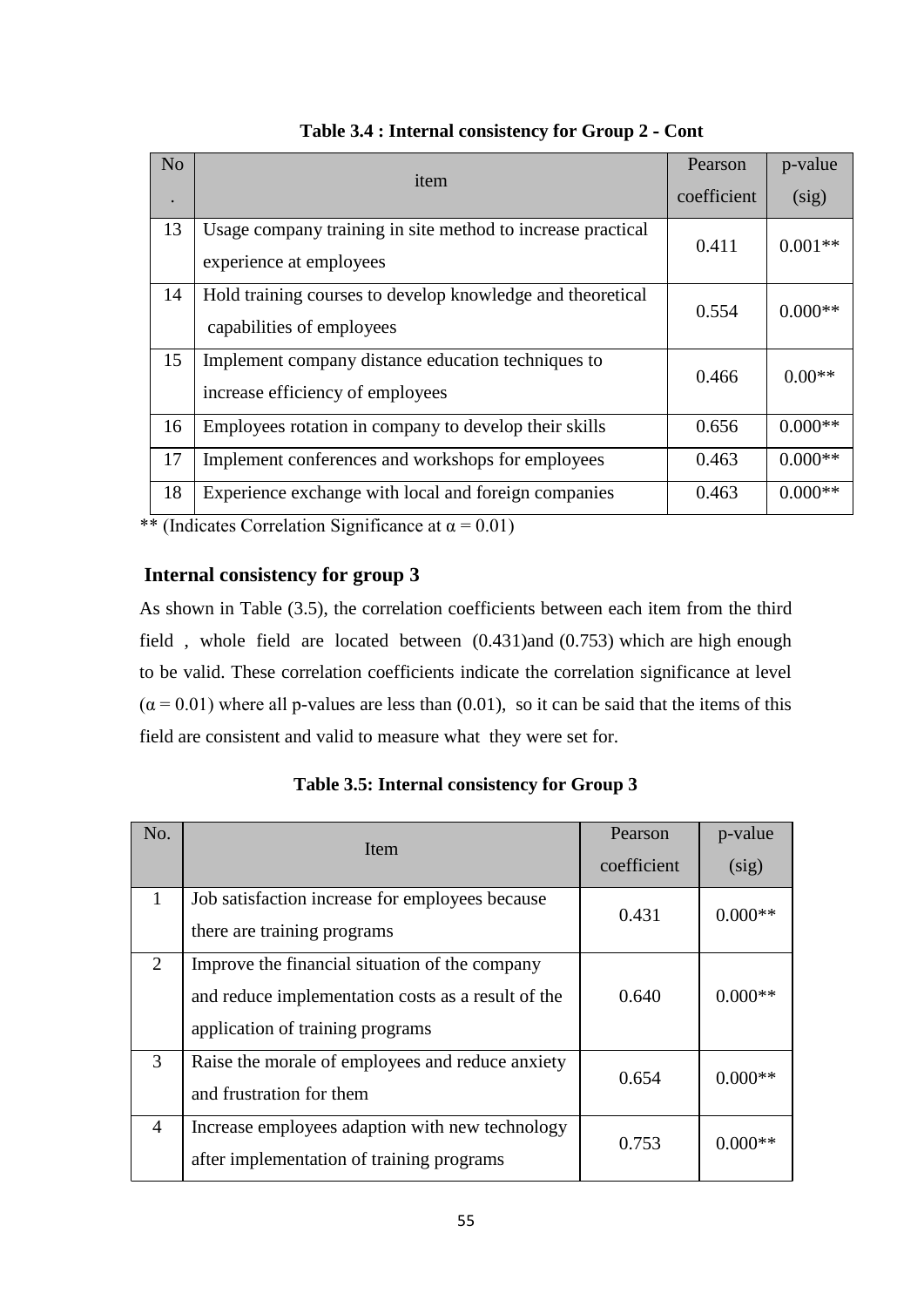| No. | <b>Item</b>                                                                          | Pearson<br>coefficient | p-value<br>(sig) |
|-----|--------------------------------------------------------------------------------------|------------------------|------------------|
| 5   | Decrease employees leaving from company after<br>implementation of training programs | 0.676                  | $0.000**$        |
| 6   | Increase efficiency and effective for employees                                      | 0.734                  | $0.000**$        |
| 7   | Increase belonging employees for company                                             | 0.706                  | $0.000**$        |
| 8   | Increase employees confidence in the ability for<br>doing required work              | 0.690                  | $0.000**$        |
| 9   | Decrease work accident in sites work                                                 | 0.590                  | $0.000**$        |

**Table 3.5: Internal consistency for Group 3 - Cont**

\*\* (Indicates Correlation Significance at  $\alpha$  = 0.01)

# **Internal consistency for group 4**

As shown in Table (3.6), the correlation coefficients between each item from the fourth field , whole field are located between (0.686)and (0.828) which are high enough to be valid. These correlation coefficients indicate the correlation significance at level  $(\alpha)$  $= 0.05$ ) where all p-values are less than (0.05), so it can be said that the items of this field are consistent and valid to measure what they were set for.

**Table 3.6 : Internal consistency for Group 4**

| No.            | Item                                                                                                                                                                         | Pearson<br>coefficient | p-value<br>(sig) |
|----------------|------------------------------------------------------------------------------------------------------------------------------------------------------------------------------|------------------------|------------------|
| $\mathbf{1}$   | Company follow-up for changing in materials, new<br>equipment and machines that are put on the market                                                                        | 0.686                  | $0.000**$        |
| 2              | Company follow-up for external and internal changes<br>in the labor market                                                                                                   | 0.828                  | $0.000**$        |
| 3              | Company follow- up for change in required skills<br>for the industry and the extent of availability of<br>skilled labor required for this change from outside the<br>company | 0.770                  | $0.000**$        |
| $\overline{4}$ | Inadequate supply for the used necessary materials<br>and spare parts and lack of compatibility with<br>existing labors                                                      | 0.700                  | $0.000**$        |

\*\* (Indicates Correlation Significance at  $\alpha$  = 0.01)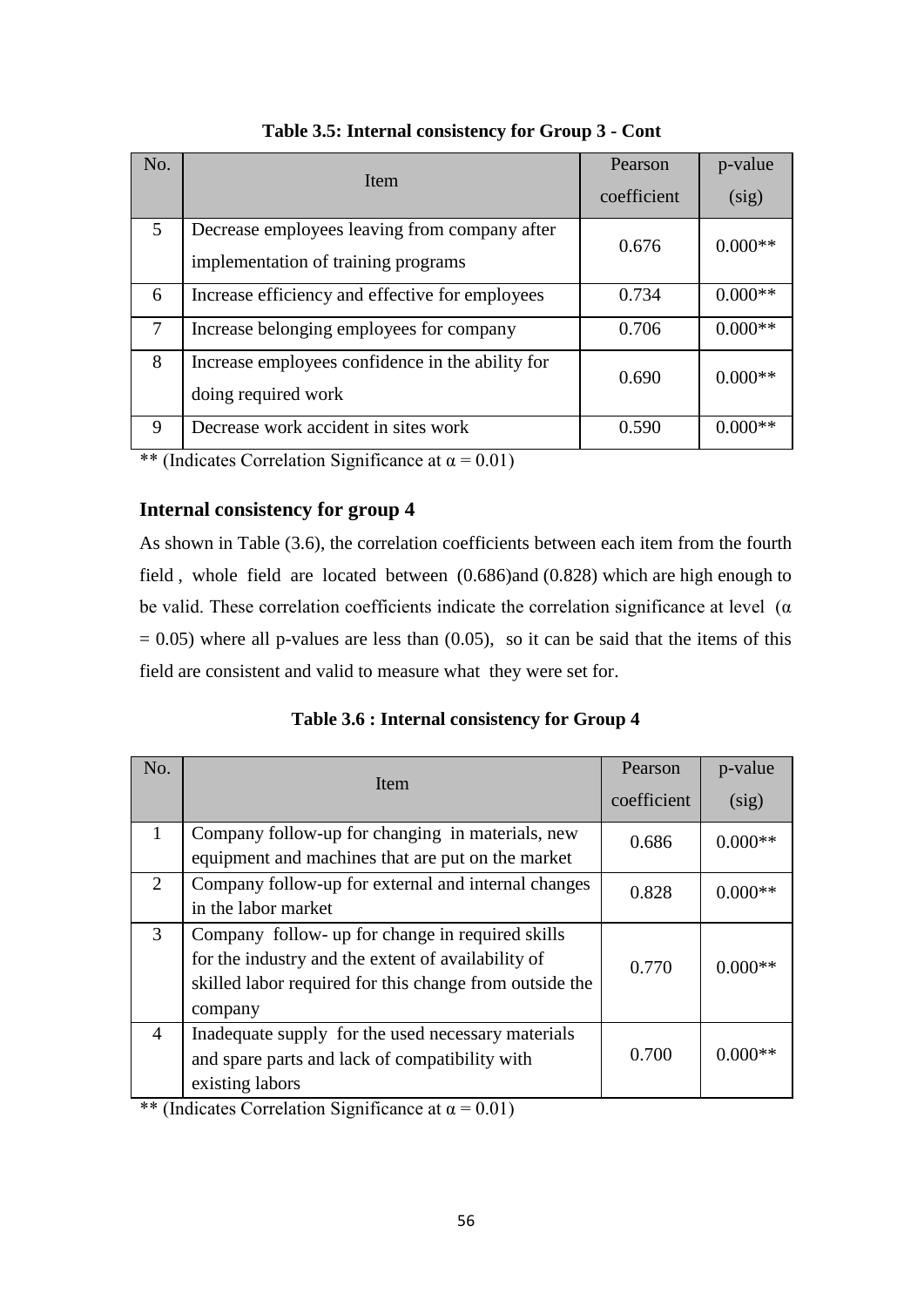# **Internal consistency for group 5**

As shown in Table (3.7), the correlation coefficients between each item from the fifth field , whole field are located between (0.654)and (0.849) which are high enough to be valid. These correlation coefficients indicate the correlation significance at level  $(\alpha = 0.01)$  where all p-values are less than (0.01), so it can be said that the items of this field are consistent and valid to measure what they were set for.

| No.                   | Item                                                                    | Pearson<br>coefficient | p-value<br>(sig) |
|-----------------------|-------------------------------------------------------------------------|------------------------|------------------|
|                       |                                                                         |                        |                  |
|                       | Follow the company appraisal the managers for their<br>employees system | 0.654                  | $0.000**$        |
| $\mathcal{D}_{\cdot}$ | Follow the company peer appraisal system                                | 0.743                  | $0.000**$        |
| $\mathcal{R}$         | Follow the company subordinate appraisal system                         | 0.786                  | $0.000**$        |
| $\overline{A}$        | Follow the company self performance appraisal system                    | 0.849                  | $0.000**$        |
| $\overline{5}$        | Follow the company team appraisal system                                | 0.813                  | $0.000**$        |

**Table 3.7 : Internal consistency for Group 5**

\*\* (Indicates Correlation Significance at  $\alpha = 0.01$ )

### **Internal consistency for group 6**

As shown in Table (3.8), the correlation coefficients between each item from the sixth field, whole field are located between (0.378)and (0.754) which are high enough to be valid. These correlation coefficients indicate the correlation significance at level ( $\alpha$ )  $= 0.01$ ) where all p-values are less than  $(0.01)$ , so it can be said that the items of this field are consistent and valid to measure what they were set for.

| Table 3.8 : Internal consistency for Group 6 |  |  |  |  |
|----------------------------------------------|--|--|--|--|
|----------------------------------------------|--|--|--|--|

| No. | Item                                                        | Pearson     | p-value   |
|-----|-------------------------------------------------------------|-------------|-----------|
|     |                                                             | coefficient | (sig)     |
|     | Type of contract with employees from were permanent or      | 0.387       | $0.001**$ |
|     | temporary                                                   |             |           |
| 2   | Existence supervision from company at employees to obligate | 0.678       | $0.000**$ |
|     | with work and profession ethics                             |             |           |
| 3   | The company dissemination a culture of corporation between  | 0.579       | $0.000**$ |
|     | employees during work                                       |             |           |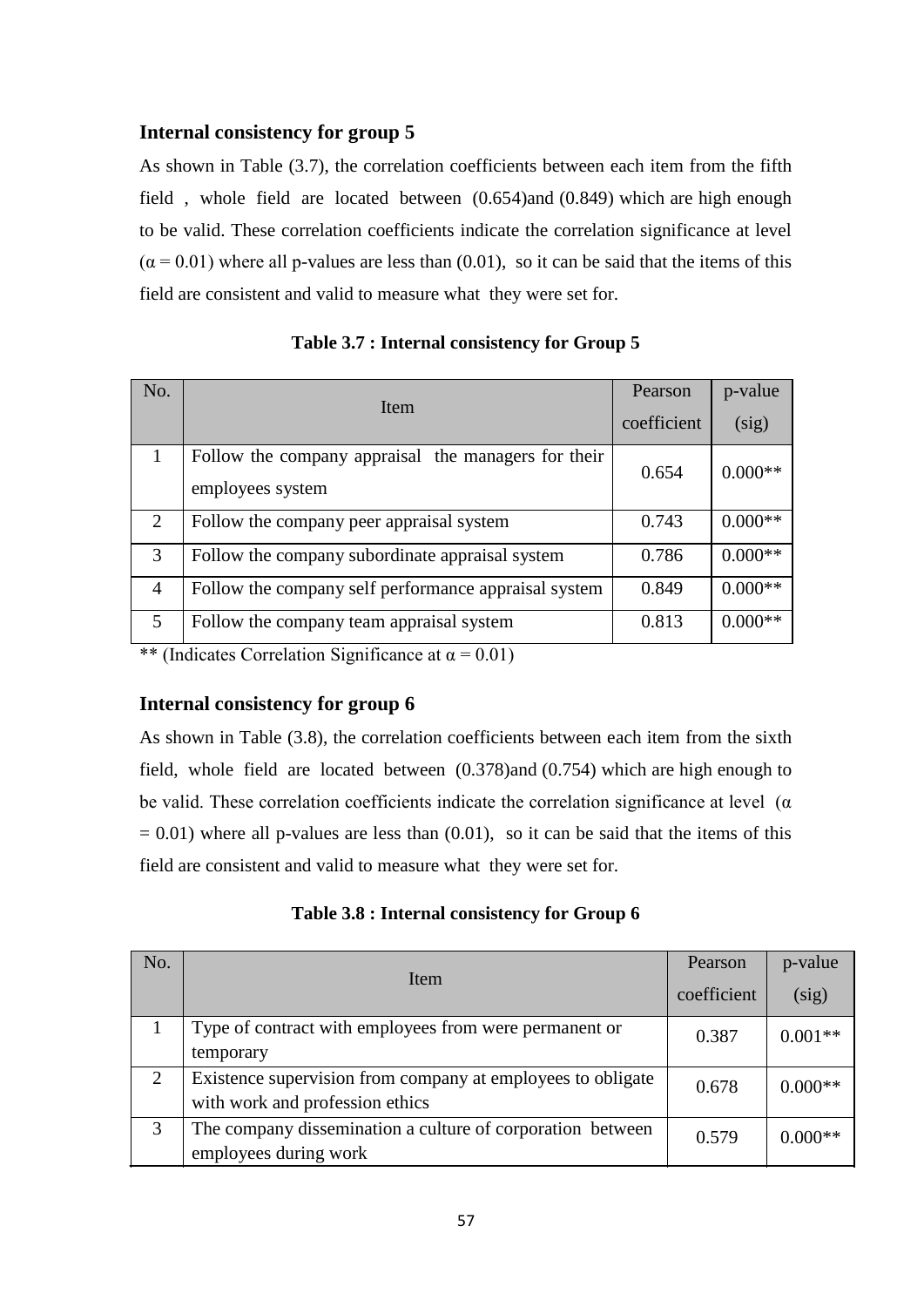| No.            | Item                                                             | Pearson     | p-value   |
|----------------|------------------------------------------------------------------|-------------|-----------|
|                |                                                                  | coefficient | (sig)     |
| $\overline{4}$ | Laws and work legislation in the country and the existence of    | 0.531       | $0.000**$ |
|                | supervision at companies work quality                            |             |           |
| 5              | Attention the company with individual characteristics required   |             |           |
|                | for each profession such as (Speed - Gender- educational         | 0.742       | $0.000**$ |
|                | level- age) and suitability to the nature of profession and work |             |           |
| 6              | Demographic change of the workforce in the construction          | 0.744       | $0.000**$ |
|                | industry                                                         |             |           |
| $\overline{7}$ | Improve the company for environment and general work             |             |           |
|                | conditions for employees and providing required needs from       | 0.378       | $0.001**$ |
|                | tools and services                                               |             |           |
| 8              | Existence permission with employees to enable them to make       | 0.553       | $0.000**$ |
|                | decisions                                                        |             |           |
| 9              | Relationship between the top management and employees at         | 0.531       | $0.000**$ |
|                | the lower levels in the company                                  |             |           |
| 10             | Cultural, political and religious factors in the company         | 0.463       | $0.000**$ |
| 11             | Respect company for employees personal life and understand       | 0.611       | $0.000**$ |
|                | the conditions and problems related them                         |             |           |
| 12             | Nature of relationship between the employees in company          | 0.754       | $0.000**$ |
| 13             | Nature of the relationship between the company and other         | 0.661       | $0.000**$ |
|                | parties such as the consultant and owner                         |             |           |
| 14             | Follow the company customer appraisal system                     | 0.491       | $0.000**$ |

**Table 3.8 : Internal consistency for Group 6 - Continued**

\*\* (Indicates Correlation Significance at  $\alpha = 0.01$ )

# **Internal consistency for group 7**

As shown in Table (3.9), the correlation coefficients between each item from the sixth field , whole field are located between (0.383)and (0.707) which are high enough to be valid. These correlation coefficients indicate the correlation significance at level  $(\alpha = 0.01)$  where all p-values are less than (0.01), so it can be said that the items of this field are consistent and valid to measure what they were set for.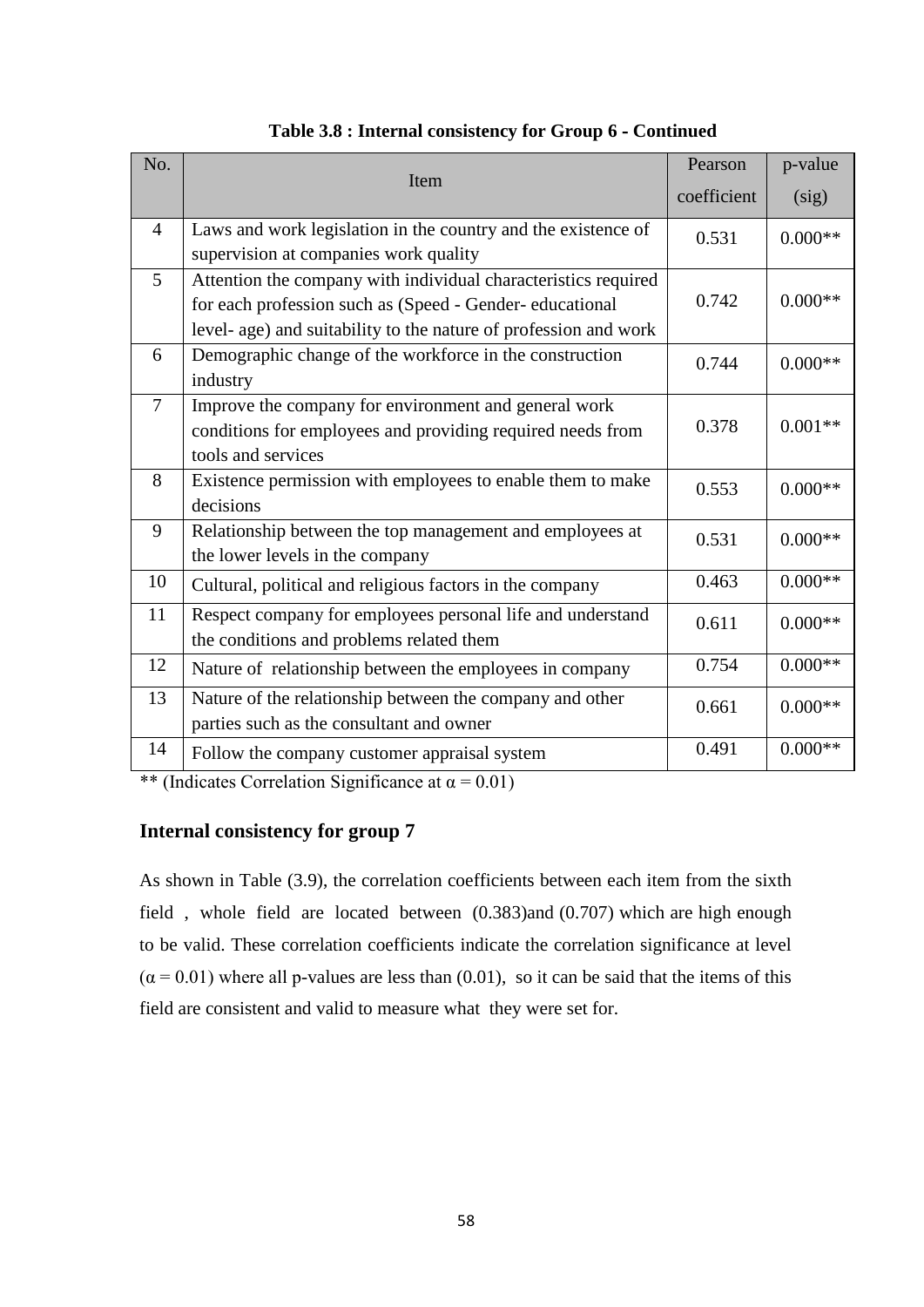|                |                                                             | Pearson     | p-value   |
|----------------|-------------------------------------------------------------|-------------|-----------|
| No.            | Item                                                        | coefficient | (sig)     |
| $\mathbf{1}$   | The company unable to cover human resource                  | 0.427       | $0.000**$ |
|                | development programs costs                                  |             |           |
| $\overline{2}$ | Doesn't immaturity of human resources development           | 0.656       | $0.000**$ |
|                | culture in companies                                        |             |           |
|                | Small size of companies leads to the difficulty of          |             |           |
| 3              | implement of human resource development and skills          | 0.504       | $0.000**$ |
|                | development programs                                        |             |           |
|                | Lack of awareness of importance of the implementation of    |             |           |
| 4              | human resource development programs in construction         | 0.533       | $0.000**$ |
|                | companies at employees and company's owner                  |             |           |
| 5              | Lack of incentives and rewards provided by the company      | 0.439       | $0.000**$ |
|                | for employees to participate in training programs           |             |           |
| 6              | Lack of time and work pressure in companies                 | 0.707       | $0.000**$ |
|                | Weak effectiveness and lack of enthusiasm at employees      |             |           |
| 7              | to participate in the development of human resources        | 0.522       | $0.000**$ |
|                | programs                                                    |             |           |
| 8              | Poor self-confidence and fear from failure at employees to  | 0.507       | $0.000**$ |
|                | benefit from the skills development programs                |             |           |
| 9              | Lack the necessary resources to implement human             | 0.577       | $0.000**$ |
|                | resource development programs                               |             |           |
| 10             | Level of scientific and practical capabilities of employees | 0.618       | $0.000**$ |
| 11             | Lack of job security at employees because of the            | 0.509       | $0.000**$ |
|                | temporary contract with the company                         |             |           |
|                | Indecision companies owner to implement training            |             |           |
| 12             | programs for employees because employees change             | 0.467       | $0.000**$ |
|                | continuously                                                |             |           |
| 13             | Discontinuous of companies work and lack of continuity      | 0.392       | $0.000**$ |
|                | of work because of the external conditions of the company   |             |           |
|                | The absence of laws and legislation that obligate           |             |           |
| 14             | companies to apply human resource development               | 0.560       | $0.000**$ |
|                | programs                                                    |             |           |
|                | weakness of the company's follow-up to the changes of the   |             |           |
| 15             | external market (skilled labor available and new materials  | 0.539       | $0.000**$ |
|                | that are put on the market)                                 |             |           |
| 16             | Company dependence on subcontractors in                     | 0.383       | $0.001**$ |
|                | implementation of projects                                  |             |           |

**Table 3.9 : Internal consistency for Group 7**

\*\* (Indicates Correlation Significance at  $\alpha = 0.01$ )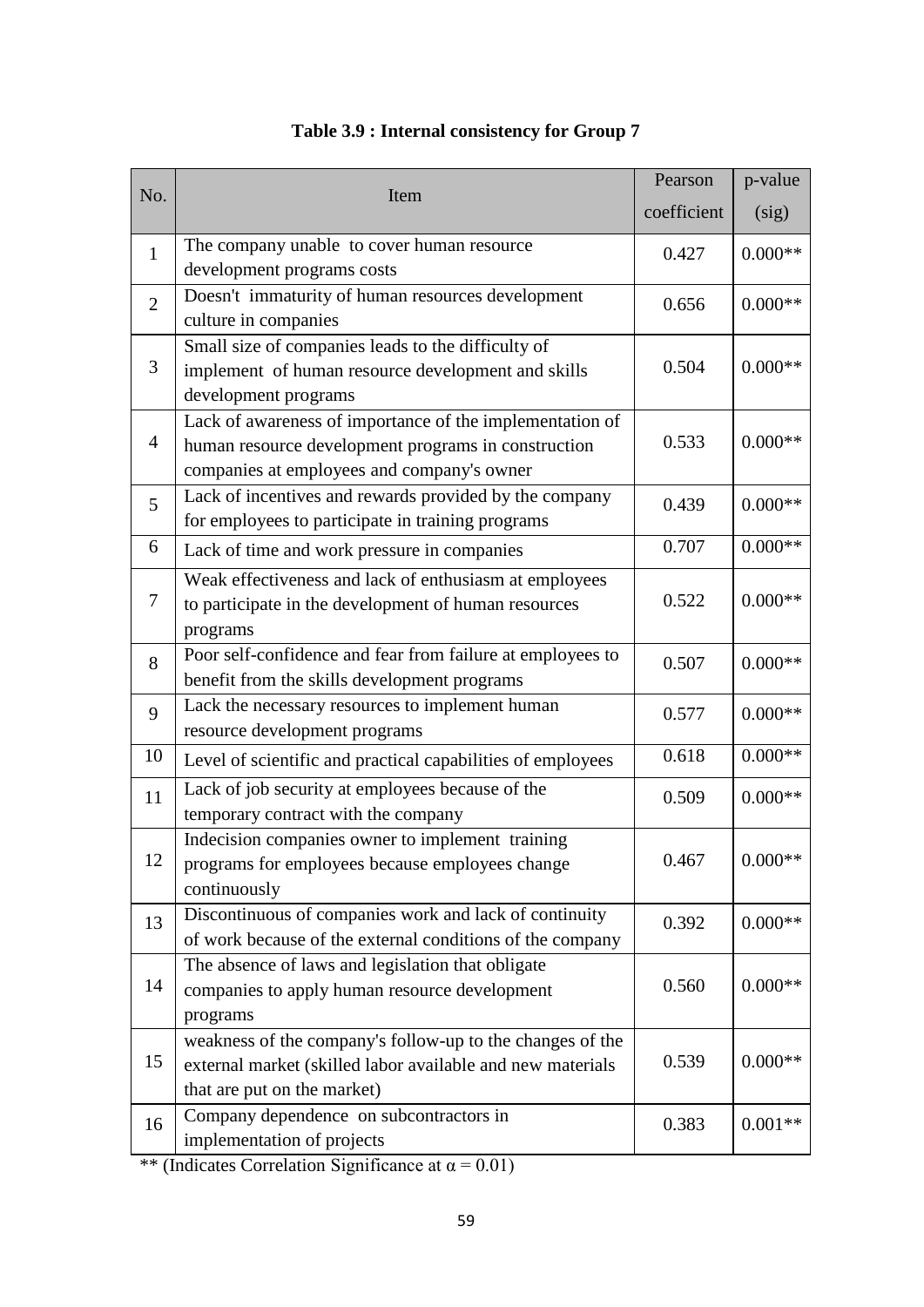### **Structured validity**

Structure validity is the second statistical analysis test that was used to evaluate the validity of the questionnaire structure and the agreeability of it to satisfy the study purpose and to achieve the research objective by testing the validity of each field and the validity of the whole questionnaire. It measures the correlation coefficient between one filed and all fields of the questionnaire that have the same level of a similar scale.

As shown in Table (3.10), the correlation coefficients between each field and the whole questionnaire are located between (0.541) and (0.810) which are high enough to be valid. These correlation coefficients indicate the correlation significance at level  $(\alpha = 0.01)$  where all p-values are less than (0.01), so it can be said that the fields of the questionnaire are consistent and valid to measure what they were set for to achieve the study objective.

| No.            | Field                                                                                                           | Pearson     | p-value   |
|----------------|-----------------------------------------------------------------------------------------------------------------|-------------|-----------|
|                |                                                                                                                 | coefficient | (sig)     |
| $\mathbf{1}$   | Factors related to main practices for human resource<br>management.                                             | 0.541       | $0.000**$ |
| 2              | Factors related to training                                                                                     | 0.804       | $0.000**$ |
| 3              | Factors resulted from training programs                                                                         | .0787       | $0.000**$ |
| 4              | Factors related to work market changes<br>(Materials / equipments and machines /workers)                        | 0.691       | $0.000**$ |
| 5              | Factors related to who carry out of employees evaluation                                                        | 0.725       | $0.000**$ |
| 6              | Other factor                                                                                                    | 0.810       | $0.000**$ |
| $\overline{7}$ | Factors that barring implementation of human resource<br>development in contracting companies in the Gaza Strip | 0.704       | $0.000**$ |

**Table 3.10 :- Structure validity of the questionnaire**

\*\* (Indicates Correlation Significance at  $\alpha = 0.01$ )

# **3.11 Questionnaire reliability**

Reliability of a questionnaire is the degree of consistency in which it measures the level of consistency of the questionnaire results if it will be distributed several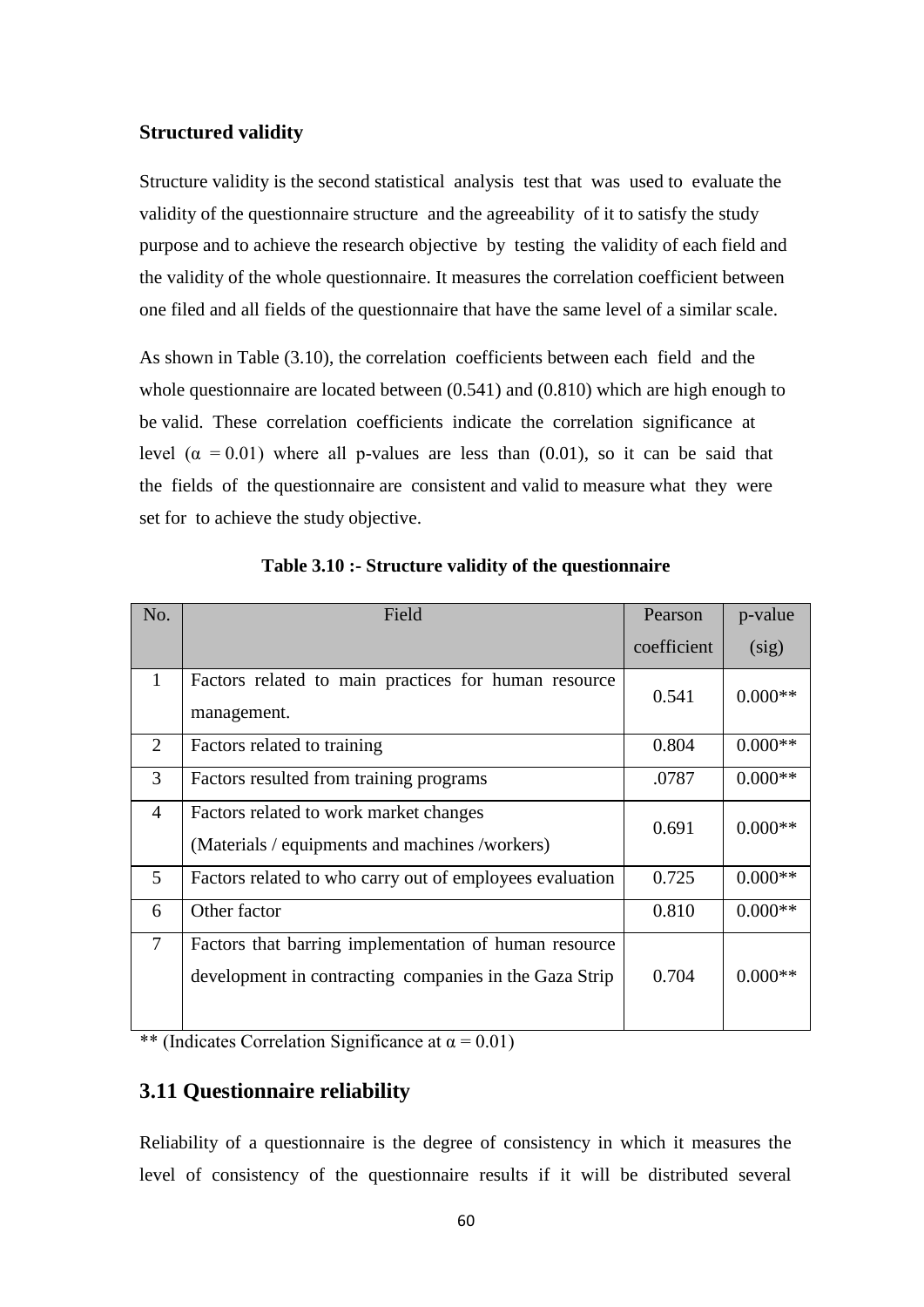times under the same conditions. In other words, questionnaire reliability means that the questionnaire will give the same results if it will be distributed several times to the study sample in specific time periods. The test is repeated to the same sample of people on two occasions and then compares the scores obtained by computing a reliability coefficient (Polit and Hunger, 1985). It is difficult to return the scouting sample of the questionnaire-that is used to measure the questionnaire validity to the same respondents due to the different work conditions to this sample. Therefore the Cronbach's Alpha statistical test was used to measure the questionnaire reliability.

The normal range of Chronbach.s coefficient alpha value between  $0.0$  and  $+1.0$ . The closer the Alpha to 1, the greater the internal consistency of items in the instrument being assumed. The formula that determines alpha is fairly simple and makes use of the items (variables), k, in the scale and the average of the inter-item correlations, r:.

$$
\alpha = kr/1 + (k-1)r
$$
\n(3.2)

As the number of items (variables) in the scale (k) increases the value alpha becomes large. Also, if the inter correlation between items is large, the corresponding alpha will also be large. Since the alpha value is inflated by a large number of variables then there is no set interpretation as to what is an acceptable alpha value. A rule of thumb that applies to must situations is:

 $0.9 \le \alpha \le 1.0$  Excellent

 $0.8 \leq \alpha < 0.9$  Good

 $0.7 \le \alpha < 0.8$  Acceptable

 $0.6 \le \alpha < 0.7$  Questionable

 $0.5 \leq \alpha < 0.6$  Poor

 $0.0 \le \alpha < 0.5$  Unacceptable

The Alpha values of each field and for all questionnaire items were calculated using Cronbach's Alpha test. As illustrated in Table (3.11), Cronbach's Alpha coefficients are located between (0.857) and (0.892) which are high enough to ensure the reliability of the questionnaire. In addition, the Cronbach's Alpha coefficient for all questionnaire items is (0.88) which also is high to ensure the reliability of the questionnaire.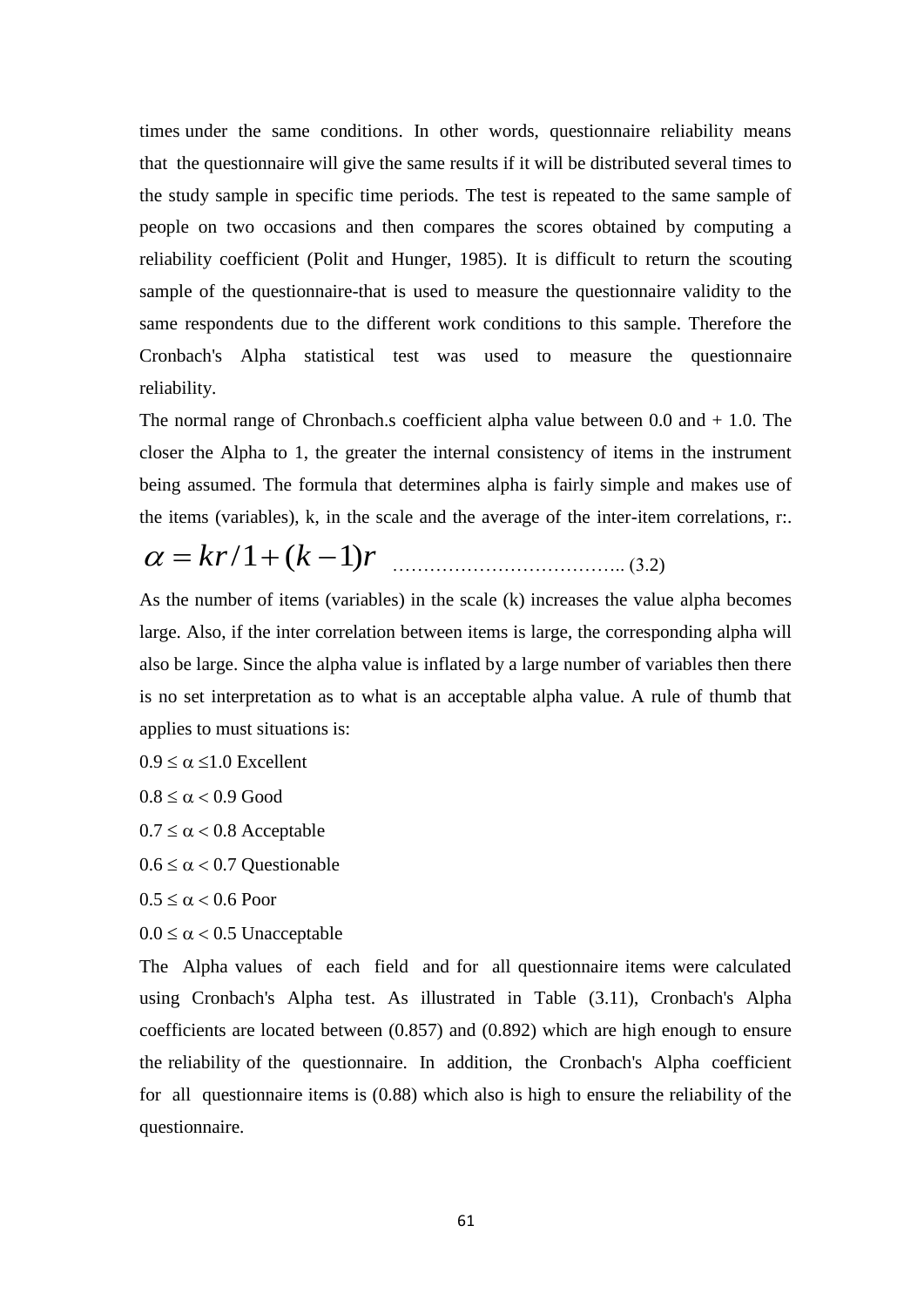| No.            | Field                                                                                                              | No. of item    | P-value<br>(sig) |
|----------------|--------------------------------------------------------------------------------------------------------------------|----------------|------------------|
| $\mathbf{1}$   | Factors related to main practices for human<br>resource management                                                 | 12             | 0.892            |
| $\overline{2}$ | Factors related to training                                                                                        | 18             | 0.857            |
| 3              | Factors resulted from training programs                                                                            | 9              | 0.859            |
| $\overline{4}$ | Factors related to work market changes<br>(Materials / equipments and machines /workers)                           | $\overline{4}$ | 0.871            |
| 5              | Factors related to who carry out of employees<br>evaluation                                                        | 5              | 0.871            |
| 6              | Other factors                                                                                                      | 14             | 0.857            |
| 7              | Factors that barring implementation of human<br>resource development in contracting companies in<br>the Gaza Strip | 18             | 0.872            |
|                | All questionnaire items                                                                                            | 0.88           |                  |

**Table 3.11 : Cronbach's Alpha for Reliability**

It is clear from the previous analytical results that the questionnaire as shown in Appendix was valid and reliable to pursue distributing it among the study sample and to rely on it in answering the study questions and analyzing its hypothesis. From the Table 3.11 results, it can be figured out that the reliability is achieved.

# **3.12 Questionnaire distribution and collection**

Number of questionnaires distributed randomly to the target group of this research were 90 copies which is higher than the calculated sample size to overcome the risk of non responding. Fortunately, the response rate was very high. The returned number of respondents were 77 with response rate equal to 85.5%. The high response rate is achieved because questionnaire distributed and collected by hand to contracting companies offices and all of respondents take enough time from three to five days to fill it and obtain accurate results.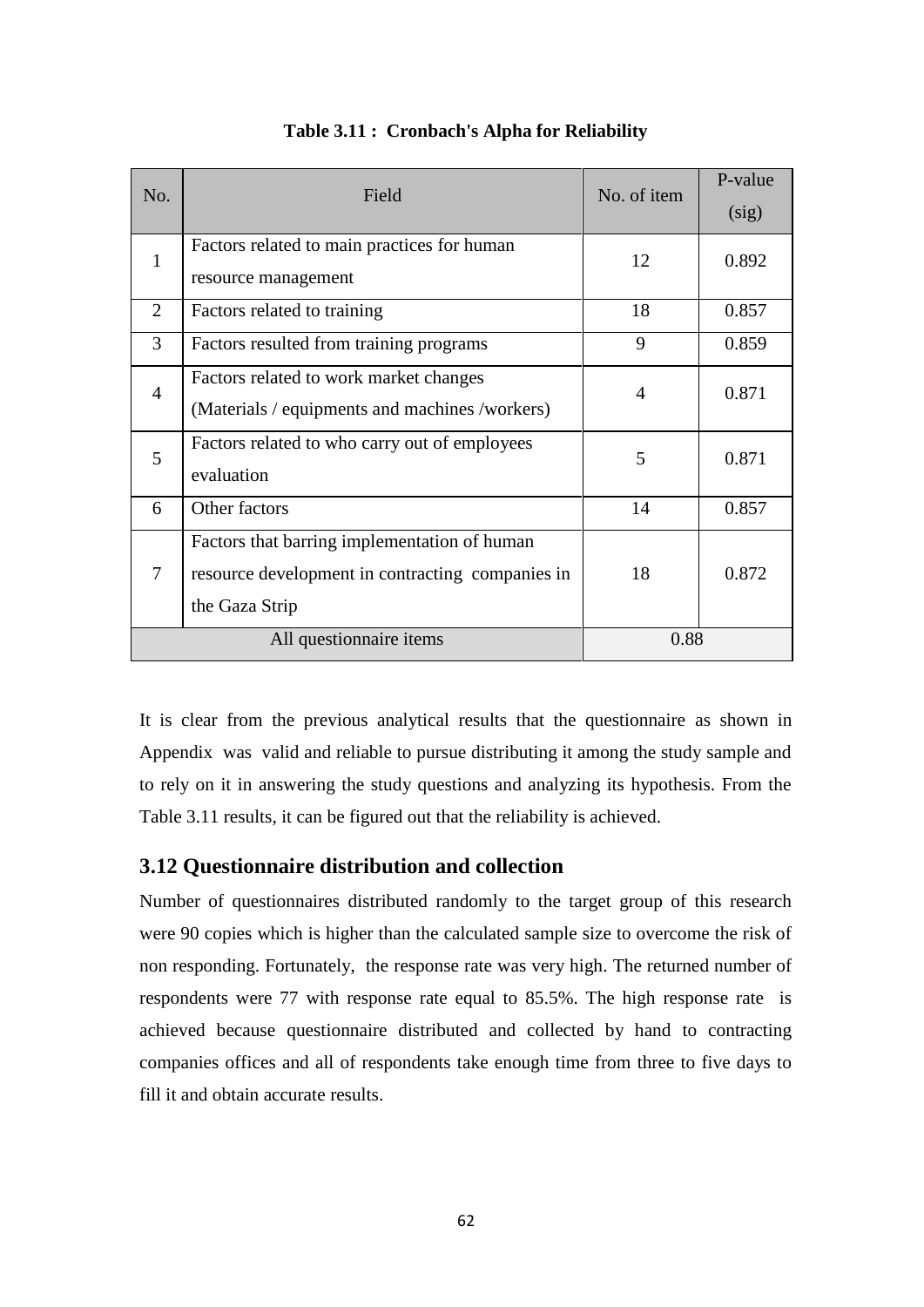## **3.13 Statistical methods used**

The Statistical Package for Social Science (SPSS) software was used to analyze this research data. The following statistical tests were used to analyze the data and the study hypothesis:

- i. Frequencies, means and percentages to represent the collected data in meaningful figures.
- ii. Pearson Correlation Coefficient was used to measure the correlation between two variables, where it was applied to test the questionnaire validity.
- iii. Cronbach's Alpha coefficient was used to test the questionnaire reliability.
- iv. One Sample Kolmogorov-Smirnov test was used to identify if the study questionnaire data follows the normal distribution or not, this test is considered necessary in the case of testing hypotheses as most Parametric Tests stipulate data to be normally distributed.
- v. The One-Sample T test was used to determine the statistical mean of each item (question) in the questionnaire field and compare it with the neutrality degree of (3). This test was used to answer the study questions.
- vi. The Pearson Correlation Coefficient test was used to examine the correlation significance in testing the first main hypothesis.
- vii. The Two-independent samples T Test was used to determine if there are differences indicating statistical significance between the means of two groups of data .
- viii. The One-Way ANOVA test was used to determine if there are differences indicating statistical significance between the means in the case of three groups of data and more.

#### **3.14 Interview method**

The interview method of collecting data involves presentation of oral-verbal stimuli and reply in terms of oral-verbal responses. This method can be used through personal interviews and, if possible, through telephone interviews (Singh, 2006).

#### **3.14.1 Types of interviews**

There are three main types of interviews: *structured interview, semi structured interviews ,* and *unstructured interviews*.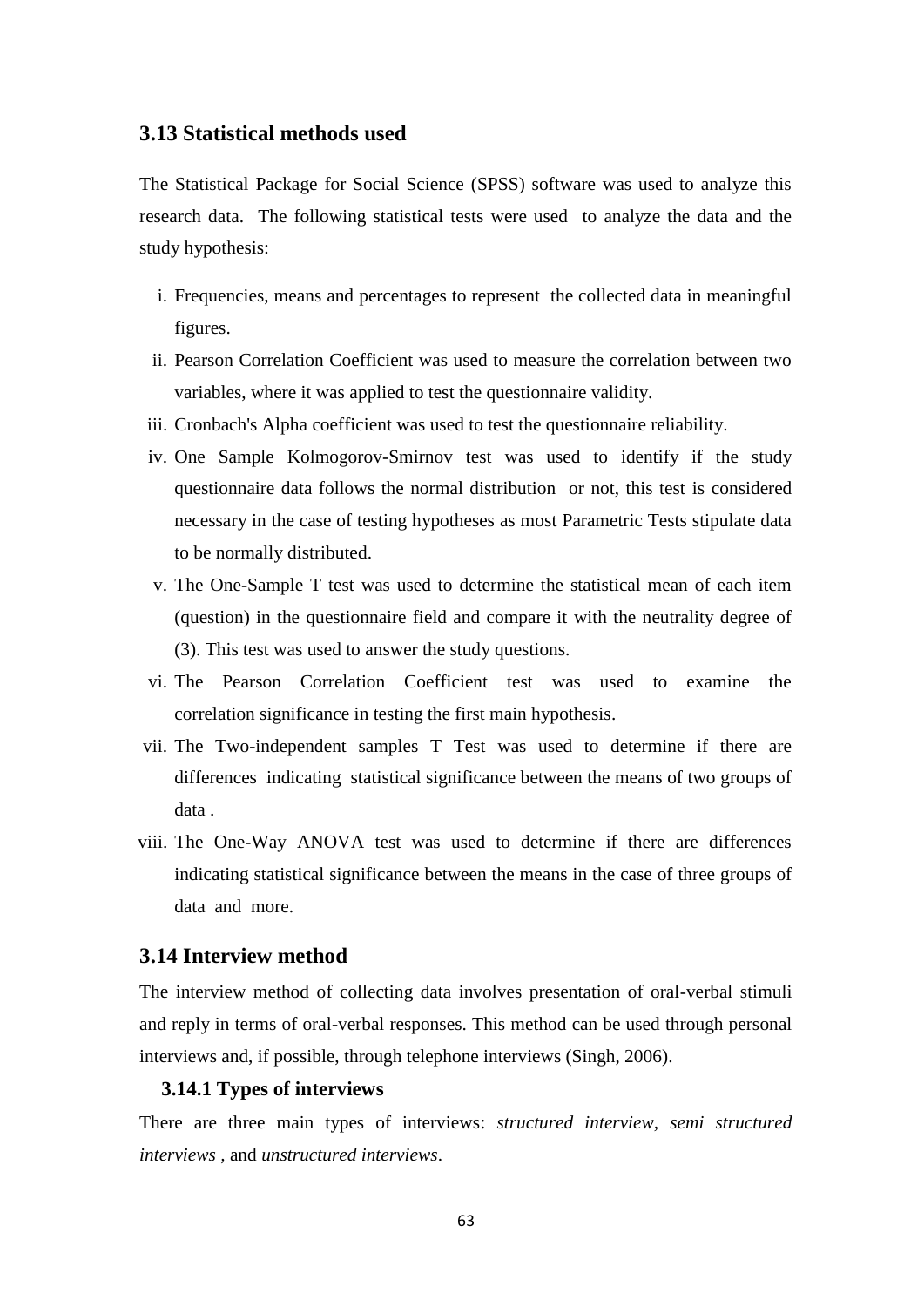*structured interviews:* are that a list of questions is asked the answers recorded on a standardized schedule. The content and procedures are organized in advance for questioning. The sequence and wording of the questions are determined by means of a schedule and the interviewer is not allowed to make any changes (Akbayrak, 2000).

The method of collecting information through personal interviews is usually carried out in a structured way. As such we call the interviews as *structured interviews* where output depends upon the ability of the interviewer to a large extent.*.* Thus, the interviewer in a structured interview follows a rigid procedure laid down, asking questions in a form and order prescribed (Kothari, 2004).

*Semi-structured interview :* This type is more flexible than structured interview. This form of interview uses "open" and "closed-ended" questioning but the questions are not asked in a specific order and no schedule is used. Interviewer task is to discover as much as possible about the specific issues related to subject area (Naoum, 2007).

*Unstructured interview* : The unstructured interviews, contrary the structured interview is an open situation and so having greater flexibility and freedom. Although research questions determine the questions to be asked, the in content, sequence and wording are entirely left to the interviewer. However, this does not mean that the unstructured interview is a more casual thing, and for in its own way it must be carefully planned (Akbayrak, 2000).

The method used in this thesis is structured interview because it appropriate for the following reasons:-

- **-** Allow face to face contact with respondents, were easily contact face to face with contractors companies respondent.
- The respondents answers can be more accurate.

#### **3.14.2 Structured interview design**

In the early stages of designing the questions used in structured interview. A draft was prepared and reviewed with the supervisor. In the structured interview, the questions were designed to investigate and to assess the current situation of human resource development in construction companies in the Gaza Strip. The questions used were extracted from the literature review. Structured interview were developed and conducted with contractors in Arabic and translated to English in the thesis. This is much effective and easier to be understood to get more realistic results.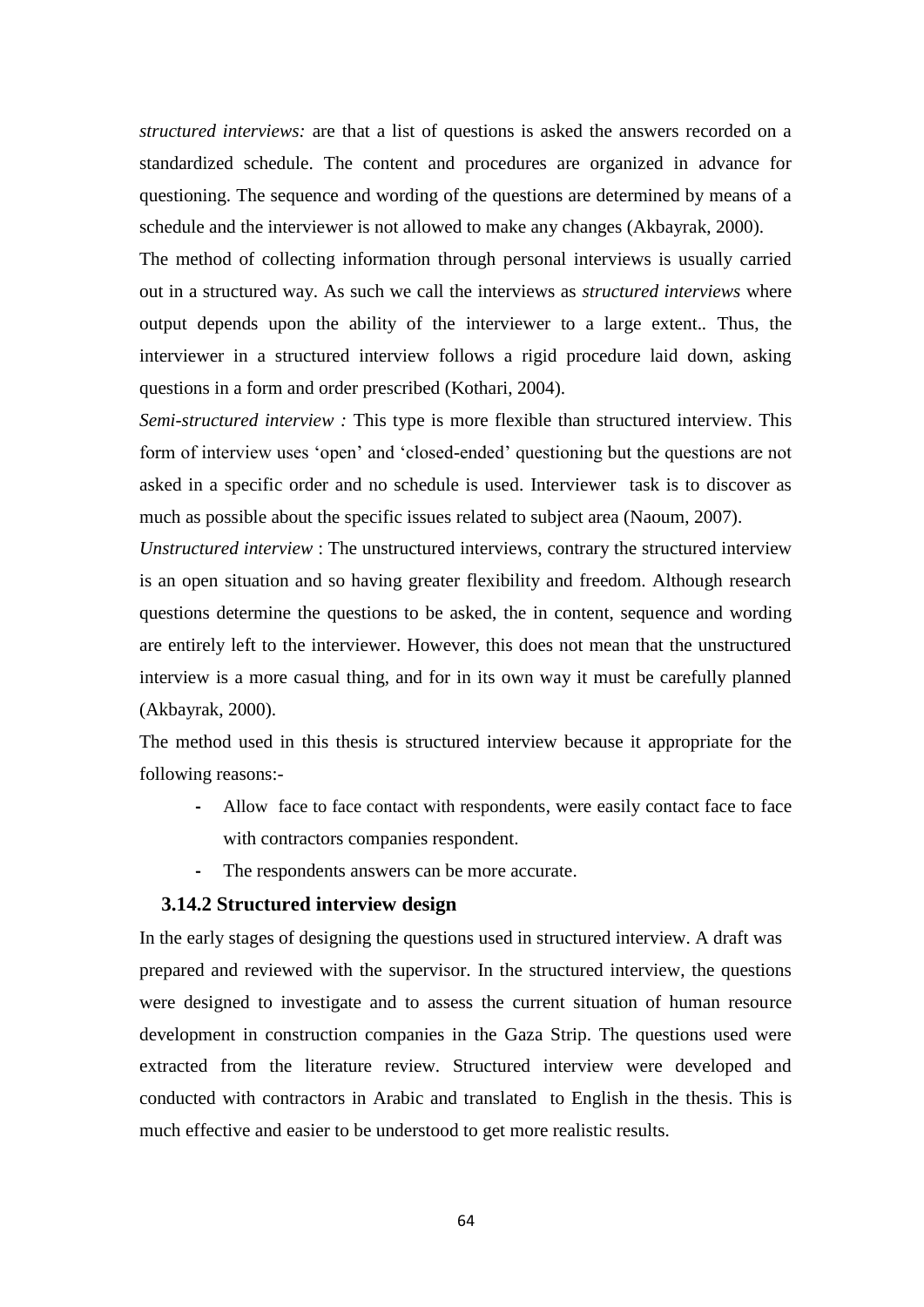#### **3.14.3 Structured interview content**

The structured interview was conducted face to face with the selected contractors company managers by researcher. At the beginning of the interview the questions in the interview to assess the current situation of human resource development in construction companies in the Gaza Strip, were as follows:

1. Is there a special department for of human resources management in the company?

2. Are you perform efficiency criteria when attracting new employees to the company?

3. Are you paying financial compensation for employees when they are being affected or end of their services ?

4. Are you implement rewards and incentives system for employees in the company?

5. Are the employees in the company evaluated periodically, for example, annually ?

6 . Are the company evaluate future needs from employees ?

7. Are the company evaluate the employees needs from training and experience that need to work ?

8 . Are the company implement training programs and workshops for employees?

9 . Does the company follow up new products and materials related construction industry that are put on the market to train employees?

10 . Does the company follow up external changes at labor market and a shortage of skilled labor ?

11. Does the company obligate with the laws and regulations related to work laws?

12. Does the company commit to applying the principles of personal safety and health to employees?

13. What are the most obstacles impact on the implementation of training programs?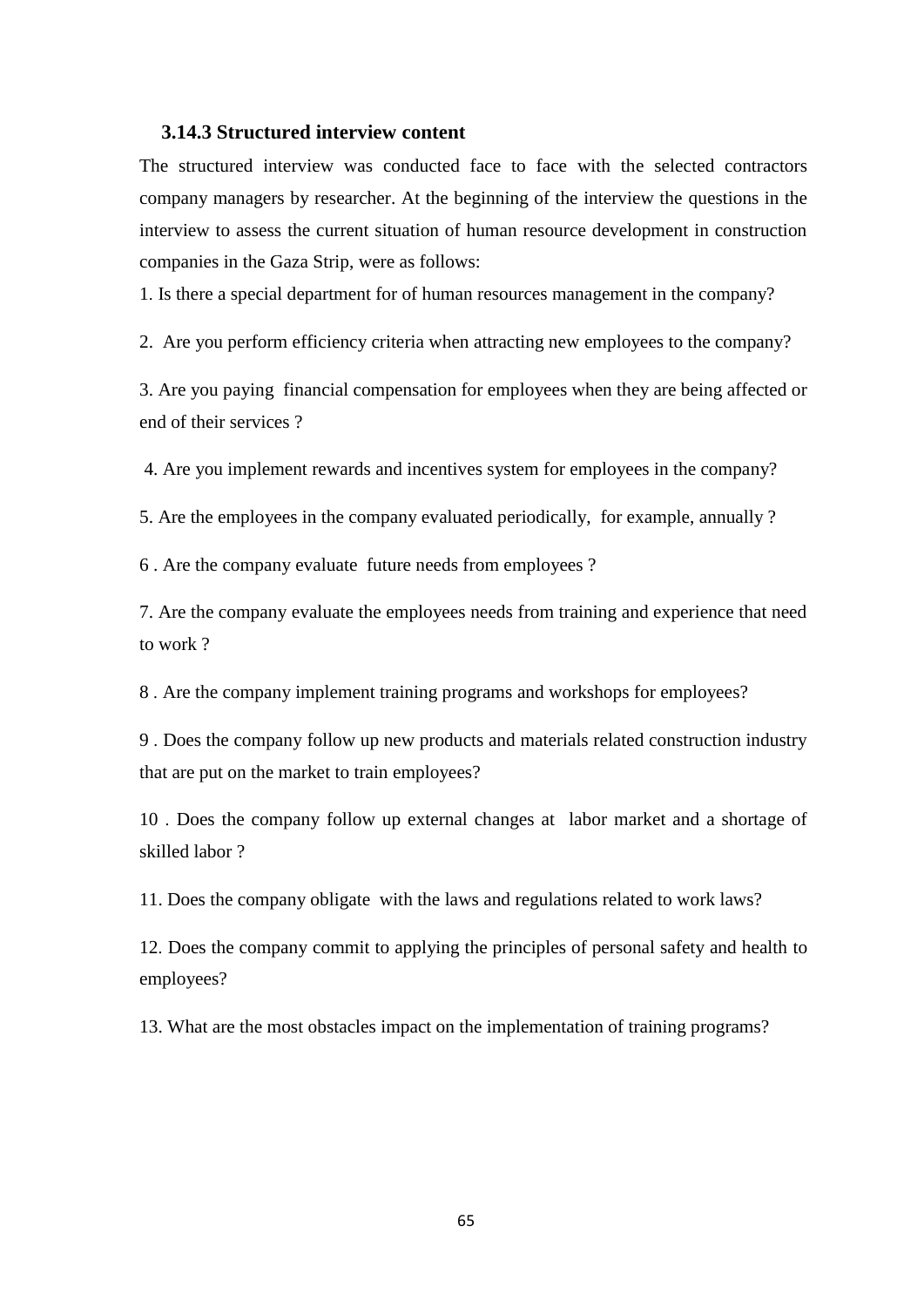# **Chapter 4**

# **Results and discussion**

#### **4.1 Introduction**

This chapter introduces the survey results and the discussion of the structured interview output to assess the current situation of human resource development in construction companies in the Gaza Strip. The interview contained thirteen question that extracted from literate review. The interview of twenty person from contracting companies was done. The chapter also introduces questionnaire results to achieve the research objectives. The questionnaire consist of three parts the first part about respondents profile, the second part consist of six groups to determine and identify the factors that leading to development of human resource that achieving quality in contracting companies in Gaza Strip and the third part contain factors that barring implementation of human resource development in contracting companies in the Gaza Strip. The chapter also present the tests for measuring the differences in responses according to the independent factors to conclude the comprehensive recommendations and establish proposed policy for human resource development in contracting companies in the Gaza strip.

## **4.2 Structured interview results**

Twenty persons from contracting companies were participated in structured interview. The questions of interview were to assess current situation of human resource development in construction companies in the Gaza strip. The questions were extracted from literature review.

The results of structured interviews as follows and summarized in table 4.1

1. Question one result :-

25% said that exist a special department for of human resources management in the company

75% said that doesn"t exist a special department for of human resources management in the company

Most of companies in Gaza Strip doesn't have a special department for human resources management. That indicate low attention with human resources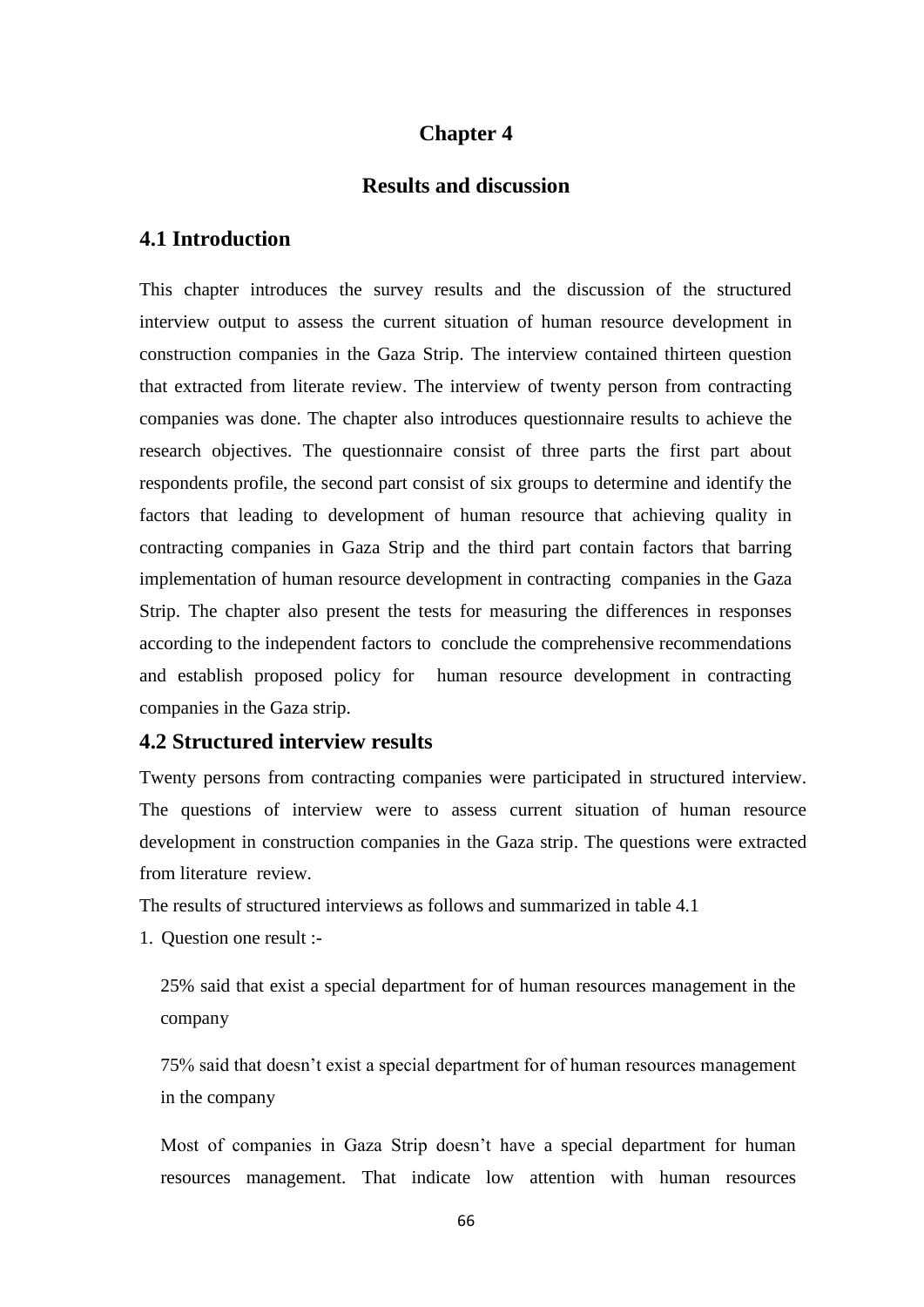management in contracting companies. Human resource development and training programs implementation is difficult without existing special human resource department.

2. Question two result :-

55% said that they implement efficiency criteria when attracting new employees to the company.

30% said that they sometime implement efficiency criteria when attracting new employees to the company.

15% said that they doesn't implement efficiency criteria when attracting new employees to the company.

The result related implementation efficiency criteria when attracting new employees to the company is not sufficient for contracting companies to implement training programs to develop their employees, were 45% doesn"t implement or sometime implement efficiency criteria when attracting new employees to the company. The training programs output depend mainly on efficient of trainees, So the companies must take high care for employees selection and to be based on efficiency to success their training programs.

3. Question three result :-

100% said that company paying financial compensation for employees when they are being affected but when the employees end of their services 80% of contracting company paying financial compensation and 20% doesn"t paying.

The result of paying financial compensation for employees when they are being affected is satisfy but the result of paying financial compensation for employees when they are end of their services should be improve to help the company to develop their employees and to feeling employees with future safety.

4. Question four result :-

35% of companies said that they implement rewards and incentives system for employees in the company.

50% of companies said that they sometimes implement rewards and incentives system for employees in the company.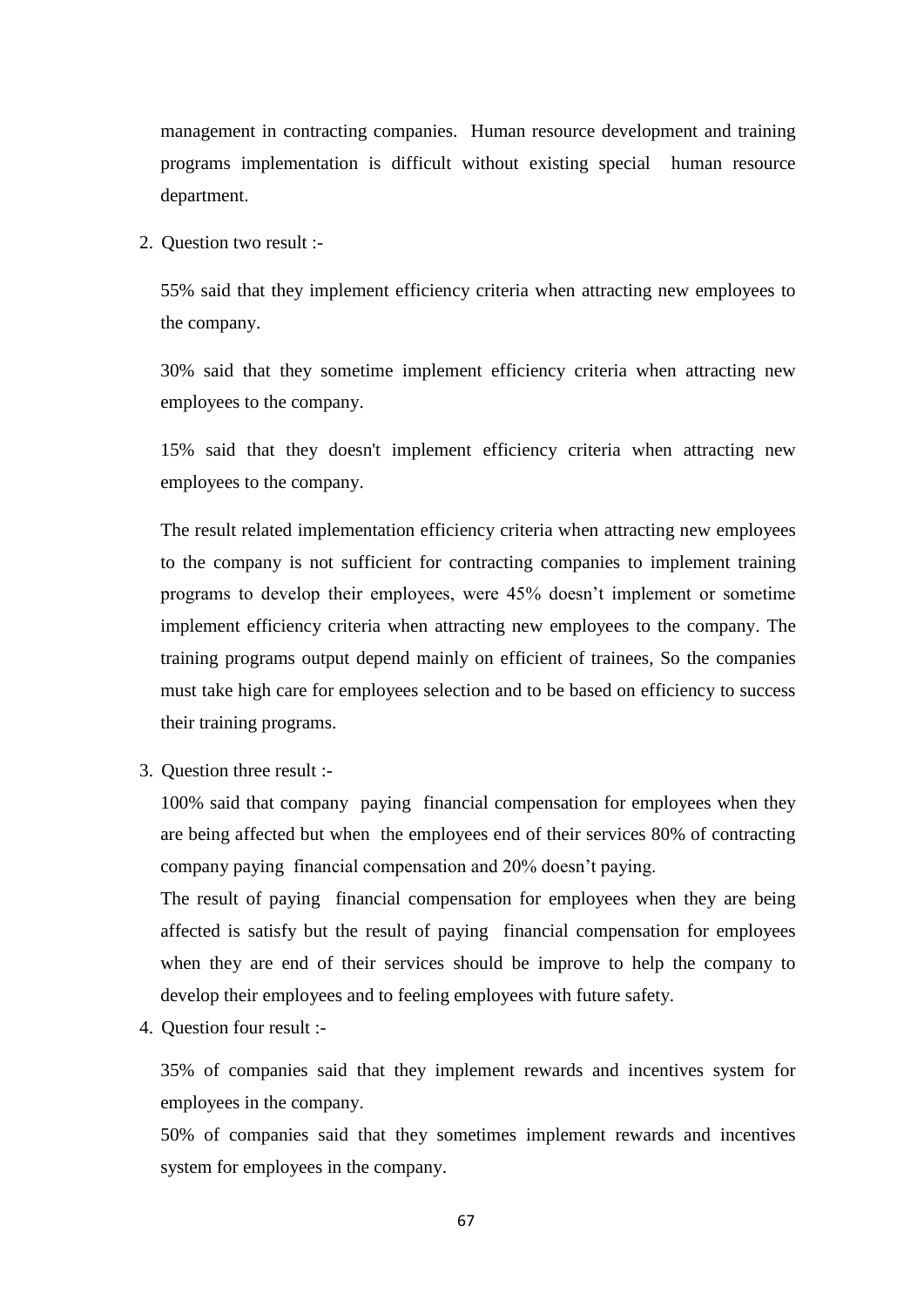15% of companies said that they doesn"t implement rewards and incentives system for employees in the company.

The most of contracting companies in Gaza Strip doesn"t implement reward and incentives system for employees, were 65% doesn"t or some time implement rewards and incentives, that company must establish rewards and incentives system to success human resource development .

5. Question five result :-

40% said that they evaluate their employees periodically.

25% said that they sometime evaluate their employees not periodically.

35% said that they doesn't evaluate their employees periodically.

The result of employees evaluation in contracting companies in Gaza Strip is not satisfied and must be improved were 60% doesn"t or sometime evaluate their employees, because evaluation of employees periodically knowing the companies about skills their employees have, were any training programs must precede by evaluation for employees.

6. Question six result :-

35 % said that they evaluate future needs from employees.

25% said that they sometime evaluate future needs from employees.

20% said that they doesn"t evaluate future needs from employees.

Evaluate future needs from employees in contracting companies in Gaza Strip need to enhance, were 45% doesn"t or sometime evaluate future needs from employees. That allow the company to know required skills for required future employees to design job description for each job and to insert required future employees skills in training programs.

7. Question seven result :-:-

40 % said that they evaluate the employees needs from training and experience that need to work.

15% said that they sometime evaluate the employees needs from training and experience that need to work.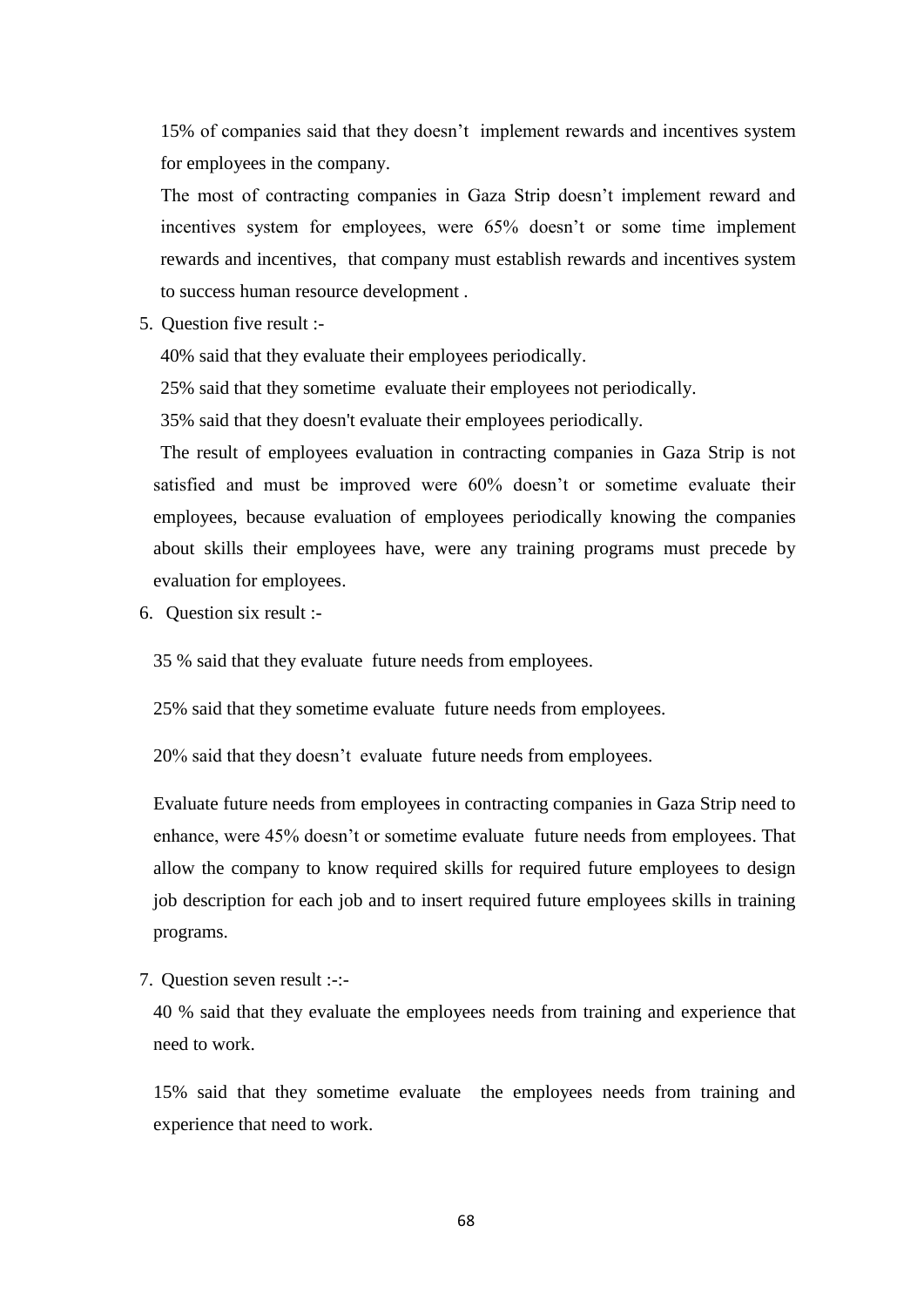45% said that they doesn"t evaluate the employees needs from training and experience that need to work.

The previous results show that 60 % from contracting companies in Gaza Strip doesn"t or sometime evaluate the employees needs from training and experience that need to work, This result indicate that contracting companies not take suitable attention for human resource development that there is important to know the company skill shortage with employees and to be consider in training programs design.

8. Question eight result :-

20% said that the company implement training programs and workshops for employees

15% said that the company sometimes implement training programs and workshops for employees

65% said that the company doesn't implement training programs and workshops for employees

The previous results, It show that 80 % from contracting companies in Gaza Strip doesn"t or sometime implement training programs and workshops for employees. That percent is very high to cause lack of skills with employees in contracting companies, especially most of company doesn't select employees in efficiency criteria, So contracting companies must implement training programs and workshops to develop their employees skills.

9. Question nine result :-

35% said that the company follow up new products and materials related construction industry that are put on the market to train employees.

25% said that the company sometime follow up new products and materials related construction industry that are put on the market to train employees.

40% said that the company doesn"t follow up new products and materials related construction industry that are put on the market to train employees.

The result of company follow up new products and materials related construction industry that are put on the market to train employees by contracting companies in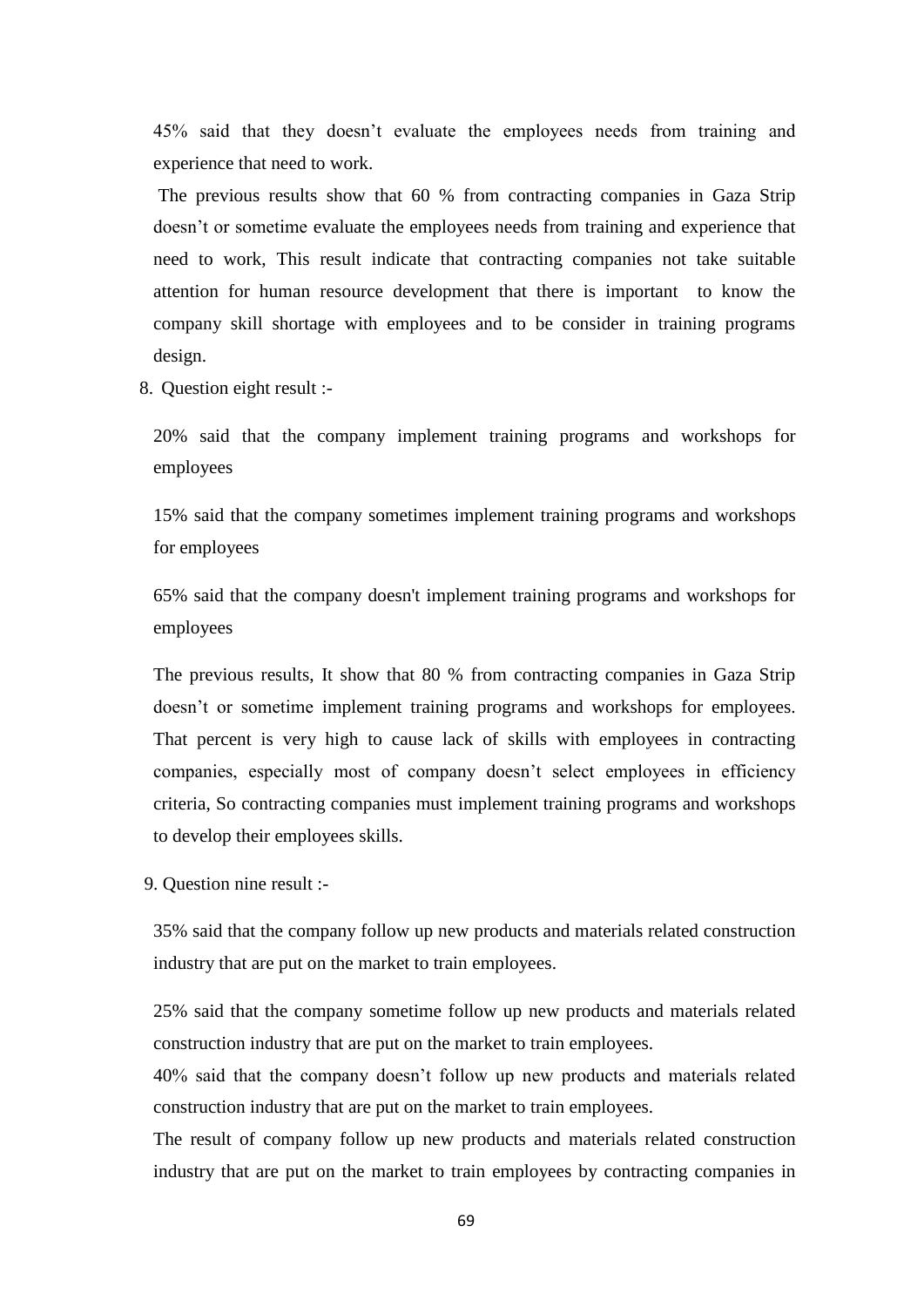Gaza Strip is not satisfied were 65% from companies doesn"t or sometime follow up new products and materials related construction industry that are put on the market to train employees, that percent consider high because companies cannot develop their employees skills without following up new products and materials related construction industry that are put on the market. This result can be interpreted that executed project in Gaza Strip is small and traditional.

10 . Question ten result :-

40% said that company follow up external changes at labor market and a shortage of skilled labor.

25% said that company sometime follow up external changes at labor market and a shortage of skilled labor.

35% said that company doesn't follow up external changes at labor market and a shortage of skilled labor.

The following up external changes at labor market and a shortage of skilled labor is very important for human resource development in contracting companies, 60% of contracting companies in Gaza Strip doesn"t or some time following up external changes at labor market and a shortage of skilled labor that consider very high percent to barring companies and make problems for them when they demand labor based on required skills.

11. Question eleven result :-

70% said that their companies obligate with the laws and regulations related to work laws.

20% said that their companies doesn"t obligate with the laws and regulations related to work laws.

10% said that their companies doesn"t obligate with the laws and regulations related to work laws.

The company obligate with the laws and regulations related to work laws results shown that 30% of contracting companies in Gaza Strip doesn"t or sometime obligate with the laws and regulations related to work laws. this mean that rights employees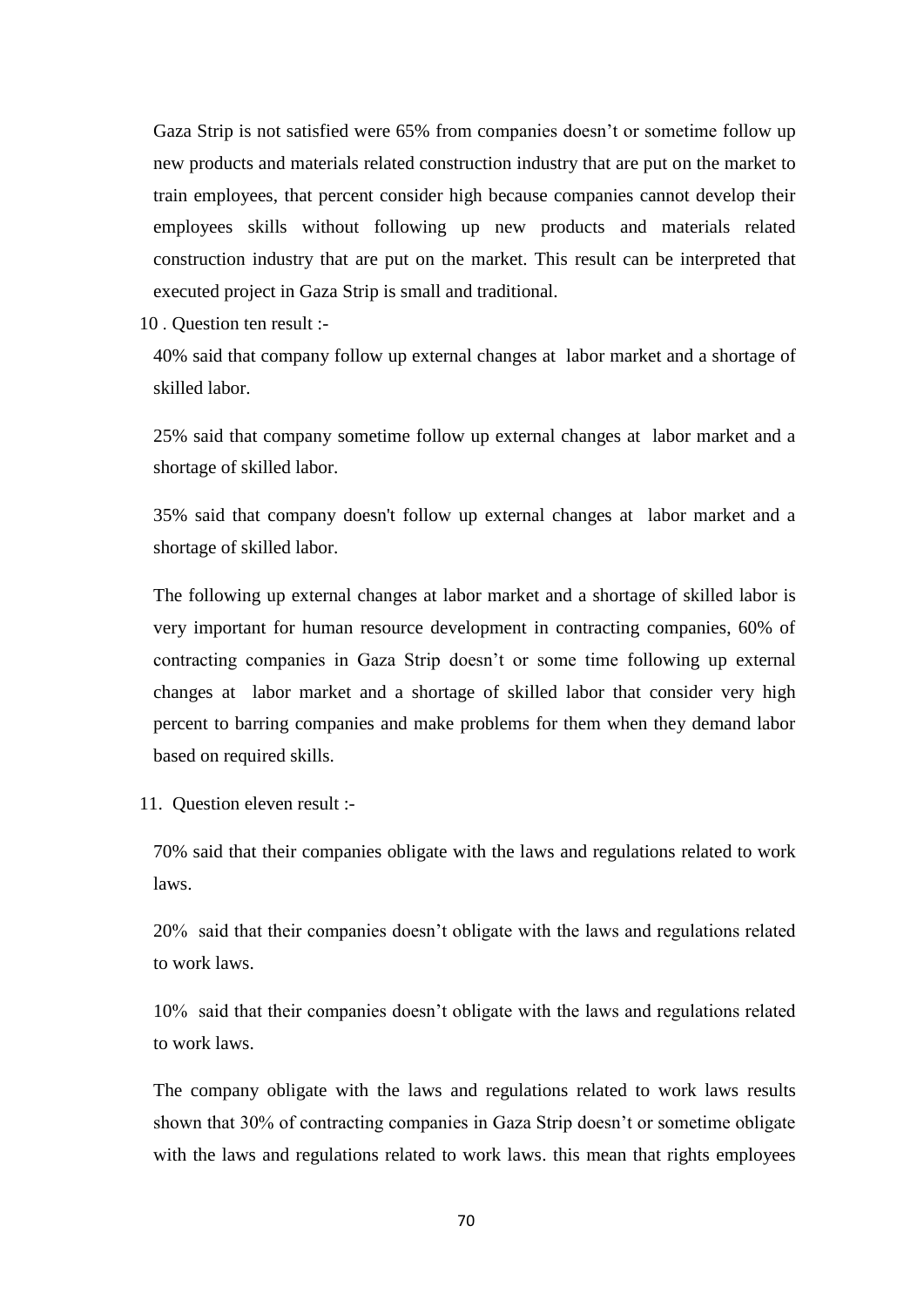sometime lost in contracting companies in Gaza Strip and this is represent obstacle to human resource companies in Gaza Strip.

12. Question twelve result :-

100% said that their companies committed to applying the principles of personal safety and health at employees.

The percent of committed companies to applying the principles of personal safety and health at employees is 100 % from contracting companies perspective, but in fact based on applying the principles of personal safety and health at employees from contracting companies in many work site illustrate that 100% is very high and the logic percent not exceed 70 %.

13. Question thirteen result :-

25% said that changing employees continuously is the most obstacle impact on the implementation of training programs.

15% said that high cost of training programs is the most obstacle impact on the implementation of training programs.

15% said that lack of stability sense from employees because of temporary contract with company is the most obstacle impact on the implementation of training programs

10% said that lack of time for training because of work pressure is the most obstacle impact on the implementation of training programs

35% said that discontinuous work of company is the most obstacle impact on the implementation of training programs

The most influence obstacle that impact on the implementation of training programs in contracting companies in Gaza Strip is discontinuous work of company that represent 35% and not allow the companies to implement training programs.

Lack of stability sense from employees because of temporary contract with company and high cost of training programs take the same influence degree for barring implementation of training programs from companies perspective in Gaza Strip.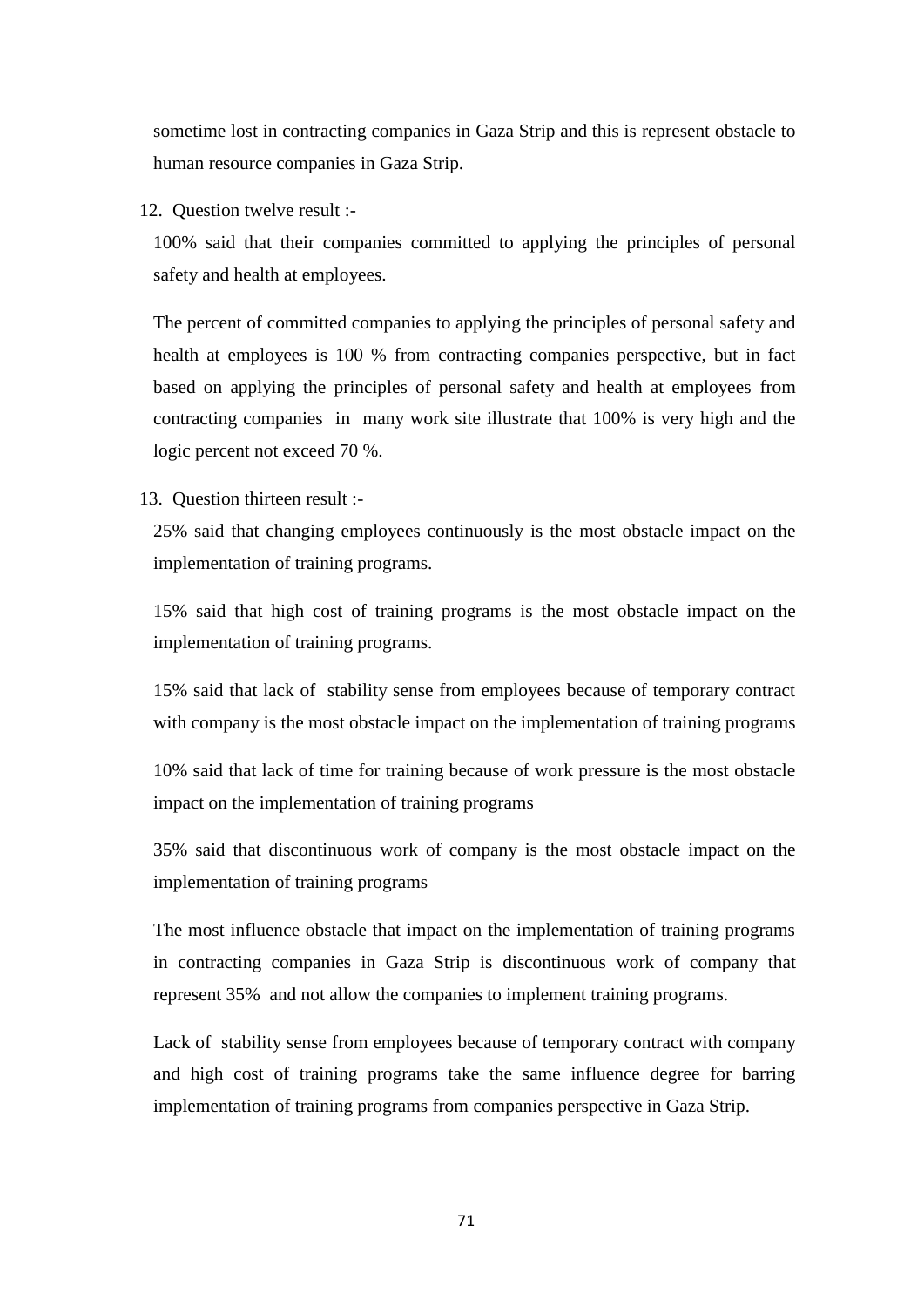From pervious results, it is clear that human resource management and development must take more attention in contracting companies in Gaza Strip especially by establishing special department for human resources. The companies must evaluate the employees needs from training and experience that are need for work, conducting training courses and workshop, evaluate future needs from employees. The employees in the company must be evaluated periodically. Rewards and incentives system for employees in the company must be implemented and the companies must follow up external changes at labor market and a shortage of skilled labor.

From result of the most obstacles impact on the implementation of training programs, It is shown that (35%) of contracting companies saw that discontinuous work of company is the most obstacles impact on the implementation of training programs, (25%) of contracting companies saw that changing employees continuously, (15%) of contracting companies saw that high cost of training programs, (15%) of contracting companies saw that lack of stability. (10%) of contracting companies saw that lack of time for training because of work pressure is the most obstacles impact on the implementation of training programs.

Table (4.1) show that (45.0%) average percent for human resource development programs that implemented always, (18.46%) average percent for human resource development programs are implemented sometimes and (28.84%) average percent for human resources development programs that doesn't implemented.

The high average percent (47.30%) for human resource development programs are implemented sometimes or doesn"t implemented must take very attention from contracting companies to correct current situation related human resource development.

72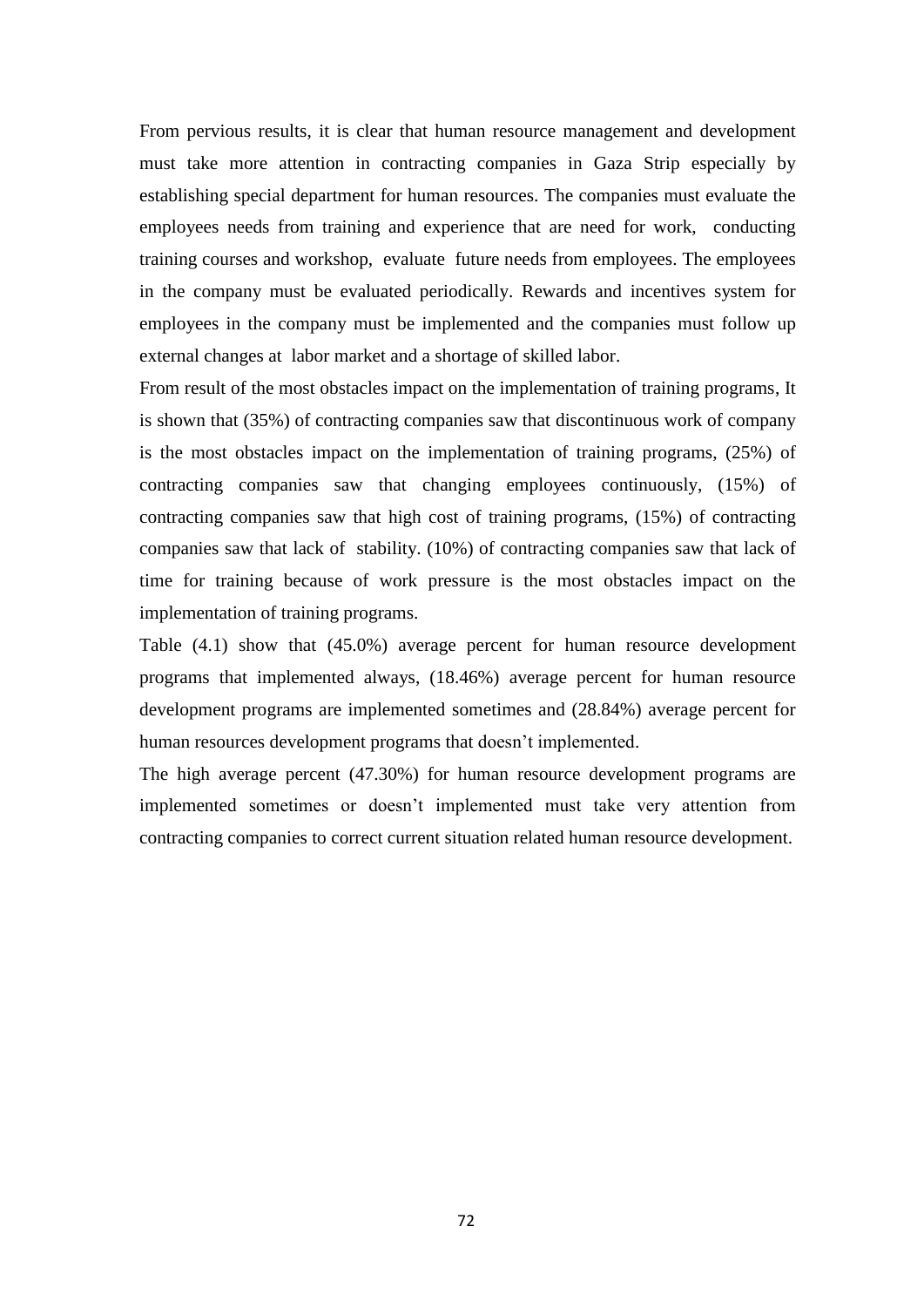# **Table 4.1 : Assessment of current situation of human resource development in construction companies in the Gaza Strip**

| <b>Assessment of current situation of human</b><br>resource development in construction companies                | Yes              |     | <b>Sometime</b>  |          | N <sub>o</sub>   |          |
|------------------------------------------------------------------------------------------------------------------|------------------|-----|------------------|----------|------------------|----------|
| in the Gaza Strip                                                                                                | <b>Frequency</b> | (%) | <b>Frequency</b> | (%)      | <b>Frequency</b> | (%)      |
| Is there a special department for of human<br>resources management in the company?                               | 5                | 25  | $\theta$         | $\theta$ | 15               | 75       |
| Are you perform efficiency criteria when attracting<br>new employees to the company?                             | 11               | 55  | 6                | 30       | 3                | 15       |
| Are you paying financial compensation for<br>employees when they are being affected or end of<br>their services? | 20               | 100 | $\mathbf{0}$     | $\theta$ | $\theta$         | $\Omega$ |
| Are you implement rewards and incentives system<br>for employees in the company?                                 | 7                | 35  | 10               | 50       | 3                | 15       |
| Are the employees in the company evaluated<br>periodically, for example, annually?                               | 8                | 40  | 5                | 25       | 7                | 35       |
| Are the company evaluate future needs from<br>employees?                                                         | 7                | 35  | 5                | 25       | 8                | 40       |
| Are the company evaluate the employees needs<br>from training and experience that need to work?                  | 8                | 40  | 3                | 15       | 9                | 45       |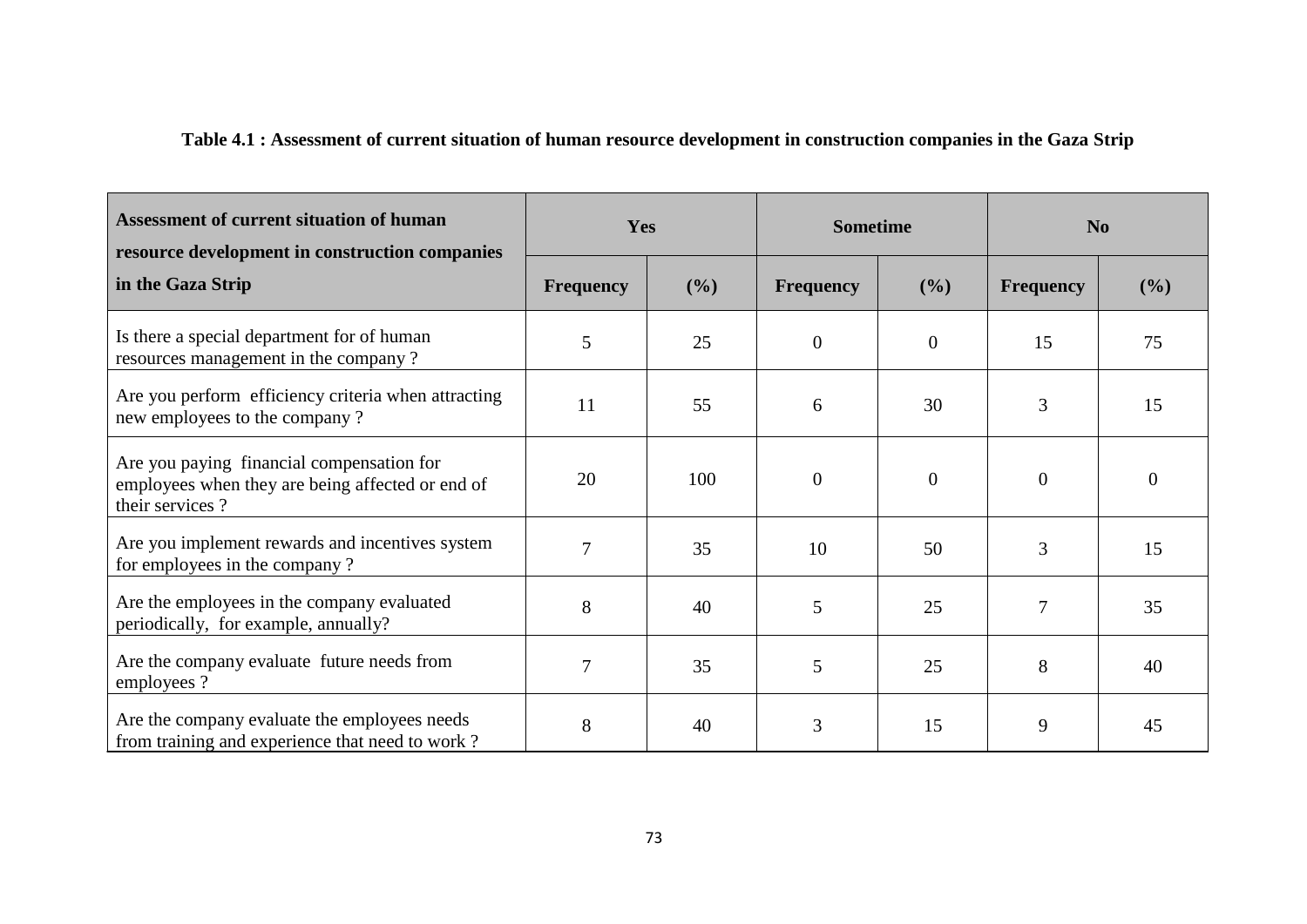| Table 4.1 : Assessment of current situation of human resource development in construction companies in the Gaza Strip – continued |  |
|-----------------------------------------------------------------------------------------------------------------------------------|--|
|-----------------------------------------------------------------------------------------------------------------------------------|--|

| Are the company implement training programs and<br>workshops for their employees?                                                        | $\overline{4}$                   | 20              | 3                                                  | 15     | 13               | 65             |
|------------------------------------------------------------------------------------------------------------------------------------------|----------------------------------|-----------------|----------------------------------------------------|--------|------------------|----------------|
| Does the company follow up new products and<br>materials related construction industry that are put on<br>the market to train employees? | 7                                | 35              | 5                                                  | 25     | 8                | 40             |
| Does the company follow up external changes at labor<br>market and a shortage of skilled labor?                                          | 8                                | 40              | 5                                                  | 25     | 7                | 35             |
| Does the company obligate with the laws and<br>regulations related to work laws?                                                         | 14                               | 70              | $\overline{4}$                                     | 20     | $\overline{2}$   | 10             |
| Does the company commit to applying the principles of<br>personal safety and health to employees?                                        | 18<br>90<br>$\overline{2}$<br>10 |                 |                                                    |        | $\overline{0}$   | $\overline{0}$ |
|                                                                                                                                          |                                  |                 |                                                    |        |                  |                |
| All question assessment                                                                                                                  |                                  | 45.00%          |                                                    | 18.46% |                  | 28.84%         |
|                                                                                                                                          |                                  | <b>Obstacle</b> |                                                    |        | <b>Frequency</b> | (%)            |
|                                                                                                                                          | Changing employees continuously  |                 |                                                    |        | 4                | 25             |
|                                                                                                                                          | High cost of training programs   |                 |                                                    |        | 3                | 15             |
| What are the most obstacles impact on the<br>implementation of training programs?                                                        | temporary contract with company  |                 | Lack of stability sense from employees because of  |        | 3                | 15             |
|                                                                                                                                          |                                  |                 | Lack of time for training because of work pressure |        | 4                | 10             |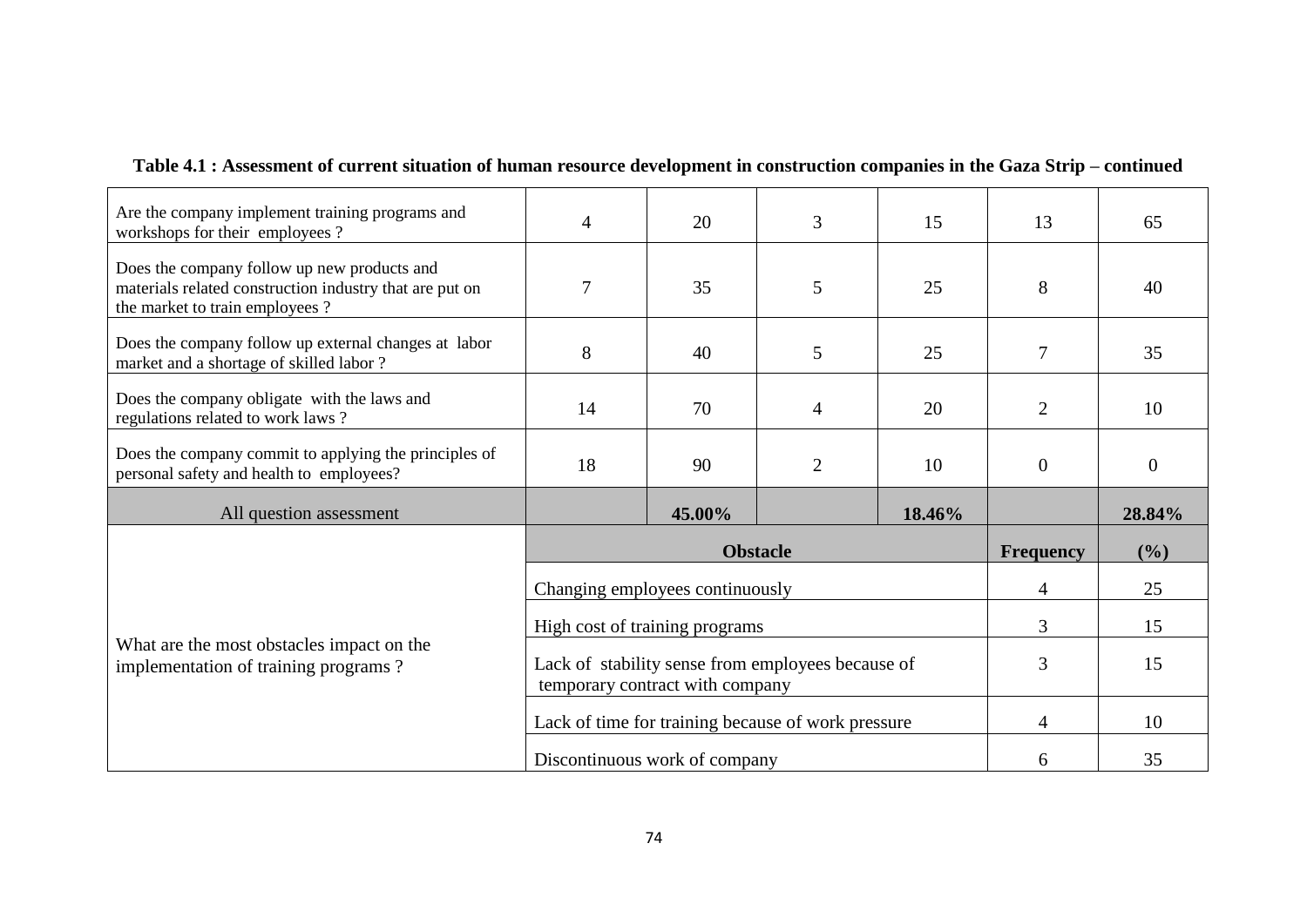## **4.3 Normality distribution test**

One Sample Kolmogorov-Smirnov test was used to identify if the study questionnaire data follows the normal distribution or not, this test is considered necessary in the case of testing hypotheses as most Parametric Tests stipulate data to be normally distributed.

| No.                         | <b>Field</b>                                                                                                    | No. of | $P - value$ |
|-----------------------------|-----------------------------------------------------------------------------------------------------------------|--------|-------------|
|                             |                                                                                                                 | items  | (sig)       |
| $\mathbf{1}$                | Factors related to main practices for Human resource<br>management.                                             | 12     | 0.22        |
| $\mathcal{D}_{\mathcal{L}}$ | Factors related to training.                                                                                    | 18     | 0.20        |
| 3                           | Factors resulted from training programs.                                                                        | 9      | 0.81        |
| $\overline{4}$              | Factors related to work market changes<br>(Materials / equipments and machines /workers)                        | 4      | 0.34        |
| 5                           | Factors related to who carry out of employees evaluation.                                                       | 5      | 0.36        |
| 6                           | Other factor                                                                                                    | 14     | 0.55        |
| $\tau$                      | Factors that barring implementation of human resource<br>development in contracting companies in the Gaza Strip | 16     | 0.43        |
|                             | All fields                                                                                                      | 78     | 0.82        |

|  |  |  | Table 4.2 : One sample Kolmogrov-Smirnov test |  |  |
|--|--|--|-----------------------------------------------|--|--|
|--|--|--|-----------------------------------------------|--|--|

Table (4.2) clarifies that the calculated sig. (p-values) for the questionnaire fields were greater than the significance level at ( $\alpha = 0.05$ ), (p-value > 0.05). This in turn indicated that the study data followed the normal distribution, and so the Parametric Tests were used in analyzing the study hypothesis and finding the appropriate answers for its Questions.

#### **4.4 Study population characteristics**

The general characteristics of the study population were investigated as shown in table (4.3). They include job description, experience years in construction industry, average of projects value that executed annually for last five years (Dollar)**,** number of total employees in company, number of permanent employees in company, number of employees that company attract them annually , and number of employees that leave or lay off from company annually.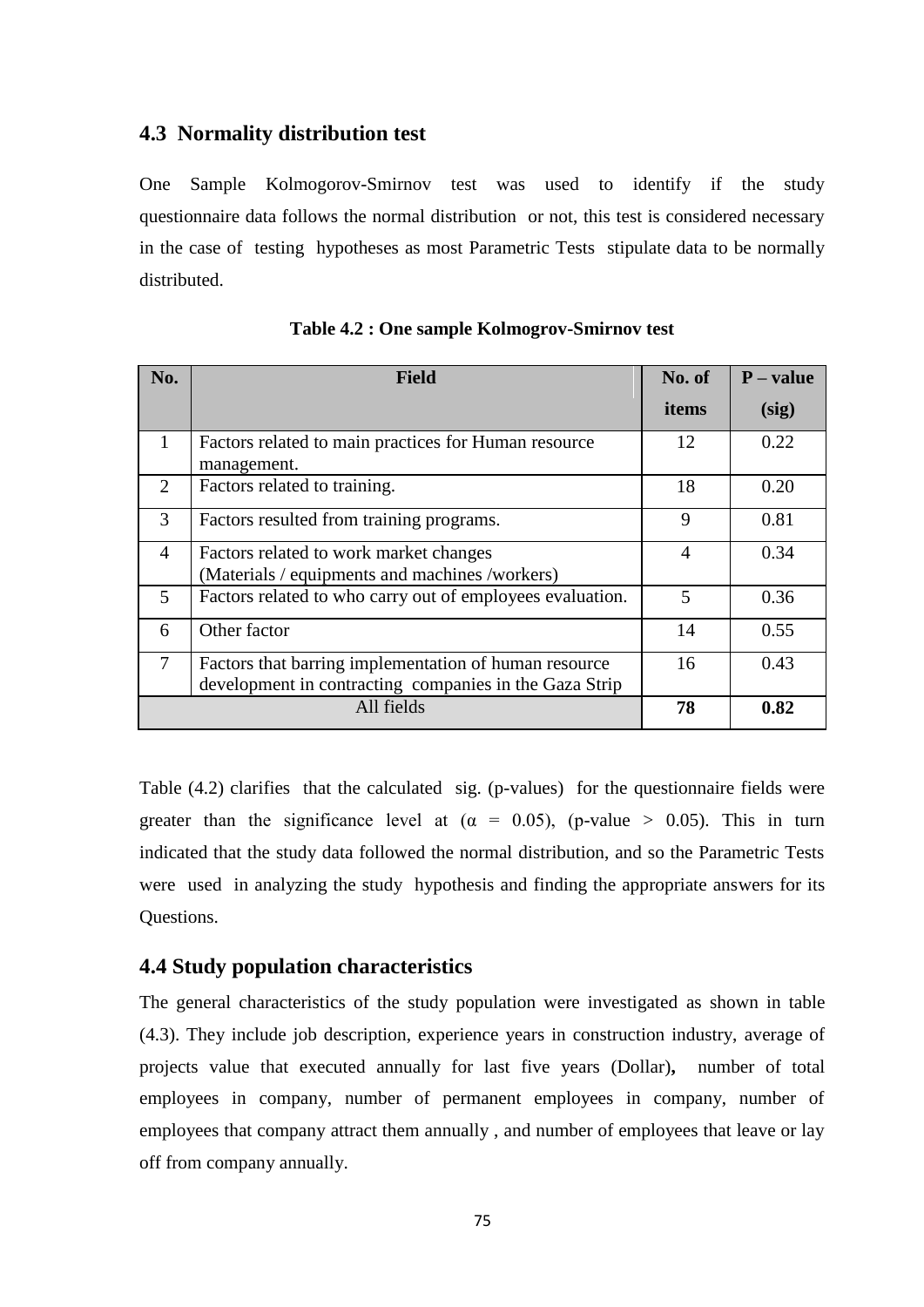| <b>Population characteristics</b>   | <b>Frequency</b> | Percentage (%) |
|-------------------------------------|------------------|----------------|
| <b>Job description</b>              |                  |                |
| Company's owner                     | 27               | 35.06          |
| Company manager                     | 14               | 18.18          |
| Human resources department manager  | $\mathbf{1}$     | 1.30           |
| Projects manager                    | 24               | 31.17          |
| Other                               | 11               | 14.29          |
| total                               | 77               | <b>100</b>     |
| <b>Experience years</b>             |                  |                |
| Less than 3yrs                      | 5                | 6.5            |
| 3-Less than 5 yrs                   | 10               | 13.0           |
| 5-Less than 10 yrs                  | 12               | 15.6           |
| 10 yrs or more                      | 50               | 64.9           |
| total                               | 77               | <b>100</b>     |
| <b>Average value(dollar)</b>        |                  |                |
| Less than 0.5 million               | 7                | 9.09           |
| 0.5-Less than1 million              | 17               | 22.08          |
| 1 -Less than 2 million              | 30               | 38.96          |
| 2 million or more                   | 23               | 29.87          |
| <b>Total</b>                        | 77               | <b>100</b>     |
| <b>Total employees</b>              |                  |                |
| 15 person or less                   | 30               | 39.0           |
| $16-30$ person                      | 24               | 31.2           |
| $31-50$ person                      | 10               | 13.0           |
| More than 50                        | 13               | 16.9           |
| total                               | 77               | <b>100</b>     |
| <b>Total permanent employees</b>    |                  |                |
| 10 person or less                   | 51               | 66.23          |
| $11-20$ person                      | 15               | 19.48          |
| $21 - 40$ person                    | 6                | 7.79           |
| more than 40 person                 | 5                | 6.49           |
| total                               | 77               | <b>100</b>     |
| <b>Employees attracted annually</b> |                  |                |
| 5 person or less                    | 26               | 33.77          |
| 6-20 person                         | 37               | 48.05          |
| $21 - 30$ person                    | 11               | 14.29          |
| more than 30 person                 | 3                | 3.90           |
| total                               | 77               | 100            |
| employees that leave or lay off     |                  |                |
| 5 person or less                    | 28               | 36.4           |
| 6-10 person                         | 26               | 33.8           |
| $11 - 20$ person                    | 11               | 14.3           |
| more than 20 person                 | 12               | 15.6           |
| <b>Total</b>                        | 77               | <b>100</b>     |

# **Table 4.3: The profile of respondents**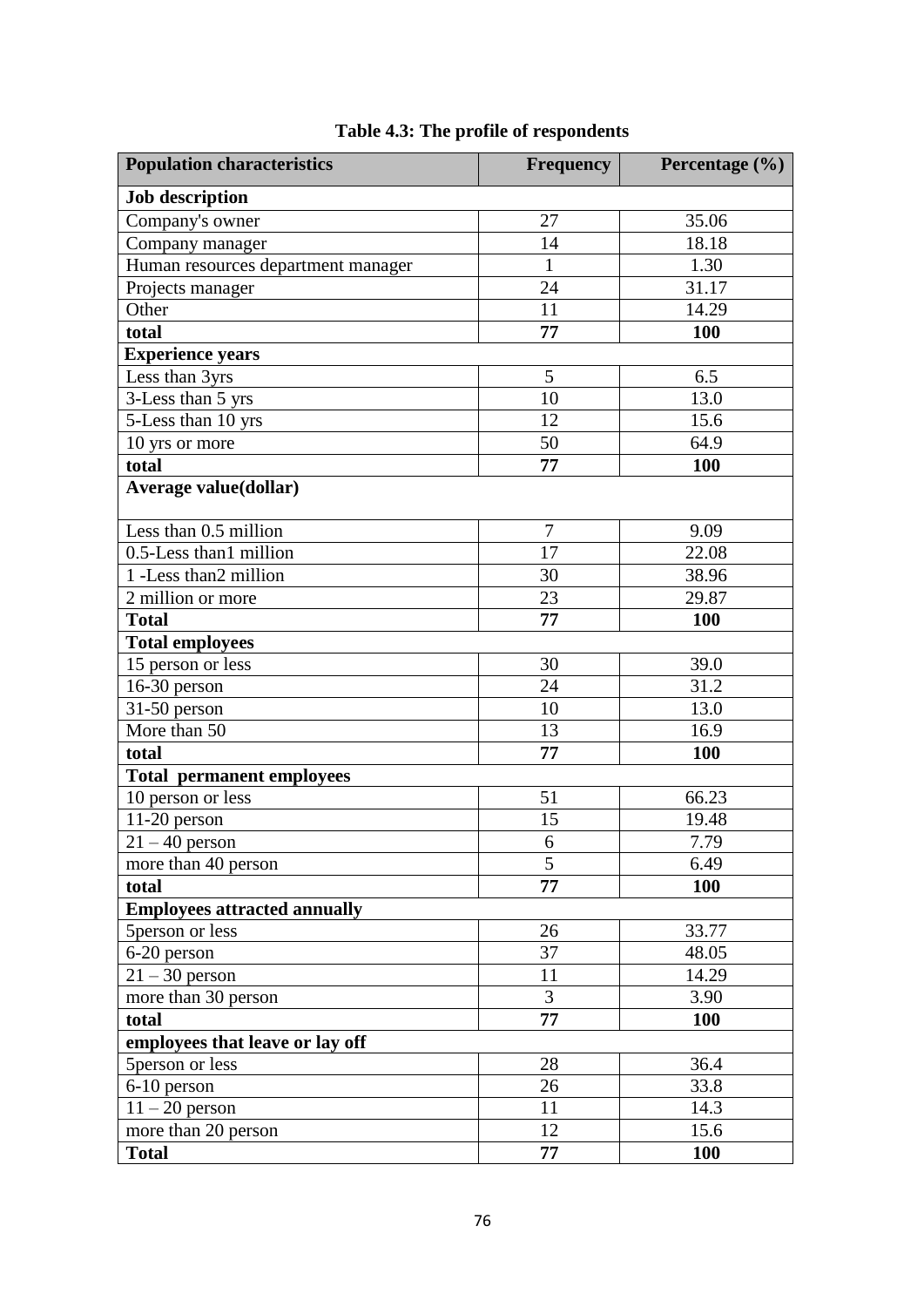#### **4.4.1 Differences of responses due to job description**

From table 4.3 , it has been found that the survey included most job description is company's owner , where (35.06 %) of them are company's owner, while (31.17%) projects manager, (18.18%) company manager, (14.29%) other and (1.30%) are human resources manager. This indicates that the responses are restricted between company's owner and projects manager who they have the whole vision about human resource management in company and human resource department is the lowest percentage that take indication that contracting companies doesn"t take enough attention for human resource management. The variety of work positions will be expected to enrich the research with different views and responses.

#### **4.4.2 Differences of responses due to experience years in construction industry**

Table 4.3 presents the work experience of respondents, where (64.9%) of them have high experience exceeds than 10 years, while (15.6%) have more than 5 to10 year experience, while (13%) have more than 3 to 5 year experience ,and (6.5%) have experience less than 3 years. This indicates that the greatest percentage of respondents have experience exceed 10 years in construction field which make them able to determine the role of human resource development in achieving quality in contracting companies in Gaza Strip.

#### **4.4.3 Average of projects value that executed annually for last five years (Dollar)**

Table 4.3 shows that (9.09%) of respondents executed average projects value annually less than 0.5 million dollars, during the last five years. (22.08%) of contracting companies executed projects with a value between 0.5 to less than 1 million dollars, and (38.96%) of contractors executed projects with a value between 1 to less than 2 million and, (29.87%) of contractors executed projects with a value more than 2 million dollars. This indicates that most of executed projects in last five years in Gaza Strip are small size because (70.13%) of companies executed projects less than 2 million annually .

#### **4.4.4 Number of total employees in company**

Table 4.3 shows that (39. 0%) of companies respondents employ 15 person or less as a total number of employees,  $(31.20%)$  of companies employ 16 -30 person,  $(13.0%)$  of companies employ 16 -30 person and (16.9%) of company employ more than 50 person in their companies as a total number of employees. From previous result it is concluded that (70.2%) of contracting companies in Gaza Strip employ 30 person or less as a total number of employees. This indicate that most of contracting companies in Gaza Strip are small size companies.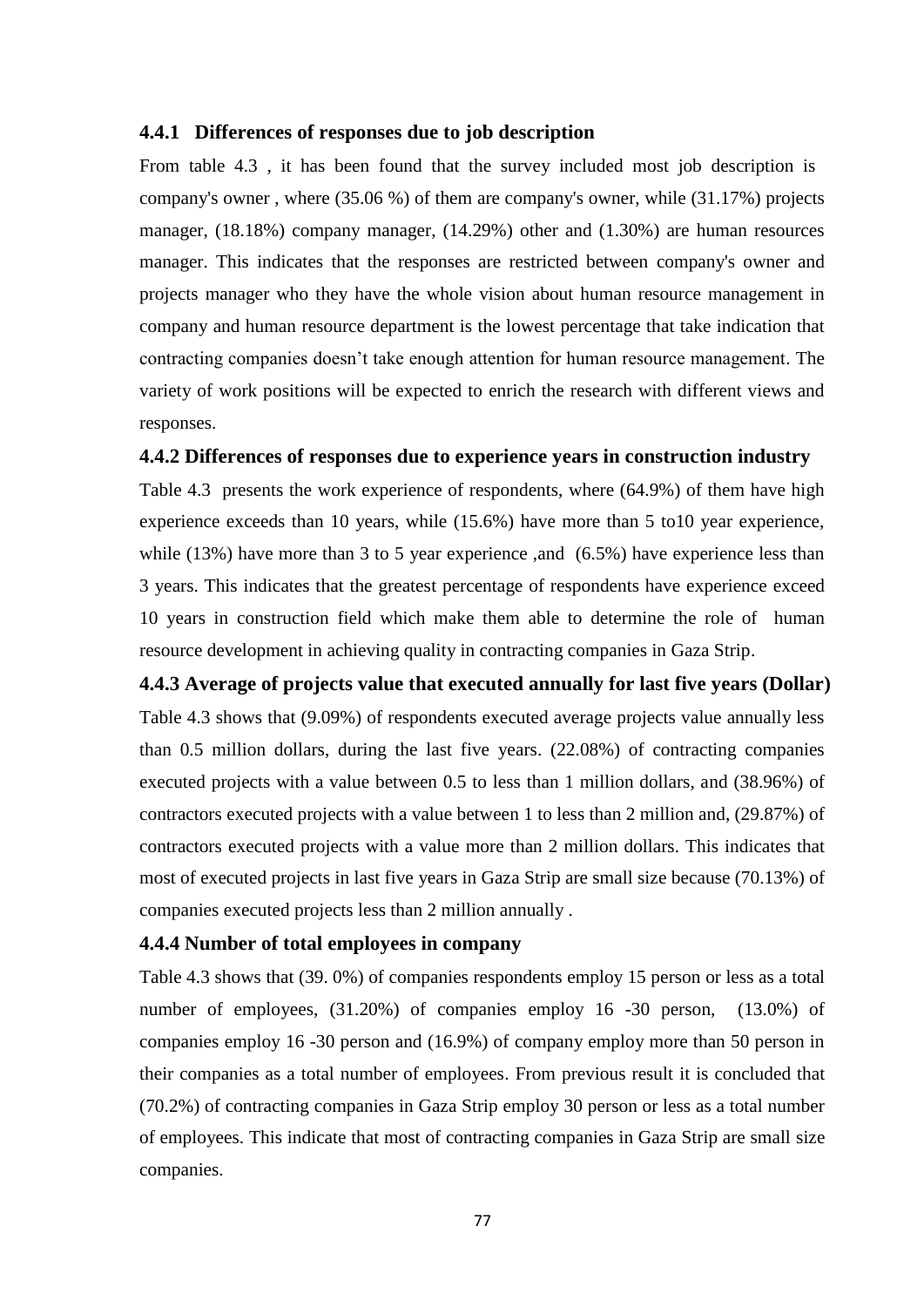#### **4.4.5 Number of permanent employees in company**

Table 4.3 shows that (66.23%) of companies respondents employ 10 person or less as permanent employees, (19.48%) of them employ 11 -20 person, (7.79%) of them employ 21 - 40 person and (6.49%) of company employ more than 40 person in their companies as a permanent number of employees. From previous results it is concluded that (85.71%) of contracting companies in Gaza Strip employ 20 person or less as a total number of employees. This results support that most of contracting companies in Gaza Strip are small.

#### **4.4.6 Number of employees that company attract them annually**

Table 4.3 shows that (33.77%) of companies respondents attract and employ annually 5 person or less, (48.05%) of companies attract and employ 6 -20 person, (14.29%) of them attract and employ 21 - 30 person and (3.90%) of company attract and employ more than 30 person in their companies annually. from previous results (81.82%) of contracting companies in Gaza Strip attract and employ 20 person or less annually. The results support also that most of contracting companies in Gaza Strip are small.

#### **4.4.7 Number of employees that leave or lay off from company annually**

Table 4.3 shows that (36.4%) of companies respondents lay off or leave employees from company annually 5 person or less, (33.8%) of companies lay off or leave employees annually from 6 -10 person, (14.3%) of them lay off or leave employees annually from 11 - 20 person and (15.6%) of companies lay off or leave employees annually more than 30 person. (70.2%) of contracting companies in Gaza Strip lay off or leave employees from company 10 person or less annually. This can be interpreted that the work of contacting companies are discontinues, existing weakness in human resource management in companies , lack of incentive and motivation for employees, existing weakness in salaries and wages for employees and waste of employees rights that lead employees to search for better work chance.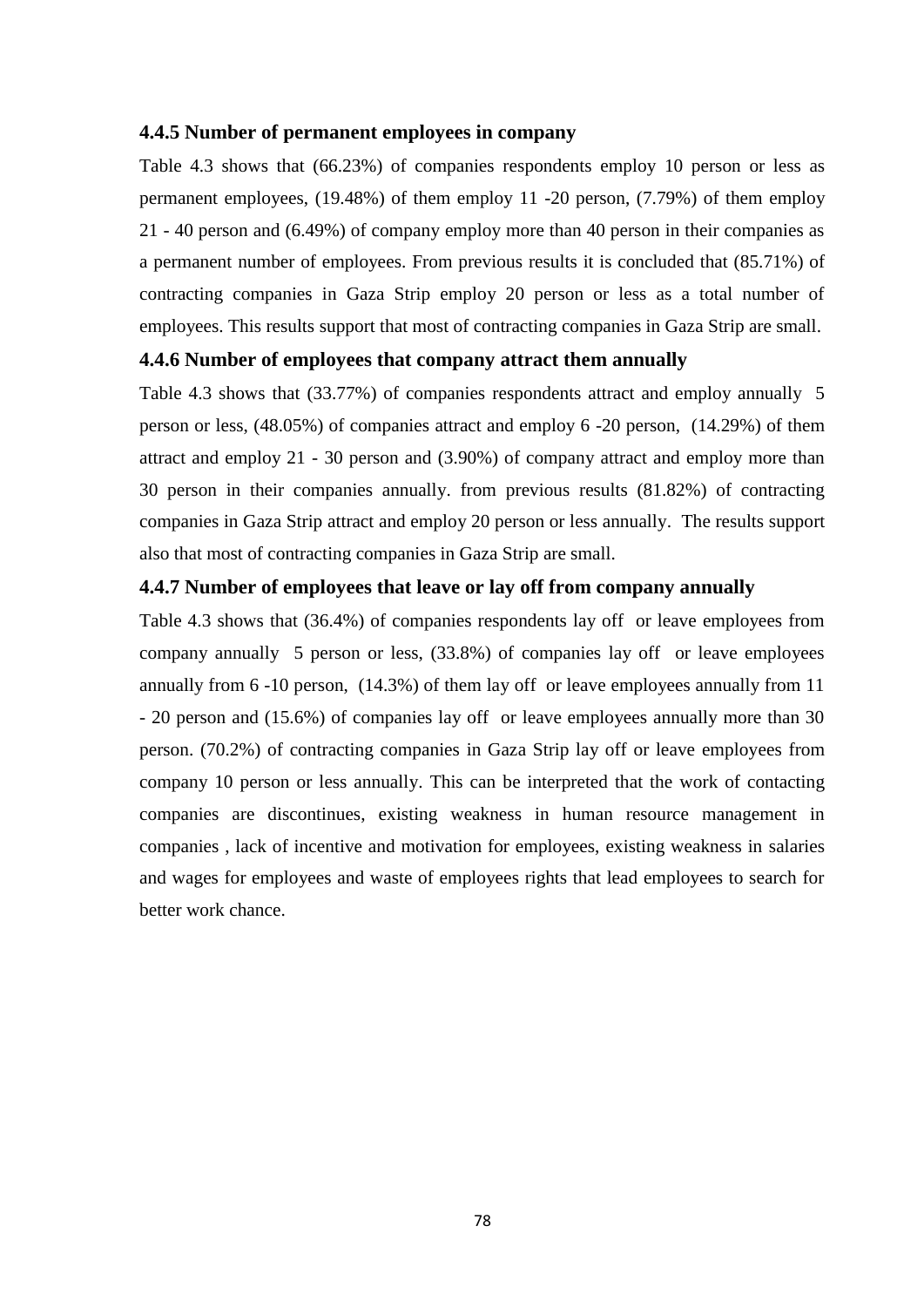#### **4.5 Study fields analysis**

The research used One-Sample T test in analyzing the questionnaire fields. One-Sample T test was used to determine the statistical mean of each item (statement ) in the field and compare it with the neutrality degree of (3). The result of this test determined if the response to an item of the questionnaire fields was equal to the neutrality degree of (3) or differed than it significantly.

**Null Hypothesis**: The tested item response mean is equal to (3) which is corresponding to the chosen neutrality degree on the used scale to answer the questionnaire items which is from (1) indicating the minimum degree of acceptance on the item content through (5) indicating the maximum degree of acceptance on the item content. This could be confirmed if the sig. (p-value) was greater than the significance level at ( $\alpha = 0.05$ ). This implies that the response mean of the study sample approached the neutrality degree of (3). This result corresponds to accept the null hypothesis and reject the alternative one.

**Alternative Hypothesis**: The tested item response mean differs than (3) which is the chosen neutrality degree on the used scale to answer the questionnaire items. This could be confirmed if the sig. (p-value) was less than or equaled the significance level at ( $\alpha$  = 0.05). This implies that the response mean of the study sample differed significantly than the neutrality degree of (3). This result corresponds to reject the null hypothesis and accept the alternative one. In this case, the sign of One-Sample T test value determined whether the response mean was greater or less than the neutrality degree of (3) significantly. If the sign of One-Sample T test value was positive, this revealed that the response mean was greater than the neutrality degree of (3) and the opposite is correct.

The questionnaire were ranked in descending order according to the acceptance degree, where the rank (5) represents the field that has the highest acceptance degree

## **4.6 Means and ranks**

The mean values were used in this study to rank the factors according to the agreement level of respondents about each factor. The factors were ranked due to its mean value in its groups and also due to the whole part. Likert scale was used for ranking factors that have an agreement levels. The respondents were asked to give their perceptions in group of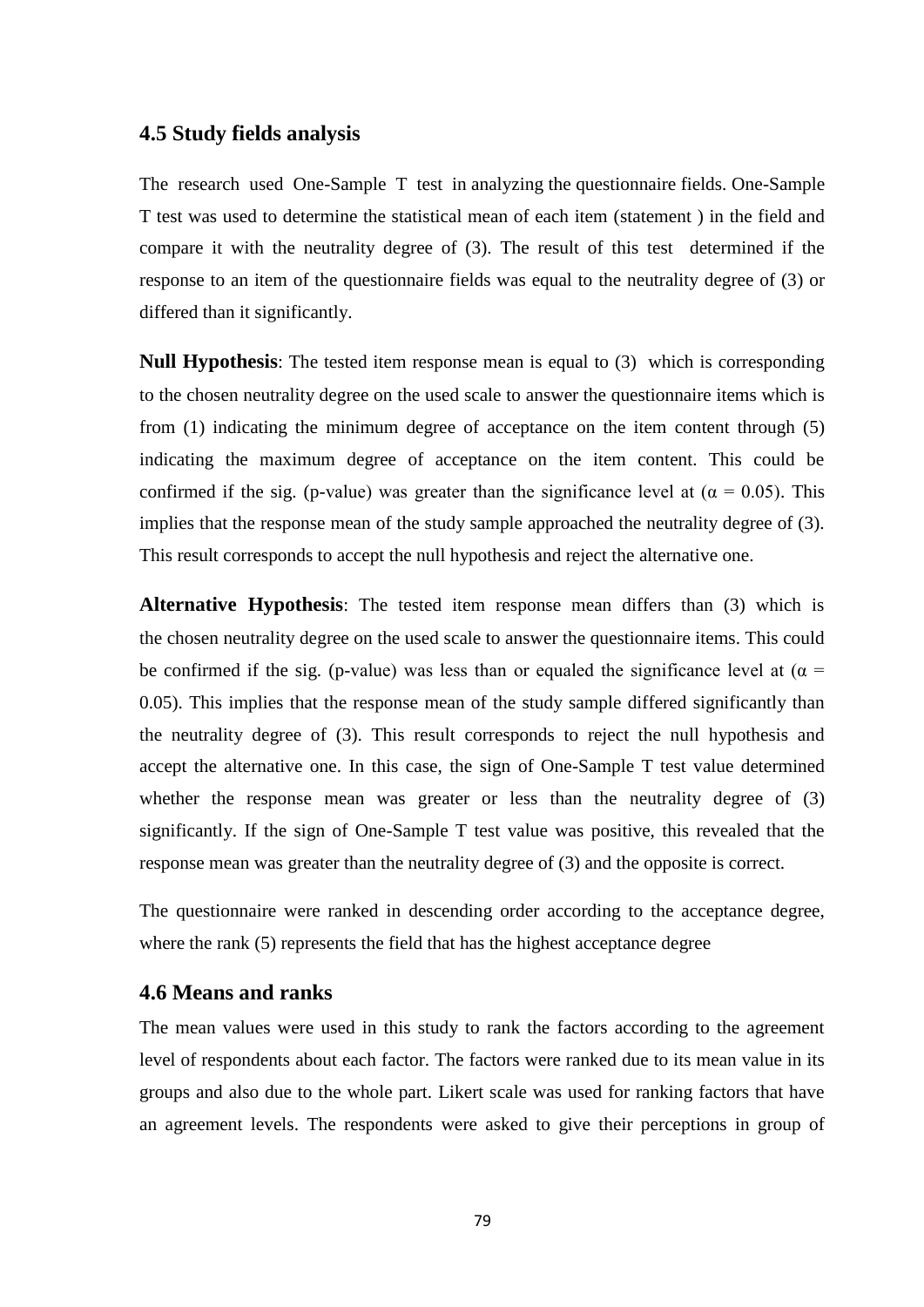factors on five-point scale (1 for the low degree effect, 2 for something effect, 3 for moderate effect, 4 for significant affect and 5 for very significant effect).

# **4.6.1 First group: Factors related to main practices for human resource management**

**Table 4.4 : One-Sample T test mean and P-value (sig.) of the first group**

| <b>Item</b>                                                                                                         | Mean | <b>P</b> -value | Test value | Group1 rank    | rank<br>Part 2 |
|---------------------------------------------------------------------------------------------------------------------|------|-----------------|------------|----------------|----------------|
| Implement efficiency criteria for employees selection                                                               | 4.74 | 0.00            | 2.9        | 1              | 1              |
| Paying salaries and wages regularly and with fairly<br>way and wages increase with according high cost of<br>living | 4.31 | 0.00            | 12.8       | $\overline{2}$ | $\overline{4}$ |
| Company ability for management their resources with<br>efficiency and effective way                                 | 4.18 | 0.00            | 11.2       | 3              | 10             |
| Existence motivations and rewards system for<br>employee                                                            | 4.14 | 0.00            | 10.7       | $\overline{4}$ | 11             |
| Attention with safety and health for employees                                                                      | 4.11 | 0.00            | 10.2       | 5              | 12             |
| Existence financial compensation for employees when<br>they are being affected or end of services                   | 3.92 | 0.00            | 8.4        | 6              | 22             |
| Existence evaluation system for employees in<br>company                                                             | 3.88 | 0.00            | 7.4        | $\overline{7}$ | 25             |
| Clarity job description for employees                                                                               | 3.82 | 0.00            | 6.9        | 8              | 30             |
| Existence job planning system and determination<br>future needs for employees                                       | 3.77 | 0.00            | 5.8        | 9              | 34             |
| Rate of employees absence and leaving company<br>resulted from insufficient human resource<br>management            | 3.71 | 0.00            | 4.9        | 10             | 39             |
| Methods and mechanisms for choosing and attract<br>new employees                                                    | 3.56 | 0.00            | 4.1        | 11             | 46             |
| Implement employees participant principle for<br>decision making                                                    | 3.02 | 0.11            | 1.5        | 12             | 57             |
| All the item of the group 1                                                                                         | 3.93 | 0.00            | 11.5       |                |                |

 **(Statistical Significance at level α = 0.05)**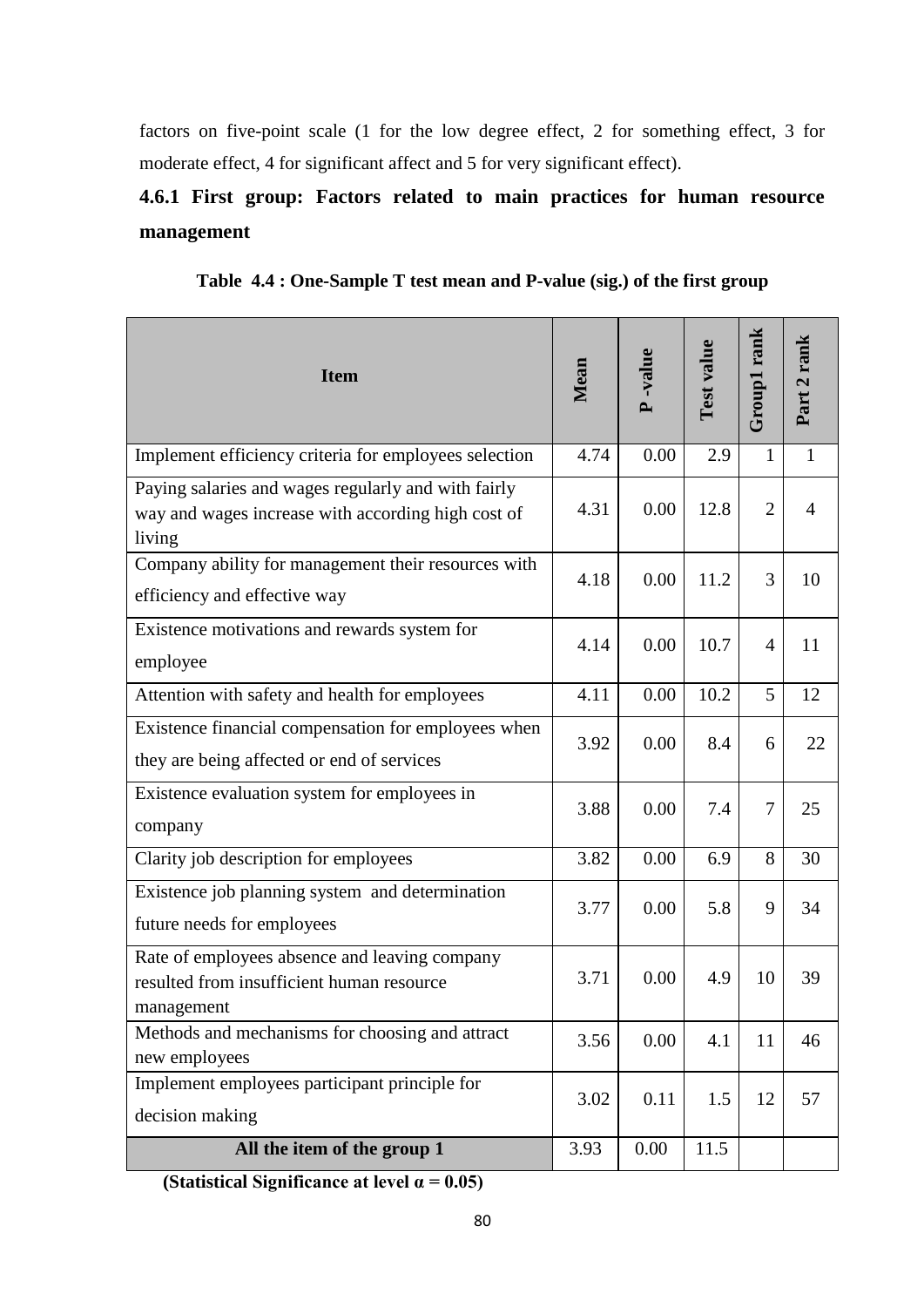Table (4.4) shows the following results:

- The mean for highest item implement specific criteria for employees selection equals (4.74) and the sig. (p-value) equals (0.00), which shows statistical significance and that the response level of this item is greater than the neutrality degree of (3). This implies that the respondents agree with implement specific criteria for employees selection, and this item take first rank on first group which investigated factors related to main practices for human resource management. Also the first rank on all groups related to factors that leading to development of human resource that achieving quality in contracting companies in Gaza Strip and this result is logic because development of human resources mainly depend on selection criteria's and must be sound to form efficient staff. This result agree with Uzondu (2013) results.

- The mean for item paying salaries and wages regularly and with fairly way and wages increase with according high cost of living equals (4.31) and the sig. (p-value) equals (0.00), which shows statistical significance and that the response level of this item is greater than the neutrality degree of (3). This implies that the respondents agree that paying salaries and wages regularly and with fairly way and wages increase with according high cost of living and this item take second rank at first group that investigated factors related to main practices for human resource management, also the forth rank on all groups related to factors that leading to development of human resource that achieving quality in contracting companies in Gaza Strip. This result is sound because salaries and wages are considered form most motivation for employees to work efficiently and to develop their skills to improve their salaries.

- The mean for item company ability for management their resources with efficiency and effective way equals (4.18) and the sig. (p-value) equals (0.00), which shows statistical significance and that the response level of this item is greater than the neutrality degree of (3). This implies that the respondents agree that company ability for management their resources with efficiency and effective way and this item take third rank on first group that investigated factors related to main practices for human resource management, also the tenth rank on all groups related to factors that leading to development of human resource that achieving quality in contracting companies in Gaza Strip and this result indicate that resources management in company must be efficiently and effectively used to develop the company employees skills. This result is similar with Okoye and Ezejiofor (2013) results.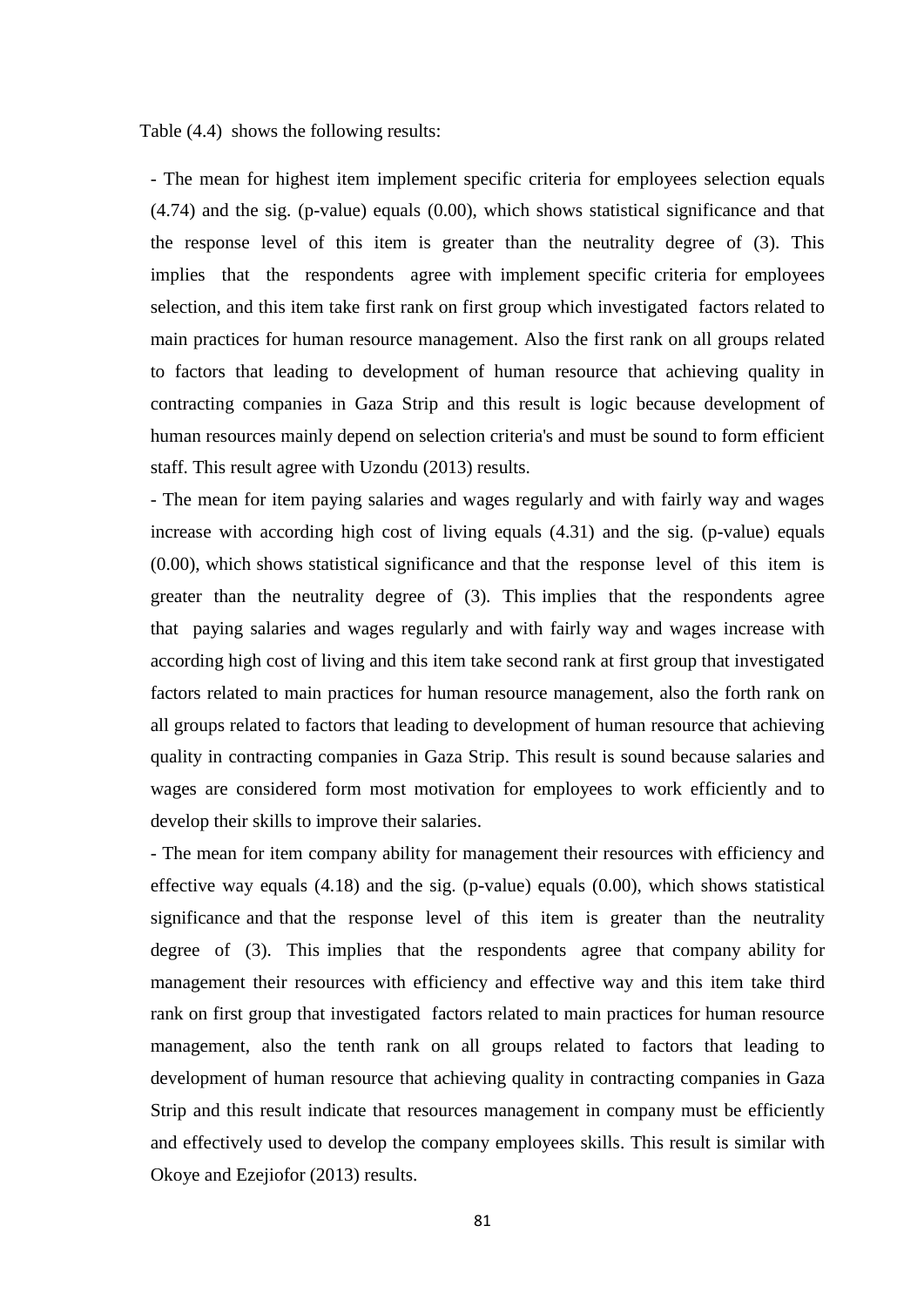- The mean for item existence motivations and rewards system for employee equals (4.14) and the sig. (p-value) equals (0.00), which shows statistical significance and that the response level of this item is greater than the neutrality degree of (3). This implies that the respondents agree that existence motivations and rewards system for employees and this item take fourth rank on first group that investigated factors related to main practices for human resource management, also the eleventh rank on all groups related to factors that leading to development of human resource that achieving quality in contracting companies in Gaza Strip. This result agree with Harel (1996) results.

- The mean for lowest item rank implement employees participant principle for decision making equals (3.02) and the sig. (p-value) equals (0.11), which not shows statistical significance and that the response level of this item is equal the neutrality degree of (3). This implies that the respondents not agree that implement employees participant principle for decision making and this item take last rank on first group related factors to main practices for human resource management and fifty seven rank on all group in part two related to factors that leading to development of human resource that achieving quality in contracting companies in Gaza Strip that mean this item is not important for development of human resources. This result disagree with Tabassi and Baker (2009), Selvam (2013) and Arumugam et al.(2011) results and that take indication that respondent prefer centralization principle in management.

In general, the mean for the whole group 1 "**Factors related to main practices for human resource management"** equals (3.93) and the sig. (p-value) equals (0.000) less than ( $\alpha$  = 0.05), which shows statistical significance and that the response level of this field is greater than the neutrality degree of (3). This indicates that the respondents agree with this field.

82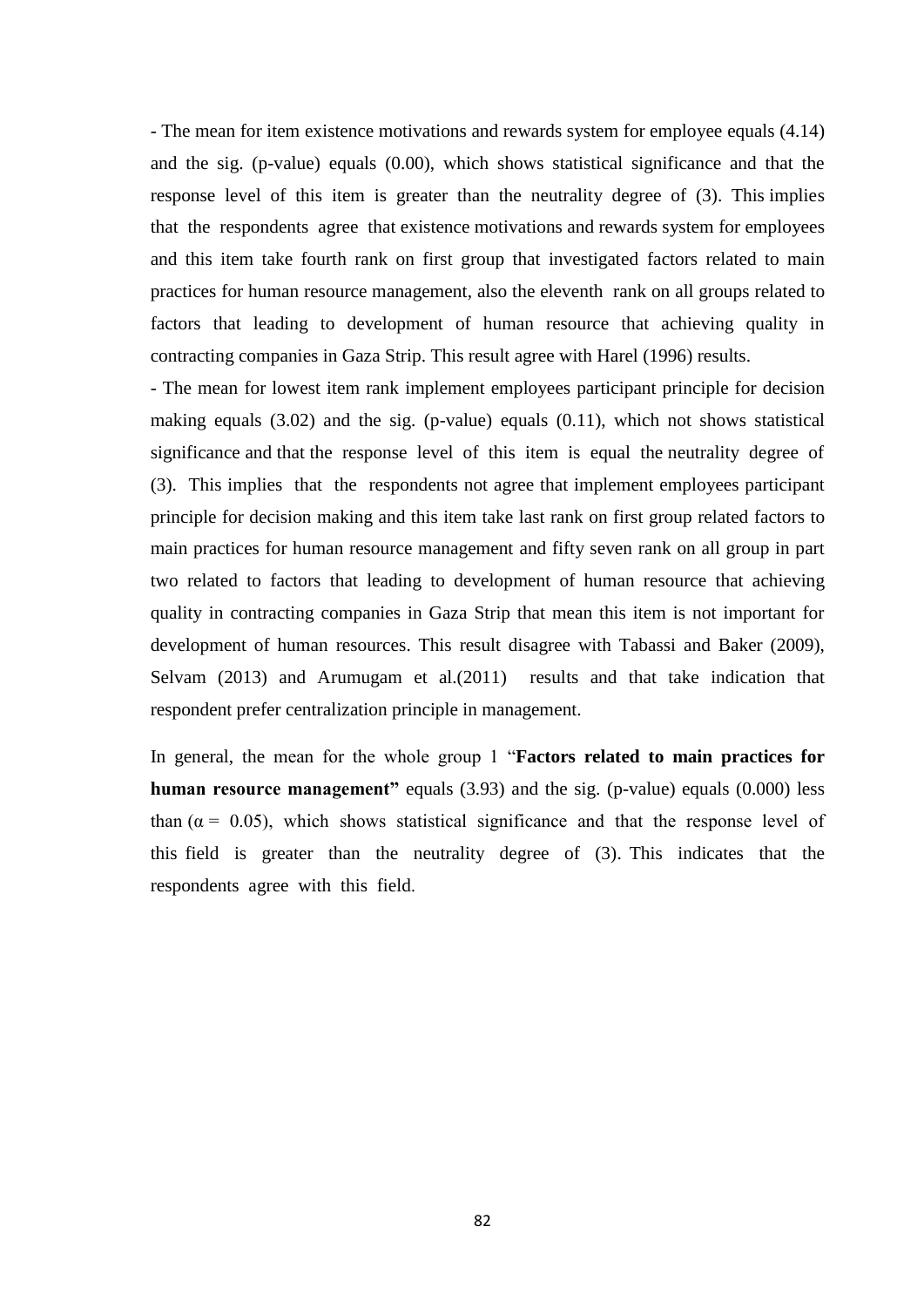# **4.6.2 Second group: Factors related to training.**

| Table 4.5 : One-Sample T test mean and P-value (sig.) of the second group |  |  |
|---------------------------------------------------------------------------|--|--|
|                                                                           |  |  |

| <b>Item</b>                                                                                                                                | Mean | <b>P</b> -value | Test value | Group2 rank    | Part 2 rank    |
|--------------------------------------------------------------------------------------------------------------------------------------------|------|-----------------|------------|----------------|----------------|
| Trainers efficiency and criteria for selection training<br>team.                                                                           | 4.72 | 0.00            | 9.3        | 1              | $\overline{2}$ |
| Hold training courses to develop knowledge and<br>theoretical capabilities of employees                                                    | 4.39 | 0.00            | 4.3        | $\overline{2}$ | 3              |
| Employees training at required personal skills for<br>work such as work coordination, communication<br>skills, archiving and documentation | 3.93 | 0.00            | 7.0        | 3              | 21             |
| Discontinuous work in company and influence at<br>training level                                                                           | 3.89 | 0.00            | 6.4        | $\overline{4}$ | 24             |
| Top management supporting in company for training<br>programs                                                                              | 3.84 | 0.00            | 7.0        | 5              | 28             |
| Expansion training area to include all employees                                                                                           | 3.79 | 0.00            | 6.7        | 6              | 32             |
| Existence motivations for employees to obligate with<br>training programs                                                                  | 3.76 | 0.00            | 9.1        | 7              | 35             |
| Level and employees efficiency to join and benefit<br>from training programs                                                               | 3.75 | 0.00            | 6.7        | 8              | 36             |
| Experience exchange with local and foreign<br>companies                                                                                    | 3.74 | 0.00            | 5.3        | 9              | 37             |
| Employees training at technology usage that used in<br>construction industry and adapt with it                                             | 3.70 | 0.00            | 7.1        | 10             | 40             |
| Raise the company consciousness level at employees<br>with training importance and spread training culture                                 | 3.58 | 0.00            | 6.1        | 11             | 44             |
| Existence especial training for personal health and<br>safety in wok site for employees                                                    | 3.55 | 0.00            | 5.4        | 12             | 47             |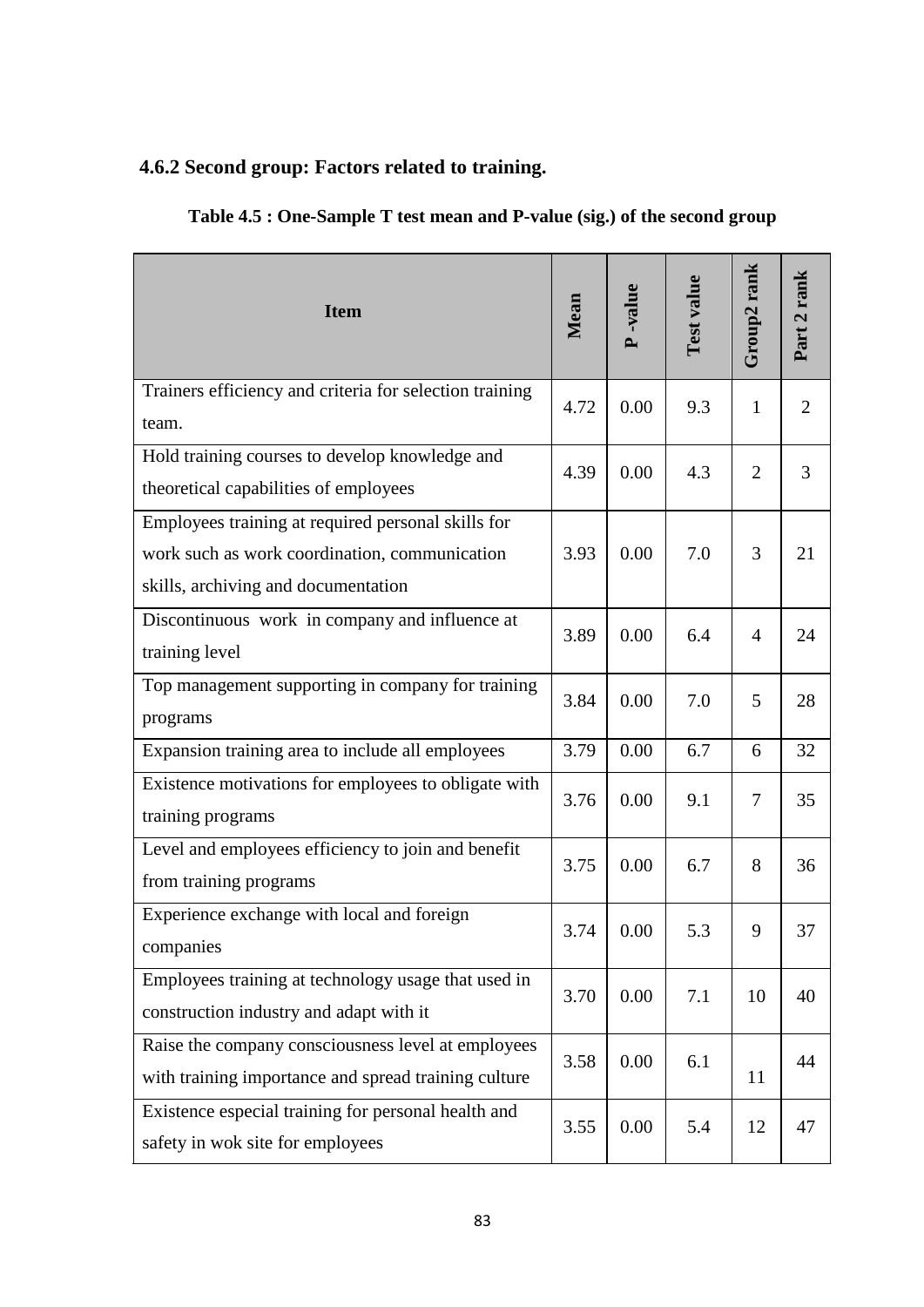| <b>Item</b>                                            | Mean | -value | Test value | Group2 rank | Part 2 rank |
|--------------------------------------------------------|------|--------|------------|-------------|-------------|
| Existence special training for safe usage for machines |      |        |            |             |             |
| and equipments and execute periodic maintenance        | 3.51 | 0.01   | 2.5        | 13          | 50          |
| for it                                                 |      |        |            |             |             |
| Influences of external environment for company         | 3.44 | 0.00   | 2.9        | 14          | 52          |
| (political- security-culture) at training programs     |      |        |            |             |             |
| Employees rotation in company to develop their         | 3.35 | 0.07   | 1.8        | 15          | 54          |
| skills                                                 |      |        |            |             |             |
| Usage company training in site method to increase      | 3.29 | 0.00   | 9.0        | 16          | 55          |
| practical experience at employees                      |      |        |            |             |             |
| Implement conferences and workshops for                | 3.27 | 0.10   | 1.6        | 17          | 56          |
| employees                                              |      |        |            |             |             |
| Implement company distance education                   | 3.21 | 0.15   | 1.4        | 18          | 57          |
| techniques to increase efficiency of employees         |      |        |            |             |             |
| All the item of the group 2                            | 3.71 | 0.00   | 8.1        |             |             |

**Table 4.5 : One-Sample T test mean and P-value (sig.) of the second group - Cont**

**(Statistical Significance at level α = 0.05)**

Table (4.5) shows the following results:

- The mean for highest item rank trainers efficiency and criteria for selection training team equals (4.72) and the sig. (p-value) equals (0.00), which shows statistical significance and that the response level of this item is greater than the neutrality degree of (3). This implies that the respondents agree that trainers efficiency and criteria for selection training team, and this item take first rank at second group that investigated factors related to training and the second rank on all groups related to factors that leading to development of human resource that achieving quality in contracting companies in Gaza Strip. This result is illustrates that the most important role in success of training program depend on efficiency of trainers staff and must chosen based on sound criteria.

- The mean for item hold training courses to develop knowledge and theoretical capabilities of employees equals (4.39) and the sig. (p-value) equals (0.00), which shows statistical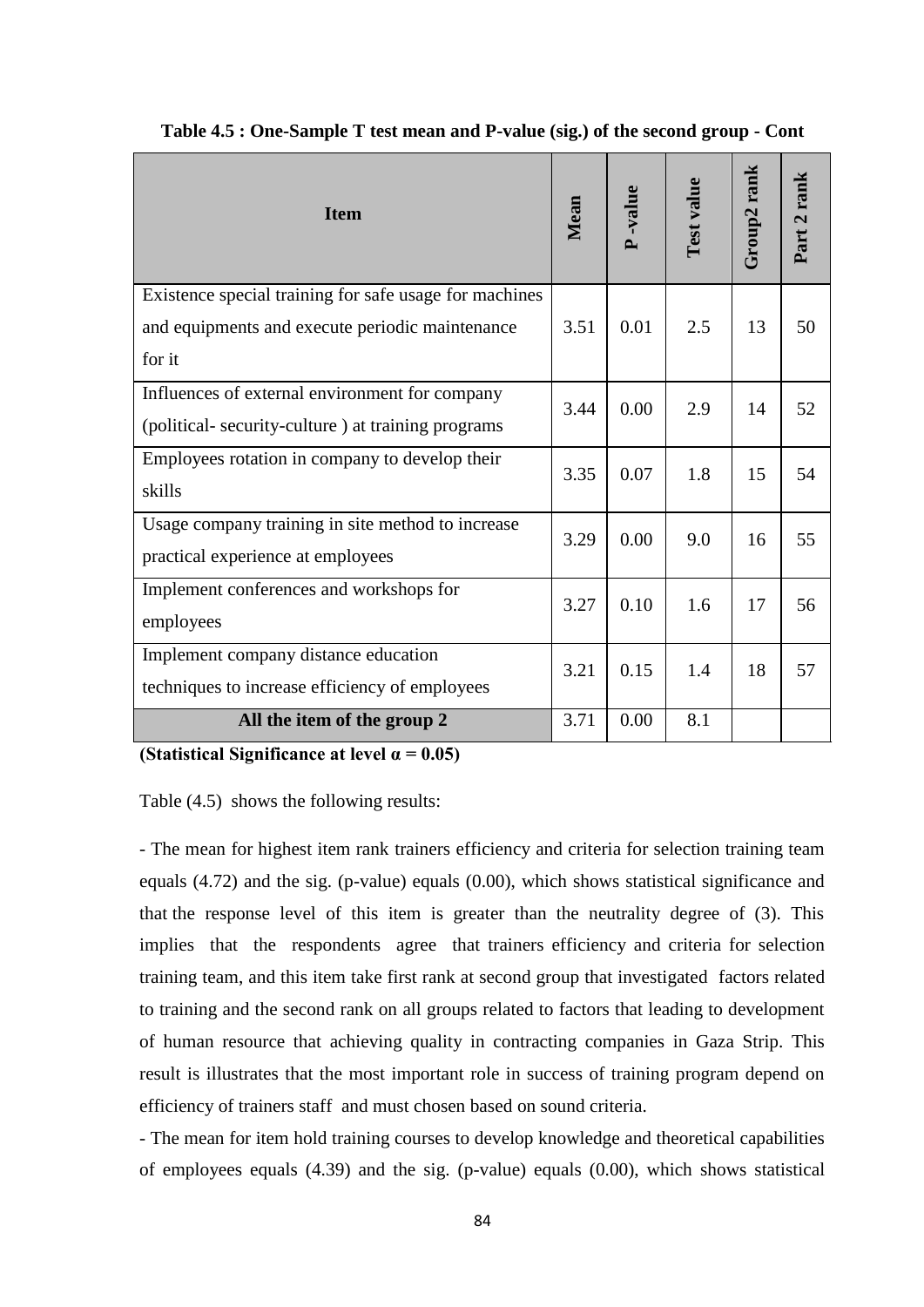significance and that the response level of this item is greater than the neutrality degree of (3). This implies that the respondents agree that hold training courses to develop knowledge and theoretical capabilities of employees and this item take second rank on second group that investigated factors related to training and the third rank on all groups related to factors that leading to development of human resource that achieving quality in contracting companies in Gaza Strip. It can be concluded that the hold of training programs and courses increase efficiency and develop of employees staff skills and this result compatible with Gibb (2011) results.

- The mean for item employees training at required personal skills for work such as work coordination, communication skills, archiving and documentation equals (3.93) and the sig. (p-value) equals (0.00), which shows statistical significance and that the response level of this item is greater than the neutrality degree of (3). This implies that the respondents agree that employees training at required personal skills for work such as work coordination, communication skills, archiving and documentation, and this item take third rank on second group that investigated factors related to training. This is support the importance of personal skills for all work fields to insure organized work.

- The mean for lowest item rank implement company distance education techniques to increase efficiency of employees equals (3.21) and the sig. (p-value) equals (0.15), which shows statistical significance and that the response level of this item is greater than the neutrality degree of (3). This implies that the respondents not agree that implement company distance education techniques to increase efficiency of employees, and this item take last rank on second group that investigated factors related to training. This result disagree with Ikediashi et al.  $(2012)$  results. This result can be interpret that contracting companies are small size in Gaza Strip and they show that distance education techniques are not suitable as technique in training program in their companies.

In general, the mean for the whole field "**Factors related to training**" equals (3.71) and the sig. (p-value) equals (0.000) less than ( $\alpha$  = 0.05), which shows statistical significance and that the response level of this field is greater than the neutrality degree of (3). This indicates that the respondents agree with the field "**Factors related to training**". And this group very important to human resource development in contracting companies in Gaza Strip to achieve quality.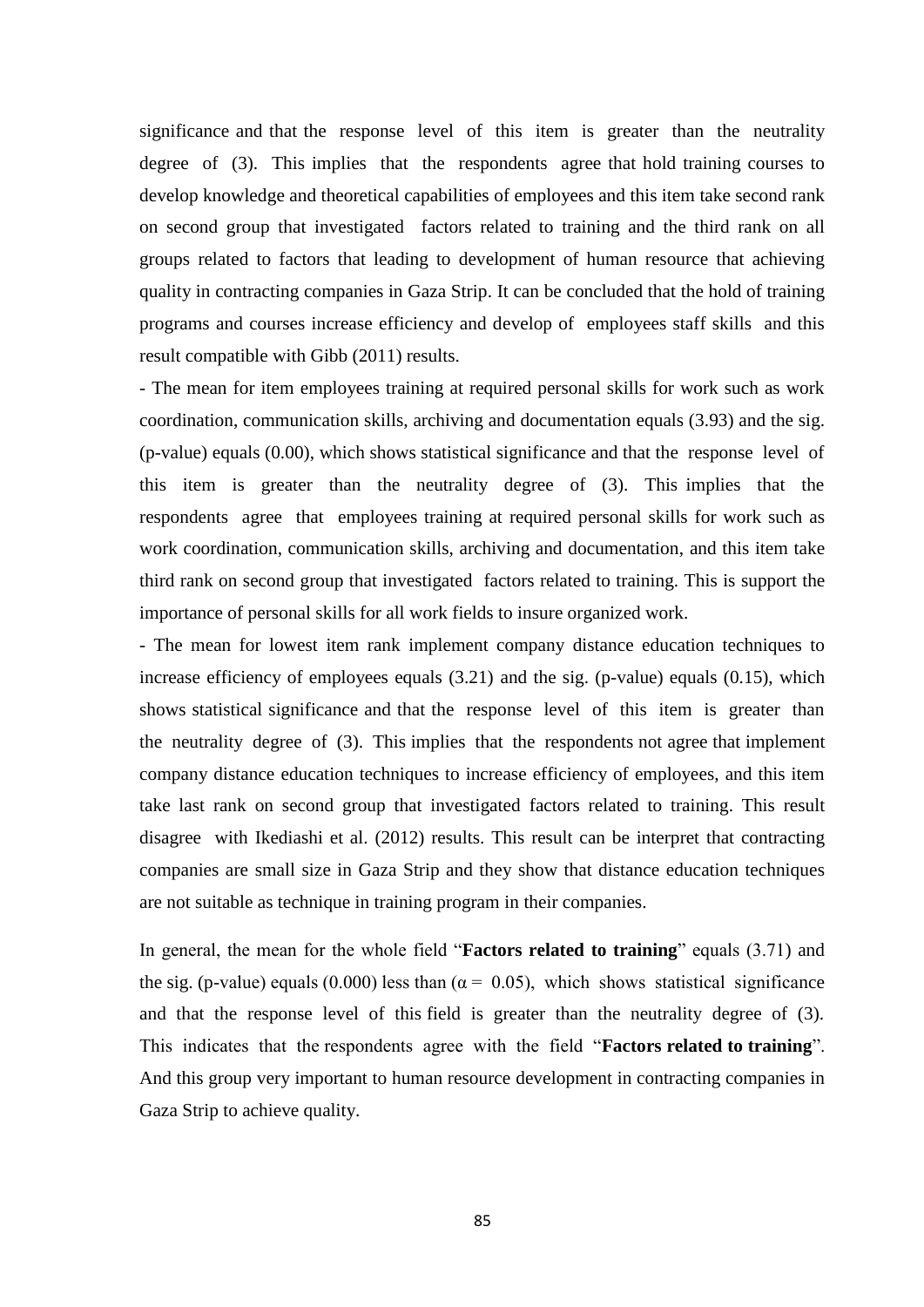#### **4.6.3 Third group : Factors resulted from training programs.**

| <b>Item</b>                                                                                                                              | Mean | -value | Test value | Group3 rank    | Part 2 rank |
|------------------------------------------------------------------------------------------------------------------------------------------|------|--------|------------|----------------|-------------|
| Increase belonging employees for company                                                                                                 | 4.25 | 0.00   | 12.5       | 1              | 5           |
| Decrease work accident in sites work                                                                                                     | 4.24 | 0.00   | 10.3       | $\overline{2}$ | 6           |
| Increase employees confidence in the ability for<br>doing required work                                                                  | 4.02 | 0.00   | 9.5        | 3              | 14          |
| Increase efficiency and effective for employees                                                                                          | 3.99 | 0.00   | 10.1       | $\overline{4}$ | 15          |
| Job satisfaction increase for employees because<br>there are training programs                                                           | 3.97 | 0.00   | 9.5        | 5              | 17          |
| Improve the financial situation of the company and<br>reduce implementation costs as a result of the<br>application of training programs | 3.96 | 0.00   | 10.7       | 6              | 18          |
| Raise the morale of employees and reduce anxiety<br>and frustration for them                                                             | 3.91 | 0.00   | 8.6        | 7              | 23          |
| Increase employees adaption with new technology<br>after implementation of training programs                                             | 3.64 | 0.00   | 5.2        | 8              | 43          |
| Decrease employees leaving from company after<br>implementation of training programs                                                     | 3.50 | 0.00   | 3.4        | 9              | 51          |
| All the item of the group 3                                                                                                              | 3.94 | 0.00   | 13.2       |                |             |

#### **Table 4.6 : One-Sample T test mean and P-value (sig.) of the third group**

**(Statistical Significance at level α = 0.05)**

Table (4.6) shows the following results:

The mean for highest item increase belonging employees for company equals (4.25) and the sig. (p-value) equals (0.00), which shows statistical significance and that the response level of this item is greater than the neutrality degree of (3). This implies that the respondents agree that increase belonging employees for company , and this item take first rank on third group that investigated factors resulted from training programs, and the fifth rank on all groups related to factors that leading to development of human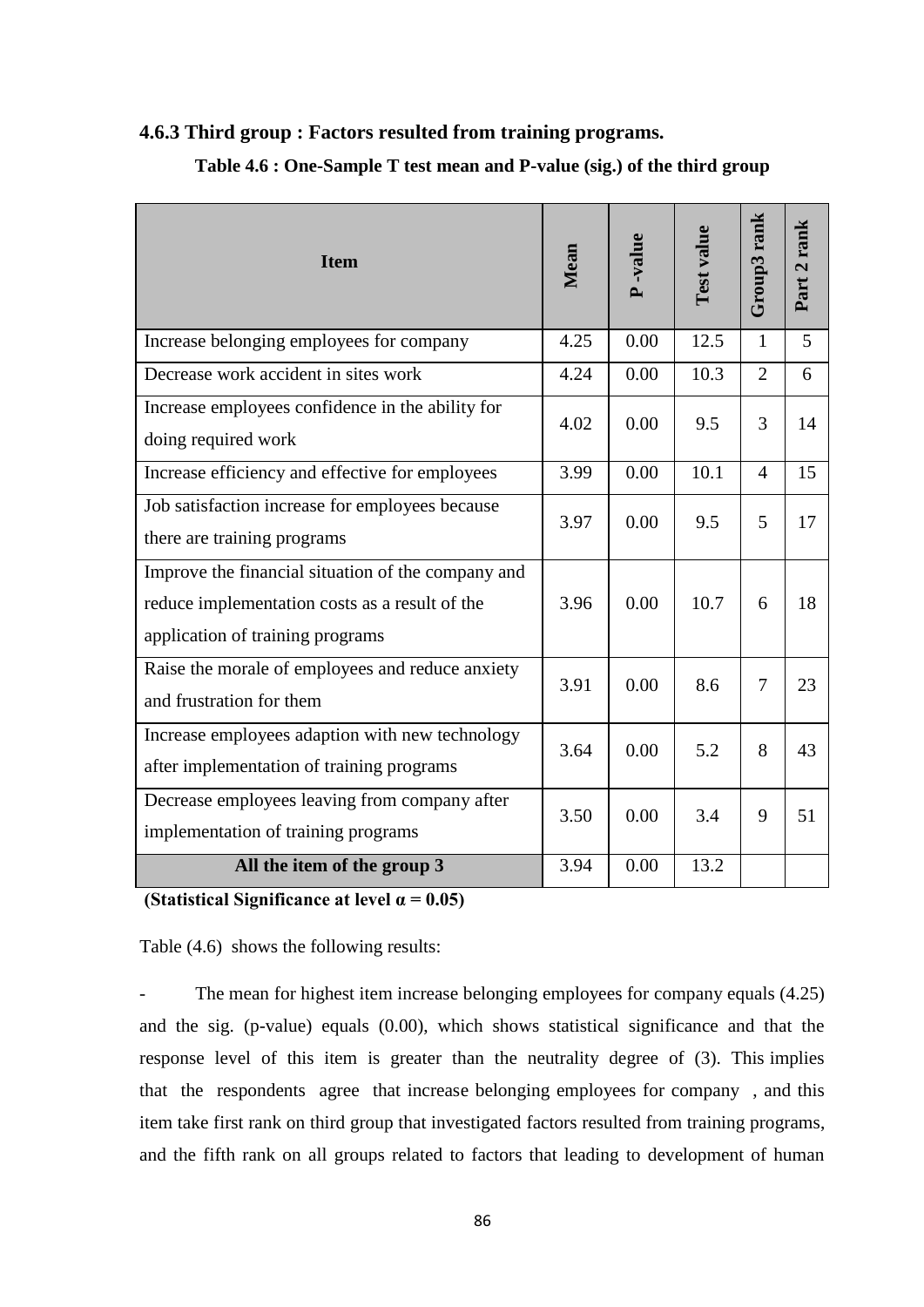resource that achieving quality in contracting companies in Gaza Strip and this result is agree with Tabassi and Baker (2009) results. It can be conclude that arise employees belonging for company as resulted from training programs develop human resource in company and lead to quality achievement.

The mean for item decrease work accident in sites work equals (4.24) and the sig. (p-value) equals (0.00), which shows statistical significance and that the response level of this item is greater than the neutrality degree of (3). This implies that the respondents agree that decrease work accident in sites work and this item take second rank on third group that investigated factors resulted from training programs, and the sixth rank on all groups elated to factors that leading to development of human resource that achieving quality in contracting companies in Gaza Strip. And this factor is very important because training employees at safety skills develop the quality work and decrease work accidents and save human resource that consider the most important resources in construction industry.

The mean for item increase employees confidence in the ability for doing required work equals (4.02) and the sig. (p-value) equals (0.00), which shows statistical significance and that the response level of this item is greater than the neutrality degree of (3). This implies that the respondents agree that increase employees confidence in the ability for doing required work and this item take third rank on third group that investigated factors resulted from training programs, and the sixth rank on all groups related to factors that leading to development of human resource that achieving quality in contracting companies in Gaza Strip and this result is agree with Cole (2001) results. This result indicate that training programs improve employees efficiency and increase self confidence to doing work better.

The mean for lowest item rank decrease employees leaving from company after implementation of training programs equals (3.50 and the sig. (p-value) equals (0.00), which shows statistical significance and that the response level of this item is equal the neutrality degree of (3). This implies that the respondents agree that decrease employees leaving from company after implementation of training programs and this item take last rank on third group that investigated factors related to main practices for human resource management and fifty one rank on all groups related to factors that leading to development of human resource that achieving quality in contracting companies in Gaza Strip that mean that respondents are agree that this item is not resulted from development of

87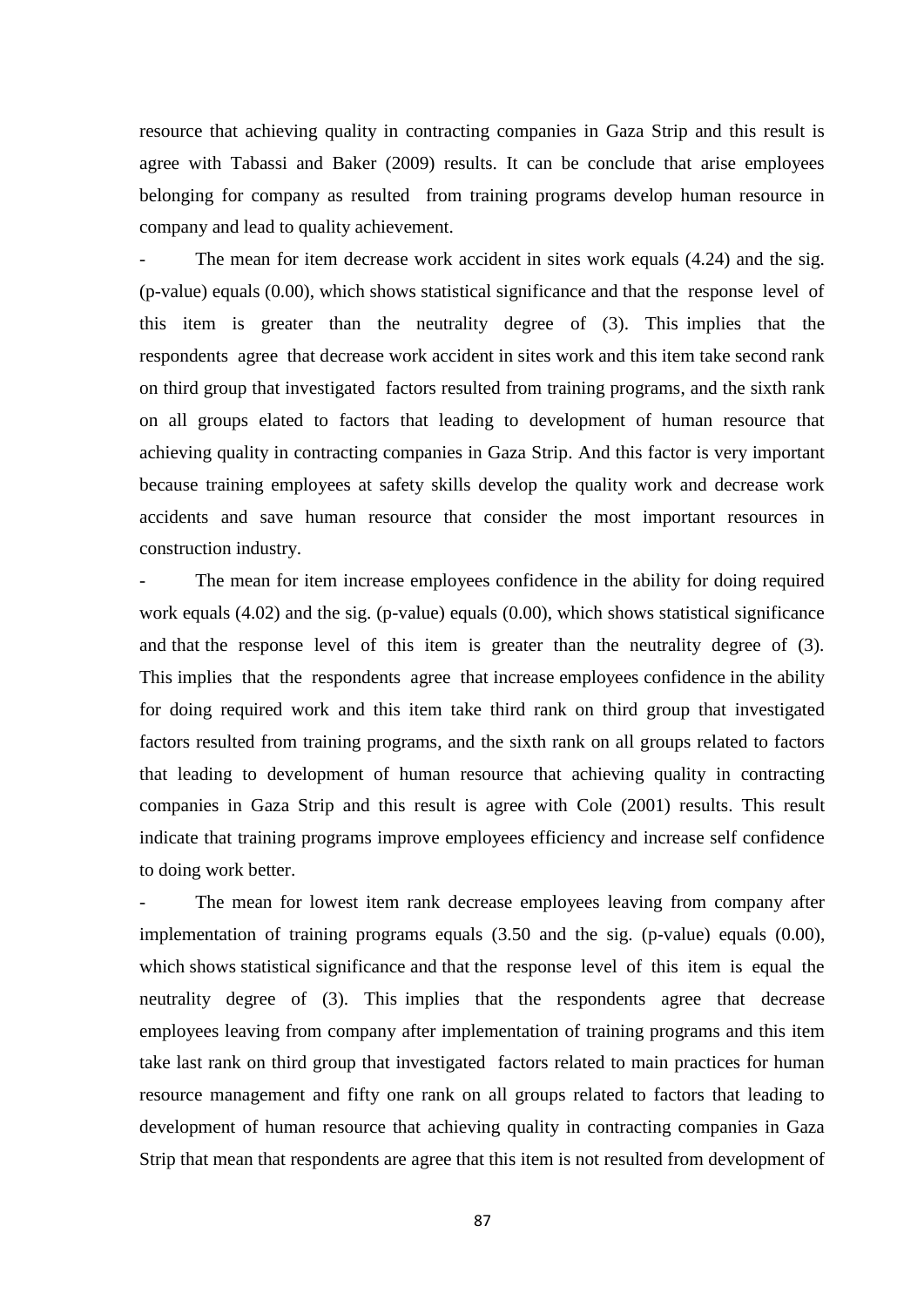human resources and this result agree with Tabassi and Baker (2009), and it doesn"t exist disagreement between factor in item decrease employees leaving from company after implementation of training programs result that take the lowest rank in third group and factor in item belonging employees for company results that take the highest rank in same group because the belonging appear in accomplishment of employee tasks and save company resources and the leaving employees from company based on search of employees at the best work chance .

- In general, the mean for the whole field "Factors resulted from training programs" equals (3.94 and the sig. (p-value) equals (0.00) less than ( $\alpha = 0.05$ ), which shows statistical significance and that the response level of this field is greater than the neutrality degree of (3). This indicates that the respondents agree with the field "Factors resulted from training programs". And resulted factor from training programs achieve quality in company.

# **4.6.4 Fourth group : Factors related to work market changes (Materials / equipments and machines /workers)**

| <b>Item</b>                                         | Mean | -value<br>$\mathbf{r}$ | Test value | rank<br><b>Group4</b> | Part 2 rank |
|-----------------------------------------------------|------|------------------------|------------|-----------------------|-------------|
| Company follow-up for changing in materials,        | 4.19 | 0.00                   | 10.8       | $\mathbf{1}$          | 9           |
| new equipment and machines that are put on the      |      |                        |            |                       |             |
| market                                              |      |                        |            |                       |             |
| Company follow-up for external and internal         | 3.95 | 0.00                   | 8.2        | $\overline{2}$        | 19          |
| changes in the labor market                         |      |                        |            |                       |             |
| Inadequate supply for the used necessary            |      |                        |            |                       |             |
| materials and spare parts and lack of compatibility | 3.83 | 0.00                   | 6.6        | 3                     | 29          |
| with existing labors                                |      |                        |            |                       |             |
| Company follow- up for change in required skills    |      |                        |            |                       |             |
| for the industry and the extent of availability of  | 3.67 | 0.00                   | 6.5        | 4                     | 41          |
| skilled labor required for this change from outside |      |                        |            |                       |             |
| the company                                         |      |                        |            |                       |             |
| All the item of the group 4                         | 3.91 | 0.00                   | 10.2       |                       |             |

**Table 4.7 :One-Sample T test mean and P-value (sig.) of the fourth group**

**(Statistical Significance at level**  $\alpha = 0.05$ **)**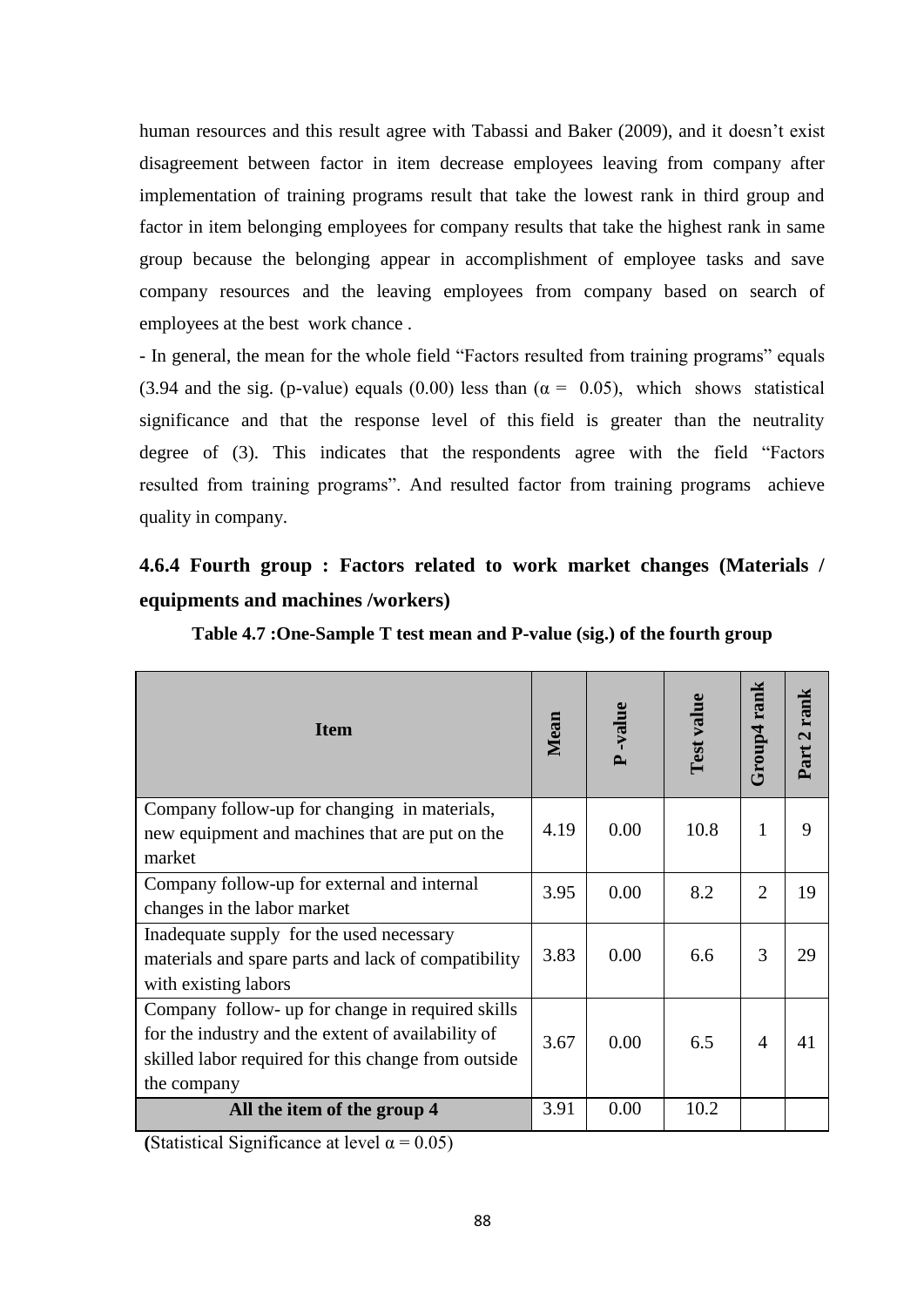Table (4.7) shows The following results:

The mean for highest item company follow-up for changing in materials, new equipment and machines that are put on the market equals (4.19) and the sig. (p-value) equals (0.00), which shows statistical significance and that the response level of this item is greater than the neutrality degree of (3). This implies that the respondents agree that company follow-up for changing in materials, new equipment and machines that are put on the market and this item take first rank on forth group that investigated factors related to work market changes (Materials / equipments and machines /workers), and the ninth rank on all group in part two related to factors that leading to development of human resource that achieving quality in contracting companies in Gaza Strip that mean the importance of follow-up for changing in materials, new equipment and machines that are put on the market by company to train employees and to be familiar with it and this result is agree with Garavan etal. (1999) results

The mean for lowest item rank company follow- up for change in required skills for the industry and the extent of availability of skilled labor required for this change from outside the company equals (3.67) and the sig. (p-value) equals (0.00), which shows statistical significance and that the response level of this item is equal the neutrality degree of (3). This implies that the respondents agree that company follow- up for change in required skills for the industry and the extent of availability of skilled labor required for this change from outside the company , and this item take last rank on forth group that investigated factors related to work market changes (Materials / equipments and machines /workers) and forty one rank on all groups related to factors that leading to development of human resource that achieving quality in contracting companies in Gaza Strip that mean that respondents are agree that the influence of this item is weak at development of human resources and this result agree with Garavan etal. (1999) results , and this factor take the lowest rank because the small area of Gaza Strip and small of contracting companies and projects executed in Gaza Strip and the most project traditional that lead to weak importance for factor in item company follow- up for change in required skills for the industry and the extent of availability of skilled labor required for this change from outside the company. This indicate that change in required skills for the industry and the extent of availability of skilled labor required for this change from outside the company is weak influence at human resource development in contracting companies in Gaza Strip due to small of Gaza Strip area, technology progress delay in construction industry and

89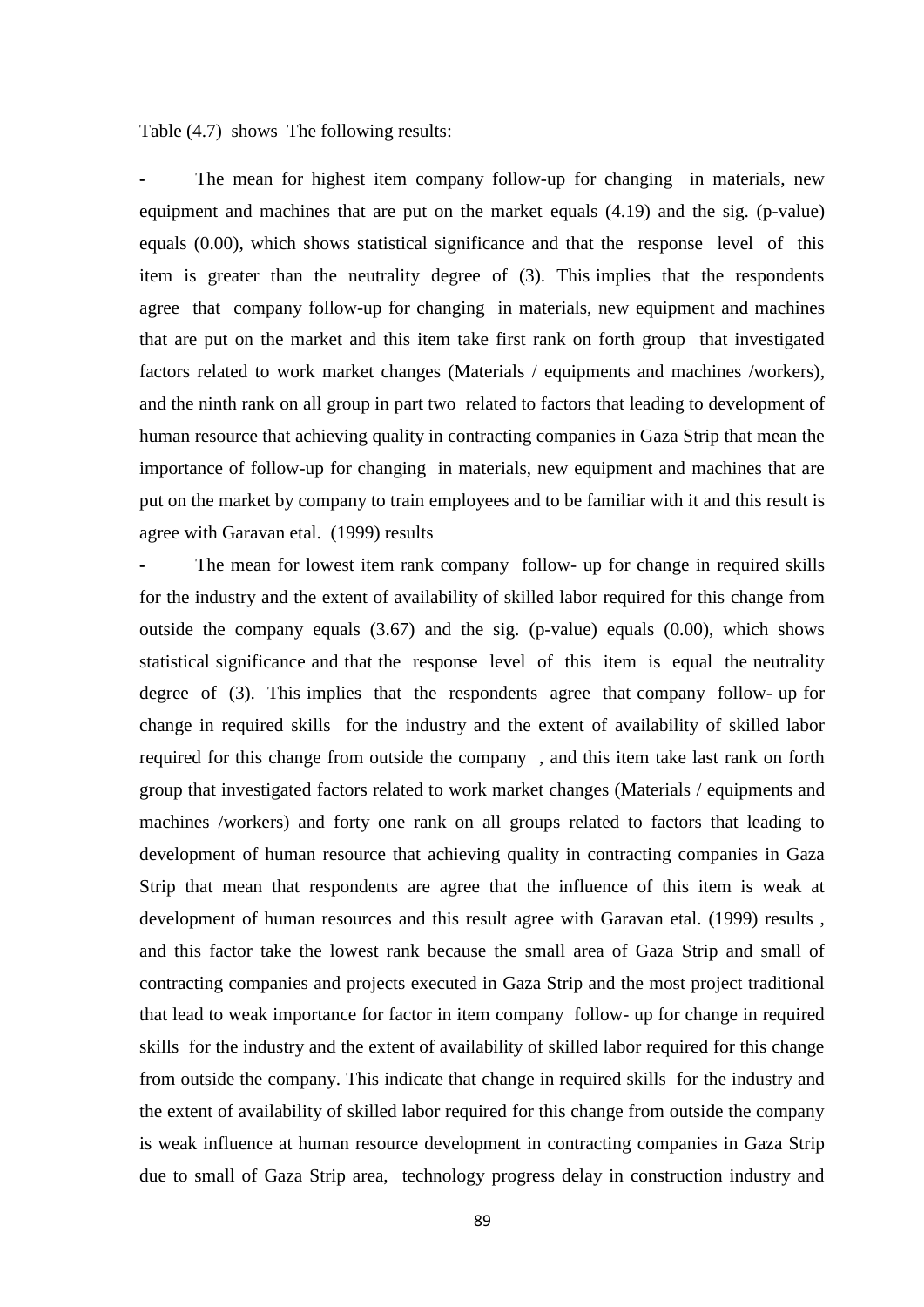contracting companies at most deal with traditional and recurring projects that doesn"t need change in required skills for construction industry.

- In general, the mean for the whole field "**Factors related to work market changes**" equals (3.91) and the sig. (p-value) equals (0.00) less than ( $\alpha = 0.05$ ), which shows statistical significance and that the response level of this field is greater than the neutrality degree of (3). This indicates that the respondents agree with the field "**Factors related to work market changes**".

#### **4.6.5 Fifth group : Factors related to who carry out of employees evaluation.**

| <b>Item</b>                                   | Mean | -value<br>$\mathbf{r}$ | Test value | <b>In</b><br>quorr<br>rank | Part 2 rank |
|-----------------------------------------------|------|------------------------|------------|----------------------------|-------------|
| Follow the company managers appraisal for     | 4.22 | 0.00                   | 11.8       | 1                          | 7           |
| their employees system                        |      |                        |            |                            |             |
| Follow the company team appraisal system      | 3.65 | 0.00                   | 4.6        | 2                          | 42          |
| Follow the company peer appraisal system      | 3.57 | 0.00                   | 4.0        | 3                          | 45          |
| Follow the company subordinate appraisal      | 3.52 | 0.00                   | 3.9        | $\overline{A}$             | 49          |
| system                                        |      |                        |            |                            |             |
| Follow the company self performance appraisal | 2.92 | 0.71                   | 0.3        | 5                          | 58          |
| system                                        |      |                        |            |                            |             |
| All the item of the group 5                   | 3.58 | 0.00                   | 5.6        |                            |             |

**Table 4.8 : One-Sample T test mean and P-value (sig.) of the fifth group**

(Statistical Significance at level  $\alpha = 0.05$ )

Table (4.8) shows the following results:

The mean for highest item follow the company managers appraisal for their employees system equals  $(4.22)$  and the sig. (p-value) equals  $(0.00)$ , which shows statistical significance and that the response level of this item is greater than the neutrality degree of (3). This implies that the respondents agree that follow the company managers appraisal for their employees system and this item take first rank on fifth group that investigated factors related to who carry out of employees evaluation, and the seventh rank on all groups related to factors that leading to development of human resource that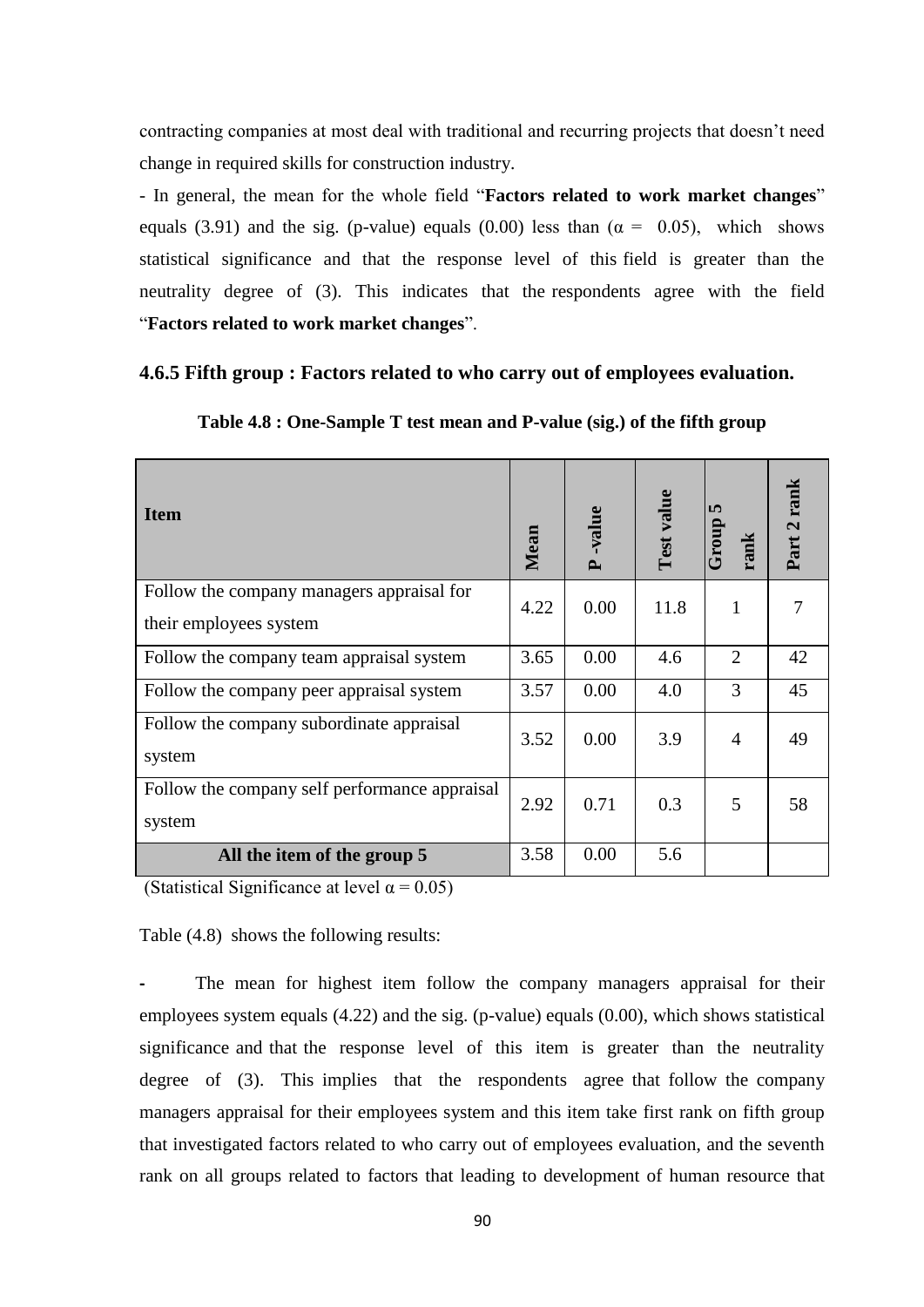achieving quality in contracting companies in Gaza Strip that mean the importance of managers appraisal for employees because fair of managers appraisal in most condition compared with team appraisal and peer appraisal that influenced from competition and this result is agree with Nassazi (2013) results, and this result is sound because the managers known all details about efficiency and performance of their employees and contribution team in appraisal process for employee take indicate that appraisal is impartial

The mean for lowest item rank follow the company self performance appraisal system equals (2.92) and the sig. (p-value) equals (0.71), which shows statistical significance and that the response level of this item is equal the neutrality degree of (3). This implies that the respondents not agree that follow the company self performance appraisal system and this item take last rank on fifth group that investigated related to who carry out of employees evaluation and fifty eight rank on all groups related to factors that leading to development of human resource that achieving quality in contracting companies in Gaza Strip and this result agree with Nassazi. (2013) results. This factor take the lowest rank because it doesn't exist confidence in self performance appraisal from perspective of contracting companies.

In general, the statistical mean for the whole field "**Factors related to who carry out of employees evaluation**" equals (3.58), the weight mean equals (71.52%) and the sig. (p-value) equals (0.00) less than ( $\alpha = 0.05$ ), which shows statistical significance and that the response level of this field is greater than the neutrality degree of (3). This indicates that the respondents agree with the field "**Factors related to who carry out of employees evaluation**".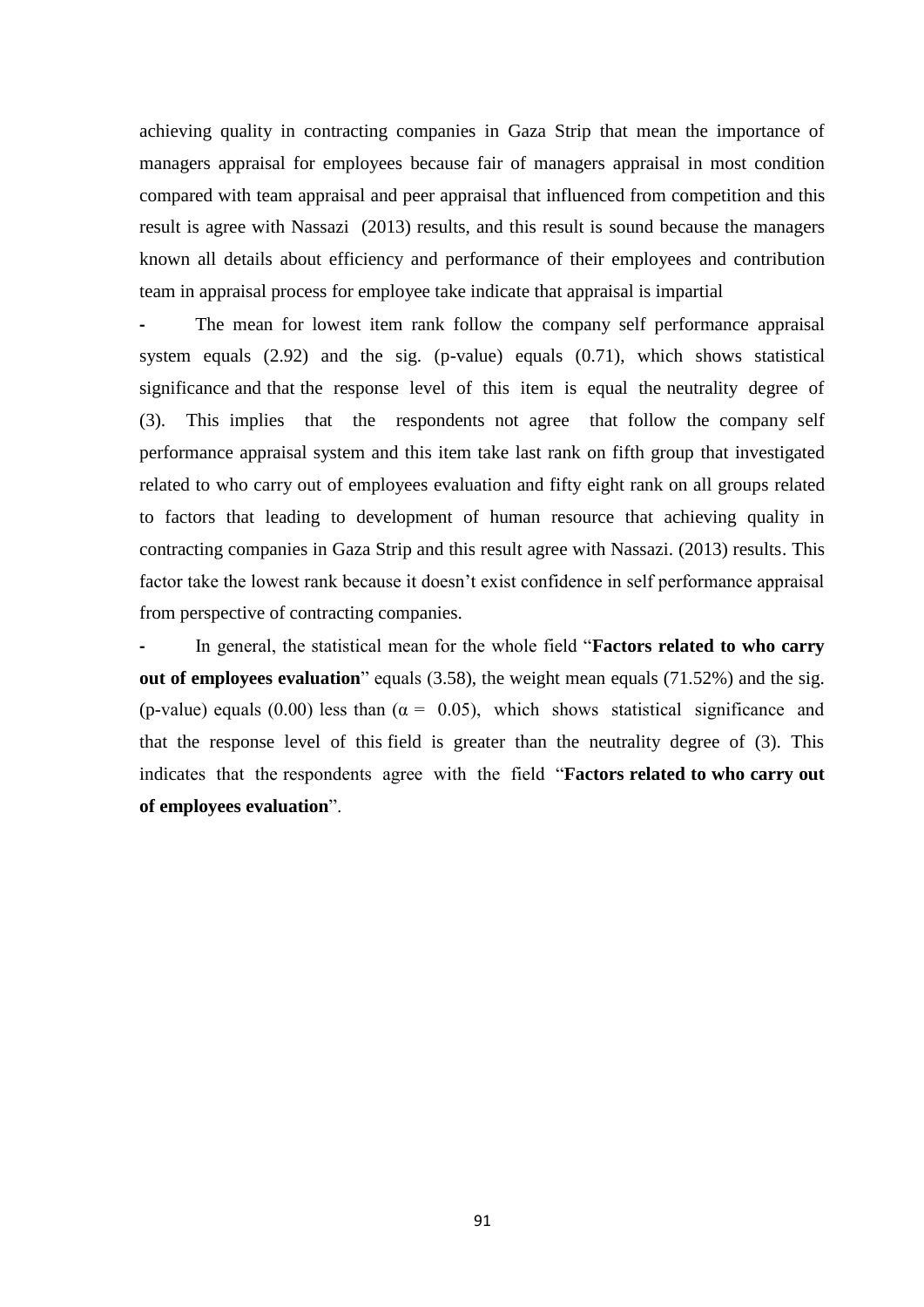# **4.6.6 Sixth group : Others factors**

| <b>Item</b>                                                                                                                                                                                       | Mean | <b>P</b> -value | Test value | Group 6        | Part 2 rank |
|---------------------------------------------------------------------------------------------------------------------------------------------------------------------------------------------------|------|-----------------|------------|----------------|-------------|
| Existence supervision from company at employees to<br>obligate with work and profession ethics                                                                                                    | 4.21 | 0.00            | 11.9       | $\mathbf{1}$   | 8           |
| Improve the company for environment and general work<br>conditions for employees and providing required needs<br>from tools and services                                                          | 4.05 | 0.00            | 5.7        | $\overline{2}$ | 13          |
| Type of contract with employees from were permanent<br>or temporary                                                                                                                               | 3.98 | 0.00            | 9.0        | 3              | 16          |
| The company dissemination a culture of corporation<br>between employees during work                                                                                                               | 3.94 | 0.00            | 8.7        | $\overline{4}$ | 20          |
| Respect company for employees personal life and<br>understand the conditions and problems related them                                                                                            | 3.93 | 0.00            | 9.0        | 5              | 21          |
| Attention the company with individual characteristics<br>required for each profession such as (Speed - Gender-<br>educational level- age) and suitability to the nature of<br>profession and work | 3.89 | 0.00            | 6.8        | 6              | 24          |
| Follow the company customer appraisal system                                                                                                                                                      | 3.87 | 0.00            | 5.2        | 7              | 26          |
| Laws and work legislation in the country and the<br>existence of supervision at companies work quality                                                                                            | 3.85 | 0.00            | 7.7        | 8              | 27          |
| Nature of relationship between the employees in<br>company                                                                                                                                        | 3.83 | 0.00            | 9.2        | 9              | 29          |
| Nature of the relationship between the company and<br>other parties such as the consultant and owner                                                                                              | 3.80 | 0.00            | 5.0        | 10             | 31          |
| Relationship between the top management and<br>employees at the lower levels in the company                                                                                                       | 3.78 | 0.00            | 6.4        | 11             | 33          |
| Existence permission with employees to enable them to<br>make decisions                                                                                                                           | 3.73 | 0.00            | 5.7        | 12             | 38          |
| Cultural, political and religious factors in the company                                                                                                                                          | 3.53 | 0.00            | 3.4        | 13             | 48          |
| Demographic change of the workforce in the<br>construction industry                                                                                                                               | 3.41 | 0.00            | 10.5       | 14             | 53          |
| All the item of the group 6                                                                                                                                                                       | 3.84 | 0.00            | 12.5       |                |             |

# **Table 4.9 : One-Sample T test mean and P-value (sig.) of the sixth group**

(Statistical Significance at level  $\alpha$  = 0.05)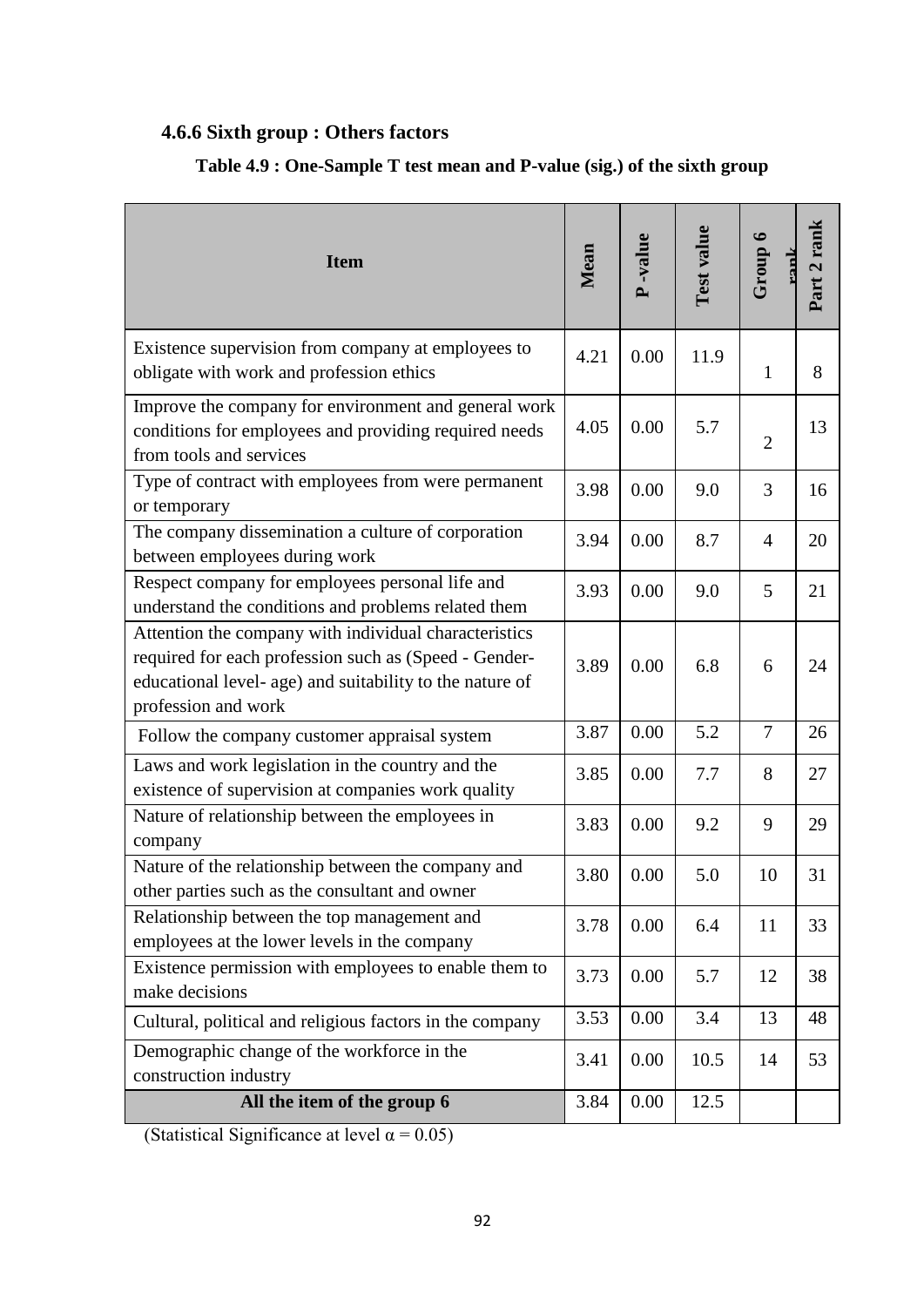#### Table (4.9) shows the following results:

**-** The mean for highest rank item existence supervision from company at employees to obligate with work and profession ethics equals (4.21) and the sig. (p-value) equals (0.00), which shows statistical significance and that the response level of this item is greater than the neutrality degree of (3). This implies that the respondents agree that existence supervision from company at employees to obligate with work and profession ethics and this item take first rank on sixth group that investigated other factors, and the eighth rank on all groups related to factors that leading to development of human resource that achieving quality in contracting companies in Gaza Strip that mean the development of human resource by supervision from company at employees to obligate with work and profession ethics achieve quality in contracting companies and decrease conflict between company and other parties in construction industry and this result is compatible with Kokkaew and Koompai (2012) results.

The statistical mean for item improve the company for environment and general work conditions for employees and providing required needs from tools and services equals (4.05) and the sig. (p-value) equals (0.00), which shows statistical significance and that the response level of this item is greater than the neutrality degree of (3). This implies that the respondents agree that improve the company for environment and general work conditions for employees and providing required needs from tools and services and this item take second rank on sixth group that investigated other factors, and the thirteen rank on all groups related to factors that leading to development of human resource that achieving quality in contracting companies in Gaza Strip that mean the development of human resource by improve the company for environment and general work conditions for employees and providing required needs from tools and services to achieve quality in contracting companies and this result agree mudor and Tooksoon (2011) results.

The mean for item type of contract with employees from were permanent or temporary equals (3.98) and the sig. (p-value) equals (0.00), which shows statistical significance and that the response level of this item is greater than the neutrality degree of (3). This implies that the respondents agree that type of contract with employees from were permanent or temporary and this item take third rank on sixth group that investigated other factors, and the sixteen rank on all groups related to factors that leading to development of human resource that achieving quality in contracting companies in Gaza Strip that mean that type of contract with employees influence at human resource

93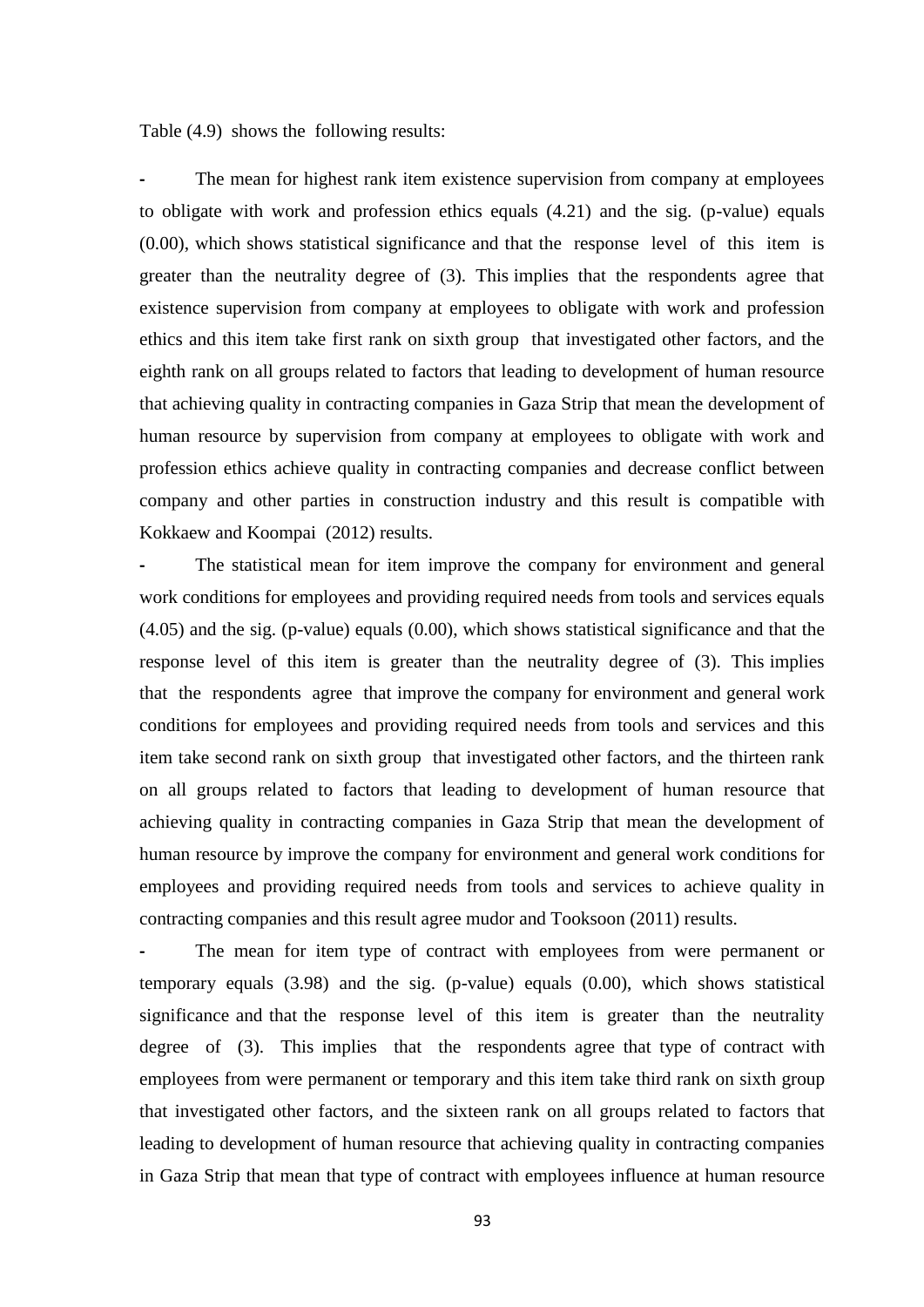development were permanent contract increase influence of human resource development and this result agree with Irawan and Halim (2013).

The mean for lowest item rank demographic change of the workforce in the construction industry equals (3.41) and the sig. (p-value) equals (0.00), which shows statistical significance and that the response level of this item is equal the neutrality degree of (3). This implies that the respondents agree that demographic change of the workforce in the construction industry and this item take last rank on sixth group that investigated other factors and fifty three rank on all group in part two related to factors that leading to development of human resource that achieving quality in contracting companies in Gaza Strip. The weakness influence of demographic change of the workforce in the construction industry at human resource development to achieve quality in contractor companies because the small of research location in Gaza Strip and this result disagree with Kokkaew and Koompai (2012) results.

In general, the statistical mean for the whole field "Others factors" equals (3.84) and the sig. (p-value) equals (0.00) less than ( $\alpha$  = 0.05), which shows statistical significance and that the response level of this field is greater than the neutrality degree of (3). This indicates that the respondents agree with the field "Others factors"

# **4.6.7 Seventh group : consist of factors that barring implementation of human resource development in contracting companies in the Gaza Strip**

| item                                                                                                                   | Mean | value<br>≏ | Test value | Group<br>Anak |
|------------------------------------------------------------------------------------------------------------------------|------|------------|------------|---------------|
| Discontinuous of companies work and lack of continuity<br>of work because of the external conditions of the<br>company | 4.27 | 0.00       | 11.2       |               |
| The company unable to cover human resource<br>development programs costs                                               | 4.09 | 0.00       | 7.6        |               |
| Lack of job security at employees because of the<br>temporary contract with the company                                | 4.03 | 0.00       | 9.9        |               |
| Company dependence on subcontractors in<br>implementation of projects                                                  | 3.99 | 0.00       | 6.9        |               |

**Table 4.10 : One-Sample T test mean and P-value (sig.) of the seventh group**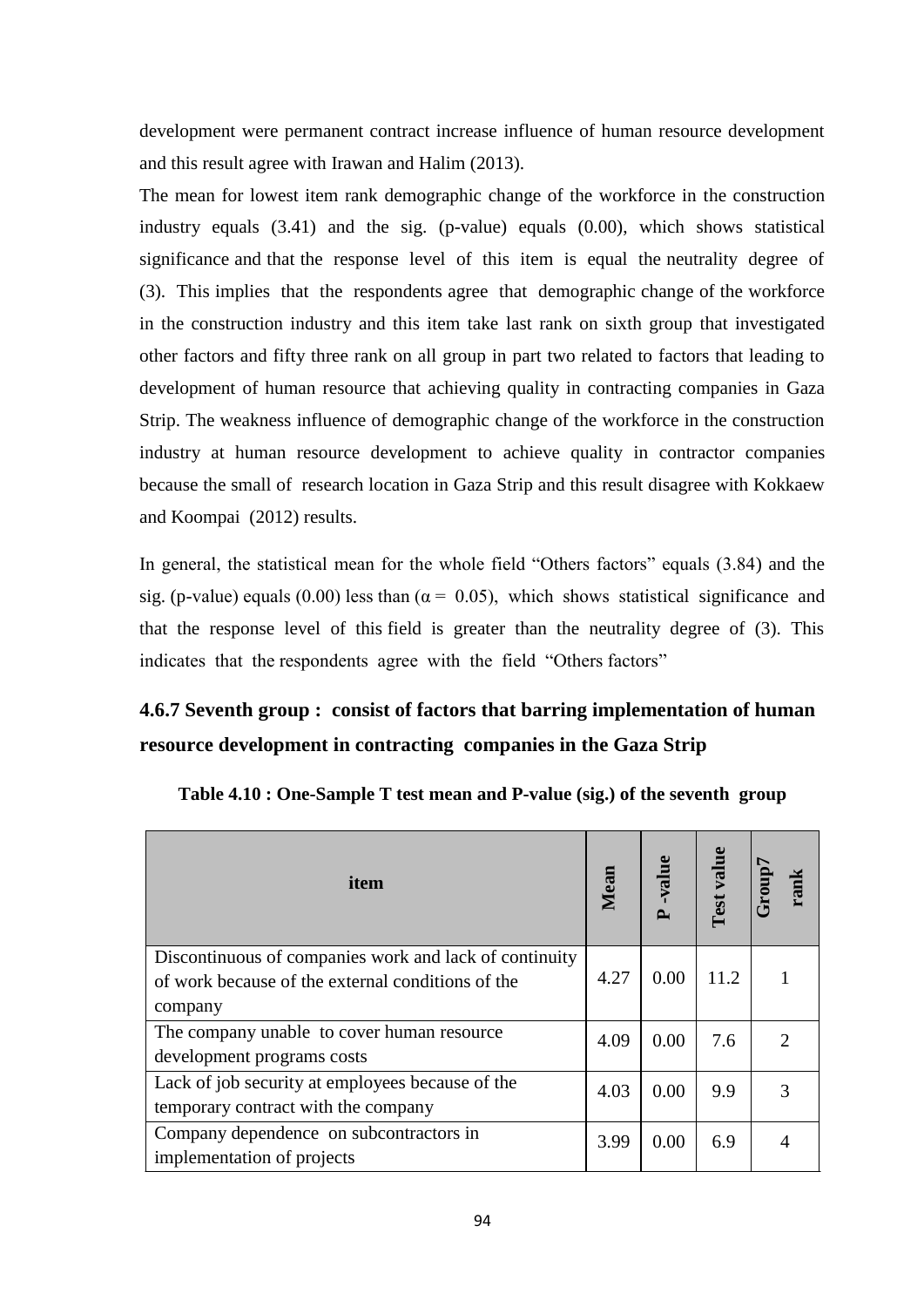| item                                                                                                                                                             | Mean | -value | <b>Test value</b> |    |
|------------------------------------------------------------------------------------------------------------------------------------------------------------------|------|--------|-------------------|----|
| Indecision companies owner to implement training<br>programs for employees because employees change<br>continuously                                              | 3.97 | 0.00   | 7.8               | 5  |
| Lack of incentives and rewards provided by the<br>company for employees to participate in training<br>programs                                                   | 3.95 | 0.00   | 8.4               | 6  |
| weakness of the company's follow-up to the changes of<br>the external market (skilled labor available and new<br>materials that are put on the market)           | 3.92 | 0.00   | 6.5               | 7  |
| Poor self-confidence and fear from failure at employees<br>to benefit from the skills development programs                                                       | 3.90 | 0.00   | 5.7               | 8  |
| Small size of companies leads to the difficulty of<br>implement of human resource development and skills<br>development programs                                 | 3.88 | 0.00   | 6.3               | 9  |
| The absence of laws and legislation that obligate<br>companies to apply human resource development<br>programs                                                   | 3.83 | 0.00   | 5.6               | 10 |
| Level of scientific and practical capabilities of<br>employees                                                                                                   | 3.81 | 0.00   | 9.9               | 11 |
| Lack of awareness of importance of the implementation<br>of human resource development programs in<br>construction companies at employees and company's<br>owner | 3.80 | 0.00   | 7.2               | 12 |
| Lack the necessary resources to implement human<br>resource development programs                                                                                 | 3.79 | 0.00   | 7.2               | 13 |
| Doesn't immaturity of human resources development<br>culture in companies                                                                                        | 3.72 | 0.00   | 5.4               | 14 |
| Weak effectiveness and lack of enthusiasm at employees<br>to participate in the development of human resources<br>programs                                       | 3.62 | 0.00   | 4.6               | 15 |
| Lack of time and work pressure in companies                                                                                                                      | 3.60 | 0.00   | 1.8               | 16 |
| All the item of the group 7                                                                                                                                      | 3.93 | 0.00   | 9.5               |    |

|  |  | Table 4.10 : One-Sample T test mean and P-value (sig.) of the seventh group-Cont |  |
|--|--|----------------------------------------------------------------------------------|--|
|  |  |                                                                                  |  |

(Statistical Significance at level  $\alpha = 0.05$ )

Table (4.10) shows following results: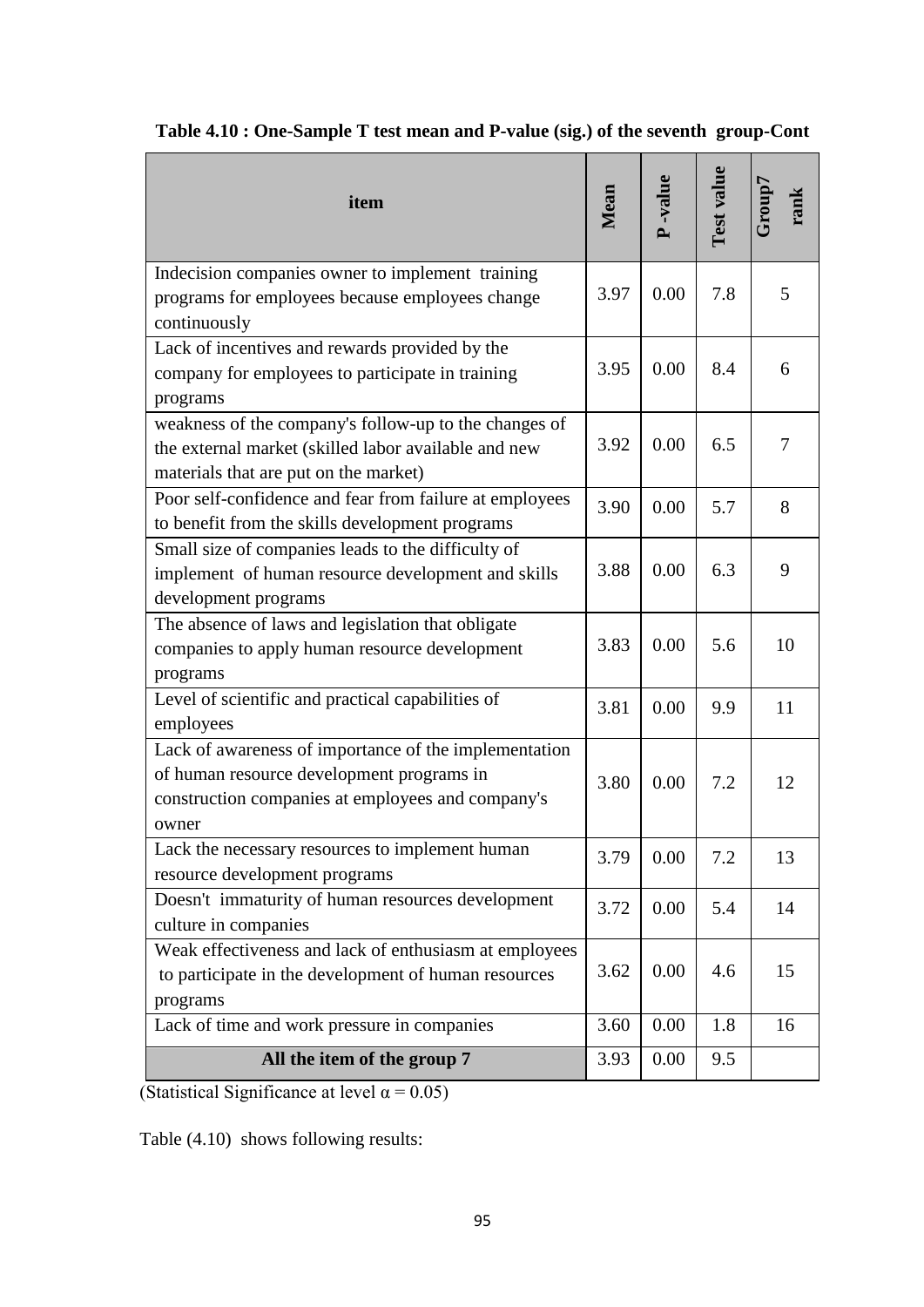The mean for highest item rank discontinuous of companies work and lack of continuity of work because of the external conditions of the company equals (4.27) and the sig. (p-value) equals (0.00), which shows statistical significance and that the response level of this item is greater than the neutrality degree of (3). This implies that the respondents agree that most influence factor at barring human resource development in contracting companies is discontinuous of companies work and lack of continuity of work because of the external conditions of the company, and this item take first rank on seventh group that investigated factors that barring implementation of human resource development in contracting companies in the Gaza Strip because siege at Gaza and external condition especially in last year's. This result is sound because nature discontinuous work for contracting companies in Gaza Strip. that not allow companies to save fixed staff to develop them and the frustration at employees because discontinuous work barring human resource development

**-** The mean for item the company unable to cover human resource development programs costs equals (4.09) and the sig. (p-value) equals (0.00), which shows statistical significance and that the response level of this item is greater than the neutrality degree of (3). This implies that the respondents agree that the company unable to cover human resource development programs costs and this item take second rank on seventh group that investigated factors that barring implementation of human resource development in contracting companies in the Gaza Strip. And this result indicate that development of human resource programs required cost and this cost consider high at contracting companies in Gaza Strip compared with weak financial condition for this companies and this results compatible with Lange et al. (2000)

**-** The mean for lowest item rank lack of time and work pressure in companies equals (3.60) and the sig. (p-value) equals (0.00), which shows statistical significance and that the response level of this item is equal the neutrality degree of (3). This implies that the respondents agree that lack of time and work pressure in companies and this item take last rank on seventh group that investigated factors that barring implementation of human resource development in contracting companies in the Gaza Strip. And this result disagree with Sambrook (2002) results, because respondents deal at this factor based in availability of time in companies in last years that work are weak in companies generally, and if they respondent deal with factor in normal situation, It may be taken from the most factors that barring implementation of human resource development in contracting companies.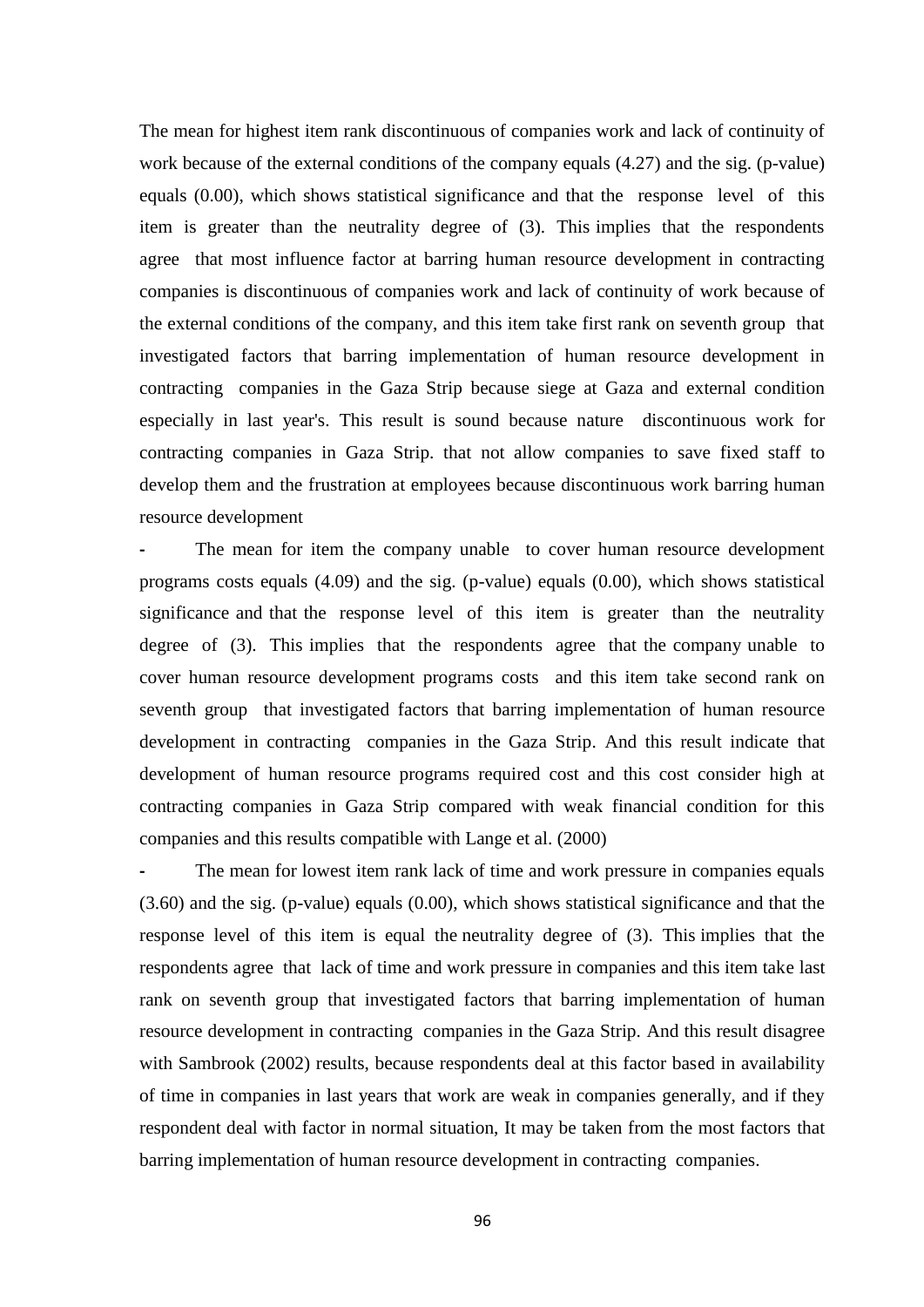In general, the mean for the whole field "Factors that barring implementation of human resource development" equals (3.93) and the sig. (p-value) equals (0.00) less than ( $\alpha$  = 0.05), which shows statistical significance and that the response level of this field is greater than the neutrality degree of (3). This indicates that the respondents agree with the field "Factors that barring implementation of human resource development"

**4.7 The most important factors related to factors that affecting and leading to development of human resource that achieving quality in contracting companies in Gaza Strip**

**Table 4.11 : The most important factors related to factors that leading to development of human resource**

| item                                                                                                                | Mean | <b>P</b> -value | Test value | Group rank     | Part 2 rank    |
|---------------------------------------------------------------------------------------------------------------------|------|-----------------|------------|----------------|----------------|
| Implement efficiency criteria for employee selection                                                                | 4.74 | 0.00            | 2.9        | $\mathbf{1}$   | $\mathbf{1}$   |
| Trainers efficiency and criteria for selection training<br>team.                                                    | 4.72 | 0.00            | 9.3        | $\mathbf{1}$   | $\overline{2}$ |
| Hold training courses to develop knowledge and<br>theoretical capabilities of employees                             | 4.39 | 0.00            | 4.3        | $\overline{2}$ | 3              |
| Paying Salaries and wages regularly and with fairly<br>way and wages increase with according high cost of<br>living | 4.31 | 0.00            | 12.8       | $\overline{2}$ | $\overline{4}$ |
| Increase belonging employees for company                                                                            | 4.25 | 0.00            | 12.5       | 1              | 5              |
| Decrease work accident in sites work                                                                                | 4.24 | 0.00            | 10.3       | $\overline{2}$ | 6              |
| Follow the company appraisal the managers for<br>their employees system                                             | 4.22 | 0.00            | 11.8       | $\mathbf{1}$   | 7              |
| Existence supervision from company at employees<br>to obligate with work and profession ethics                      | 4.21 | 0.00            | 11.9       | 1              | 8              |
| Company follow-up for changing in materials, new<br>equipment and machines that are put on the market               | 4.19 | 0.00            | 10.8       | $\mathbf{1}$   | 9              |
| Company ability for management their resources<br>with efficiency and effective way                                 | 4.18 | 0.00            | 11.2       | 3              | 10             |
| Highest ten items of the groups                                                                                     | 4.35 |                 | 9.76       |                |                |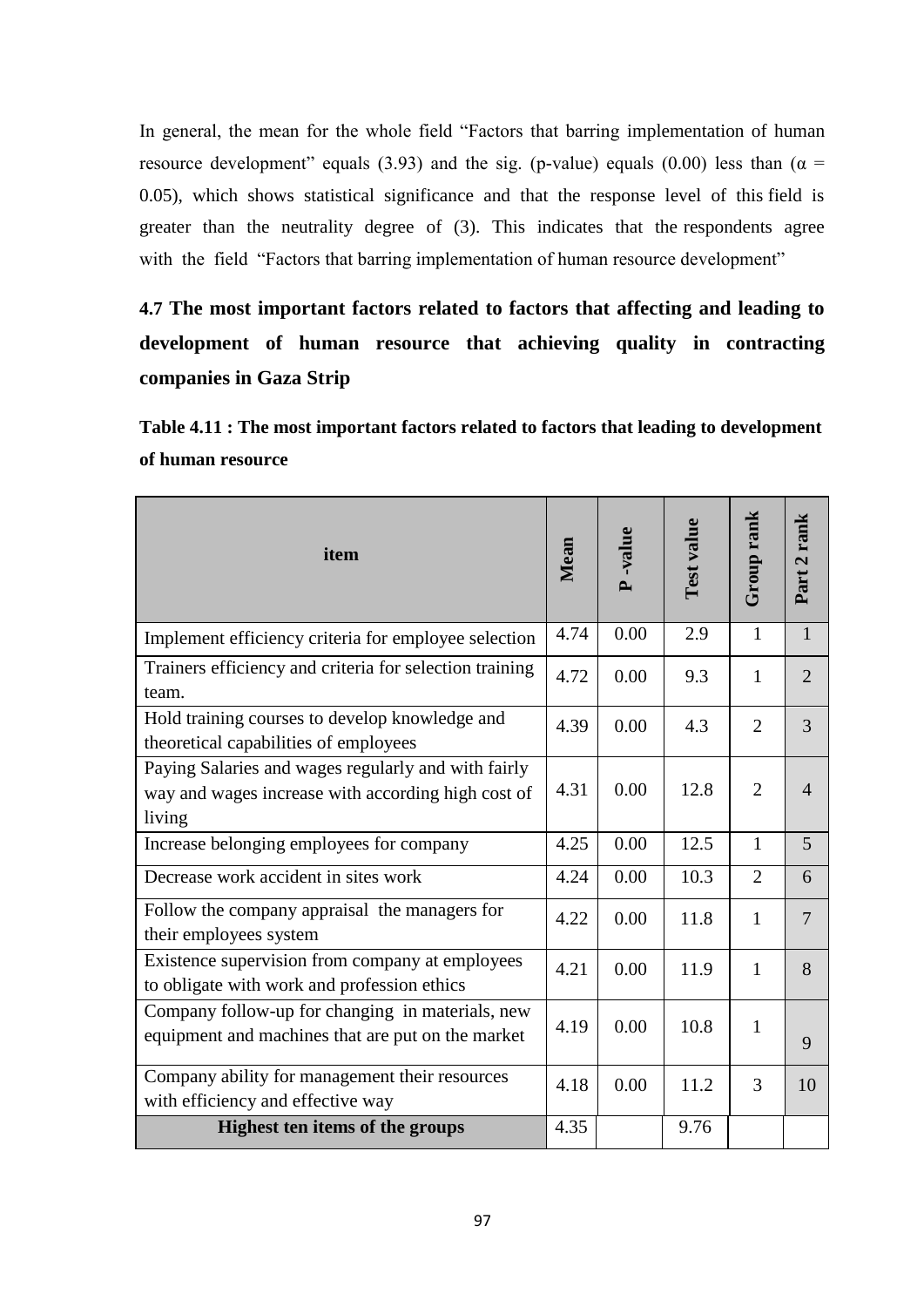**-** Table (4.11) shows that The most important factors related to factors that affecting and leading to development of human resource that achieving quality in contracting companies in Gaza Strip. Factors that take rank 1,2,5,7,8,9 in part two, each factor take the highest rank in each group and the factors that take rank 3, 4, 6 in part two take the second rank in second, first, third groups respectively and factor that take rank 10 at part two take the third rank in group one. From part two and their sub group results, it is illustrate that results are accurate because the most important factors in part two related to factors that affecting and leading to development of human resource that achieving quality in contracting companies in Gaza Strip also take the most important factors in their groups.

**-** The highest mean equals (4.74) for item implement efficiency criteria for employees selection related to factors that leading to development of human resource that achieving quality in contracting companies in Gaza Strip and the sig. (p-value) equals (0.00), which shows statistical significance and that the response level of this item is greater than the neutrality degree of (3). And this item take first rank on first group which investigated factors related to main practices for human resource management and this result is logic because development of human resources mainly depend on selection criteria's and must be sound to form efficient staff, And if employees selected without any consideration for efficiency. The output of human resource development and training programs certainly weak.

The second highest mean equals  $(4.72)$  for item trainers efficiency and criteria for selection training team related to factors that leading to development of human resource that achieving quality in contracting companies in Gaza Strip and the sig. (p-value) equals (0.00), which shows statistical significance and that the response level of this item is greater than the neutrality degree of (3). This implies that the respondents agree that trainers efficiency and criteria for selection training team, and this item take first rank at second group that investigated factors related to training. This result is illustrates the importance role of trainers staff efficiency in success of training program and must chosen based on sound criteria not randomly or search for cheapest trainers.

**-** From previous results, the first factor rank implement specific criteria for employees selection and second factor rank trainers efficiency and criteria for selection training team related factors that leading to development of human resource that achieving quality in contracting companies in Gaza Strip. This results conclude that trainers and trainees must be efficient and selection them based on sound criteria.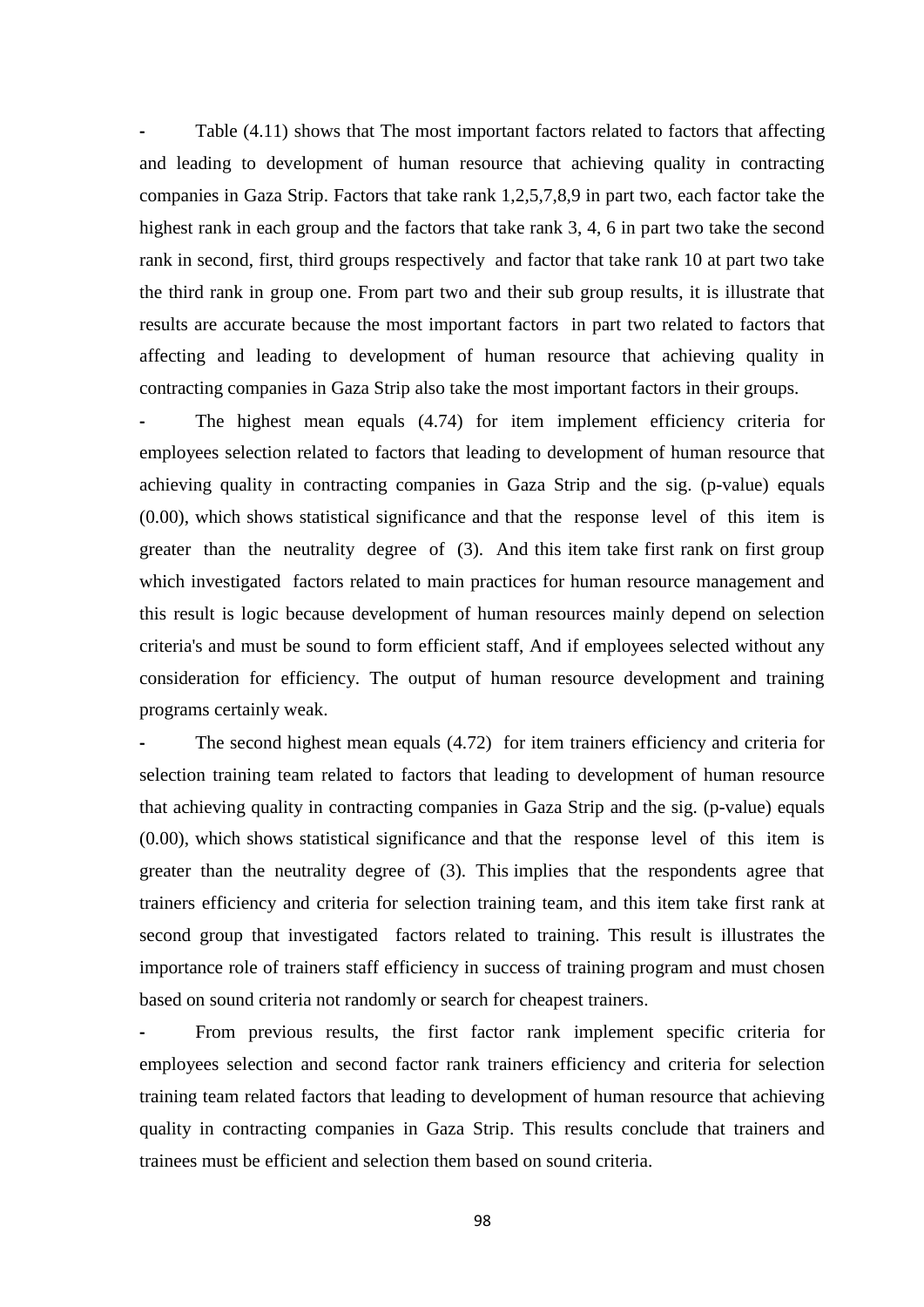The third highest mean equals  $(4.39)$  for item hold training courses to develop knowledge and theoretical capabilities of employees related to factors that leading to development of human resource that achieving quality in contracting companies in Gaza Strip, and the sig. (p-value) equals (0.00), This implies that the respondents agree that hold training courses to develop knowledge and theoretical capabilities of employees and this item take second rank on second group that investigated factors related to training. It can be concluded that the hold of training programs and courses increase efficiency and develop of employees staff skills and training programs must be cover all field work practical and theoretical and to include all employees in company.

**-** The fourth highest mean equals (4.31) for item paying salaries and wages regularly and with fairly way and wages increase with according high cost of living related to factors that leading to development of human resource that achieving quality in contracting companies in Gaza Strip, and this item take second rank at first group that investigated factors related to main practices for human resource management. This result is sound because salaries and wages are considered form most motivation for employees to work efficiently and to develop their skills to improve their salaries and any delay in paying salaries and wages influence at employees morale to joint with training programs.

**-** The fifth highest mean equals (4.25) for item increase belonging employees for company related to factors that leading to development of human resource that achieving quality in contracting companies in Gaza Strip, and this item take first rank on third group that investigated factors resulted from training programs. It can be conclude that arise employees belonging for company as resulted from training programs develop human resource in company and lead to quality achievement and improve employees accomplishment and save company resources.

The sixth highest mean equals  $(4.24)$  for item decrease work accident in sites work related to factors that leading to development of human resource that achieving quality in contracting companies in Gaza Strip. And this item take second rank on third group that investigated factors resulted from training programs. And this factor is very important because training employees at safety skills develop the quality work and decrease work accidents and save human resource that consider the most important resource in construction industry.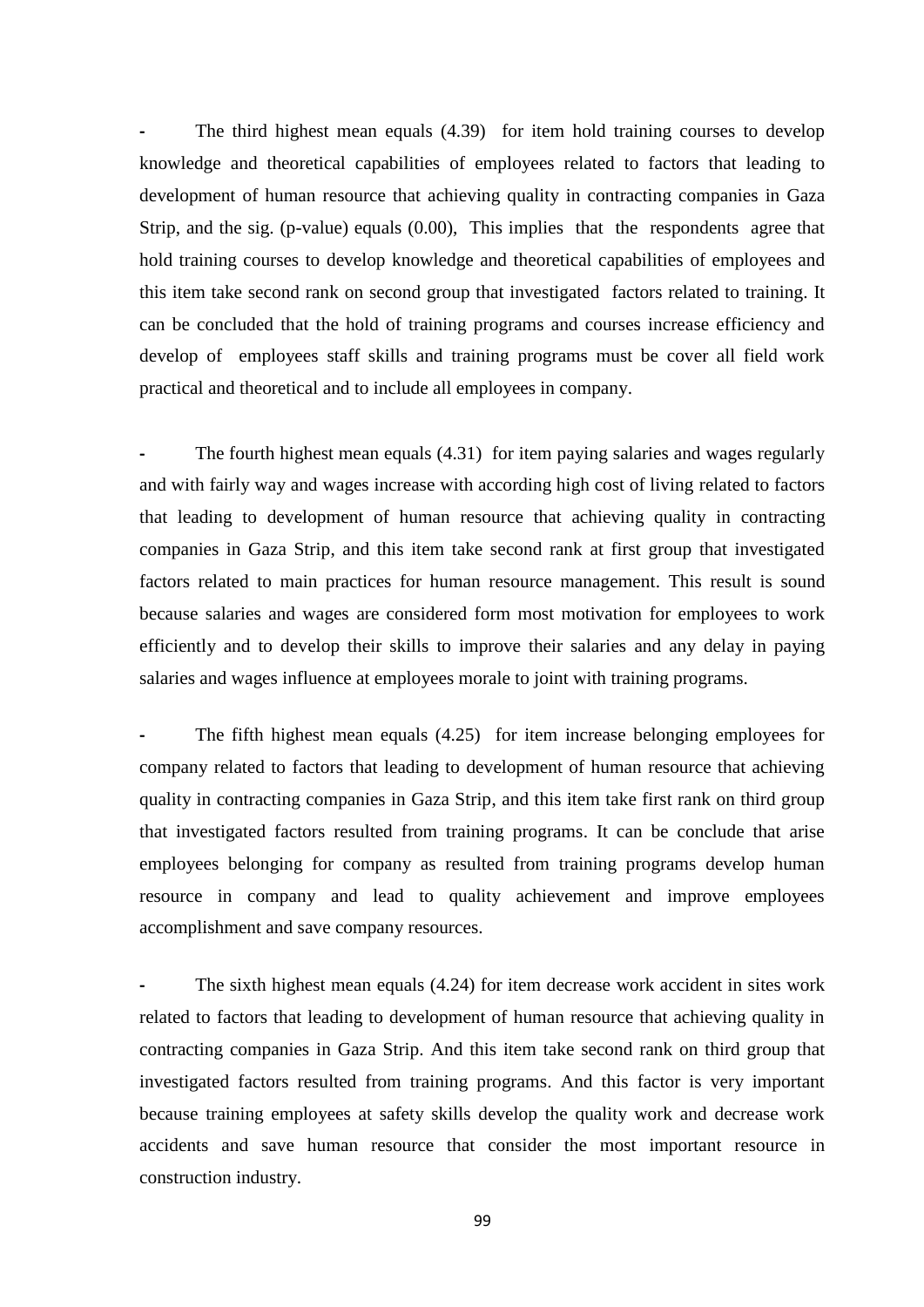The seventh highest mean equals  $(4.22)$  for item follow the company managers appraisal for their employees system related to factors that leading to development of human resource that achieving quality in contracting companies in Gaza Strip. And this item take first rank on fifth group that investigated factors related to who carry out of employees evaluation. That mean the importance of managers appraisal for employees because fair of managers appraisal in most condition compared with team appraisal, peer appraisal and subordinate appraisal that influenced from competition and this result is sound because the managers known all details about efficiency and performance of their employees.

The eighth highest mean equals (4.21) for item existence supervision from company at employees to obligate with work and profession ethics system related to factors that leading to development of human resource that achieving quality in contracting companies in Gaza Strip. And this item take first rank on sixth group that investigated other factors. That mean the development of human resource by supervision from company at employees to obligate with work and profession ethics achieve quality in contracting companies and decrease conflict between company and other parties in construction industry.

The ninth highest mean equals (4.19) for item company follow-up for changing in materials, new equipment and machines that are put on the market equals related to factors that leading to development of human resource that achieving quality in contracting companies in Gaza Strip. And this item take first rank on forth group that investigated factors related to work market changes (Materials / equipments and machines /workers). That mean the importance of follow-up for changing in materials, new equipment and machines that are put on the market by company to train employees and to be familiar with it.

The tenth highest mean equals  $(4.18)$  for item management their resources with efficiency and effective way related to factors that leading to development of human resource that achieving quality in contracting companies in Gaza Strip. And this item take third rank on first group that investigated factors related to main practices for human resource management. This result indicate that resources management in company must be efficiently and effectively used to develop the company employees skills.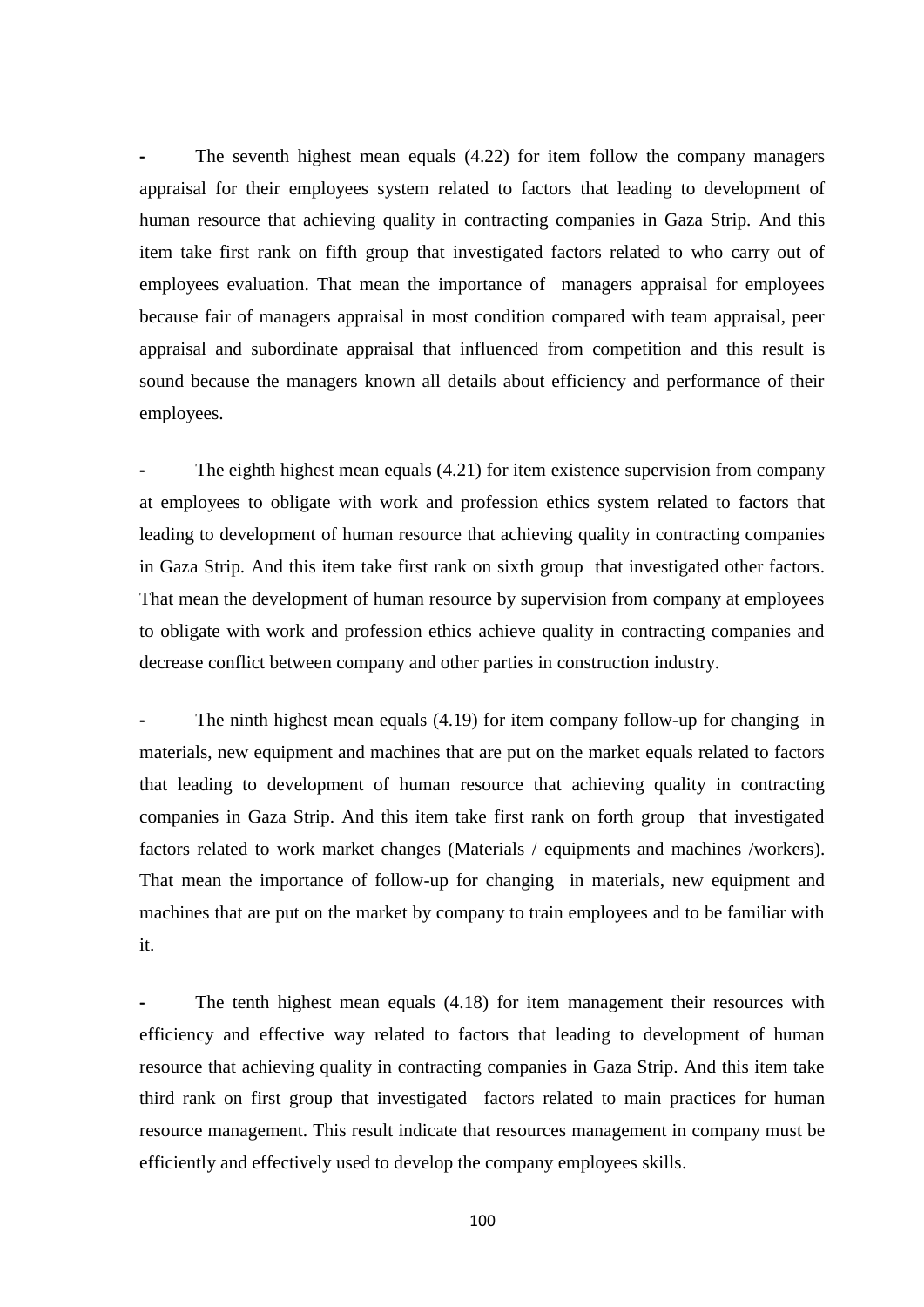From previous results for most important ten factors related to factors that affecting and leading to development of human resource that achieving quality in contracting companies in Gaza Strip. It is clear that mean values is very close to each other that illustrate that this factors is very important to implement it as one package to develop human resource in contracting companies in Gaza Strip.

# **4.8 The most important factors related factors affecting and that barring implementation of human resource development in contracting companies in Gaza Strip.**

In contracting companies in Gaza Strip there are many obstacles and barriers to implement human resource development, were their exist many barriers in company internal environment and others barriers from external environment for company. Table 4.13 show the most important five factors related factors affecting and that barring implementation of human resource development in contracting companies in Gaza Strip.

**Table 4.12 :** The most important factors that barring implementation of human resource development in contracting companies in Gaza Strip.

| item                                                                    | Mean | P-value | Test value | Group 7 rank   | Part 2 rank   |
|-------------------------------------------------------------------------|------|---------|------------|----------------|---------------|
| Discontinuous of companies work and lack of                             | 4.27 | 0.00    | 11.2       | 1              |               |
| continuity of work because of the external<br>conditions of the company |      |         |            |                |               |
| The company unable to cover human resource                              | 4.09 | 0.00    | 7.6        | $\overline{2}$ | $\mathcal{D}$ |
| development programs costs                                              |      |         |            |                |               |
| Lack of job security at employees because of the                        | 4.03 | 0.00    | 9.9        | 3              | $\mathcal{R}$ |
| temporary contract with the company                                     |      |         |            |                |               |
| Company dependence on subcontractors in                                 | 3.99 | 0.00    | 6.9        | $\overline{4}$ |               |
| implementation of projects                                              |      |         |            |                |               |
| Indecision companies owner to implement                                 |      |         |            |                |               |
| training programs for employees because                                 | 3.97 | 0.00    | 7.8        | 5              |               |
| employees change continuously                                           |      |         |            |                |               |
| <b>Highest five items of the group</b>                                  | 4.07 |         | 8.68       |                |               |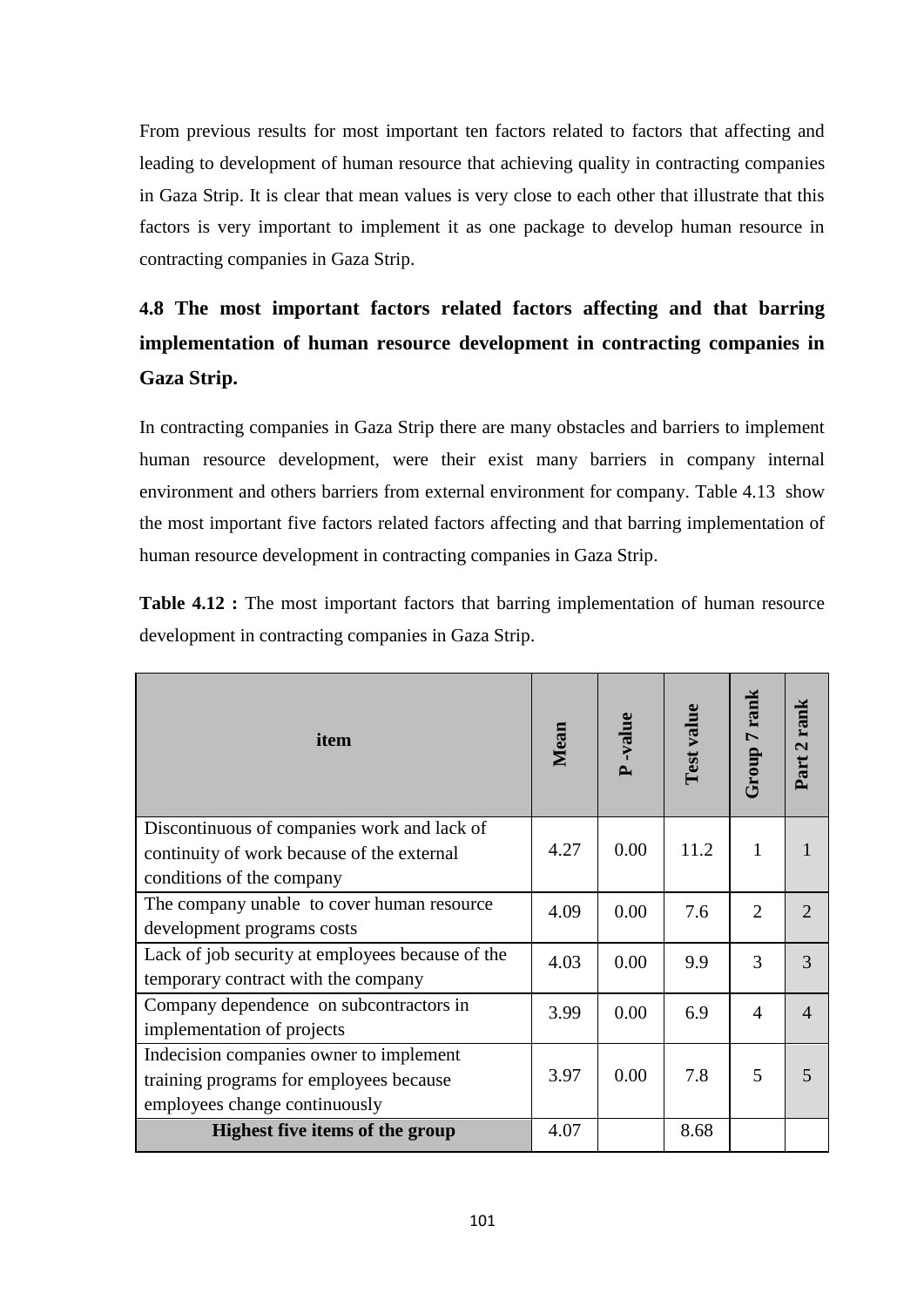Table (4.12) shows that highest five factors affecting and barring implementation of human resource development in contracting companies in Gaza Strip. The discontinuous of companies work and lack of continuity of work because of the external conditions environment of the company take first rank at factors affecting and that barring implementation of human resource development in contracting companies in Gaza Strip. The discontinuity companies work in Gaza Strip especially in last year's because siege doesn't allow the company to save their staff to develop them and employees doesn"t fell with job stability to develop their skills and they are feeling continuously with anxiety frustration.

Factor company unable to cover human resource development programs costs take second rank at factors affecting and that barring implementation of human resource development in contracting companies in Gaza Strip. And this result indicate that development of human resource programs required cost and this cost consider high at contracting companies in Gaza Strip compared with weak financial condition for this companies, but in fact the cost of human resource development considers very low compared with benefit of development for company.

Factor lack of job security at employees because of the temporary contract with the company take third rank at factors affecting and that barring implementation of human resource development in contracting companies in Gaza Strip. Because there is not motivation for employees to still in their job position. That lead to employees doesn"t participate with company training programs or weak participation and doesn"t develop their skills individually.

Factor company dependence on subcontractors in implementation of projects take fourth rank at factors affecting and that barring implementation of human resource development in contracting companies in Gaza Strip. Because company in this condition doesn't own sufficient staff to execute projects and they saw that development of subcontractor team for responsibility of their companies. And subcontractor doesn't fear at his company reputation because their company name doesn"t appear clearly in projects.

Factor indecision companies owner to implement training programs for employees because employees change continuously take fifth rank at factors affecting and that barring implementation of human resource development in contracting companies in Gaza Strip. Because human resource development cost and fear of company from employees changes continuously put them in indecision condition. From this item the company must attract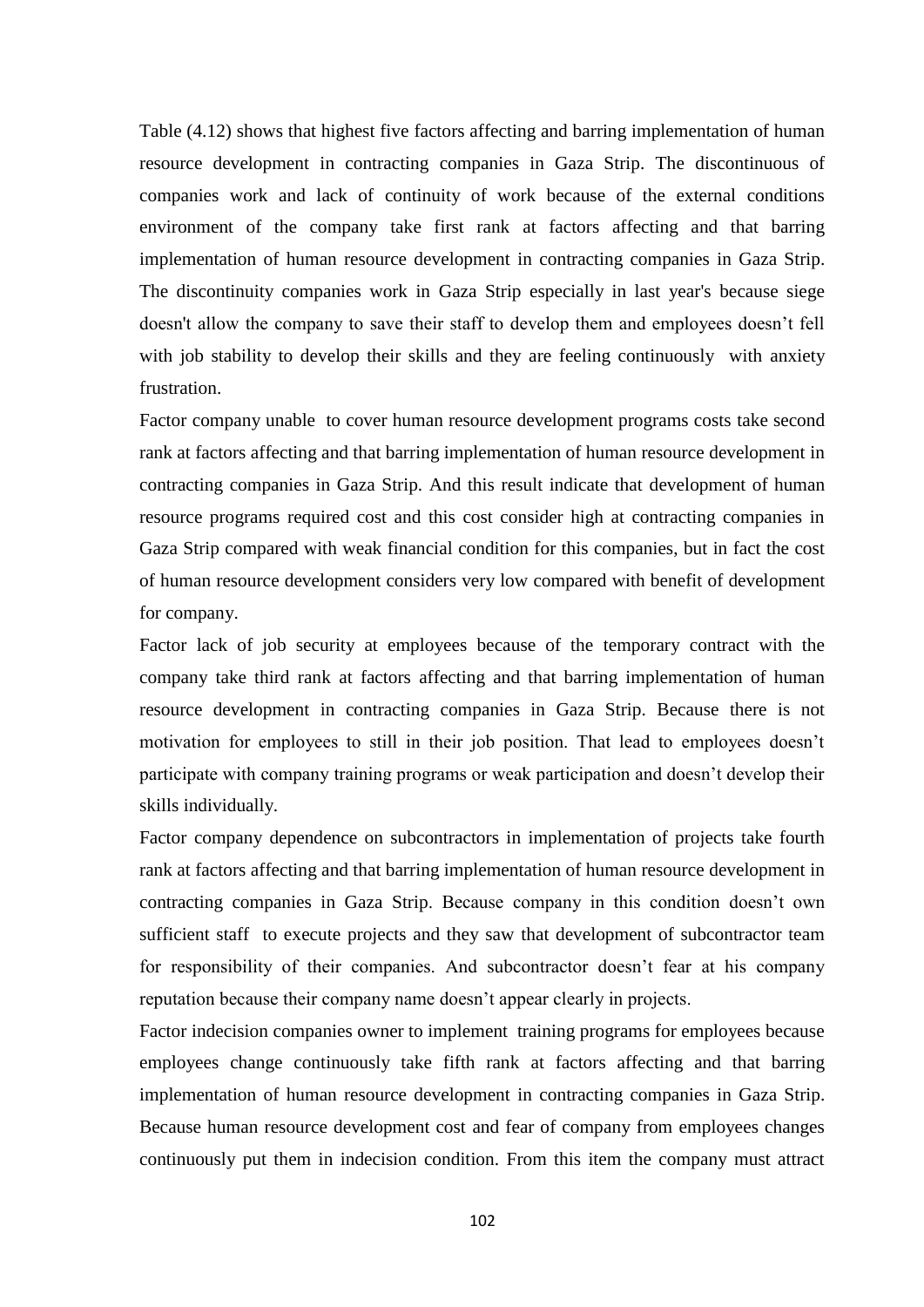efficient employees to solve problem, that they need simple development to decrease human resource development cost.

From most factors affecting and that barring implementation of human resource development in contracting companies in Gaza Strip results. It is shown that mean values very close to each other were mean value are limited from 4.27 to 3.97 for most five factors affecting and that barring implementation of human resource development that mean all factors influence at barring with convergent degrees to take it in consider.

**4.9 Groups rank in part two: groups that leading to human resource development to achieve quality in contracting companies** :

**Table 4.13 : One-Sample T test mean and P-value (sig.) of the overall Groups in part 1**

| Part two groups                                                                          | Mean | P-value | Test value | Groups rank                 |
|------------------------------------------------------------------------------------------|------|---------|------------|-----------------------------|
| Factors resulted from training programs.                                                 | 3.94 | 0.00    | 13.2       |                             |
| Factors related to main practices for Human<br>resource management.                      | 3.93 | 0.00    | 11.5       | $\mathcal{D}_{\mathcal{A}}$ |
| Factors related to work market changes<br>(Materials / equipments and machines /workers) | 3.91 | 0.00    | 10.7       | 3                           |
| Other factor                                                                             | 3.84 | 0.00    | 12.5       | $\overline{4}$              |
| Factors related to training.                                                             | 3.71 | 0.00    | 8.1        | 5                           |
| Factors related to who carry out of employees<br>evaluation.                             | 3.58 | 0.00    | 5.6        | 6                           |
| All the item of the group                                                                | 3.82 | 0.00    | 13.8       |                             |

(Statistical Significance at level  $\alpha = 0.05$ )

**-** Table (4.13) shows the respondents" opinions towards the overall groups in part two that contain factors of human resource development that leading to achieving quality in contracting companies in the Gaza Strip that consist of six groupsas they are ranked in a descending order according to the acceptance degree, where the first rank represents the group related to factors resulted from training programs. That has the highest acceptance degree from companies respondents in condition of training programs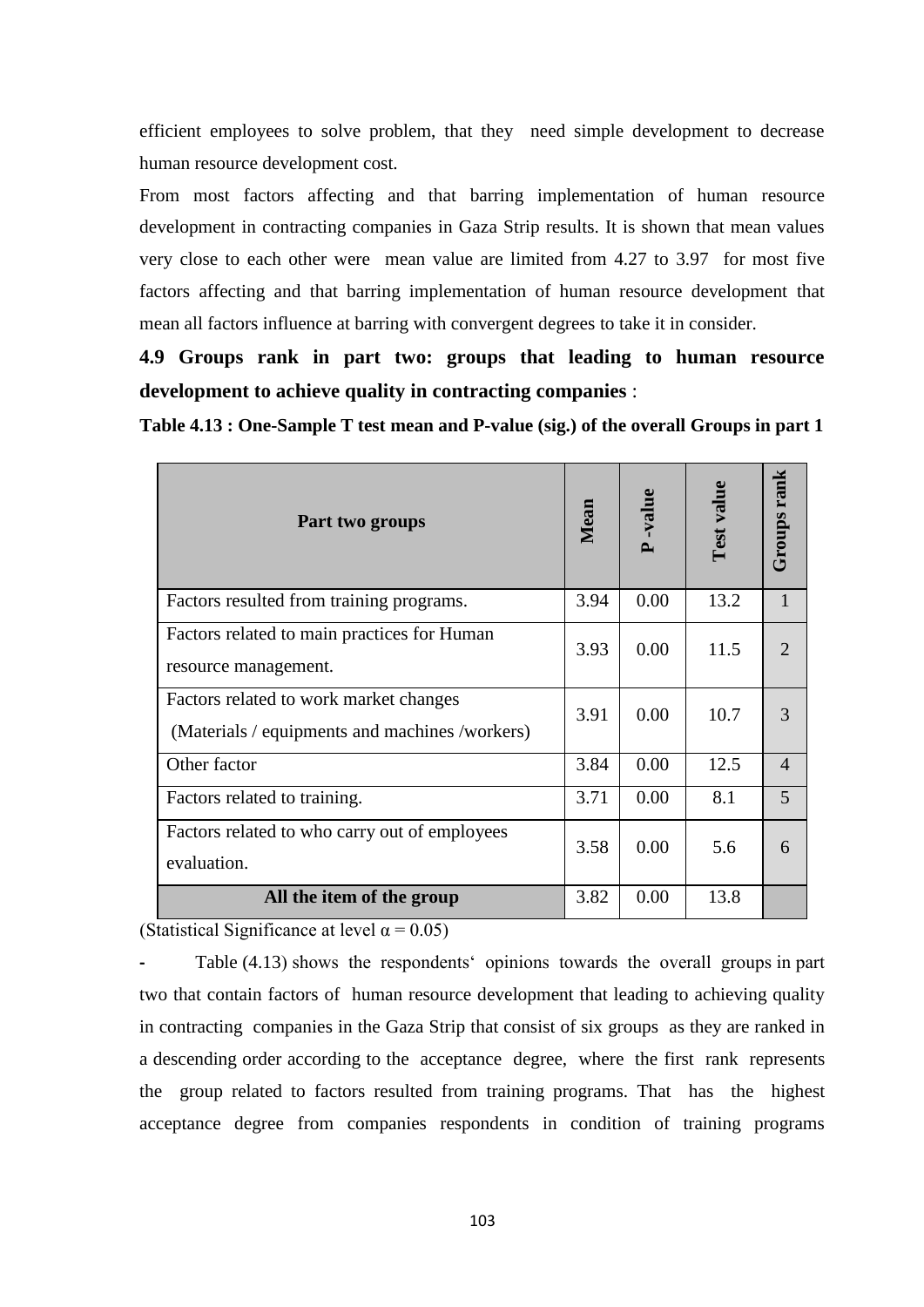implementation, factors resulted from training programs achieved and lead to quality achievement in company.

The second group rank at groups related factors of human resource development that leading to achieving quality in contracting companies in the Gaza Strip, represents group related factors to main practices for human resource management. That has the highest acceptance degree from companies respondents for this group. Because there is doesn"t exit human resource development in any company or organization without sound implementation for human resource management main practices. It can be said that human resource management is foundation for human resource development.

**-** The third group rank at groups related factors of human resource development that leading to achieving quality in contracting companies in the Gaza Strip, represents factors in group related to work market changes materials, equipments, machines and workers. This indicate the importance of following up work marker changes related to materials, equipments, machine and workers by company to be able to design training programs and programs needs determination.

- The last group rank at groups related factors of human resource development that leading to achieving quality in contracting companies in the Gaza Strip, represents factors related to who carry out of employees evaluation. The last rank not mean that doesn"t import factors, were the group mean equals (3.58) and highest group rank equals (3.94) that mean the difference between highest and lowest group is simple for part related factors of human resource development that leading to achieving quality in contracting companies in the Gaza Strip. Importance of appraisal process for employees and using different methods help company to identification current employees skills to determine training needs for employees.

#### **4.10 Hypothesis Testing:**

#### **4.10.1 First Main Hypothesis Testing :**

The Pearson Correlation Coefficient test was used to examine the correlation significance in testing the first main hypothesis via its subsidiary ones as the following:

**Null Hypothesis**: There is no significant statistical correlation at level ( $\alpha$  = 0.05) between the groups factors of human resource development and quality in contracting companies in the Gaza Strip.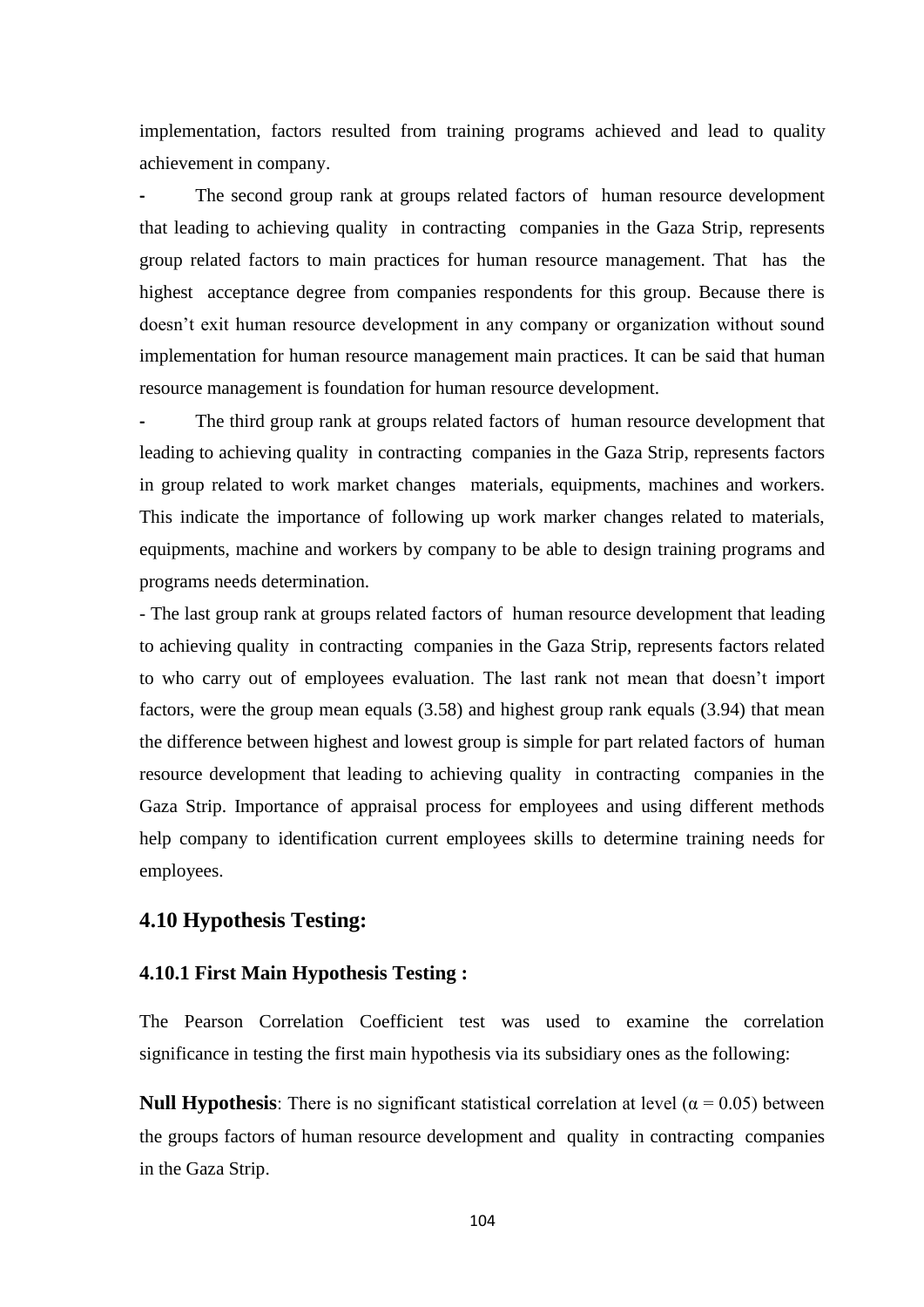**Alternative Hypothesis**: There is a significant statistical correlation at level ( $\alpha$  = 0.05) between the fields of Factors of human resource development and quality in contracting companies in the Gaza Strip.

If the sig. (p-value) was greater than the significance level at ( $\alpha$  = 0.05), then we could not reject the null hypothesis and this reveals that there does not exist a significant statistical correlation between the fields.

| <b>Factor</b>               | <b>Pearson coefficient</b> | P-value  |
|-----------------------------|----------------------------|----------|
| Human recourses development | 0.98                       | $0.00\,$ |

**Table 4.14 : The correlation coefficient for part 1**

**\*\* (Indicates Correlation Significance at α = 0.05)**

Table (4.14) shows that the correlation coefficient between factors of human resource development and quality in contracting companies in the Gaza Strip equals (0.98), and the p-value (sig.) equals (0.00) which is less than ( $\alpha$  = 0.05). This result confirms a positive relation indicating a statistical significance between factors of human resource development and quality in contracting companies in the Gaza Strip.

#### **4.10.2 Second main hypothesis :**

Hypothesis Two: There is a significant statistical correlation at level ( $\alpha$  = 0.05) between the existence of many barriers to implement human resource development and quality in contracting companies in the Gaza Strip

**Table 4.15 : The correlation coefficient for part 2**

| factor          | <b>Pearson coefficient</b> | P-value  |
|-----------------|----------------------------|----------|
| <b>Barriers</b> | $0.70\,$                   | $0.00\,$ |

Table (4.15) shows that the correlation coefficient between the existence many barriers to implement human resource development and quality in contracting companies in the Gaza Strip equals (0.70), and the p value (sig.) equals (0.00) which is less than ( $\alpha$  $= 0.05$ ). This result confirms a positive relation indicating a statistical the existence of many barriers to implement human resource development and quality in contracting companies in the Gaza Strip.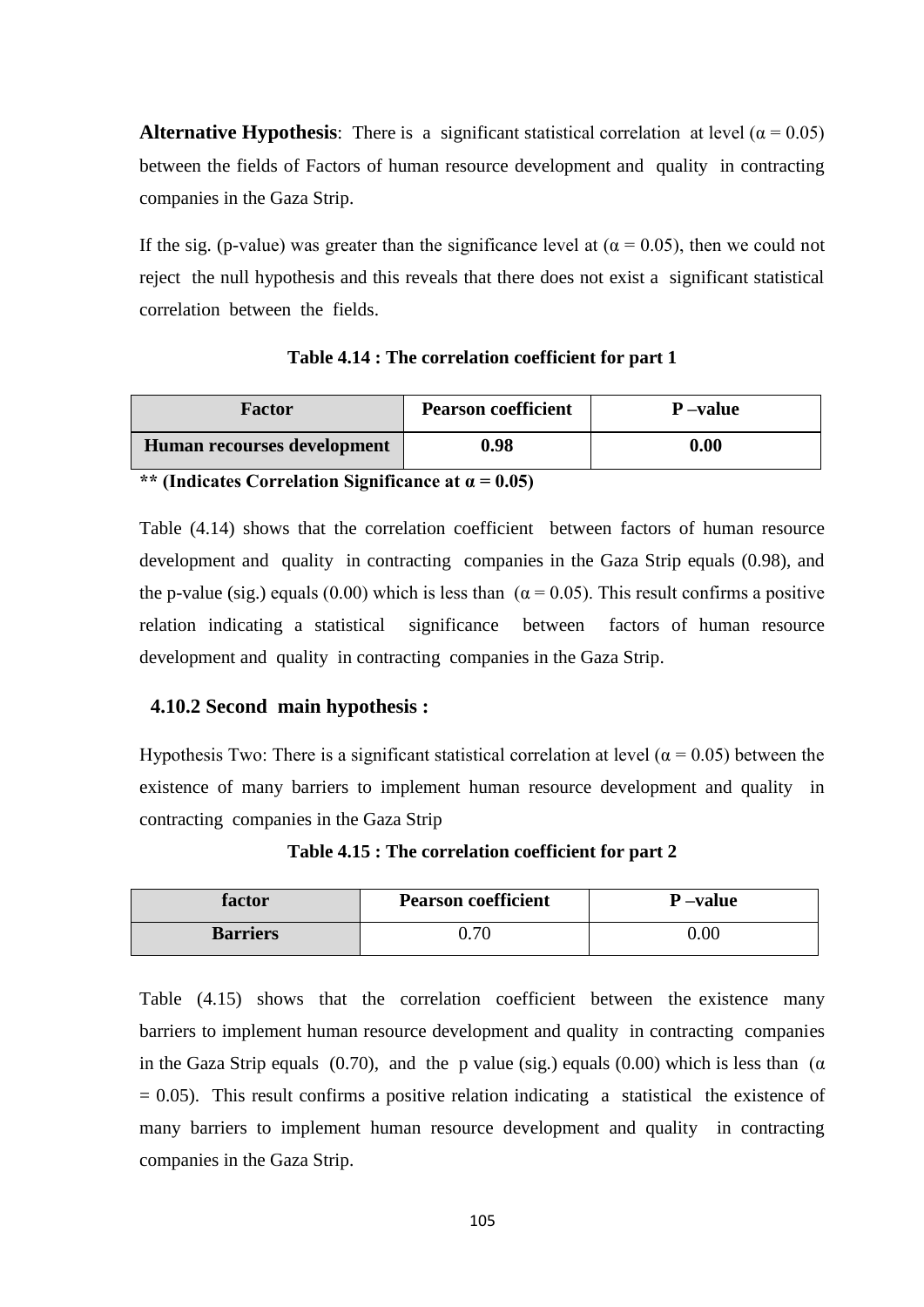#### **4.10.3 Second main hypothesis testing and testing its sub-hypothesis:**

**Null Hypothesis**: There are no significant statistical differences at level ( $\alpha = 0.05$ ) among the respondents in their opinions about the impact of role of human resource development in achieving quality in contracting companies in the Gaza Strip attributed to their characteristic factors (job description and experience).

**Alternative Hypothesis**: There are significant statistical differences at level ( $\alpha = 0.05$ ) among the respondents in their opinions about the impact of role of human resource development in achieving quality in contracting companies in the Gaza Strip attributed to their characteristic factors (job description and experience).

#### **4.10.4 Sub-Hypothesis One Testing:**

#### **Sub-Hypothesis One**

|             |                    | value |                       | <b>Mean</b> |           |                   |                  |       |  |
|-------------|--------------------|-------|-----------------------|-------------|-----------|-------------------|------------------|-------|--|
| No.         | factor             | Test  | value<br>$\mathbf{r}$ | owner       | C.manager | <b>H.Rmanager</b> | <b>P.manager</b> | other |  |
|             | Human<br>recourses | 0.63  | 0.63                  | 3.9         | 3.8       | 3.8               | 3.7              | 3.9   |  |
| $\mathbf 2$ | barriers           | 0.46  | 0.76                  | 3.9         | 3.7       | 3.7               | 3.8              | 3.6   |  |
|             | <b>All Groups</b>  | 0.59  | 0.66                  | 3.9         | 3.8       | 3.9               | 3.7              | 3.7   |  |

**Table 4.16 :One-Way ANOVA Test for testing the differences due to job description**

**(Differences Denote Significance at Level α = 0.05)**

Table (4.16) shows that the study sample have a correspondent opinions over the study fields regardless of the job description , and this confirms that the job description does not influence the study sample opinions towards the study fields. That can be interpreted that respondents based on job description are close to each other in work scope and their knowledge about human resource development is convergent especially human resource development in contracting companies in Gaza Strip is not implemented in satisfied manner.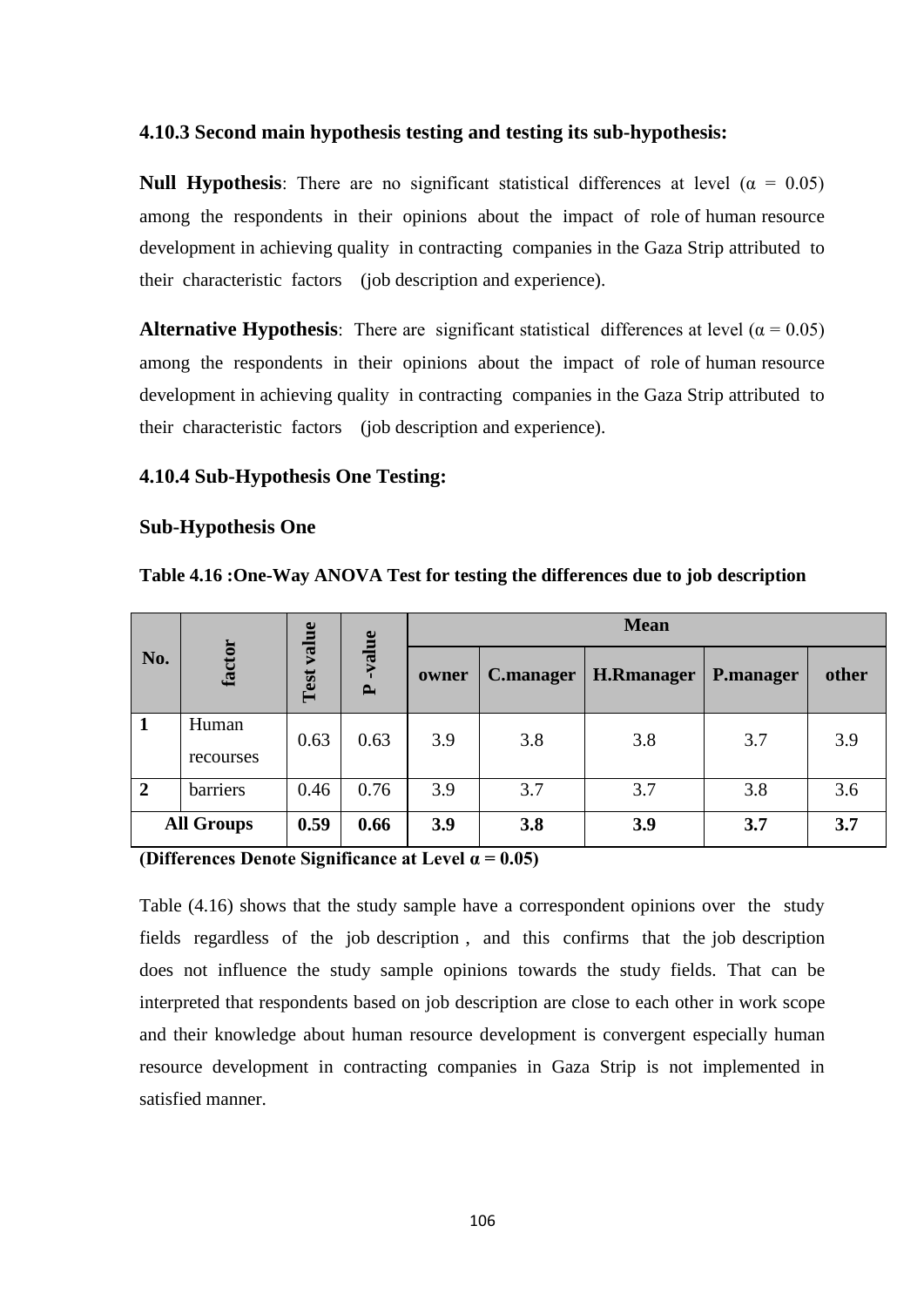#### **Sub-Hypothesis Two:**

|                |                                |                |                        |                                                    | <b>Mean</b>       |                    |                 |
|----------------|--------------------------------|----------------|------------------------|----------------------------------------------------|-------------------|--------------------|-----------------|
| No.            | field                          | Test value (f) | -value<br>$\mathbf{r}$ | $\dot{v}$<br>$\boldsymbol{\omega}$<br>than<br>Less | ょ.<br>5<br>3-less | less $10 y$ .<br>้ | More than 10 y. |
| 1              | Human recourses<br>development | 0.82           | 0.48                   | 3.7                                                | 3.8               | 3.6                | 3.8             |
| $\overline{2}$ | barriers                       | 1.11           | 0.34                   | 3.7                                                | 3.6               | 3.5                | 3.9             |
|                | <b>All fields</b>              | 0.94           | 0.42                   | 3.7                                                | 3.7               | 3.8                | 3.8             |

#### **Table 4.17 : One-Way ANOVA Test for testing the differences due to the experience**

**(Differences Denote Significance at Level α = 0.05)**

Table (4.17) shows that the study sample have a correspondent opinions over the study fields regardless of the experience , and this confirms that the experience does not influence the study sample opinions towards the study fields. That can be interpreted that doesn't exist tangible progress in human resource development in contracting companies in Gaza Strip, were the knowledge at employee about human resource development form at beginning of years work and 93.5% of respondent are more 3 years experience that lead to the experience does not influence the study sample opinions towards the study fields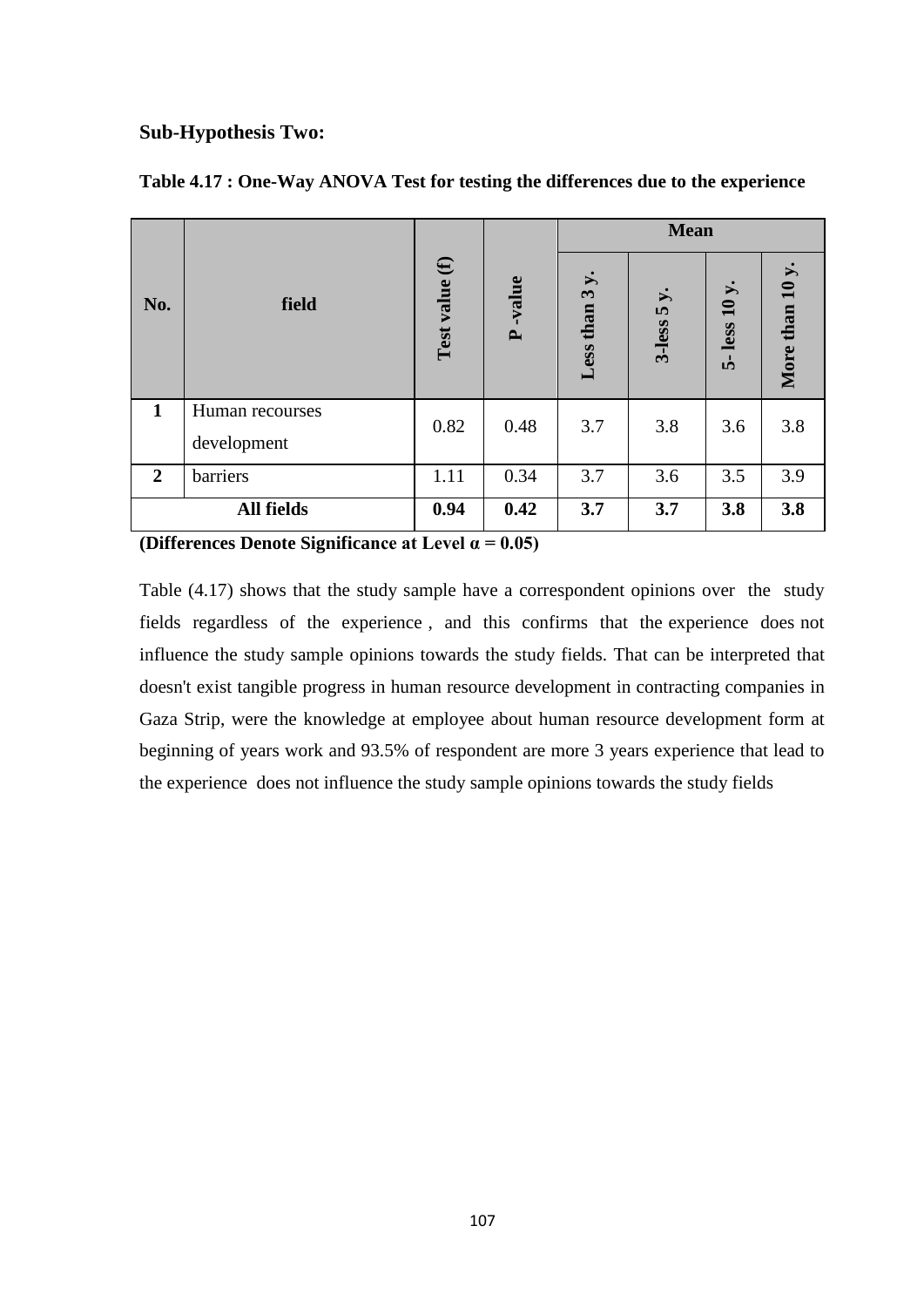#### **Sub-Hypothesis Three:**

|                                                                    |  |  |  | Table 4.18 :One-Way ANOVA Test for testing the differences due to Average of |  |  |
|--------------------------------------------------------------------|--|--|--|------------------------------------------------------------------------------|--|--|
| projects value that executed annually for last five years (Dollar) |  |  |  |                                                                              |  |  |

|                |                        |            |                        | <b>Mean</b> |               |               |               |  |
|----------------|------------------------|------------|------------------------|-------------|---------------|---------------|---------------|--|
| No.            | factor                 | Test value | -value<br>$\mathbf{r}$ | Less $0.5$  | $0.5$ -less 1 | $1$ -less $2$ | $2$ -more $2$ |  |
| $\mathbf 1$    | Human<br>recourses dev | 0.851      | 0.471                  | 3.867       | 3.645         | 3.907         | 3.744         |  |
| $\overline{2}$ | barriers               | 1.487      | 0.225                  | 3.862       | 3.500         | 4.035         | 3.814         |  |
| All fields     |                        | 1.093      | 0.358                  | 3.866       | 3.624         | 3.925         | 3.754         |  |

**(Differences Denote Significance at Level α = 0.05)**

Table(4.18) shows that the study sample have a correspondent opinions over the study fields regardless of average of projects value that executed annually for last five years. This confirms that the differences due to the average of projects value that executed annually for last five years does not influence the study sample opinions towards the study fields.

**Table 4.19:One-Way ANOVA Test for testing the differences due to the No of employees**

| No.            | factor             | e<br>$\overline{v}$ alı<br>Test | -value<br>$\mathbf{r}$ | <b>Mean</b> |           |           |         |
|----------------|--------------------|---------------------------------|------------------------|-------------|-----------|-----------|---------|
|                |                    |                                 |                        | 15 or less  | $16 - 30$ | $31 - 50$ | More 50 |
| $\mathbf{1}$   | Human<br>recourses | 0.221                           | 0.882                  | 3.751       | 3.724     | 3.780     | 3.860   |
| $\overline{2}$ | barriers           | 0.244                           | 0.865                  | 3.829       | 3.703     | 3.788     | 3.909   |
| All fields     |                    | 0.247                           | 0.863                  | 3.762       | 3.721     | 3.781     | 3.867   |

**(Differences Denote Significance at Level α = 0.05)**

Table (4.19) shows that the study sample have a correspondent opinions over the study fields regardless of the number of employees , and this confirms that the number of employees does not influence the study sample opinions towards the study fields.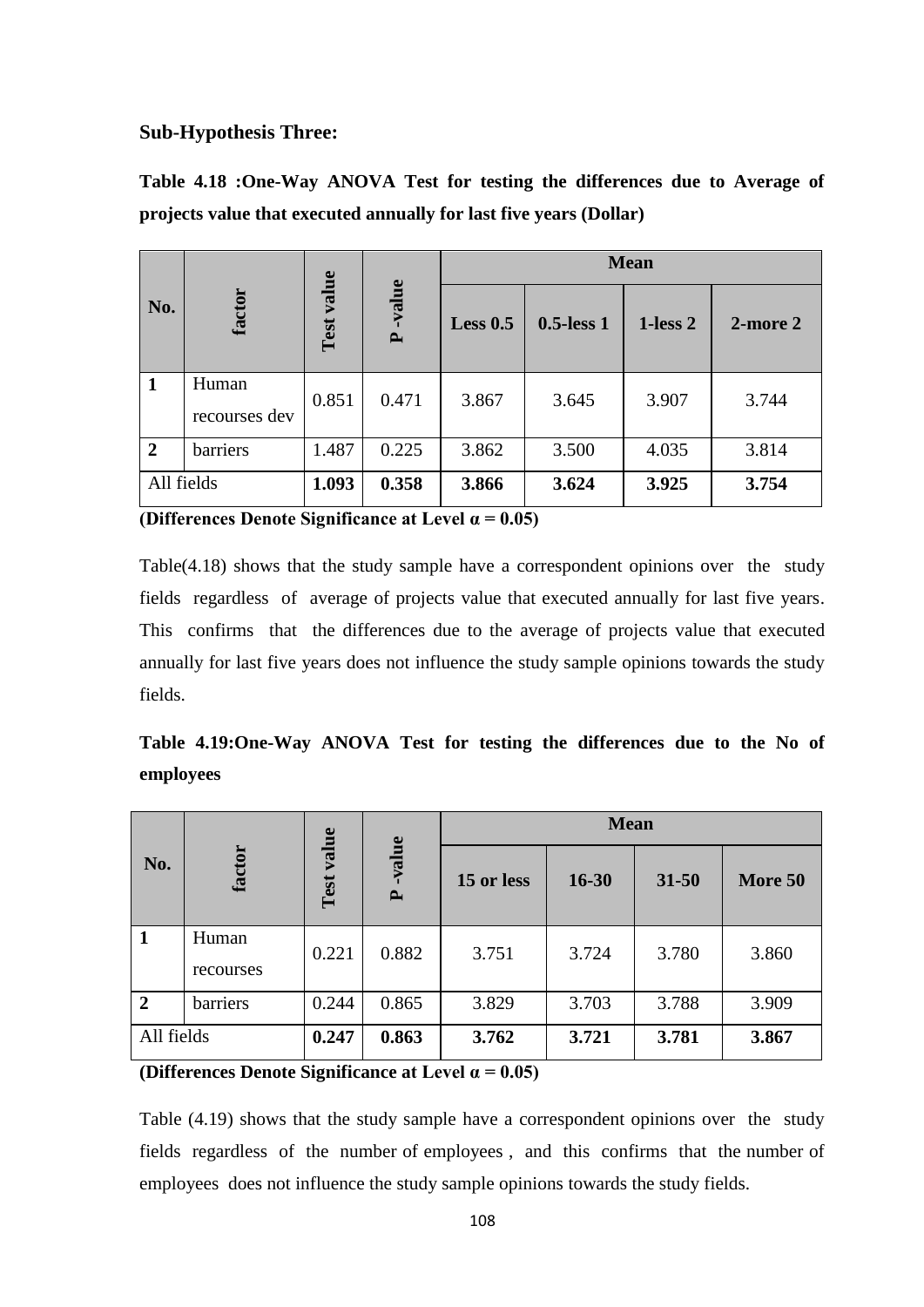## **Chapter 5**

## **Development of framework**

### **5.1 Introduction**

This chapter presents a framework for effective implementation of human resource development to achieving quality in contracting companies in Gaza Strip. The findings drawn up from the literature review, current situation, interview and questionnaire survey were triangulated to help in establishing the framework. By using this framework contracting companies can follow the procedures to development their human resources to achieve quality by taking high care to main human resource practices and holding training programs and courses for employees.

Frameworks are considered most useful, when used at new employees especially if they doesn"t own practical experience and are recently graduated. However, frameworks are also useful for all employees in company. The new employees to expand their Knowledge and experience and the old employees to refresh and update their knowledge and experience , since the training programs must include all employees in company.

#### **5.2 Purpose of Framework**

The purpose of developed policy framework for HRD in contracting companies in Gaza Strip

- Define the processes that will be used to plan and implement HRD in contracting companies.

- Provide guidelines and direction for contractors to deal with HRD easily in their companies.

- Provide a system of HRD including best practices and standard operating procedures.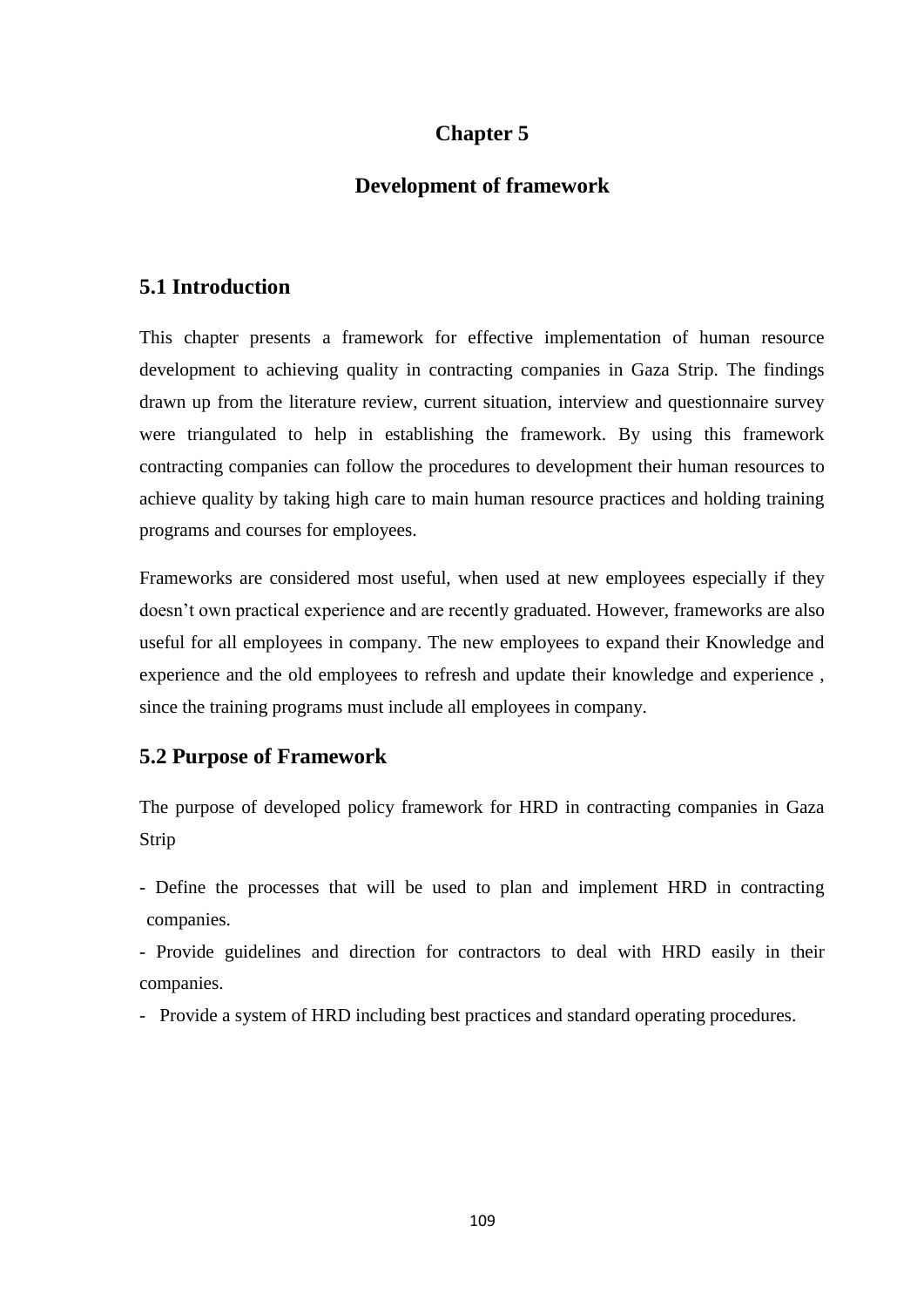#### **5.3 Scope of Framework**

The framework addresses the process including the procedures for HRD implementation and management in contracting companies in Gaza Strip.

#### **5.4 Motivation for framework**

Framework is a useful tools to demonstrate integrated, systematic planning in relation to the achievement of goals and expected outcomes. The graphic features of the framework serve to depict the relationships among the components of the HRD process. The framework will also be an effective tool in communicating the desired results. It represents a vision of how staff and employees involved in HRD process, intend to produce anticipated results through resources and training program activities. Furthermore, the HRD framework is helpful in focusing activities and in clarifying how each is expected to contribute to the stated outcomes. Through linking HRD process stages in framework, companies can implement programs better and able to monitor at direction training regarding the most important company objectives. The systematic framework encourage practical learning and development in addition with theoretical and knowledge side. It is acknowledged that the framework is not static; hence there is a need for continuous review and improvement. The intention is to transform the framework into a dynamic tool that will assist the companies to implement HRD programs.

#### **5.5 Success factors for policy framework**

A number of conditions are required for the successful implementation of the human resource development policy framework:

1. **Gradual implementation of HRD training programs** - Developing standards and procedures for the HRD policy frame work takes time, and the employees involved in this process require time to become familiar with training program and to be in their culture. Through promotion and use of the framework, it will become an integral part of the employees development and lead to capacity building in company, so the implementation of programs should to be gradual.

#### 2. **Employees Involvement** - Employees involvement is critical for its success.

The framework takes time to become include all employee to ensure integral the efficiency in company**.**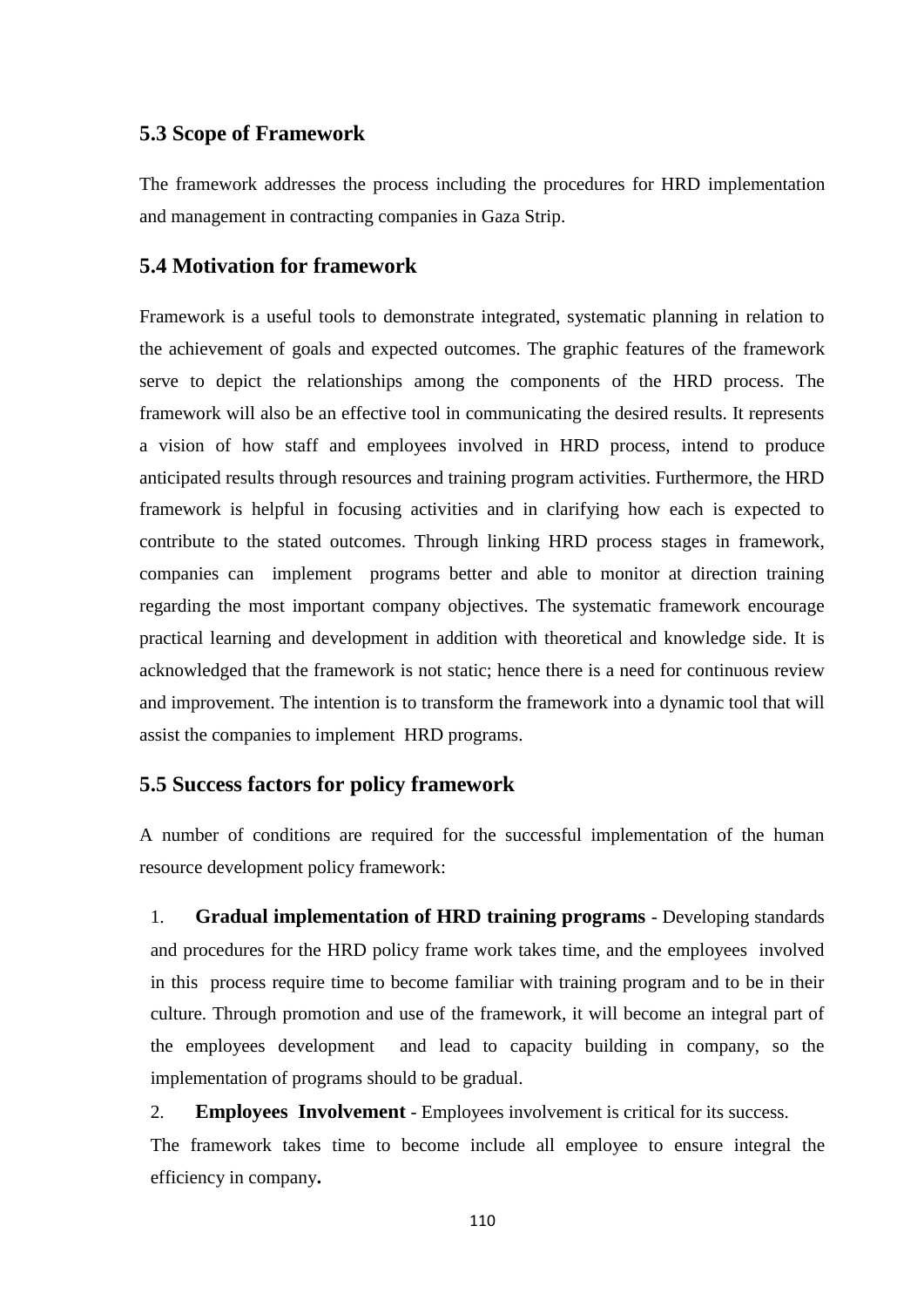3. **Effective Mechanisms for Coordination** - The framework is an instrument or a tool which unifies the educational and development system, and therefore needs mechanisms for coordination and supervision, for pooling the interests of employees and for managing the dynamic processes in its development and implementation.

4. **Flexibility** - The framework should be flexible to accommodate different types of learning and development process.

## **5.6 Description of Framework**

The framework focuses on the process of HRD and training programs implementation and their stages must to followed to achieve the training programs goals.

Training programs process and human resource development are not separated at main functions and practices of human resource management. There are interlock with each other. The human resource management main practices influence at human resource development in contracting companies to achieve quality as resulted from questionnaire analysis and the main factors from human resource management influence at HRD are:-

- 1. Employees must chosen based on efficiency criteria to work in company,
- 2. Paying salaries and wages regularly and fairly between employees,
- 3. Establishment reward and motivation system in company,
- 4. Company must take high attention for safety and employees health.

So the company must take high care when dealing with previous functions and factors. If the implementation of training program are done without taking companies high attention for previous factors, The results from training programs will be weak. The training programs consist of four stages as shown in figure 5.1 :

*Stage 1:* Assessment stage.

*Stage 2:* Training programs design stage.

*Stage 3:* Implementation stage.

*Stage 4:* Evaluation stage.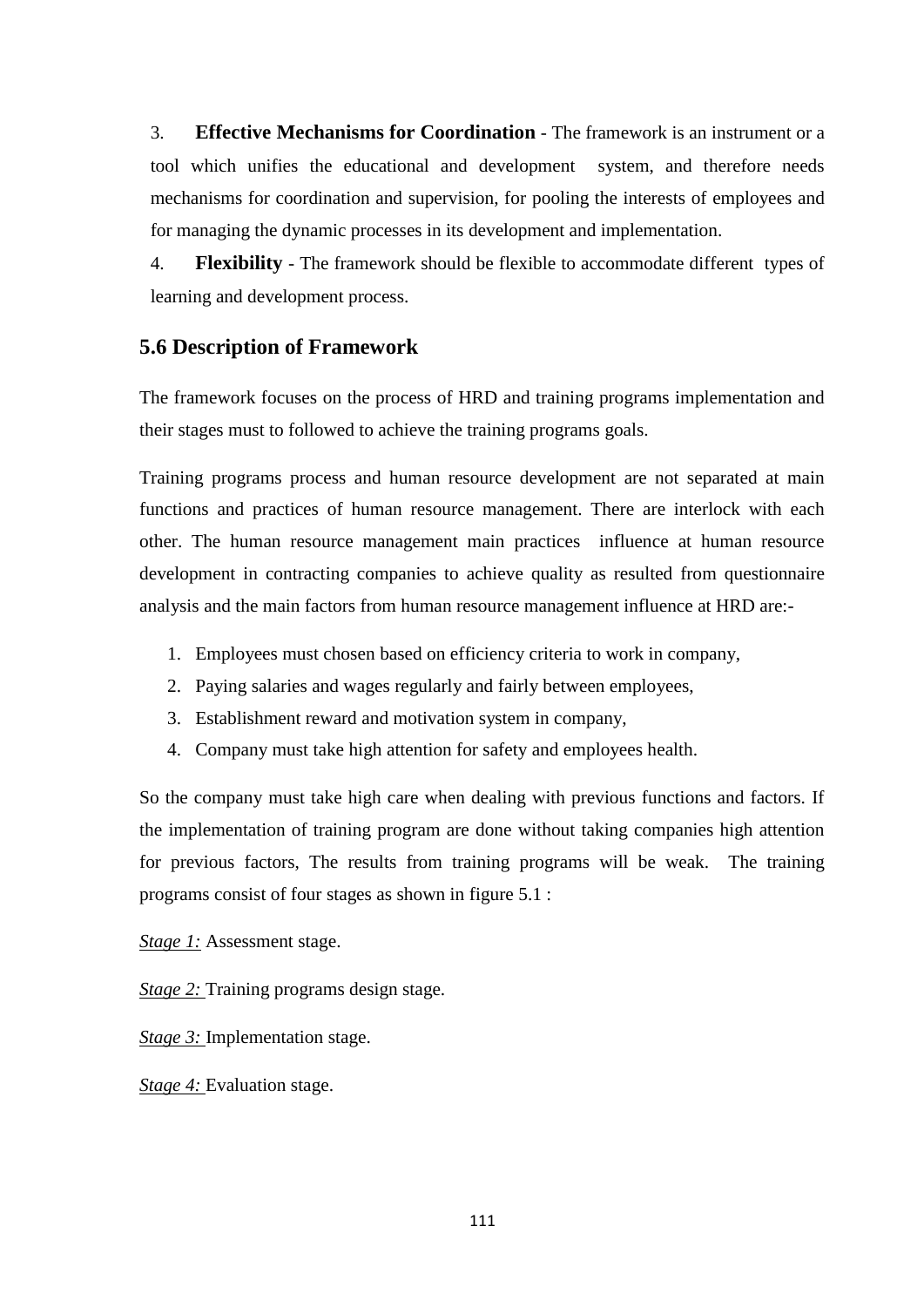#### Policy framework for HRD

#### **Before implementation HRD training program company must take high care for follow**

- Employees must chosen based on efficiency criteria to work in company
- Paying salaries and wages regularly and fairly between employees
- Establishment reward and motivation system in company
- Company must take high attention for safety and employees health



Feedback evaluation results for assessment stages in another training programs

Figure 5.1 : Policy framework for human resources development in contracting companies in Gaza Strip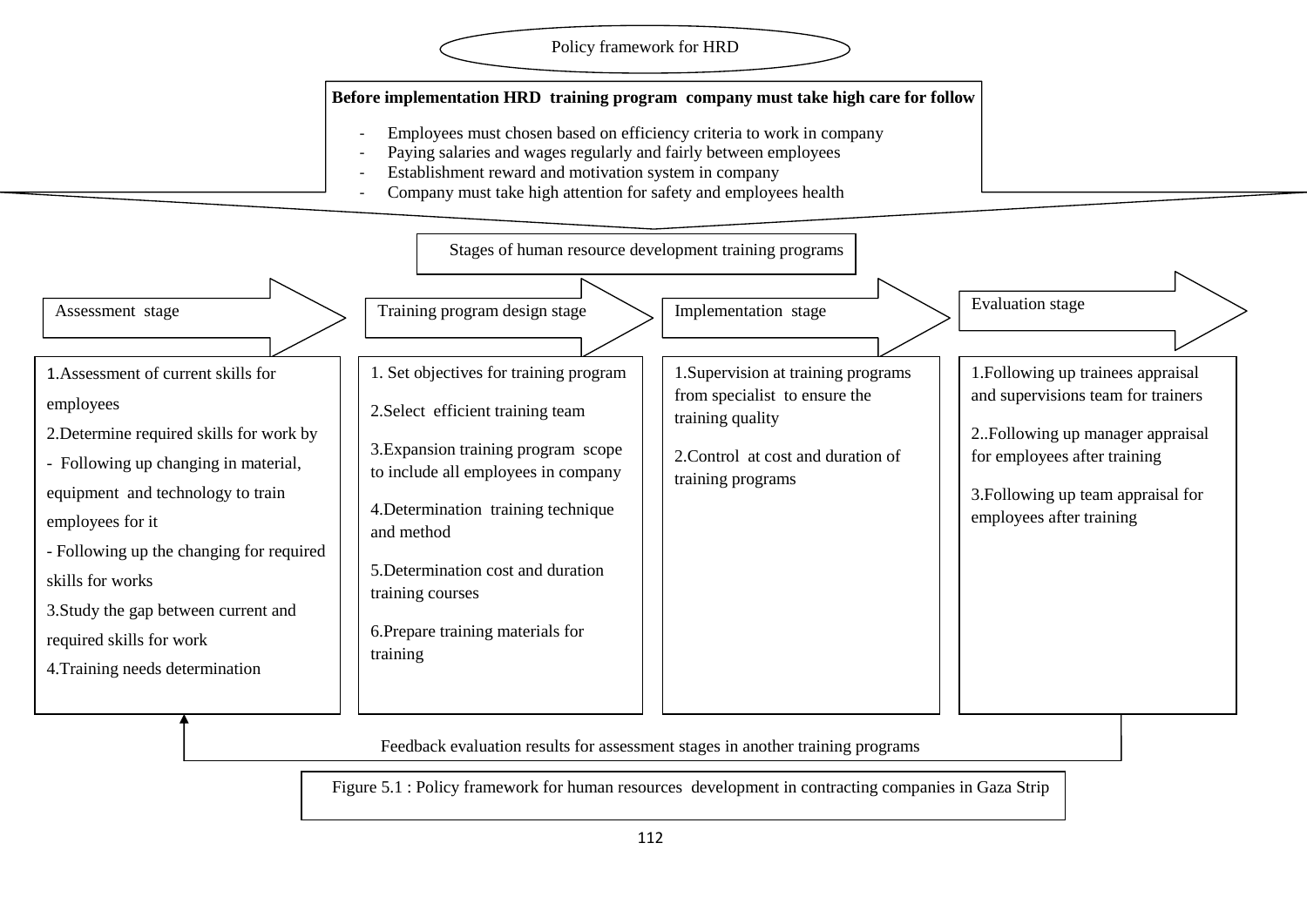#### **Stage 1: Assessment stage**

This is the first stages of training program for human resource development in contracting companies to take picture for current situation in company and existing skills to start at implementation of training programs, and this stage is considered an important stage and consist of:

1. Assessment of current skills for employees

This is the first step of assessment stage to know the company employees skills and this step can consider diagnostic stage to know the company where it is.

2. Determine required skills for work

This is the second step of assessment stage, were this step achieved by knowing nature and scope of work for company and other issue help to determine required skills for work as follow:-

- Following up changing in material, equipment and technology to train employees for it

- Following up the changing for required skills for works

It represent to company where it will go.

3. Study the gap between current employees skills and required skills for work

This is the third step for assessment stage, were study the gap between current employees skills and required skills for work to empower the company for determining the training needs and in sometimes it required from company to attract new employees to work in company because the required skills not existing in company.

9. Training needs determination

It is the final step from assessment stage. The output of training needs determination depend in high degree to accuracy in previous steps in assessment stage.

## **Stage 2: Training programs design stage**

It is the second stage of training programs for human resource development in contracting companies and this stage consist of :-

1. Set objectives for training programs

Objectives of training program must be clear and set it from initial to be reference scale for achievement percentage after end of training programs , and help company that programs training is not to deviate from its path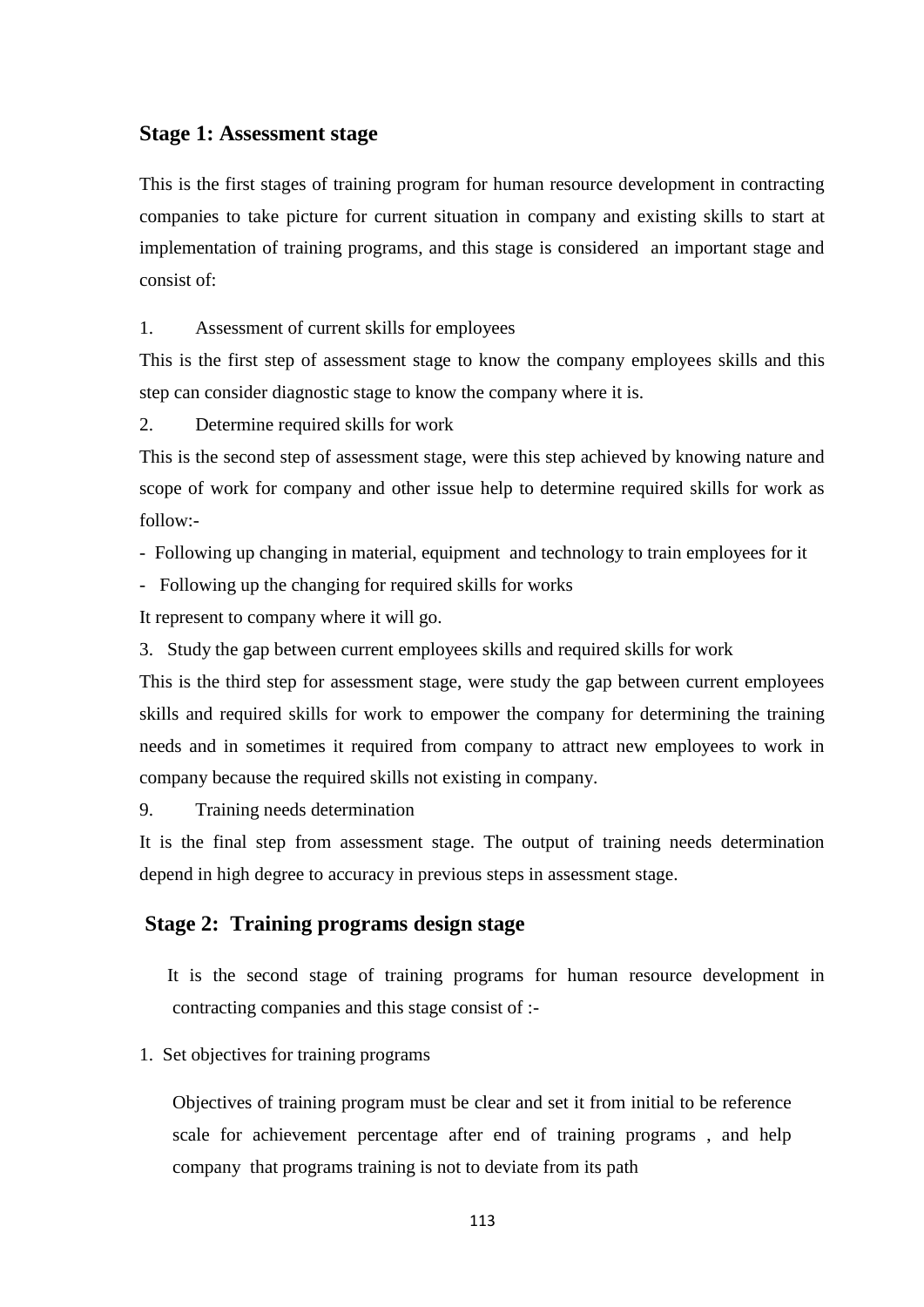#### 2 .Select efficient training team

It is the important factor when dealing with design of training programs to development human resource, were training team have intense relationship with training output and development of human resource development in contracting companies. Therefore, selecting training team must have high attention to be efficient team.

3. Expansion training program scope to include all employees in company

Design of training programs must include all employees in all department in company to occurs integral development in company.

4. Determination training techniques and methods

Method of training and techniques determination to fit with required skills for work

5. Determination cost and duration training courses

Determination cost and duration training courses is important to allow the company know if they can cover this cost or not and to control it at implementation stage.

6.Prepare training materials for training

Preparing training materials is important point in this stage and it must done by experts in the field of training programs.

#### **Stage 3: Implementation stage**

Implementation stage consist of the following steps to insure correct implementation for training programs:

1. Supervision at training programs

Supervision at training programs from specialists is very important to ensure the training quality. The issues that help the company to supervise for training program

 determination coordinator for each training courses from group to be contact between group and company,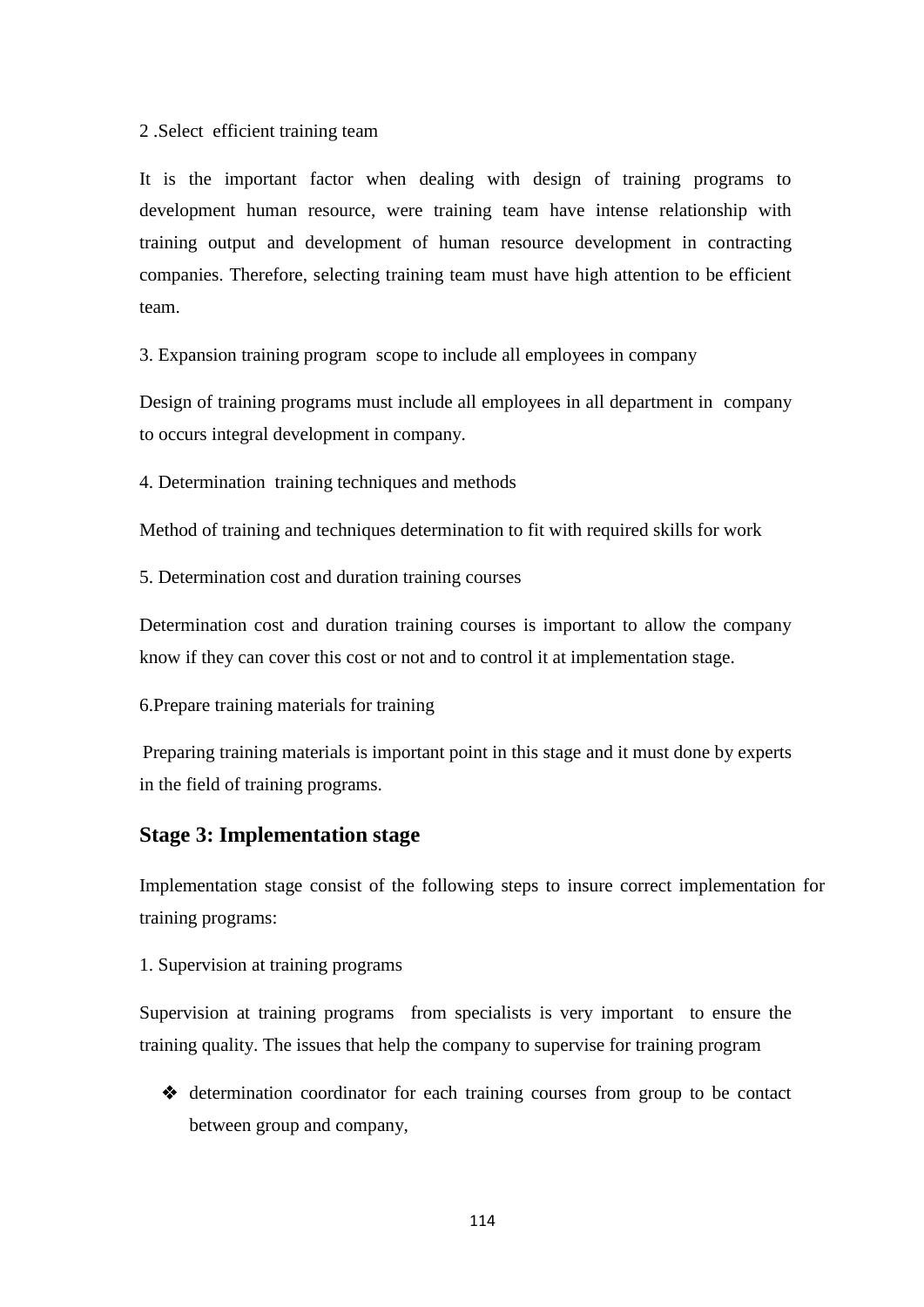- determination inspection team for training program whether internal from company or from consultant firm,
- preparing training programs reports continuously and periodically,
- Following up trainees appraisal and supervisions team for trainers from company.
- 2. Control at cost and duration of training programs

This is important point in implementation stage to ensure that actual cost and duration of training programs do not exceed the planned cost. The duration can be determined in second stage of training programs design stage. This must continuously done to discover any problem in this point and take corrective action in the suitable time.

## **Stage 4: Evaluation stage**

Evaluation stage consist of three type of appraisal to evaluate to what extent the employees benefit from training programs and the result of evaluation can use to feedback to assessment stage to use it in another training programs and three type as follow:

1. Following up trainees appraisal and supervisions team for trainers

Following up trainees appraisal and supervisions team for trainers may take indication about benefit of trainees from training programs and take vision for company to deal with trainers in another training programs. This appraisal done after finishing of training course directly.

2. Following up manager appraisal for employees after training.

It is the second method for training programs evaluation and to what extent employees benefit from training because the managers known all details about efficiency and performance of their employees. This appraisal must done after sufficient period e.g. after month to be the company able to compare between employees performance before and after training implementation.

3. Following up team appraisal for employees after training

It is the third method for training programs evaluation and to what extent employees benefit from training because contribution team in appraisal process for employee take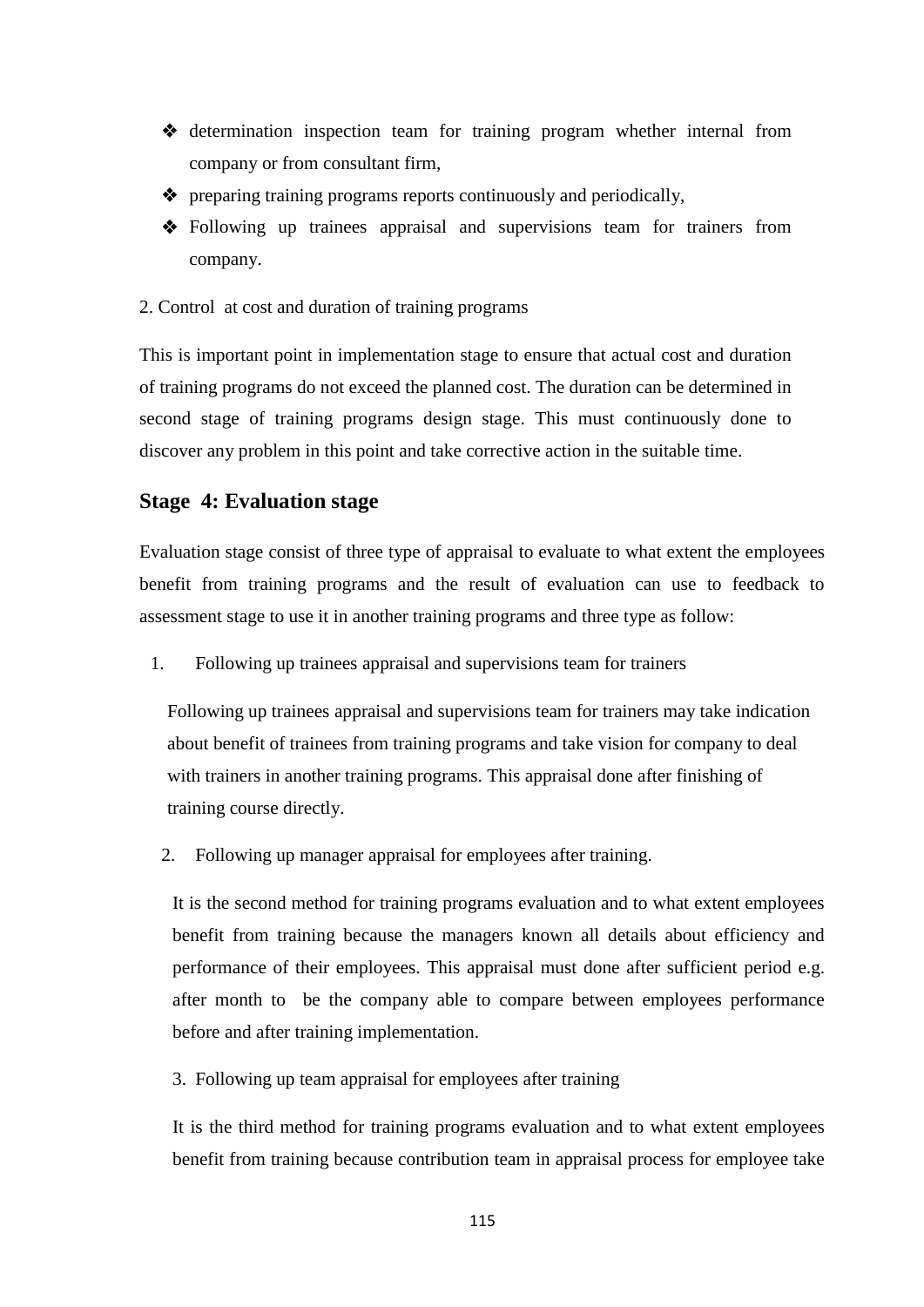indicate that appraisal is impartial. This appraisal must done after sufficient period such as manager appraisal to be the company able to compare between employees performance before and after training implementation.

#### **5.7 Frame work validation**

The proposed frame work revised by supervisor and put some notes and modification, then it was distributed at three experts from contracting companies in Gaza Strip to check the validation of proposed frame work and to suggest any notes and modifications to improve it and the final framework picture shown in figure 5.1

The following modification suggested from expert:-

1. Adding following up the changing for required skills for works to help the company to determine required skills for work in assessment stage.

2. Adding prepare training materials for training in training program design stage.

3. Omit prepare required reports from implementation stage because it included in supervision at training programs from specialist to ensure the training quality.

4. Feedback evaluation results for assessment stages to use it in another training programs was suggested

After the pervious modification implemented at frame work, the experts agreed that the frame work was valid and suitable enough to implement at employees in contracting companies in Gaza Strip.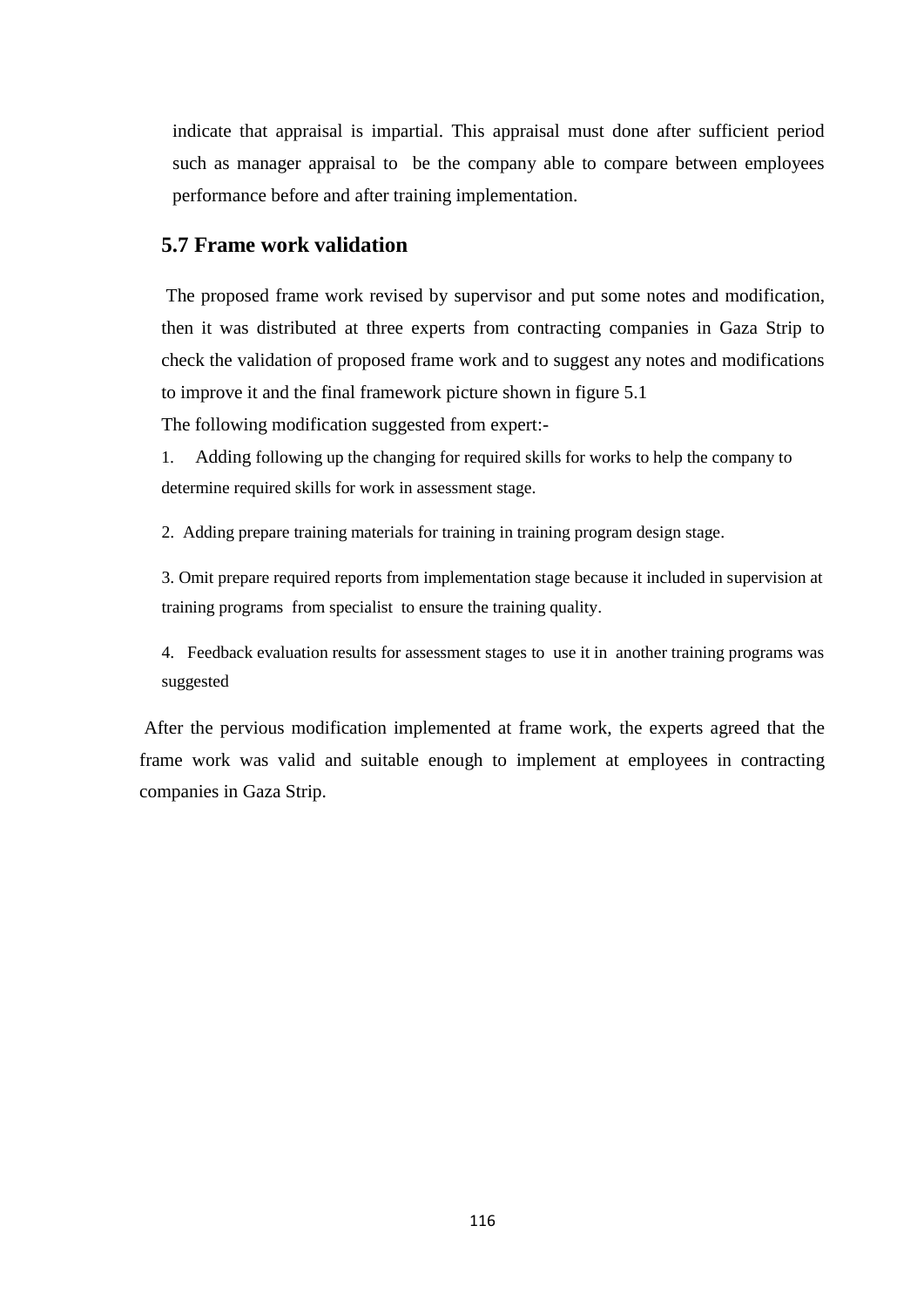# **Chapter 6 Conclusion and recommendations**

This chapter introduces the research conclusion and recommendations that may contribute in serving the titled objectives of the research and benefit from this thesis in practical way. The aim of this research is to provide guidelines for contractor to develop human resource in their companies that enhance quality of work in construction industry in Gaza strip.

## **6.1 Conclusion**

Many definition for human resource development was mentioned in literature review. The most acceptable definition is "human resource development is a set of systematic and planned activities designed by an organization to provide its members with the opportunities to learn necessary skills to meet current and future job demands". Human resource development is one of human resource management main practices, so companies must take high care for main human resource management practices. Contractors must consider human resource as important resources in company which need to be kept and developed. Human resource development is the integration of individual, career and organization development roles in order to achieve maximum productivity, quality, opportunity and fulfillment of organizations members as they work to accomplish the goals of the organization. Quality in turn is a function of knowledge and experience background, training programs and the overall health of the employees. The quality and adaptability of the labor force is a key driver in creating a favorable environment for both domestic and foreign enterprises to grow through new investment and to adapt quickly to changing circumstances. Human resource development gives the company a competitive edge. Any company, which ignores human resource development, is doing itself a disservice.

Structured interview was done with twenty persons from contracting companies to achieve the assessment of the current situation of human resource development in construction companies in the Gaza Strip. A questionnaire was distributed for 90 contracting companies in Gaza Strip and response rate was 85.5%.

The results of the study clearly indicate that human resources development in contracting companies in Gaza Strip doesn"t take sufficient attention as shown in table ( 4.1) and human resources management main practices doesn't implemented correctly and in effective way. And resulted number of related critical factors that affecting and leading to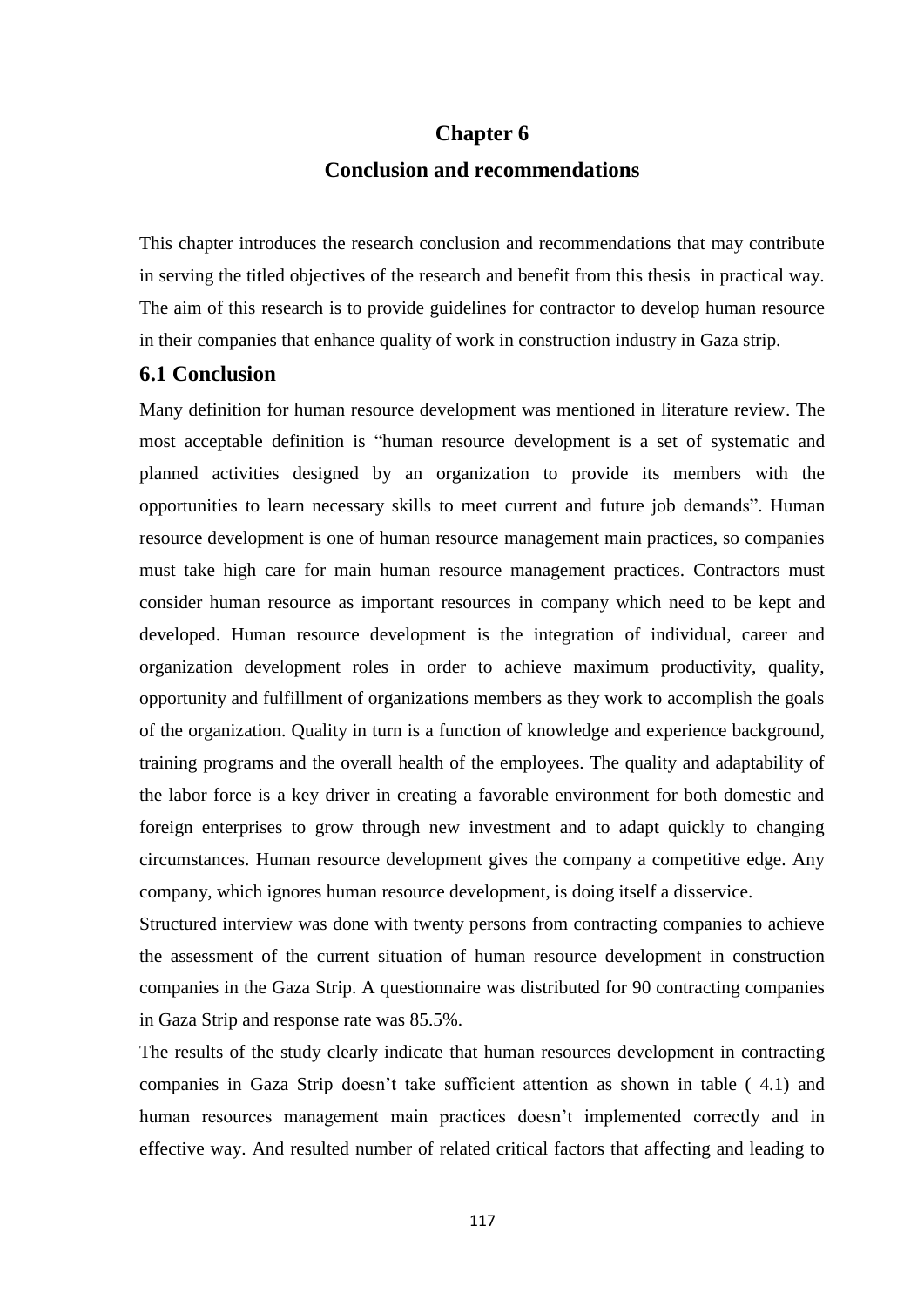development of human resource that achieving quality in contracting companies in Gaza Strip, the most important factors as follow:

- **-** Implement efficiency criteria for employees selection to work in company.
- **-** Trainers efficiency and criteria for selection training team.
- **-** Hold training courses to develop knowledge and theoretical capabilities of employees.
- **-** Paying salaries and wages regularly and with fairly way and wages increase with according high cost of living.
- **-** Increase belonging employees for company.
- **-** Decrease work accident in sites work.
- **-** Follow the company appraisal the managers for their employees system.
- **-** Existence supervision from company at employees to obligate with work and profession ethics.
- **-** Company follow-up for changing in materials, new equipment and machines that are put on the market.
- **-** Company ability for management their resources with efficiency and effective.

And the results show that most five important factors related factors affecting and that barring implementation of human resource development in contracting companies in Gaza Strip.

- **-** Discontinuous of companies work and lack of continuity of work because of the external conditions of the company.
- **-** The company unable to cover human resource development programs costs.
- **-** Lack of job security at employees because of the temporary contract with the company.
- **-** Company dependence on subcontractors in implementation of projects.
- **-** Indecision companies owner to implement training programs for employees because employees change continuously.

#### **6.2 Recommendations**

There are many practical recommendations for many parts such as contracting companies, contractors union and owner in Gaza Strip and the main part are contracting companies to help them to develop their employees to achieve work quality.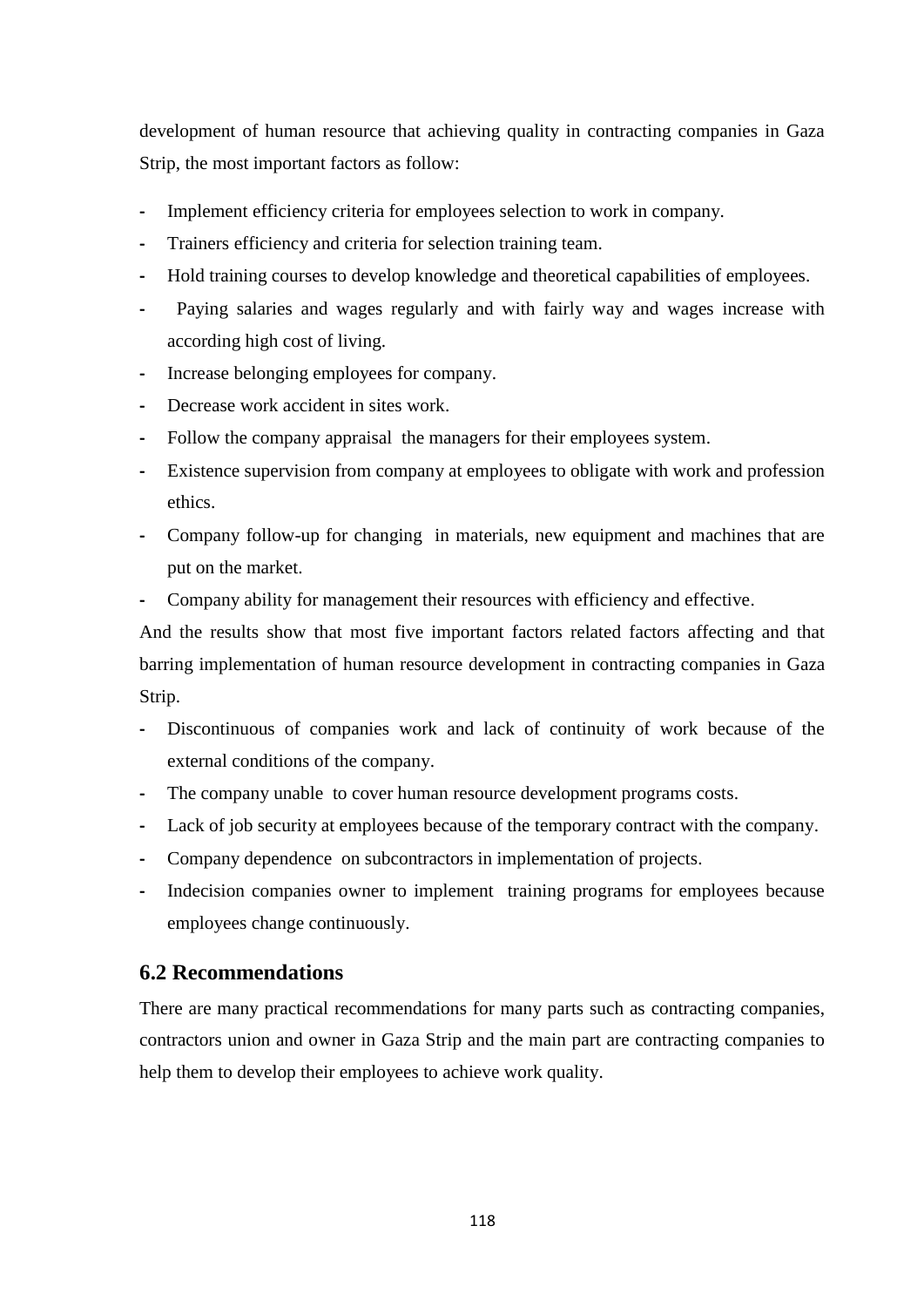#### **6.2.1 Recommendations for contracting companies**

- 1. Employees must be chosen based on efficiency criteria to work in contracting companies in Gaza Strip.
- 2. Contracting companies must take high care when choosing trainers or training team.
- 3. Training programs implementation must be in organized manner and represent from general policies for contracting companies. It must start with training programs design and determine their objectives. It must include all employees in company.
- 4. Contracting companies must have fair salaries and wages system. Salaries should be increased according with cost of living.
- 5. Special training for employees in health and safety must be included in contracting companies training programs.
- 6. Employees in contracting companies must be evaluated periodically based on comprehensive system. It should be clear for employees and following mangers and team appraisal for employees.
- 7. Contracting companies must take high attention for employees obligation with work and profession ethics and existence supervision for encroachment from employees.
- 8. Contracting companies must follow up the changing in materials, equipment, machines and new technology related construction industry that are put on the market to consider it in training programs for employees.
- 9. Rewards and motivations system must be established in contracting companies to develop their human resources.
- 10. The contracting companies have to follow the right management principles to be efficiently and effectively help in employees developing.
- 11. Improving the companies for work environment and generals work conditions for employees and providing them for required needs from tool and services.
- 12. Exchange the contracting companies in Gaza Strip for experience with local and foreign companies.
- 13. Reduce employees changing in company as much as possible by improving of their general conditions.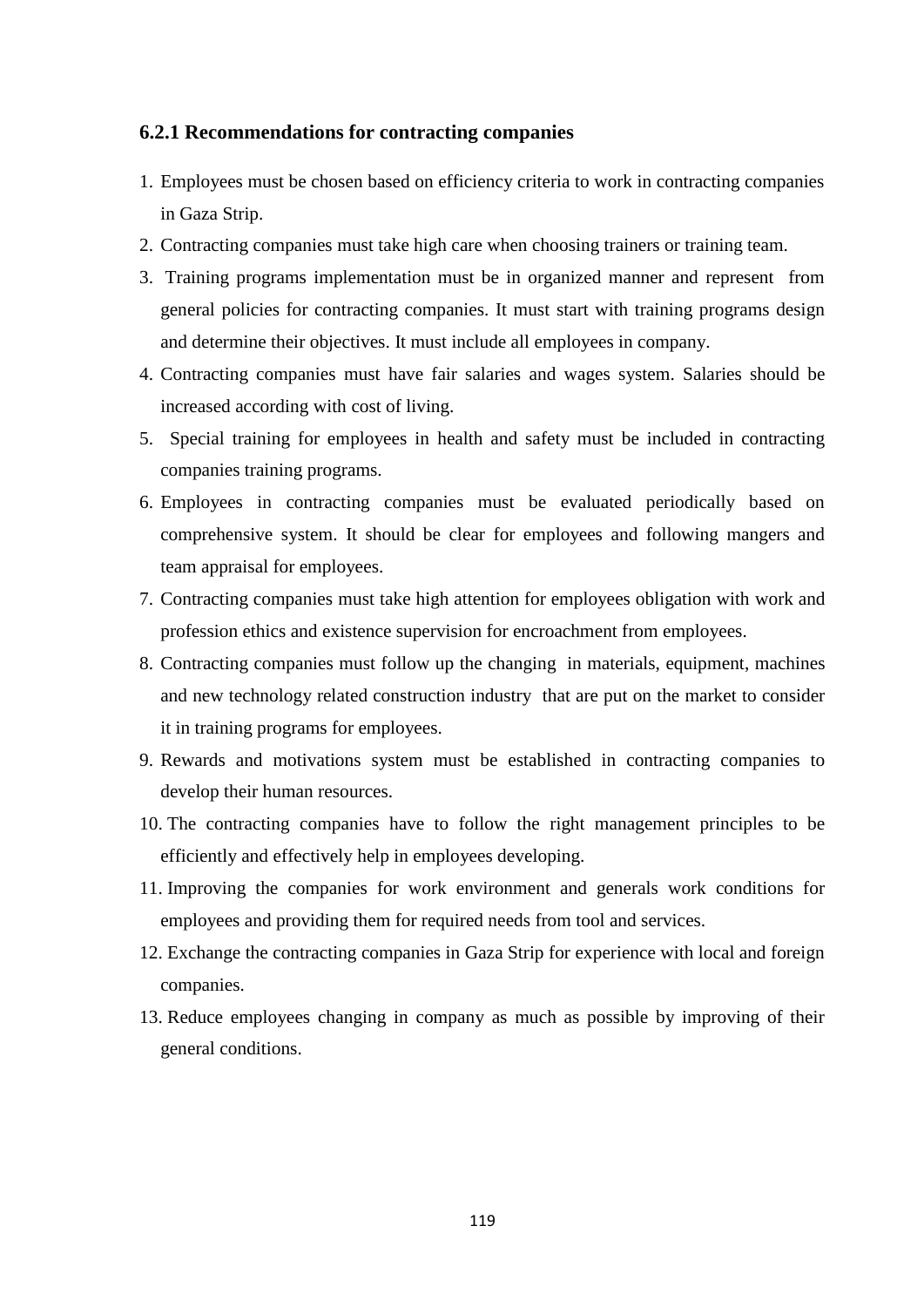#### **6.2.2 Recommendations for contractors union**

1.Contractors union should hold meetings and workshops for contractors to spread human resource development culture and mechanisms and talking about importance of training programs for contracting companies.

2. The contactors unions should supervise at implementation of human resource management and development.

3. The contractors union should include the training programs and teams efficiency in the requirements for contractors classification.

4.Contractors union should establish a special training center to serve registered contracting companies and include all workers in contracting companies such as managers, engineers, accountants, technicians and skilled labor.

#### **6.2.3 Recommendations for owners**

1. Awarding must be based on multi criteria's system such as efficiency of contractor staff, contractor reputation and existing training program in company and not based on lowest bid price to encourage the contractors to develop their employees.

2. Contractor technical team required for any project must be qualified and suitable with project nature.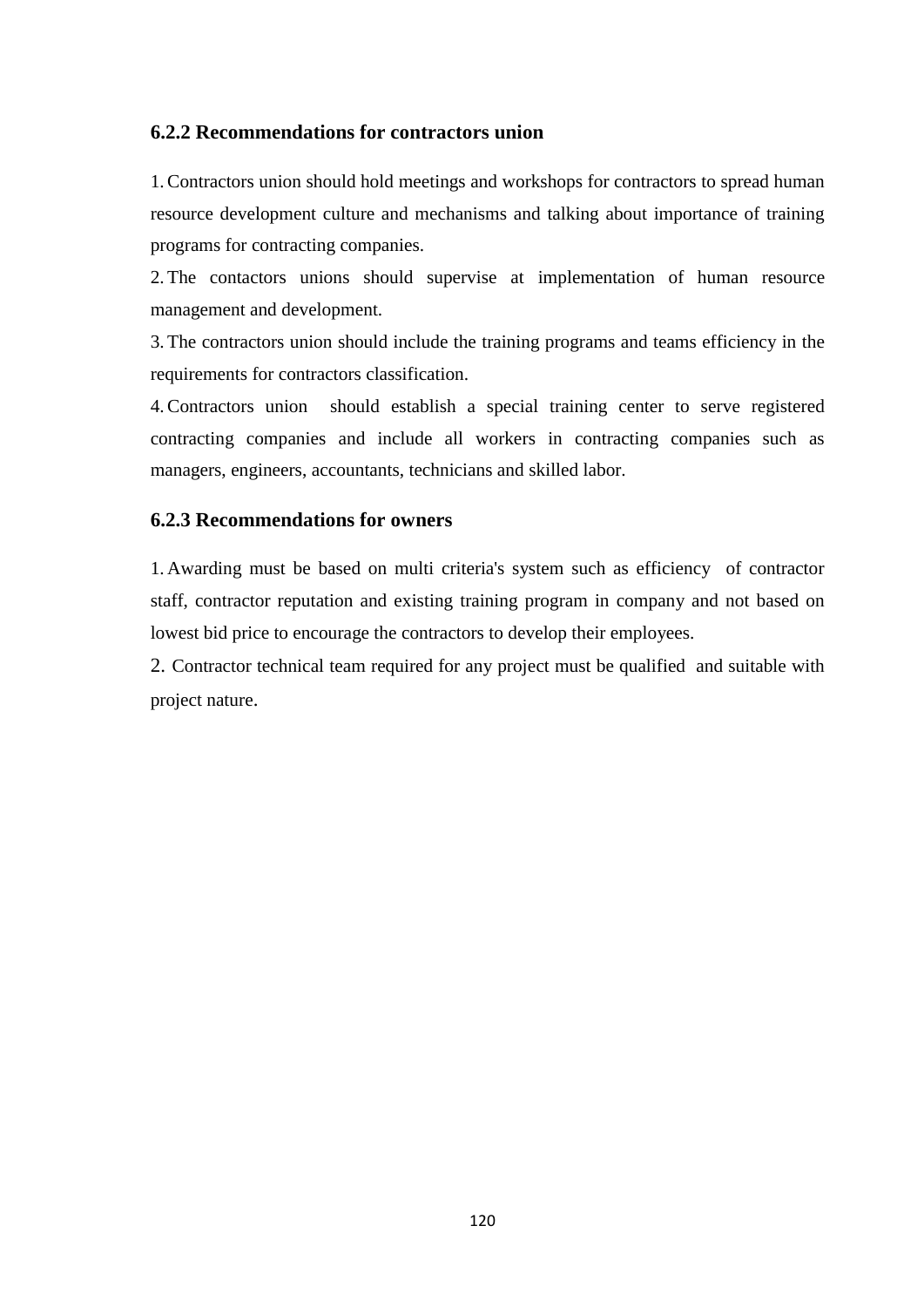#### **References**

Abu-Doleh, J., 2012. Human resource management and total quality management linkage –rhetoric and reality. *International Journal of Commerce and Management*, Vol. 22, No. 3, pp. 219 - 234

Ahmad, S. and Schroeder, R., 2003. The impact of human resource management practices on operational performance: recognizing country and industry differences. *Journal of Operations Management*, Vol. 21, pp. 19-43

Ahmed, Sh. and Akhtar, M., 2012. Development of scale to assess effective execution of human resource practices for general public sector universities. *International Journal of Applied Science and Technology*, Vol. 2 No. 7,pp. 211-223

Al-abedallat, A., 2013. The effect of quality management practices on organizational performance in Jordan: An empirical study. *International Journal of Financial Research*, Vol. 4, No. 1, pp. 93-109

Alniacik, U., Alniacik, E., Akcin, K. and Erat, S., 2012. Relationships between career motivation, affective commitment and job satisfaction, *Procedia - Social and Behavioral Sciences*, Vol. 58, pp. 355 – 362

Arditi, D. and Gunaydin, H., 1997. Total quality management in the construction process. *International Journal of Project Management*, Vol. 15, No. 4, pp. 235-243

Arumugam, V., Mojtahedzadeh, R., Asefi, S. and Mehrizi, A., 2011. The impact of human resource management practices on financial performance of Malaysian industries. *Australian Journal of Basic and Applied Sciences*, Vol. 5,No. 10, pp. 951-955

Barnard, Y., Veldhuis, G. and Rooij, J., 2001. Evaluation in practice : Identifying factors for improving transfer of training in technical domains, *Studies in Educational Evaluation*, Vol. 27, pp. 269-290

Bibi, A., Lanrong, Y. and Sharma, T., 2001. Human resource management and job satisfaction of the employees of the Pakistani universities, *Universal Journal of Management and Social Sciences*, Vol. 2, No. 5, pp. 8-21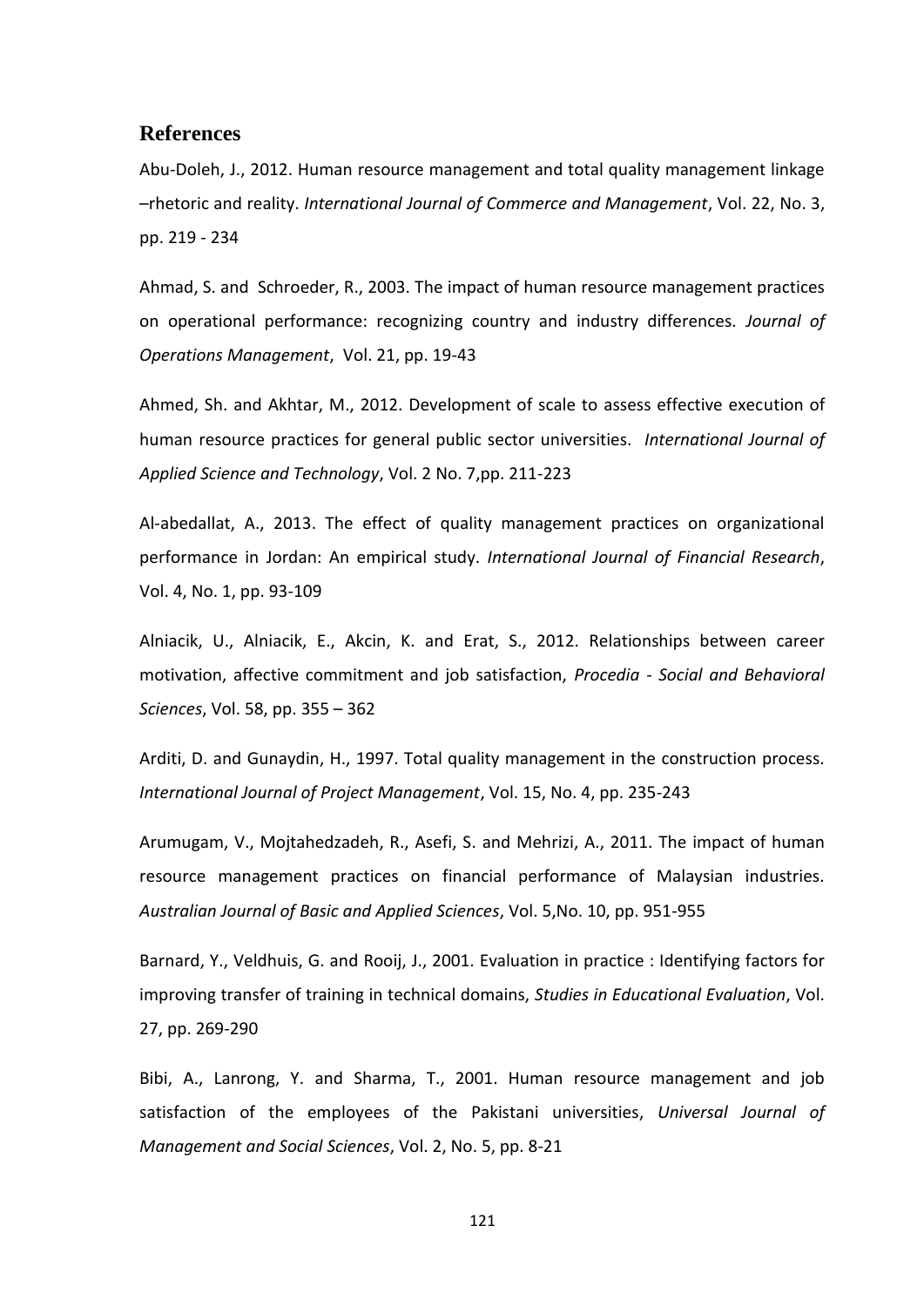Canning, R., 1996. Enhancing the quality of learning in human resource development. *Journal of European Industrial Training*, Vol. 20 , No. 2 , pp. 3 - 10

Chow, I., 2004. The impact of institutional context on human resource management in three Chinese societies. *Employee Relations*, Vol. 26, No. 6, pp. 626 – 642

Christopher, Ch. and Chan, Ch., 2008. Human resource practices, organizational commitment and intention to stay. *International Journal of Manpower*, Vol. 29, No. 6, pp. 503 - 522

Costantini, V. and Monni, V., 2008. Environment, human development and economic growth. *Ecological Economics*, Vol. 64, pp. 867–880

Craven, B. and McNulty, M., 1994. Management Training and Development Expenditures. *Managerial Auditing Journal*, Vol. 9, No.6, pp. 3 - 9

Darwish, T. and Singh, S., 2013. Does strategic human resource involvement and devolvement enhance organizational performance?, *International Journal of Manpower*, Vol. 34, No. 6, pp. 674 – 692

Ebert, R., Tanner, G. and Tuturea, M.,1996. Coaligning market requirements, quality capabilities, and human resource management: how will eastern europe compete in manufacturing?. *Journal of Quality Management*, Vol. 1, No. 2, pp. 243-264

Elnaga, A. and Imran, A., 2013. The effect of training on employee performance. Journal of Surveying, *European Journal of Business and Management*, Vol. 5, No. 4, pp. 137-147

Garavan, Sh., Heraty, N. and Barnicle, B., 1999. Human resource development literature: current issues, priorities and dilemmas, *Journal of European Industrial Training*, Vol. 23, No. 4, pp. 169-179

Garavan, Th., Morley, M., Gunnigle, P. and Collins, E., 2001. Human capital accumulation: the role of human resource development. *Journal of European Industrial Training*, Vol. 25, No. 2, pp. 48 - 68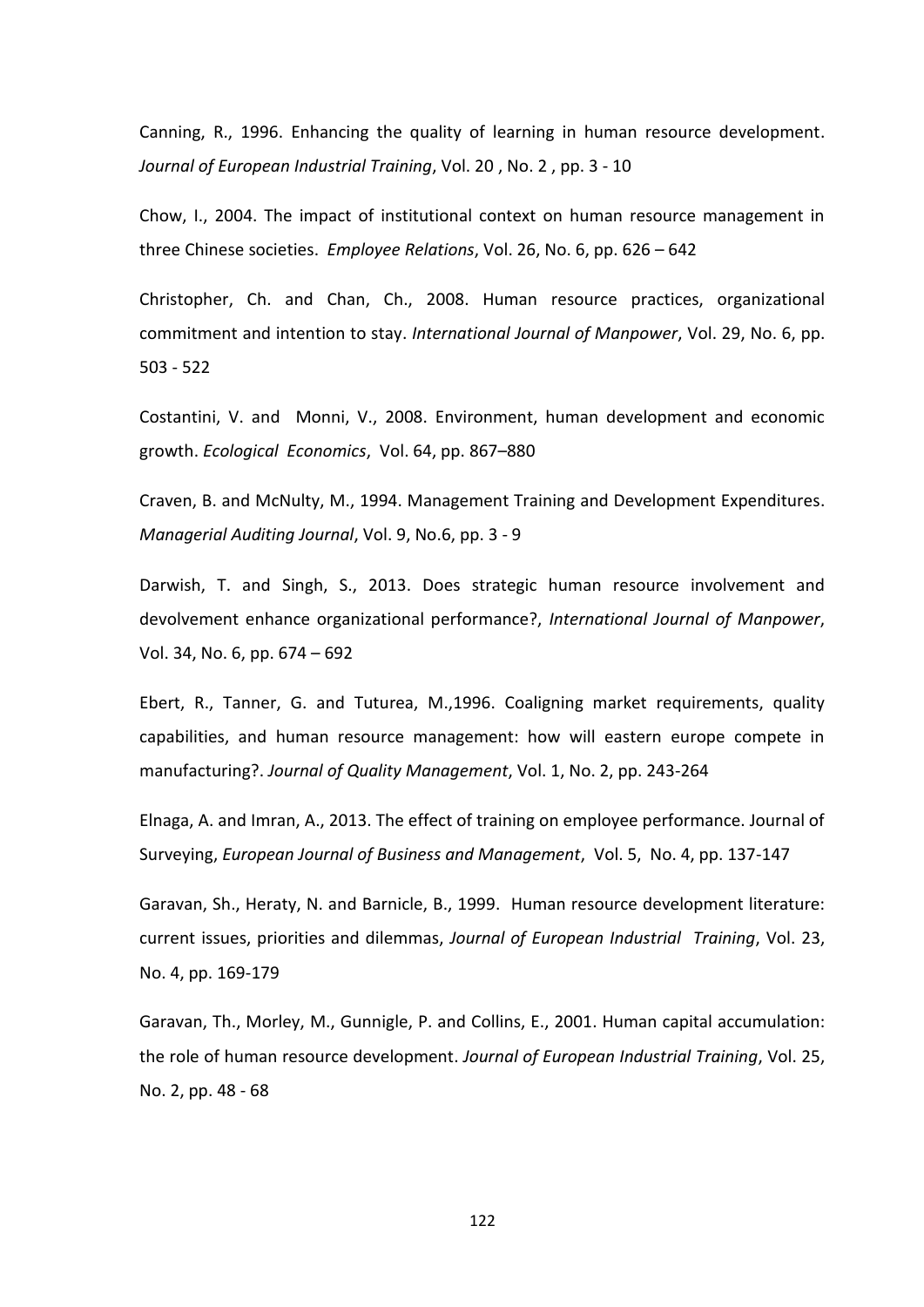Gberevbie, D., 2012. Impat of human resource development and organizational commitment on financial sector employees in Nigeria. *Scientific Annals of the "Alexandru Ioan Cuza" University of Iaşi Economic Sciences*, Vol. 59, No. 2, pp. 29-41

Giran, H., Amin, A.and Abdul Halim, B., 2014. The impact of self-efficacy towards training motivation at KolejPoly-Tech MARA Kuantan, Malaysia. *Asian Social Science*, Vol. 10, No. 19, pp. 69- 76

Haslinda, A., 2009. Evolving terms of human resource management and development, *The Journal of International Social Research*, Vol. 2, No. 9, pp. 180-186

Heravitorbati, A., Coffey,V. and Trigunarsyah, B.,2011. Assessment of requirements for establishment of a framework to enhance implementation of quality practices in building projects, *International Journal of Innovation, Management and Technology*, Vol. 2, No. 6, pp. 465-470

Howard, L. and Foster, S., 1999. The influence of human resource practices on empowerment and employee perceptions of management commitment to quality, *Journal of Quality Management*, Vol. 4, No. l, pp. 5-22

Ikediashi, D., Ogunlana, S., Awodele, O.and Okwuashi, O., 2012. An evaluation of personnel training policies of construction companies in Nigeria. *J Hum Ecol*, Vol. 40, No. 3, pp. 229-238

Izvercian, M., Radu, A., Ivascu, L. and Ardelean, B., 2014. The impact of human resources and total quality management on the enterprise, *Procedia - Social and Behavioral Sciences*, Vol. 124 , pp. 27 – 33

Janipha, N. and Ismail, F., 2000. Conceptualization of quality issues in Malaysian construction environment. *Procedia - Social and Behavioral Sciences*, Vol. 101, pp. 53 – 61

Katou, A., 2008. Measuring the impact of HRM on organizational performance. *Journal of Industrial Engineering and management*, Vol 1, No. 2, pp. 119-142

Khan, M., Khan, N. and Mahmood, Kh., 2012. An organizational concept of human resource development – How human resource management scholars view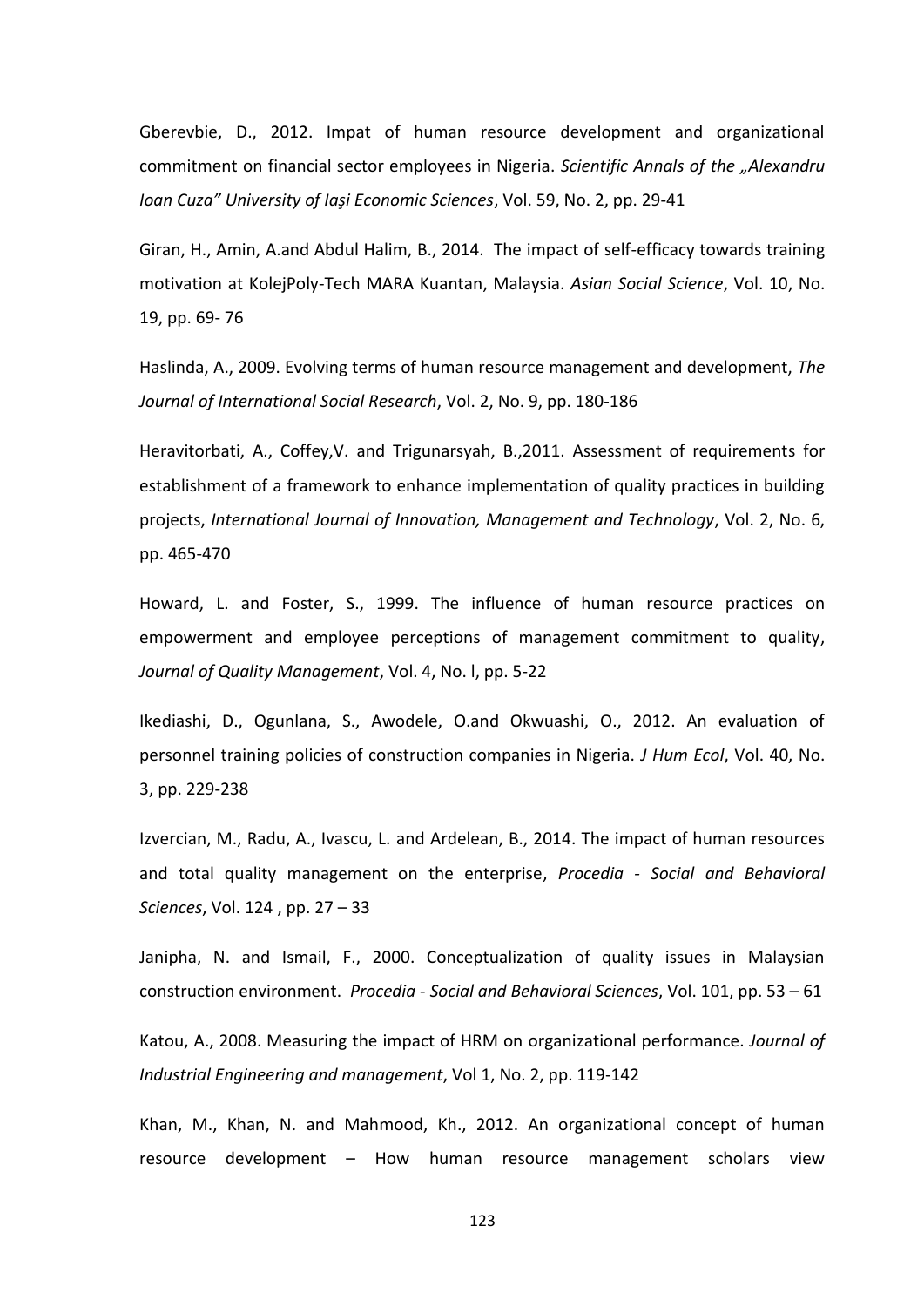'HRD'(Literature Review). *Universal Journal of Management and Social Sciences*, Vol. 2, No.5, pp. 36 - 47

Kokkaew, N. and Koompai, S., 2012. Current practices of human resource management (HRM) in Thai construction industry: A risk and opportunity perspective, *Review Integrative Business Economics*, Vol. 1, No. 1

Kumar, R., 2012. Human resource management and total quality management – an important aspect in the bank., *Global Journal of Interdisciplinary Social Science*, Vol. 1, No. 1, pp. 14-20

Liu, A.and Wall, G., 2005. Human resources development in china. *Annals of Tourism Research*, Vol. 32, No. 3, pp. 689–710, 2005

M. Pournader, et al., 2014. A three-step design science approach to develop a novel human resource-planning framework in projects: the cases of construction. *International Journal of Projects Management*. [accessed on 09.12.2014](http://dx.doi.org/10.1016/j.ijproman.2014.06.009)

Madter, N., Bower, D. and Aritua, B., 2012. Projects and personalities: A framework for individualising project management career development in the construction industry, International Journal of Project Management, Vol. 30, pp. 273–281

Marques, G., Moreno, M. and Maria, L., 2013. Driving human resources towards quality and innovation in a highly competitive environment. *International Journal of Manpower*, Vol. 34, No. 8, pp. 839-860

Mohamad, A., Lo, M. and LA, M., 2009. Human resource practices and organizational performance. Incentives as moderator*. Journal of Academic Research In Economic*, Vol. 1, No. 2, pp. 229-244

Mudor, H. and Tooksoon, Ph., 2011. Conceptual framework on the relationship between human resource management practices, job satisfaction, and turnover, *Journal of Economics and Behavioral Studies*, Vol. 2, No. 2, pp. 41- 49

Nadarajah, SH., Kadiresan, V., Kumar, R., Kamil, N. and Yusoff, Y., 2012. The relationship of HR practices and job performance of academicians towards career development in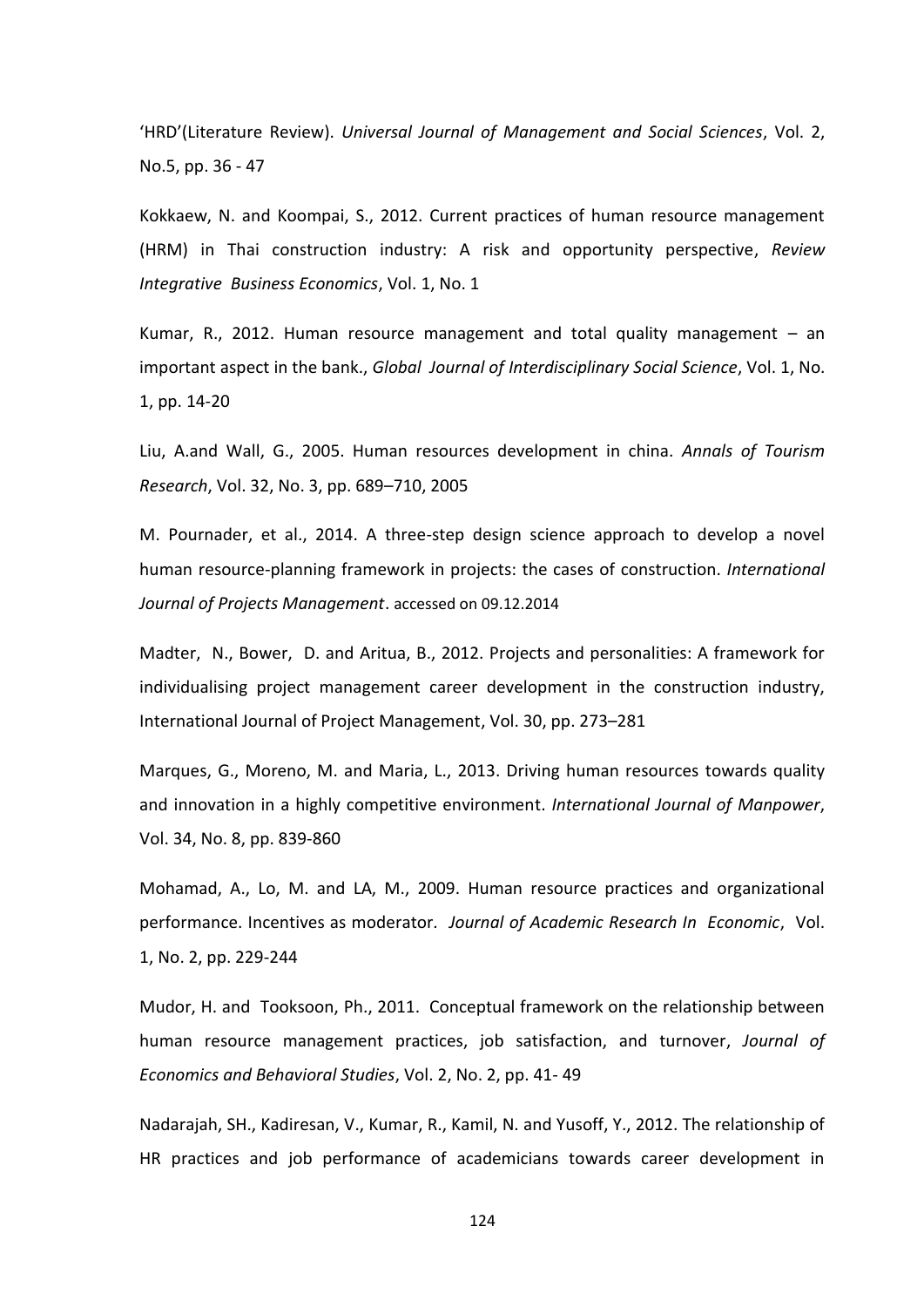Malaysian private higher institutions. *Procedia - Social and Behavioral Sciences*, Vol. 57, pp. 102 – 118

Ng, S., Skitmore, R.and Haseeb, M., 2012. Towards a human resource information system for Australian construction companies. *Engineering, Construction and Architectural Management,* , Vol. 8,No. 4, pp. 238-249

Okoye, P. and Ezejiofor, R., 2013. The effect of human resources development on organizational productivity. *International Journal of Academic Research in Business and Social Sciences*, Vol. 3, No. 10 , pp. 250-268

Oztas, A., Guzelsoy, S. and Tekinkus, M., 2007. Development of quality matrix to measure the effectiveness of quality management systems in Turkish construction industry. *Building and Environment*, Vol. 42, PP. 1219–1228

Pant, I. and Baroudi, B., 2008. Project management education: The human skills imperative. *International Journal of Project Management*, Vol. 26, pp. 124-128

Quazi, H. and Jacobs, R., 2004. Impact of ISO 9000 certification on training and development activities. *International Journal of Quality & Reliability Management*, Vol. 21, No. 5, pp. 497-517

Raiden, A., Dainty, A. and Neale, R., 2004. Current barriers and possible solutions to effective project team formation and deployment within a large construction organisation. *International Journal of Project Management*, Vol. 22 , pp. 309–316

Raiden, A., Dainty, A. and Neale, R., 2004. Exemplary human resource development (HRD) within a large contractor. 20th Annual ARCOM Conference, 1-3 September 2004, Heriot Watt University. *Association of Researchers in Construction Management*, Vol. 1, pp. 457- 467

Ramstad, E., 2009. Promoting performance and the quality of working life simultaneously. *International Journal of Productivity and Performance Management*, Vol. 58, No. 5, pp. 423-436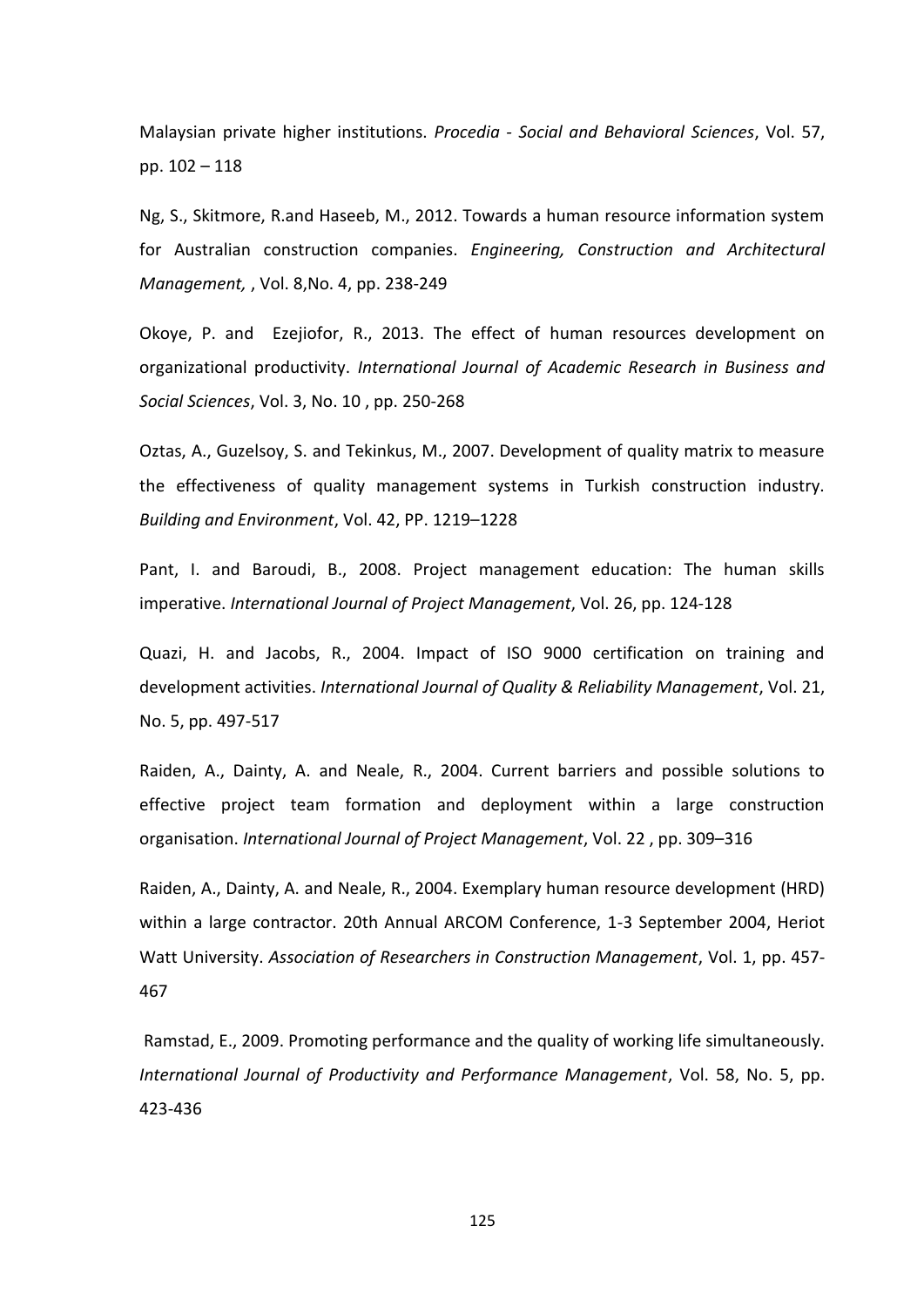Rezaei, A.,Celik, T. and Baalousha, Y., 2011. Performance measurement in a quality management system. *Scientia Iranica Transactions E: Industrial Engineering*, Vol. 18, No. 3, pp. 742-752

Riman, A., Irawan,D. and Abdul Halim, A., 2013. The measurement model for outsourcing worker performance by middle and big class contractor to improve the quality of building. *International Journal of Research in Engineering and Technology*, Vol. 2, No. 12, pp. 562- 568

Sahinidis, A. and Bouris, J., 2007. Employee perceived training effectiveness relationship to employee attitudes, *Journal of European Industrial Training*, Vol. 32, No. 1, pp. 63-76

Selvam, N., 2013. The impact of human resource management in state bank of India, Chennai. *Indian Streams Research Journal*, Vol. 2, Issue.12

Serpell, A., 1999. Integrating quality systems in construction projects: the Chilean Case. *International Journal of Project Management*, Vol. 17, No. 5, pp. 317-322

Shahraki, A., konarizadeh, M., Paghaleh, M. and Zarei, M., 2011. HRM effects on TQM. *Business Management Dynamics*, Vol.1, No.3, pp.01-12

Sparkes, J. and Miyake, M., 2000. Knowledge transfer and human resource development practices: Japanese firms in Brazil and Mexico. *International Business Review*, Vol. 9 , pp. 599–612

Sweis, R., Shanak, R., Abu El Samen, A. and Suifan, T., 2014. Factors affecting quality in the Jordanian housing sector. *International Journal of Housing Markets and Analysis*, Vol. 7, No. 2, pp. 175 -188

Tabassi, A., Ramli, M. and Abu Bakar, A., 2012. Effects of training and motivation practices on teamwork improvement and task efficiency: The case of construction firms, International Journal of Project Management, Vol. 30, pp. 213–224

Tabassi, A. and Abu Bakar, A., 2009. Training, motivation, and performance: The case of human resource management in construction projects in Mashhad, Iran. *International Journal of Project Management*, Vol. 27, pp. 471–480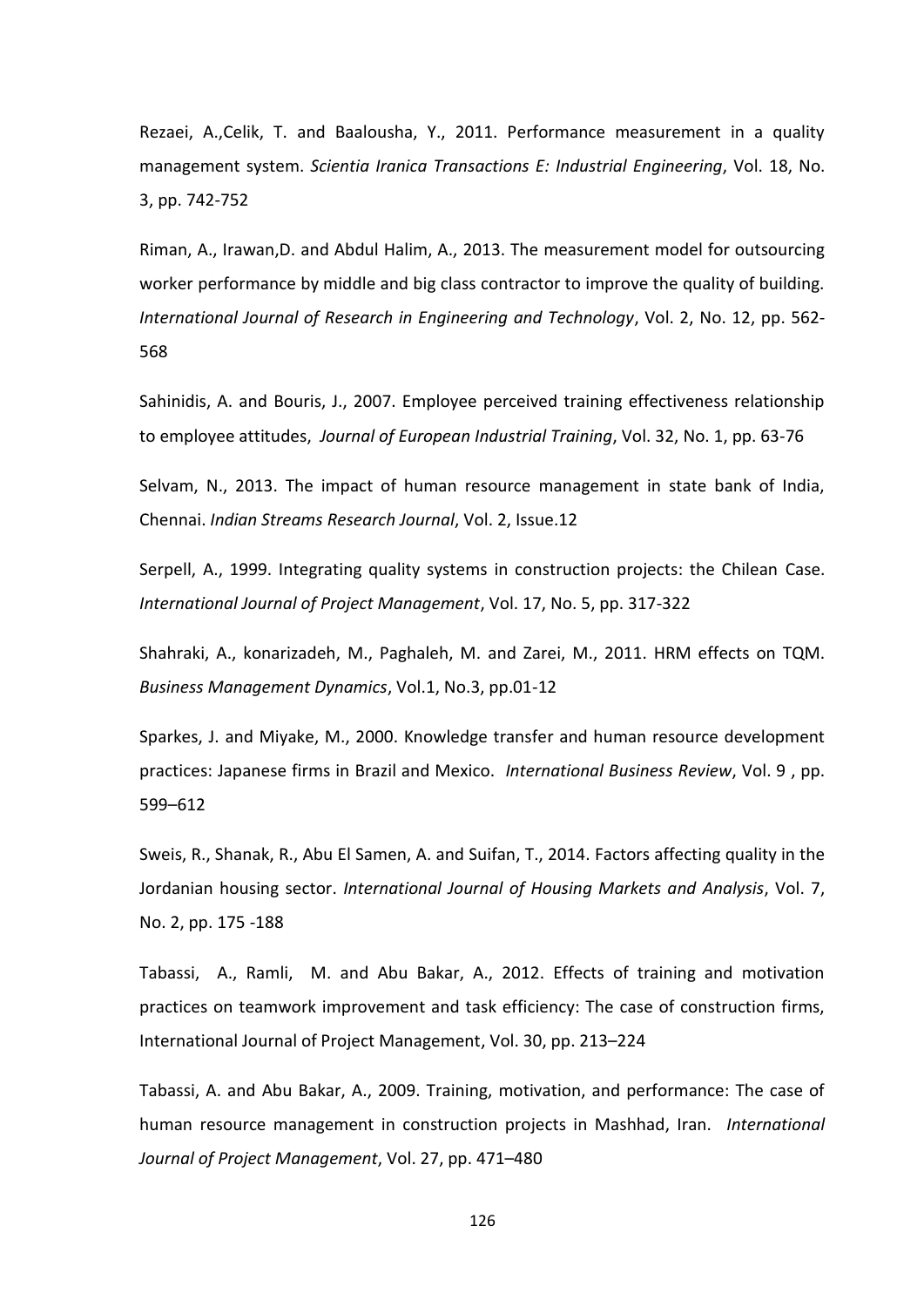Tabassi, A., Ramli, M. and Abu Bakar, A., 2011. Training, motivation and teamwork improvement: The case of construction firms. *African Journal of Business Management*, Vol. 5, No. 14, pp. 5627-5636

Tam, V. and Le, Kh., 2007. Quality improvement in construction by using a Vandermonde interpolation technique. *International Journal of Project Management*, Vol. 25, pp.815– 823

Uzondu, Ch., 2013. Evaluation of human resource management practices on the productivity and performance of transport organizations in Nigeria. *IOSR Journal of Business and Management*, Vol. 12, No. 1, pp. 59-70

Wadalkar, Sh. and Pimplikar, S., 2012. Effective training program for gap closing in construction industry. *IOSR Journal of Mechanical and Civil Engineering (IOSRJMCE)*, Vol. 1, No. 3 , PP. 31-38

Wirahadikusumah, R. and Pribadi, K., 2011. Licensing construction workforce. *Engineering Construction and Architectural Management*, Vol. 18, No. 5, pp. 431 – 443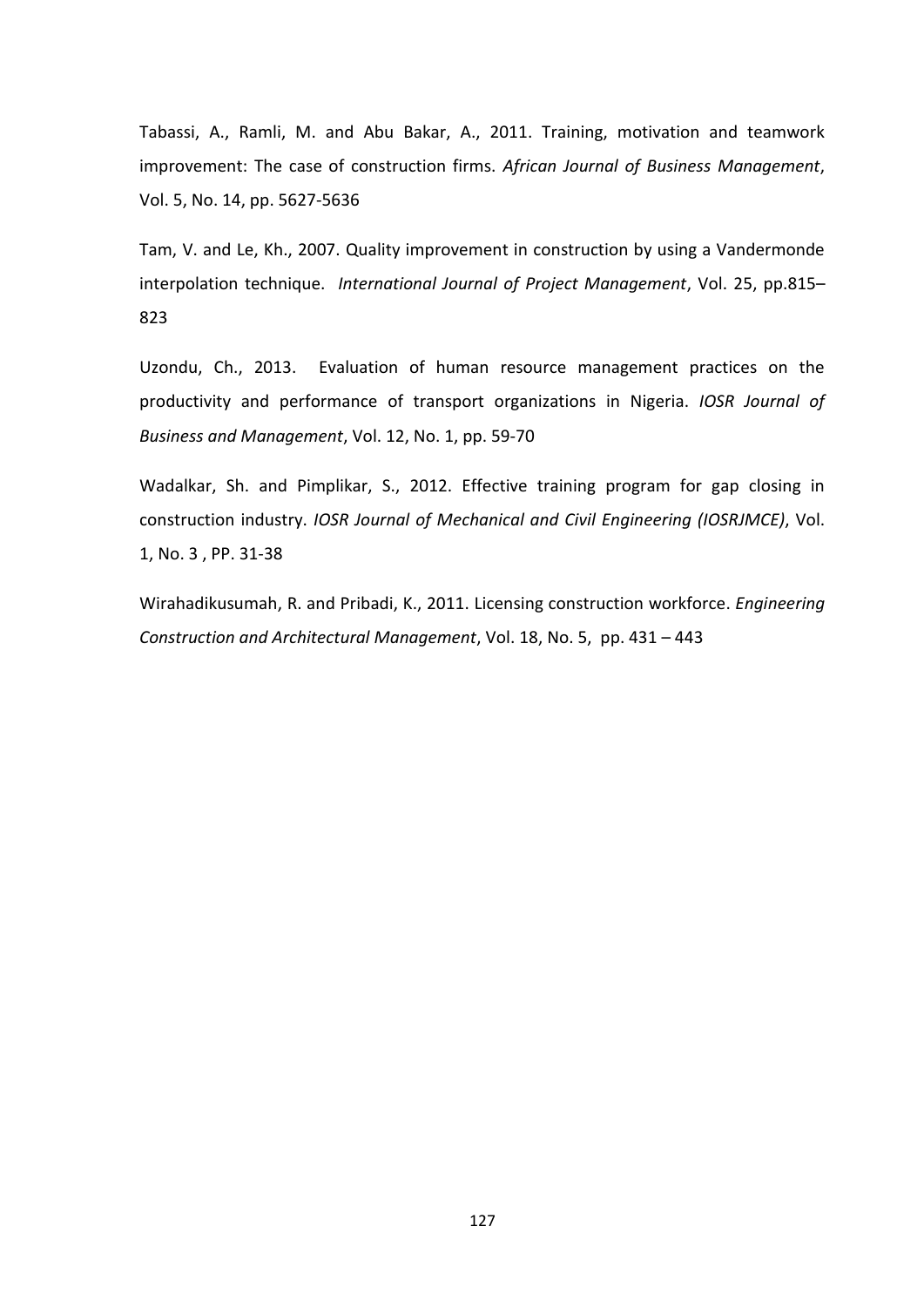**انضايؼت اإلساليٛت – غزة** *Gaza – University Islamic The* **Higher Education Deanship** 



*عمادة الدراسات العليا* 

Questionnaire about :-

# **Role of human resource development in achieving quality in contracting companies**

#### **in the Gaza Strip**

**Dear**/ contractors.

We thank your cooperation and your contribution to filling this questionnaire which consider partial fulfillment of the requirement for degree of Master of Science in Civil Engineering / Engineering Projects Management which aim to determine role of human resource development in achieving quality in contracting companies in the Gaza Strip.

#### **Questionnaire components**

**9- First part :** General information about the respondent

10- **Second part :** Consist of factors of human resource development that leading to achieving quality in contracting companies in the Gaza Strip that consist of six groups.

- **- Factors related to main practices for human resource management.**
- **- Factors related to training.**
- **- Factors resulted from training programs.**
- **- Factors related to work market changes (Materials / equipments and machines /workers)**
- **- Factors related to who carry out of employees evaluation.**
- **- Others factors**

11- **Third part** : Consist of factors that barring implementation of human resource development in contracting companies in the Gaza Strip

And I appreciate your effort and your responses to the questions in the questionnaire, and we affirm that the information in this questionnaire will be used for the purposes of scientific research with the full commitment to maintain absolute confidentiality of information about you.

Researcher Supervisor

**Mohammed Musallam Dr. Nabil El Sawalhi**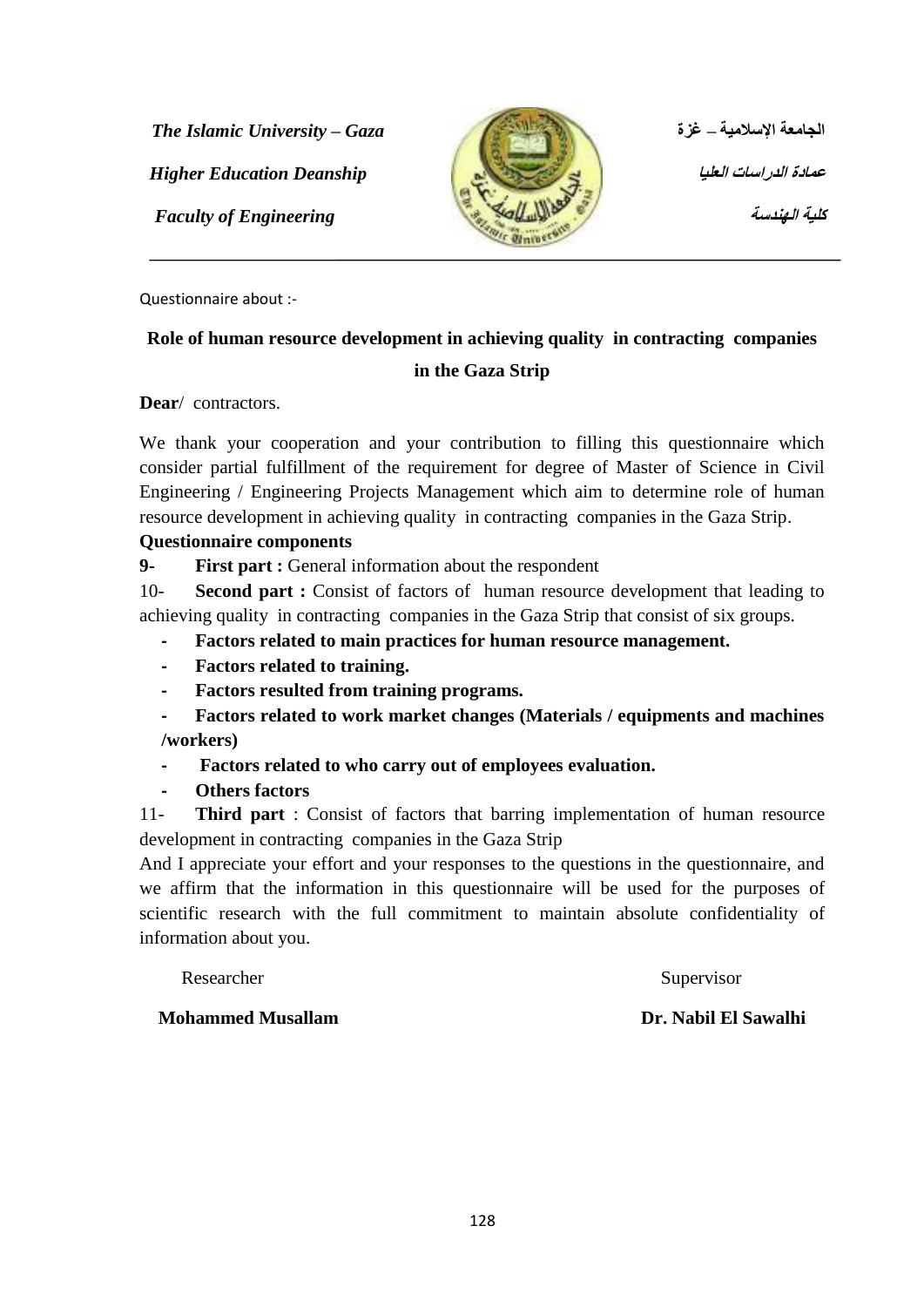## **First part :- General information about respondent**

# **1. Job description**

| Company's owner $\Box$ Company manager $\Box$ Human resources department manager                                                        |
|-----------------------------------------------------------------------------------------------------------------------------------------|
| Projects manager $\Box$<br>Other                                                                                                        |
| 2. Experience years in construction industry                                                                                            |
| Less than $3yrs$ 3-Less than $5yrs$ 5 -Less than 10 yrs 10 yrs or more                                                                  |
| 3. Average of projects value that executed annually for last five years (Dollar)                                                        |
| Less than 0.5 million $\bigcup$ 0.5-Less than 1 million $\bigcup$ 1 - Less than 2 million $\bigcup$ 2 million or more                   |
| 4. Number of total employees in company :                                                                                               |
| 15 person or less 16-30 person 31 – 50 person more than 50 person                                                                       |
| 5. Number of permanent employees in company :                                                                                           |
| 10 person or less $\boxed{\phantom{0}11\text{-}20}$ person $\boxed{\phantom{0}21-40}$ person $\boxed{\phantom{0}1}$ more than 40 person |
| 6. Number of employees that company attract them annually :                                                                             |
| 5 person or less $\Box$ 6-20 person $\Box$ 21 – 30 person $\Box$ more than 30 person                                                    |
| 7. Number of employees that leave or lay off from company annually :                                                                    |
| 5 person or less $\boxed{6-10}$ person $\boxed{11-20}$ person $\boxed{ }$ more than 20 person                                           |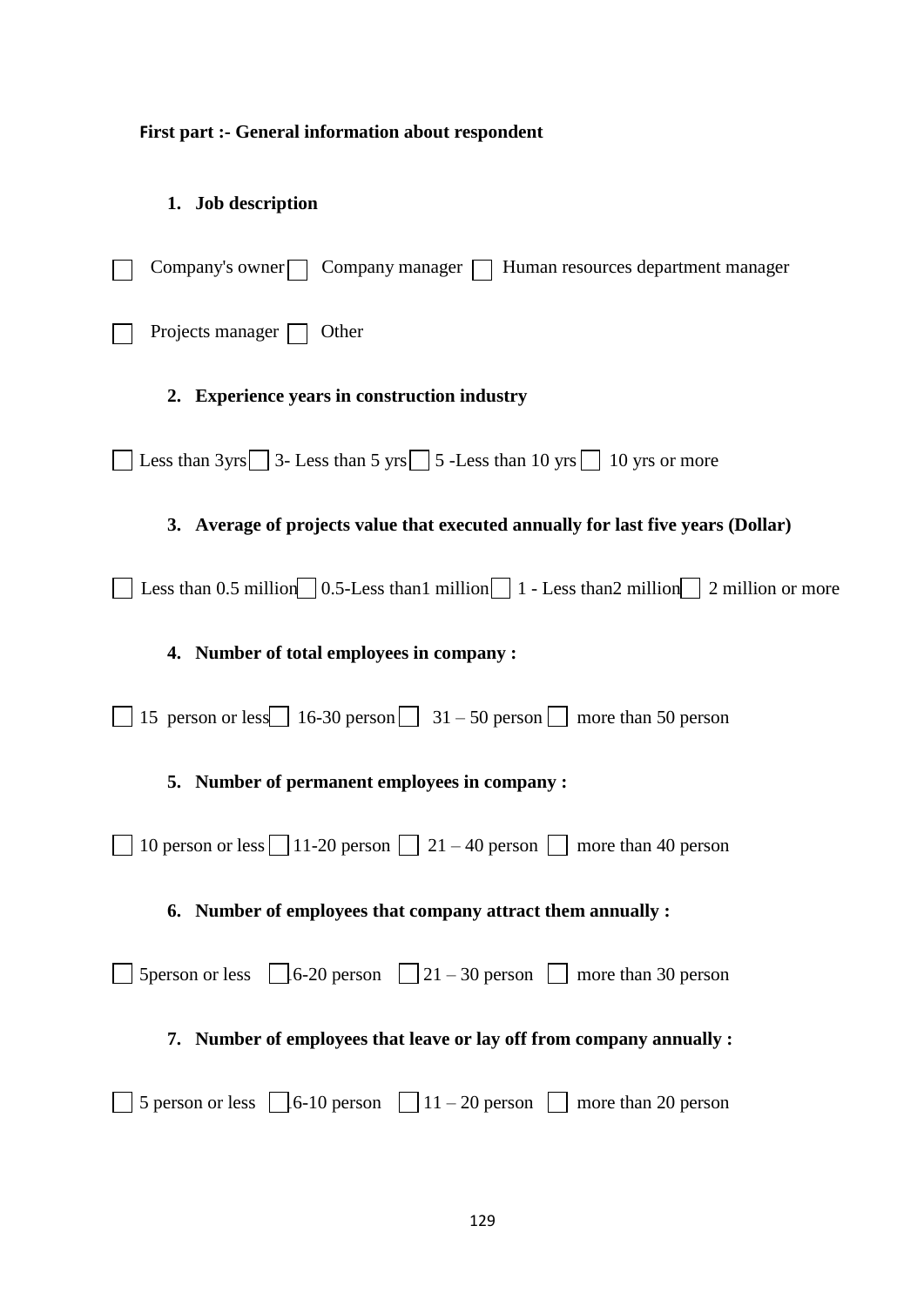**Second part**:- Factors **of** human resource development that leading to achieving quality in contracting companies

To what extent influence follow human resource development factors for achieving quality in contracting companies

 **1**.low degree effect **2.** Something effect **3.**moderatly effect **4.** Significantly affect **5.** Very Significantly effect.

**First group:-** Factors related to main practices for human resource management

| N <sub>o</sub> | <b>Factors related to main practices for</b><br>Human resource management                         | low degree<br>effect | Somethin<br>effect | moderatel<br>effect     | Significantl<br>affect  | Significant<br>effect<br>Very |
|----------------|---------------------------------------------------------------------------------------------------|----------------------|--------------------|-------------------------|-------------------------|-------------------------------|
| $\mathbf{1}$   |                                                                                                   | 1                    | $\overline{2}$     | $\overline{\mathbf{3}}$ | $\overline{\mathbf{A}}$ | 5                             |
| 1.1            | Methods and mechanisms for choosing and attract new employees                                     |                      |                    |                         |                         |                               |
| 1.2            | Implement efficiency criteria for employee selection                                              |                      |                    |                         |                         |                               |
| 1.3            | Existence financial compensation for employees when they are<br>being affected or end of services |                      |                    |                         |                         |                               |
| 1.4            | Clarity job description for employees                                                             |                      |                    |                         |                         |                               |
| 1.5            | Attention with safety and health for employees                                                    |                      |                    |                         |                         |                               |
| 1.6            | Existence job planning system and determination future needs for                                  |                      |                    |                         |                         |                               |
|                | employees                                                                                         |                      |                    |                         |                         |                               |
| 1.7            | Existence evaluation system for employees in company                                              |                      |                    |                         |                         |                               |
| 1.8            | Implement employees participant principle for decision making                                     |                      |                    |                         |                         |                               |
| 1.9            | Existence motivations and rewards system for employee                                             |                      |                    |                         |                         |                               |
| 1.10           | Company ability for management their resources with efficiency                                    |                      |                    |                         |                         |                               |
|                | and effective way                                                                                 |                      |                    |                         |                         |                               |
| 1.11           | Rate of employees absence and leaving company resulted from                                       |                      |                    |                         |                         |                               |
|                | insufficient human resource management                                                            |                      |                    |                         |                         |                               |
| 1.12           | Paying Salaries and wages regularly and with fairly way and                                       |                      |                    |                         |                         |                               |
|                | wages increase with according high cost of living                                                 |                      |                    |                         |                         |                               |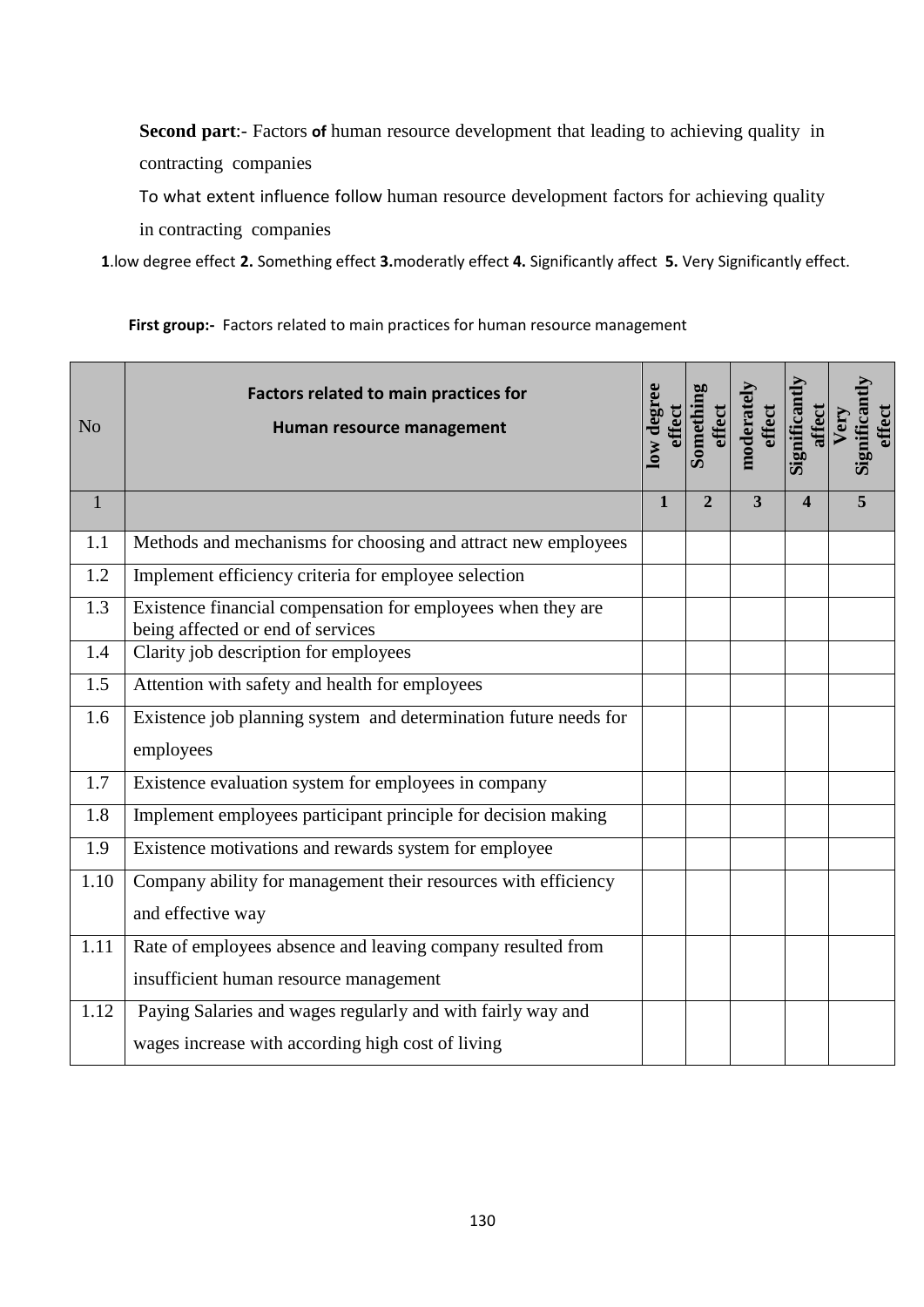## **Second group:- Factors related to training**

| N <sub>o</sub> | <b>Factors related to training</b>                                                                                                         | low degree<br>effect | Somethin<br>effect | moderatel<br>effect | Significantly<br>affect | Significant<br>effect<br>Very |
|----------------|--------------------------------------------------------------------------------------------------------------------------------------------|----------------------|--------------------|---------------------|-------------------------|-------------------------------|
| $\overline{2}$ |                                                                                                                                            | 1                    | $\overline{2}$     | 3                   | 4                       | 5                             |
| 2.1            | Existence motivations for employees to obligate with training<br>programs                                                                  |                      |                    |                     |                         |                               |
| 2.2            | Existence especial training for personal health and safety in<br>wok site for employees                                                    |                      |                    |                     |                         |                               |
| 2.3            | Employees training at technology usage that used in<br>construction industry and adapt with it                                             |                      |                    |                     |                         |                               |
| 2.4            | Raise the company consciousness level at employees with<br>training importance and spread training culture                                 |                      |                    |                     |                         |                               |
| 2.5            | Expansion training area to include all employees                                                                                           |                      |                    |                     |                         |                               |
| 2.6            | Top management supporting in company for training<br>programs                                                                              |                      |                    |                     |                         |                               |
| 2.7            | Influences of external environment for company (political-<br>security-culture ) at training programs                                      |                      |                    |                     |                         |                               |
| 2.8            | Level and employees efficiency to join and benefit from<br>training programs                                                               |                      |                    |                     |                         |                               |
| 2.9            | Discontinuous work in company and influence at training<br>level                                                                           |                      |                    |                     |                         |                               |
| 2.10           | Trainers efficiency and criteria for selection training team.                                                                              |                      |                    |                     |                         |                               |
| 2.11           | Employees training at required personal skills for work such<br>as work coordination, communication skills, archiving and<br>documentation |                      |                    |                     |                         |                               |
| 2.12           | Existence special training for safe usage for machines and<br>equipments and execute periodic maintenance for it                           |                      |                    |                     |                         |                               |
| 2.13           | Usage company training in site method to increase practical<br>experience at employees                                                     |                      |                    |                     |                         |                               |
| 2.14           | Hold training courses to develop knowledge and theoretical<br>capabilities of employees                                                    |                      |                    |                     |                         |                               |
| 2.15           | Implement company distance education techniques to<br>increase efficiency of employees                                                     |                      |                    |                     |                         |                               |
| 2.16           | Employees rotation in company to develop their skills                                                                                      |                      |                    |                     |                         |                               |
| 2.17           | Implement conferences and workshops for employees                                                                                          |                      |                    |                     |                         |                               |
| 2.18           | Experience exchange with local and foreign companies                                                                                       |                      |                    |                     |                         |                               |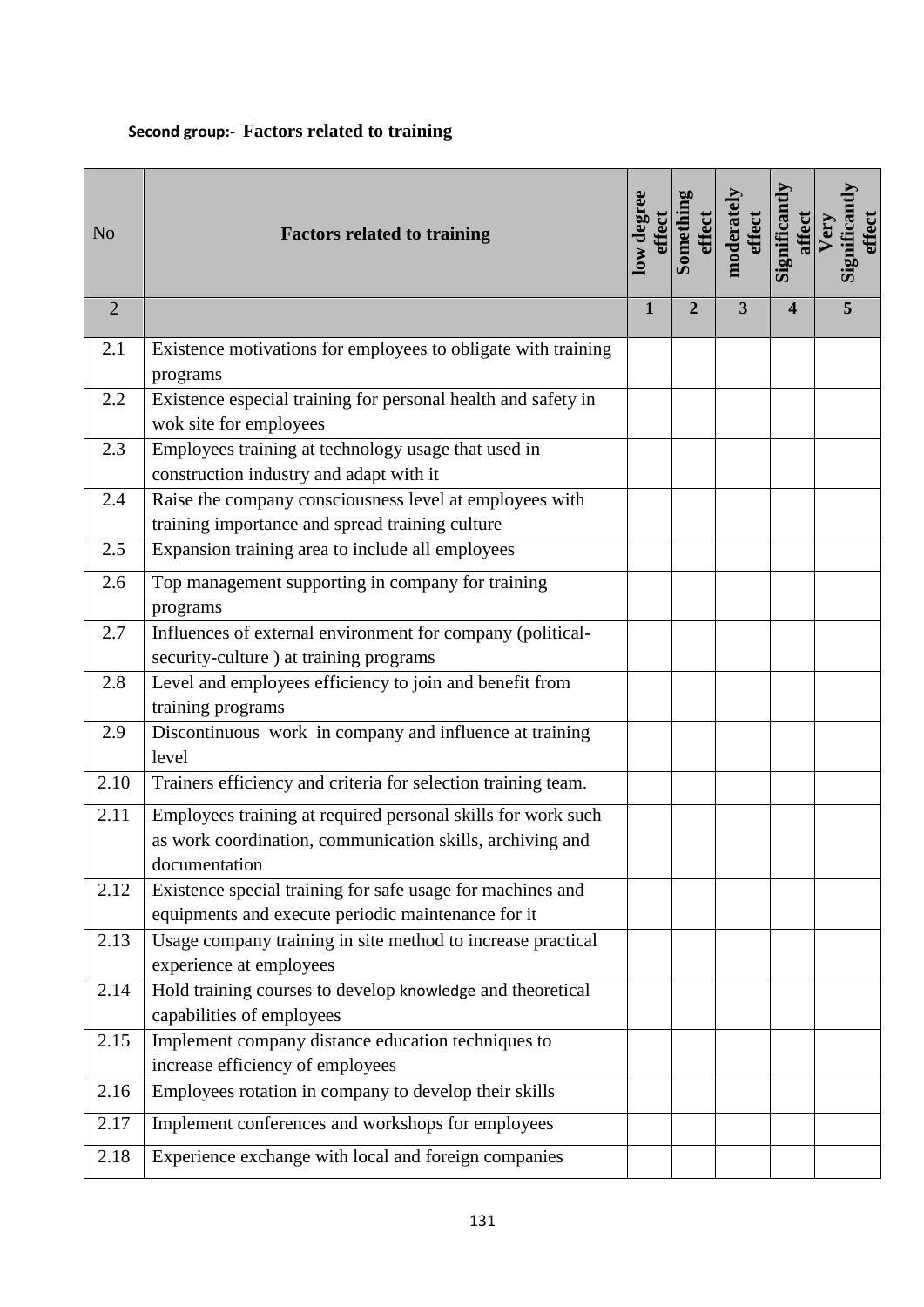| N <sub>o</sub> | <b>Factors resulted from training programs</b>                               | low degree<br>effect | Somethi<br>effect | moderatel<br>effect     | <b>Significant</b><br>affect | Significan<br>effect<br>Very |
|----------------|------------------------------------------------------------------------------|----------------------|-------------------|-------------------------|------------------------------|------------------------------|
| $\overline{3}$ |                                                                              | 1                    | $\overline{2}$    | $\overline{\mathbf{3}}$ | $\overline{\mathbf{4}}$      | 5                            |
| 3.1            | Job satisfaction increase for employees because there are                    |                      |                   |                         |                              |                              |
|                | training programs                                                            |                      |                   |                         |                              |                              |
| 3.2            | Improve the financial situation of the company and reduce                    |                      |                   |                         |                              |                              |
|                | implementation costs as a result of the application of training              |                      |                   |                         |                              |                              |
|                | programs                                                                     |                      |                   |                         |                              |                              |
| 3.3            | Raise the morale of employees and reduce anxiety and<br>frustration for them |                      |                   |                         |                              |                              |
| 3.4            | Increase employees adaption with new technology after                        |                      |                   |                         |                              |                              |
|                | implementation of training programs                                          |                      |                   |                         |                              |                              |
| 3.5            | Decrease employees leaving from company after                                |                      |                   |                         |                              |                              |
|                | implementation of training programs                                          |                      |                   |                         |                              |                              |
| 3.6            | Increase efficiency and effective for employees                              |                      |                   |                         |                              |                              |
| 3.7            | Increase belonging employees for company                                     |                      |                   |                         |                              |                              |
| 3.8            | Increase employees confidence in the ability for doing                       |                      |                   |                         |                              |                              |
|                | required work                                                                |                      |                   |                         |                              |                              |
| 3.9            | Decrease work accident in sites work                                         |                      |                   |                         |                              |                              |

## **Third group :- Factors resulted from training programs**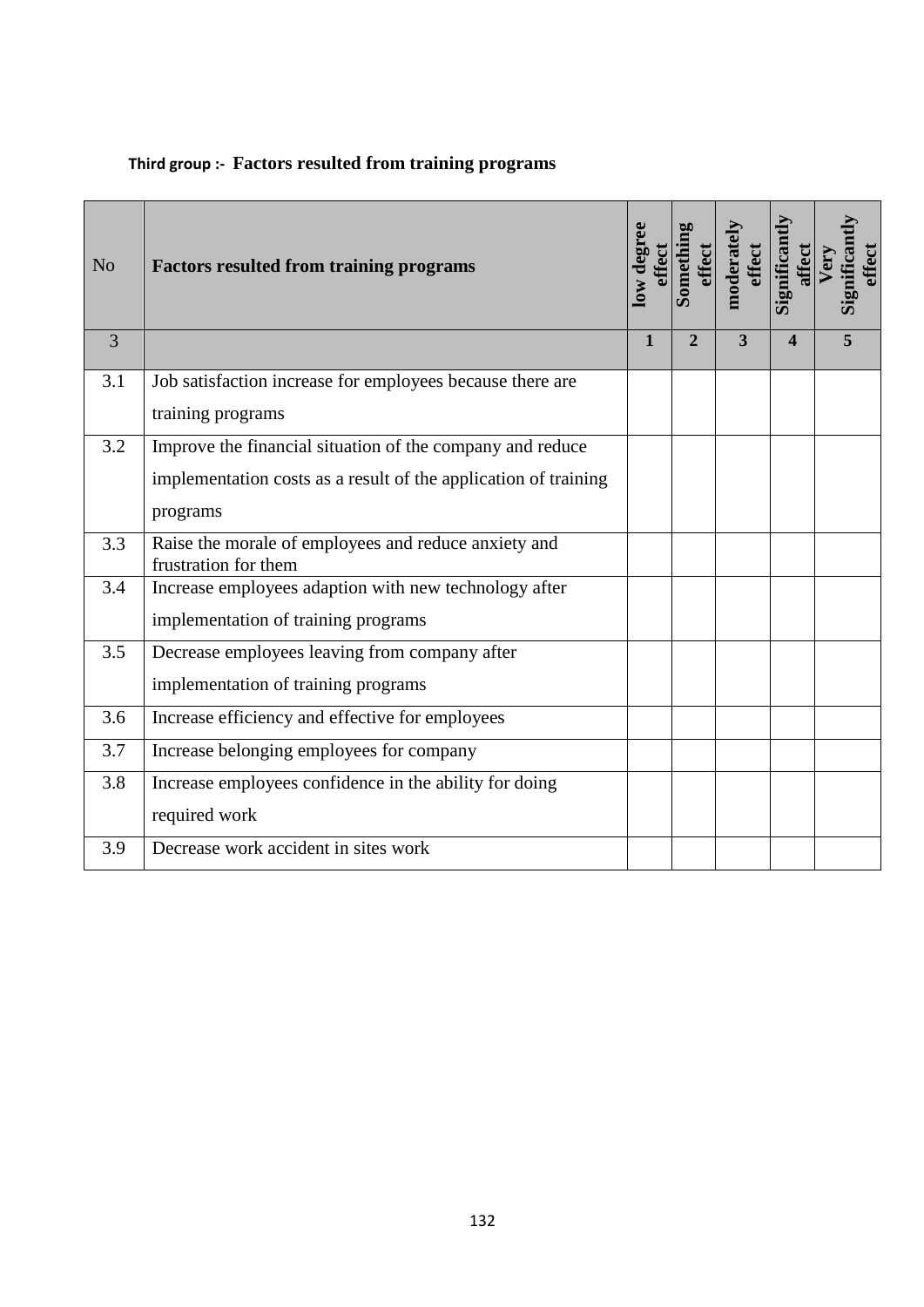# **Forth group :- Factors related to work market changes (Materials / equipments and**

#### **machines /workers)**

| N <sub>o</sub> | <b>Factors related to work market changes</b><br>(Materials / equipments and machines /workers)               | 10W | mod | ignifica | ignifica<br>ffect |
|----------------|---------------------------------------------------------------------------------------------------------------|-----|-----|----------|-------------------|
| $\overline{4}$ |                                                                                                               |     | 3   | 4        |                   |
| 4.1            | Company follow-up for changing in materials, new                                                              |     |     |          |                   |
|                | equipment and machines that are put on the market                                                             |     |     |          |                   |
| 4.2            | Company follow-up for external and internal changes in the                                                    |     |     |          |                   |
|                | labor market                                                                                                  |     |     |          |                   |
| 4.3            | Company follow- up for change in required skills for the                                                      |     |     |          |                   |
|                | industry and the extent of availability of skilled labor required<br>for this change from outside the company |     |     |          |                   |
| 4.4            | Inadequate supply for the used necessary materials and spare                                                  |     |     |          |                   |
|                | parts and lack of compatibility with existing labors                                                          |     |     |          |                   |

### **Fifth group :- Factors related to who carry out of employees evaluation**

| N <sub>o</sub> | Factors related to who carry out of employees evaluation | ŠΜ |   | 팂 |  |
|----------------|----------------------------------------------------------|----|---|---|--|
| 5              |                                                          |    | 3 | 4 |  |
| 5.1            | Follow the company appraisal the managers for their      |    |   |   |  |
|                | employees system                                         |    |   |   |  |
| 5.2            | Follow the company peer appraisal system                 |    |   |   |  |
| 5.3            | Follow the company subordinate appraisal system          |    |   |   |  |
| 5.4            | Follow the company self performance appraisal system     |    |   |   |  |
| 5.5            | Follow the company team appraisal system                 |    |   |   |  |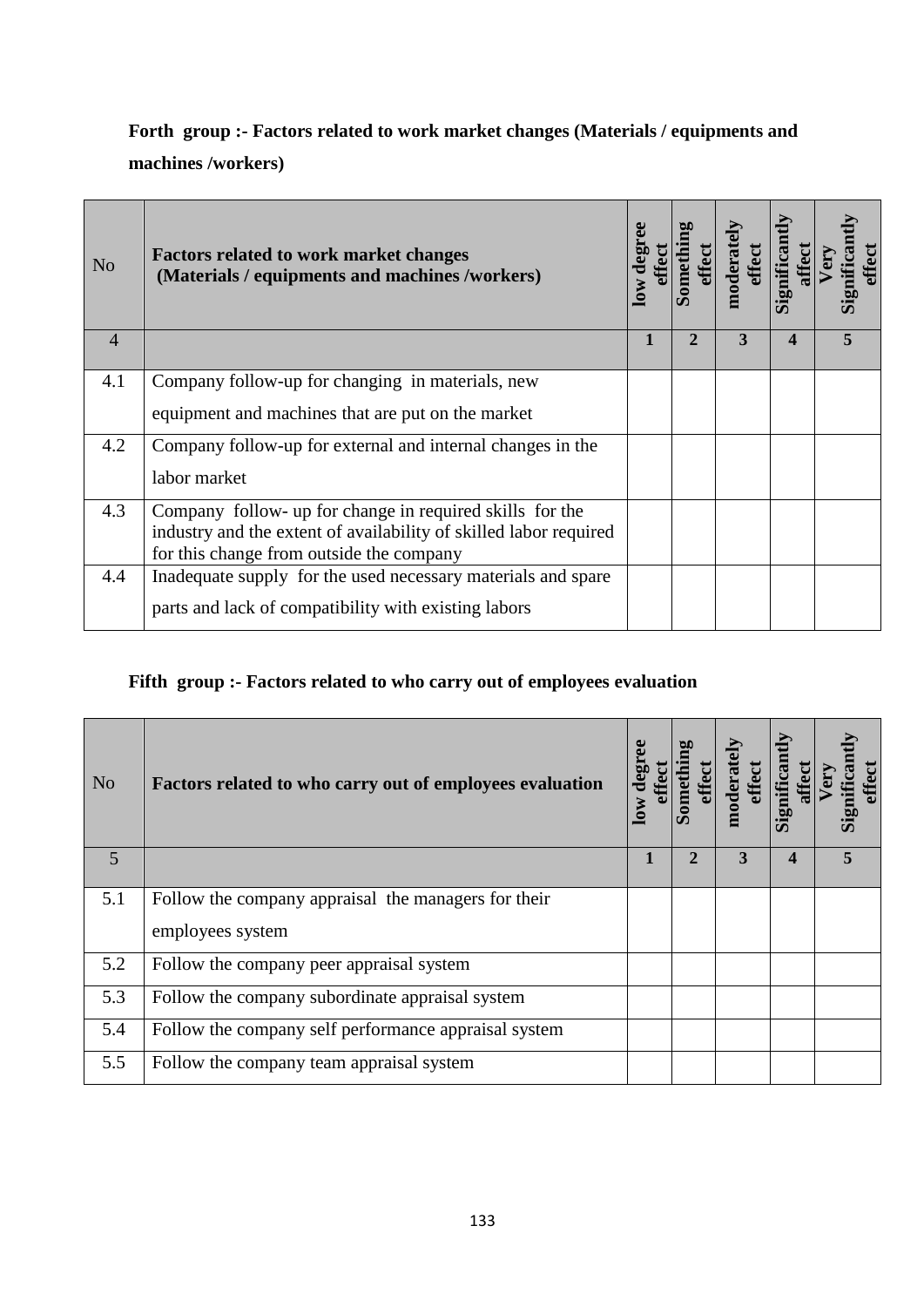### **- Sixth group:- Others factors**

| N <sub>o</sub> | <b>Factors related to training</b>                                                  | low degree | Somethi<br>effect | moderate<br>effect      | Significant<br>affect | Significant<br>effect<br>Very |
|----------------|-------------------------------------------------------------------------------------|------------|-------------------|-------------------------|-----------------------|-------------------------------|
| 6              |                                                                                     | 1          | $\mathbf{2}$      | $\overline{\mathbf{3}}$ | $\boldsymbol{4}$      | 5                             |
| 6.1            | Type of contract with employees from were permanent or                              |            |                   |                         |                       |                               |
|                | temporary                                                                           |            |                   |                         |                       |                               |
| 6.2            | Existence supervision from company at employees to obligate                         |            |                   |                         |                       |                               |
|                | With work and profession ethics                                                     |            |                   |                         |                       |                               |
| 6.3            | The company dissemination a culture of corporation between<br>employees during work |            |                   |                         |                       |                               |
| 6.4            | Laws and work legislation in the country and the existence of                       |            |                   |                         |                       |                               |
|                | supervision at companies work quality                                               |            |                   |                         |                       |                               |
| 6.5            | Attention the company with individual characteristics required                      |            |                   |                         |                       |                               |
|                | for each profession such as (Speed - Gender- educational                            |            |                   |                         |                       |                               |
|                | level- age) and suitability to the nature of profession and work                    |            |                   |                         |                       |                               |
| 6.6            | Demographic change of the workforce in the construction                             |            |                   |                         |                       |                               |
|                | industry                                                                            |            |                   |                         |                       |                               |
| 6.7            | Improve the company for environment and general work                                |            |                   |                         |                       |                               |
|                | conditions for employees and providing required needs from                          |            |                   |                         |                       |                               |
|                | tools and services                                                                  |            |                   |                         |                       |                               |
| 6.8            | Existence permission with employees to enable them to make                          |            |                   |                         |                       |                               |
|                | decisions                                                                           |            |                   |                         |                       |                               |
| 6.9            | Relationship between the top management and employees at                            |            |                   |                         |                       |                               |
|                | the lower levels in the company                                                     |            |                   |                         |                       |                               |
| 6.10           | Cultural, political and religious factors in the company                            |            |                   |                         |                       |                               |
| 6.11           | Respect company for employees personal life and understand                          |            |                   |                         |                       |                               |
|                | the conditions and problems related them                                            |            |                   |                         |                       |                               |
| 6.12           | Nature of relationship between the employees in company                             |            |                   |                         |                       |                               |
| 6.13           | Nature of the relationship between the company and other                            |            |                   |                         |                       |                               |
|                | parties such as the consultant and owner                                            |            |                   |                         |                       |                               |
| 6.14           | Follow the company customer appraisal system                                        |            |                   |                         |                       |                               |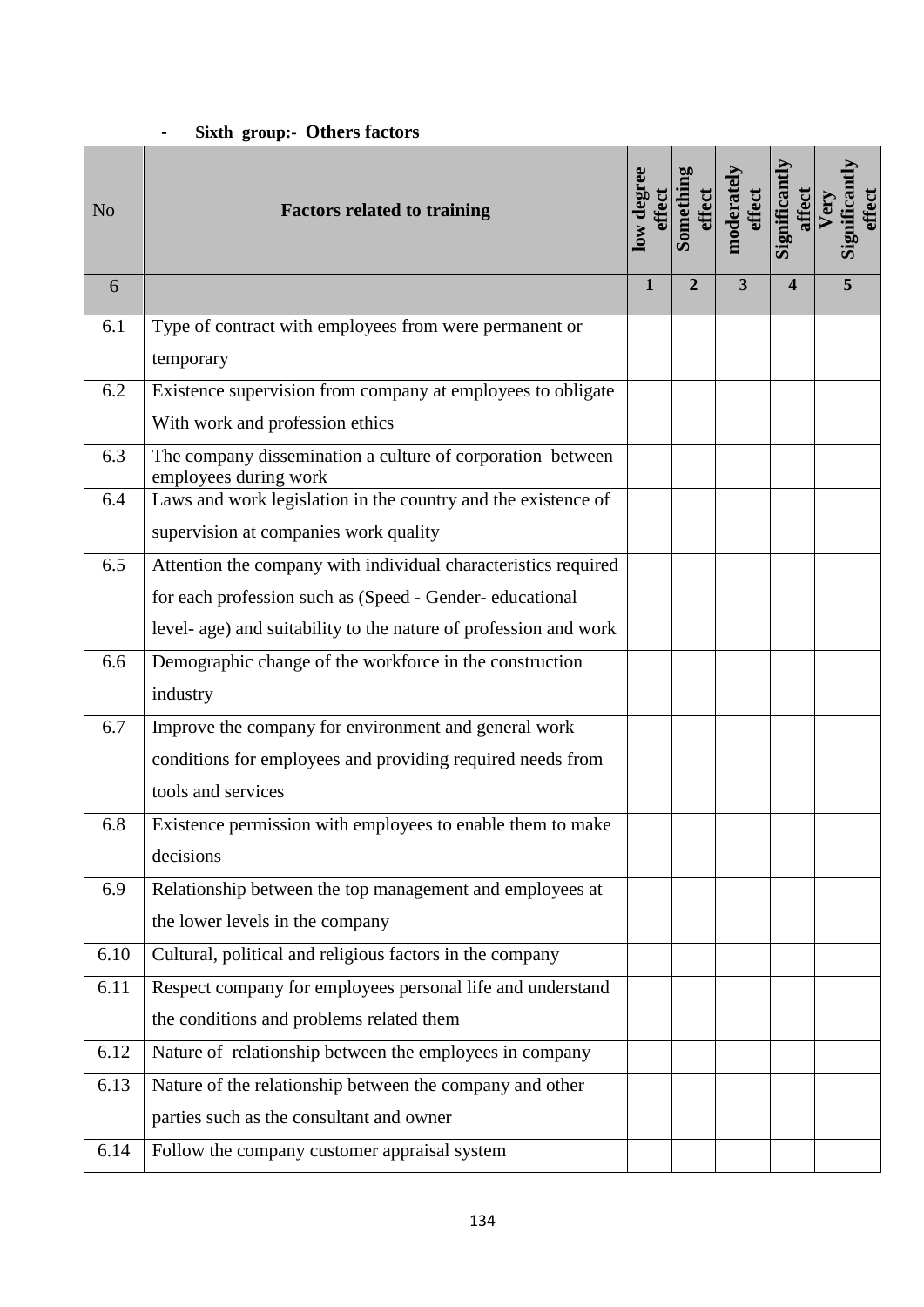**Third part**:- Factors that barring implementation of human resource development in contracting companies in the Gaza Strip

To what extent influence follow factors for barring implementation of human resource development in contracting companies in the Gaza Strip

**seventh group:-** Factors that barring implementation of human resource development in contracting companies in the Gaza Strip

| N <sub>o</sub> | <b>Factors related to training</b>                                                                                                                            | low degree   | Somethi<br>effect | moderatel | effect                  | Significant | affect                  | Very | Significant | effect |
|----------------|---------------------------------------------------------------------------------------------------------------------------------------------------------------|--------------|-------------------|-----------|-------------------------|-------------|-------------------------|------|-------------|--------|
| $\overline{7}$ |                                                                                                                                                               | $\mathbf{1}$ | $\overline{2}$    |           | $\overline{\mathbf{3}}$ |             | $\overline{\mathbf{4}}$ |      | 5           |        |
| 7.1            | The company unable to cover human resource development<br>programs costs                                                                                      |              |                   |           |                         |             |                         |      |             |        |
| 7.2            | Doesn't immaturity of human resources development culture in<br>companies                                                                                     |              |                   |           |                         |             |                         |      |             |        |
| 7.3            | Small size of companies leads to the difficulty of implement of                                                                                               |              |                   |           |                         |             |                         |      |             |        |
|                | human resource development and skills development programs                                                                                                    |              |                   |           |                         |             |                         |      |             |        |
| 7.4            | Lack of awareness of importance of the implementation of human<br>resource development programs in construction companies at<br>employees and company's owner |              |                   |           |                         |             |                         |      |             |        |
| 7.5            | Lack of incentives and rewards provided by the company for<br>employees to participate in training programs                                                   |              |                   |           |                         |             |                         |      |             |        |
| 7.6            | Lack of time and work pressure in companies                                                                                                                   |              |                   |           |                         |             |                         |      |             |        |
| 7.7            | Weak effectiveness and lack of enthusiasm at employees to                                                                                                     |              |                   |           |                         |             |                         |      |             |        |
|                | participate in the development of human resources programs                                                                                                    |              |                   |           |                         |             |                         |      |             |        |
| 7.8            | Poor self-confidence and fear from failure at employees to benefit<br>from the skills development programs                                                    |              |                   |           |                         |             |                         |      |             |        |
| 7.9            | Lack the necessary resources to implement human resource<br>development programs                                                                              |              |                   |           |                         |             |                         |      |             |        |
| 7.10           | Level of scientific and practical capabilities of employees                                                                                                   |              |                   |           |                         |             |                         |      |             |        |
| 7.11           | Lack of job security at employees because of the temporary contract<br>with the company                                                                       |              |                   |           |                         |             |                         |      |             |        |
| 7.12           | Indecision companies owner to implement training programs for<br>employees because employees change continuously                                              |              |                   |           |                         |             |                         |      |             |        |
| 7.13           | Discontinuous of companies work and lack of continuity of work<br>because of the external conditions of the company                                           |              |                   |           |                         |             |                         |      |             |        |
| 7.14           | The absence of laws and legislation that obligate companies to<br>apply human resource development programs                                                   |              |                   |           |                         |             |                         |      |             |        |
| 7.15           | weakness of the company's follow-up to the changes of the external<br>market (skilled labor available and new materials that are put on the<br>market)        |              |                   |           |                         |             |                         |      |             |        |
| 7.16           | Company dependence on subcontractors in implementation of<br>projects                                                                                         |              |                   |           |                         |             |                         |      |             |        |

#### **Thank you for corporation**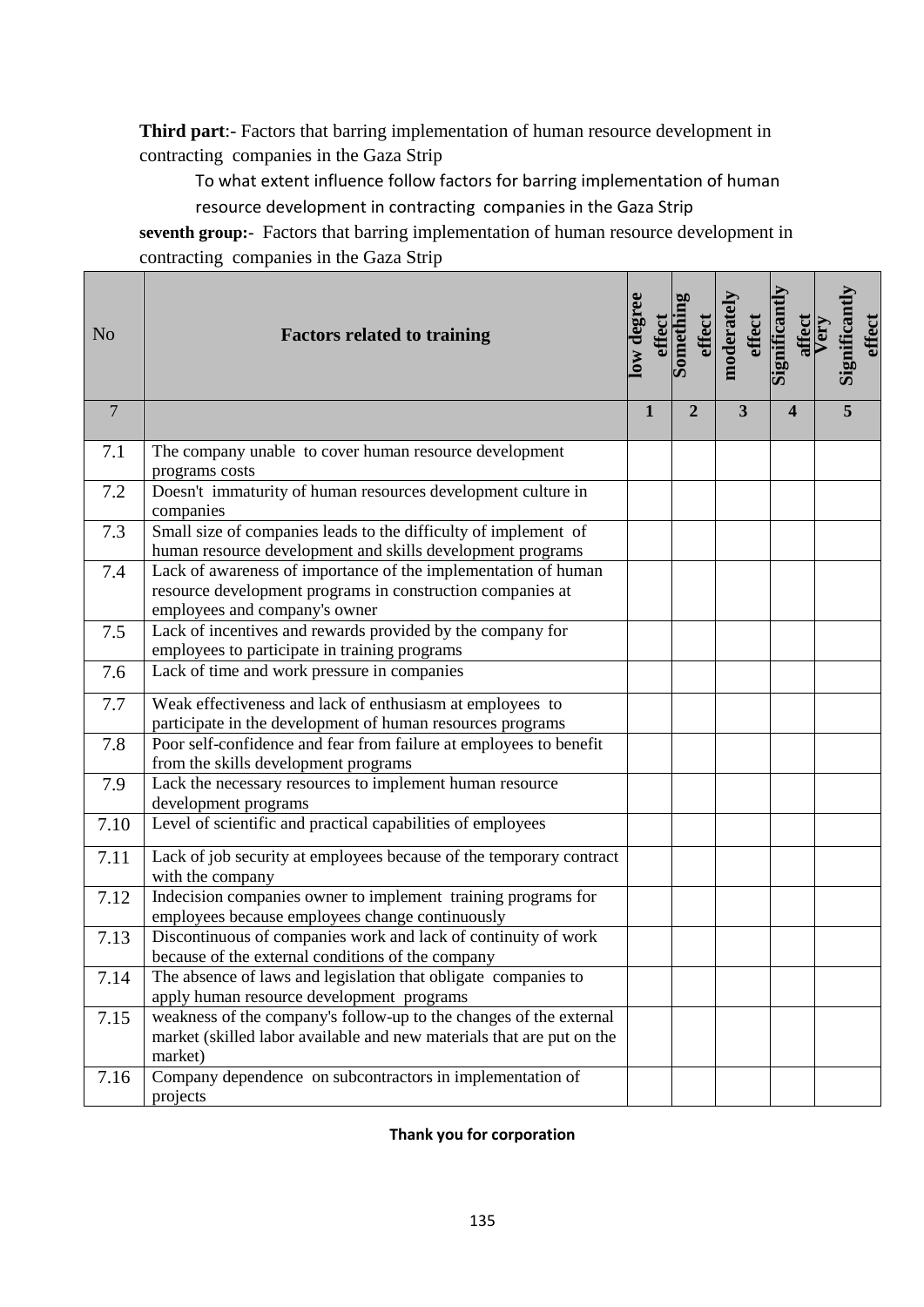**انضايؼت اإلساليٛت – غزة Gaza – University Islamic The**

ع هادة الدراسات العليا السابقة المعنادة الدراسات العليا المسابقة التعليم المسابقة المعنى التعليم التي يتعلق ال



ا**ستبانـة بعنو**ان /

## دور تنمية الموارد البشرية ف*ي* تحقيق الجودة في شركات المقاولات في قطاع غزة

السادة المقاولون المحترمون / السلام عليكم ورحمة الله وبركاته..... نشكر تعاونكم و مساهمتكم في تعبئة هذا الاستبيان الذي يعتبر جزء من البحث التكميلي لنيل درجة الماجستير في إدار ة المشاريع الهندسية والذي يهدف إلى تحديد دور تنمية الموارد البشرية في تحقيق الجودة في شركات المقاولات في قطاع غز ة .

مكو نات الاستبيا*ن* 

- 1 ا**لجزء الأول** : معلومات عامة حول معبئ الاستبيان.
- 2. ا**لجزء الثاني**: يتكون من عوامل تنمية الموارد البشرية التي تؤدي لتحقيق الجودة في شركات المقاولات في قطاع غزة ويتكون من ست مجموعات
	- عوامل ذات علاقة بالممارسات الرئيسية لإدارة الموارد البشرية
		- عوامل مرتبطة بالتدريب
		- عوامل ناتجة عن برامج التدريب
	- عو امل مر تبطة بتغير ات سوق العمل ( مو اد/ معدات و ألات / عمالة )
		- عو امل مر تبطة بجهة تقييم العاملين
			- عوامل أخرى
- 3. ا**لجزء الثالث** : يتكون من العوامل التي تعيق تطبيق تنمية الموارد البشرية في شركات المقاولات في قطاع غز ة

وإنني أثمن جهدكم وإجاباتكم على الأسئلة المطروحة في الاستبيان،علمًا بأن جميع المعلومات التي يتم الحصول عليها من سيادتكم سوف تستخدم لغرض الدراسة العلمية البحتة بهدف التطوير وسوف تعامل بسرية.

أشكر سيادتكم على التعاون وتقبلوا فائق الاحترام والتقدير

**إششاف انباحذ د. و . َبٛم انصٕانحٙ و . يحًذ يسهى**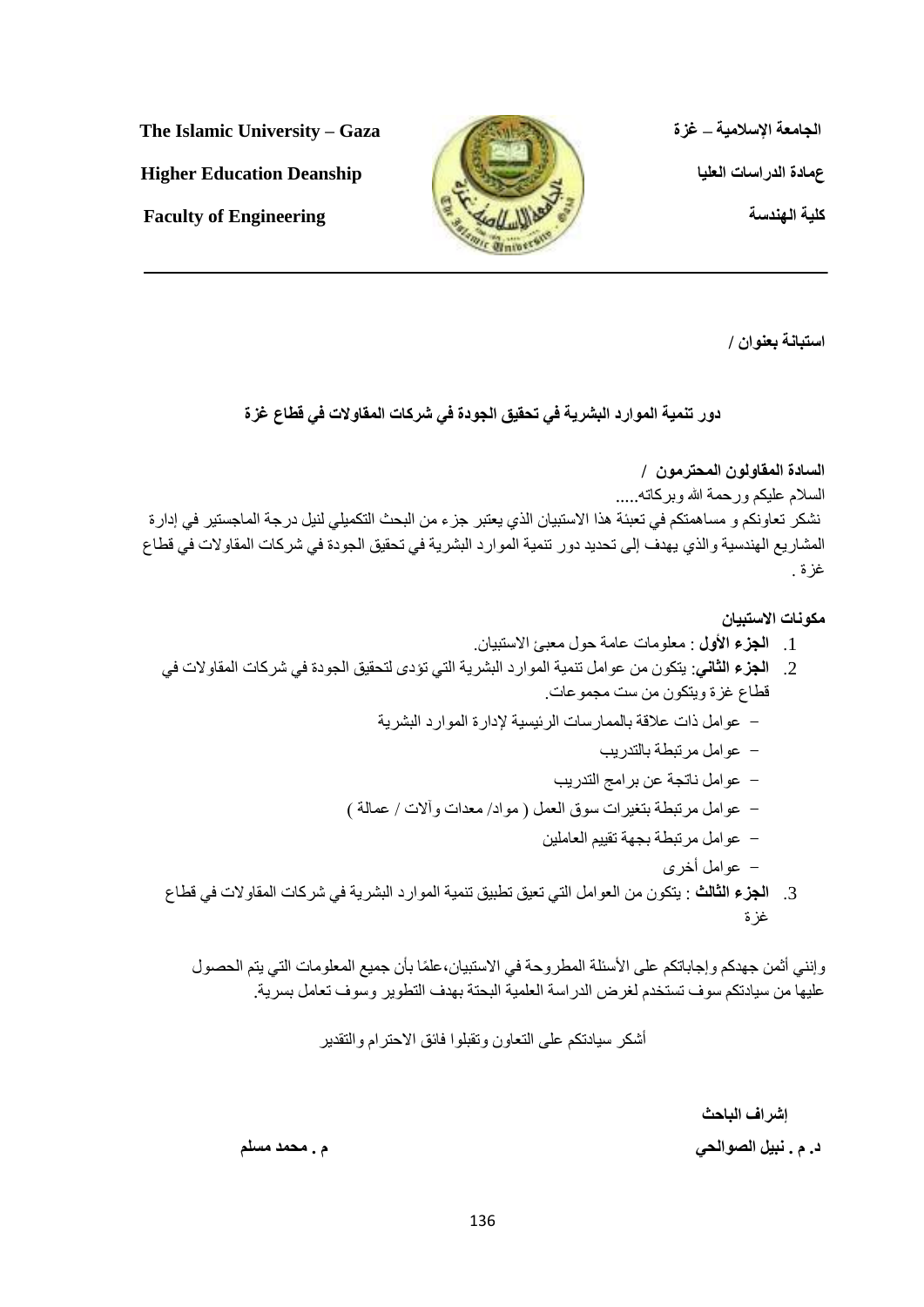**الجزء الأول :معلومات عامة حول معبئ الاستبيان** 1. الوصف الوظيفي  $\square$  صاحب الشركة  $\square$ مدير الشركة  $\square$  مدير دائرة الموارد البشرية  $\square$  مدير المشاريع  $\square$  أخري 2. عدد سنوات الخبرة لمن يقوم بتعبئة الاستبيان ألم من 3 سنوات  $\Box$ من 3 - أقل من5ٍ سنوات  $\Box$ من 3 ي 5 - أقل من 10سنوات  $\Box$ 10 سنوات أو أكثر  $10$ 3. متوسط قيمة المشاريع المنفذة سنويا خلال الخمس سنوات الماضية ( بالدولار) أقل من 0.5 مليون  $\Box$  مليون  $\Box$  من 0.5 - أقل من 1مليون  $\Box$ من 1 –أقل من 2مليون  $\Box$  2مليون أو أكثر  $\Box$ 4. عدد العاملين الكلي بالشركة ( بشكل دائم ومؤقت) اً 15 شخص أو أقل  $\Box$ من 16 -30 شخص  $\Box$ ين 31 -50 شخص  $\square$  أكثر من 50 شخص  $\square$ 5. عدد العاملين الثابتين بالشركة (دائم). اً 10أشخاص أو أقل  $\Box$ من11 - 20 شخص  $10$ ين 21 -40 شخص  $\Box$ أكثر من 40شخص  $\Box$ . عدد العاملين الذين تسقطبهم الشركة للعمل بها سنو يا 5 أشخبص أٔ ألم يٍ 6 20- شخض من21-30 شخص  $\Box$ أكثر من 30 شخص  $\Box$ 7. عدد العاملين الذين يخرجون أو يتم تسريحهم من قبل الشركة سنويا 5 أشخاص أو أقل من  $\hskip10mm\Box$  10-6 أشخاص  $5$ ي ني 11-20شخص أكثر من  $\square$  20شخص  $\square$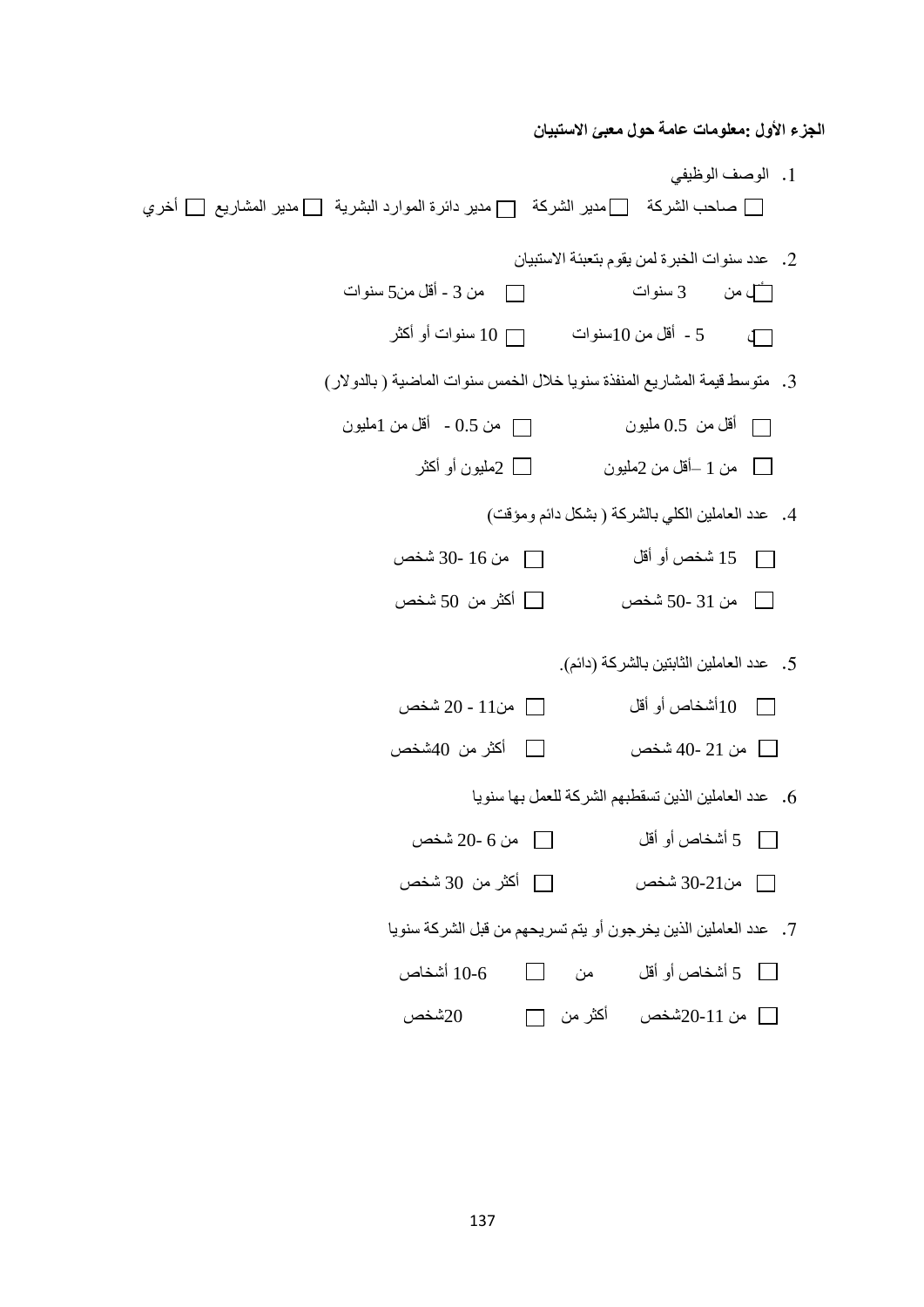الجزء الثان*ي* :- عوامل تنمية الموارد البشرية التي تؤدي لتحقيق الجودة في شركات المقاولات

#### إل*ى* أي مدى تؤثر عوامل تنمية الموارد البشرية التالية في تحقيق الجودة في شركات المقاولات

### **1 . ٚؤرش بذسصت لهٛهت صذا 2 . ٚؤرش بذسصت لهٛهت .3 ٚؤرش بذسصت يخٕسطت .4 ٚؤرش بذسصت كبٛشة .5 ٚؤرش بذسصت كبٛشة صذا**

## المجموعة الأول*ى :- عو*امل ذات علاقة بالممارسات الرئيسية لإدارة الموارد البشرية

| يؤثر<br>بدرجة<br>فليلة<br>جدا | يؤثر<br>بدرجة<br>فليلة | يؤثر<br>بدرجة<br>متوسطة | يؤثر<br>بدرجة<br>كبيرة  | يؤثر<br>بدرجة<br>كبيرة<br>جدا | عوامل ذات علاقة بالممارسات الرئيسية لإدارة الموارد البشرية                        |              |
|-------------------------------|------------------------|-------------------------|-------------------------|-------------------------------|-----------------------------------------------------------------------------------|--------------|
| $\mathbf{1}$                  | $\overline{2}$         | $\overline{3}$          | $\overline{\mathbf{4}}$ | 5                             |                                                                                   | $\mathbf{1}$ |
|                               |                        |                         |                         |                               | الطرق والأليات المتبعة لجلب واستقطاب عاملين جدد للشركة                            | 1.1          |
|                               |                        |                         |                         |                               | تطبيق معيار الكفاءة لاختيار المتقدمين للعمل في الشركة                             | 1.2          |
|                               |                        |                         |                         |                               | وجود تعويض مالي للعاملين في حال تعرضهم للضرر أو نهاية خدمتهم                      | 1.3          |
|                               |                        |                         |                         |                               | وضوح الوصف الوظيفي للعاملين و لكل وظيفة يتم الإعلان عنها                          | 1.4          |
|                               |                        |                         |                         |                               | الاهتمام بسلامة وصحة العاملين بالشركة                                             | 1.5          |
|                               |                        |                         |                         |                               | وجود نظام تخطيط وظيفي وتحديد الاحتياجات المستقبلية من العاملين للشركة             | 1.6          |
|                               |                        |                         |                         |                               | وجود نظام لتقييم أداء العاملين بالشركة                                            | 1.7          |
|                               |                        |                         |                         |                               | تطبيق مبدأ مشاركة العاملين في صنع القرار لتحقيق الذات لديهم                       | 1.8          |
|                               |                        |                         |                         |                               | صرف مكافأت وحوافز للعاملين                                                        | 1.9          |
|                               |                        |                         |                         |                               | قدرة الشركة على إدارة مواردها البشرية بكفاءة وفاعلية                              | 1.10         |
|                               |                        |                         |                         |                               | معدل غياب العاملين وخروجهم من الشركة نتيجة سوء إدارة الموارد البشرية              | 1.11         |
|                               |                        |                         |                         |                               | صرف رواتب وأجور العاملين بانتظام وبعدالة ووجود زيادة للأجور تبعا لغلاء<br>المعيشة | 1.12         |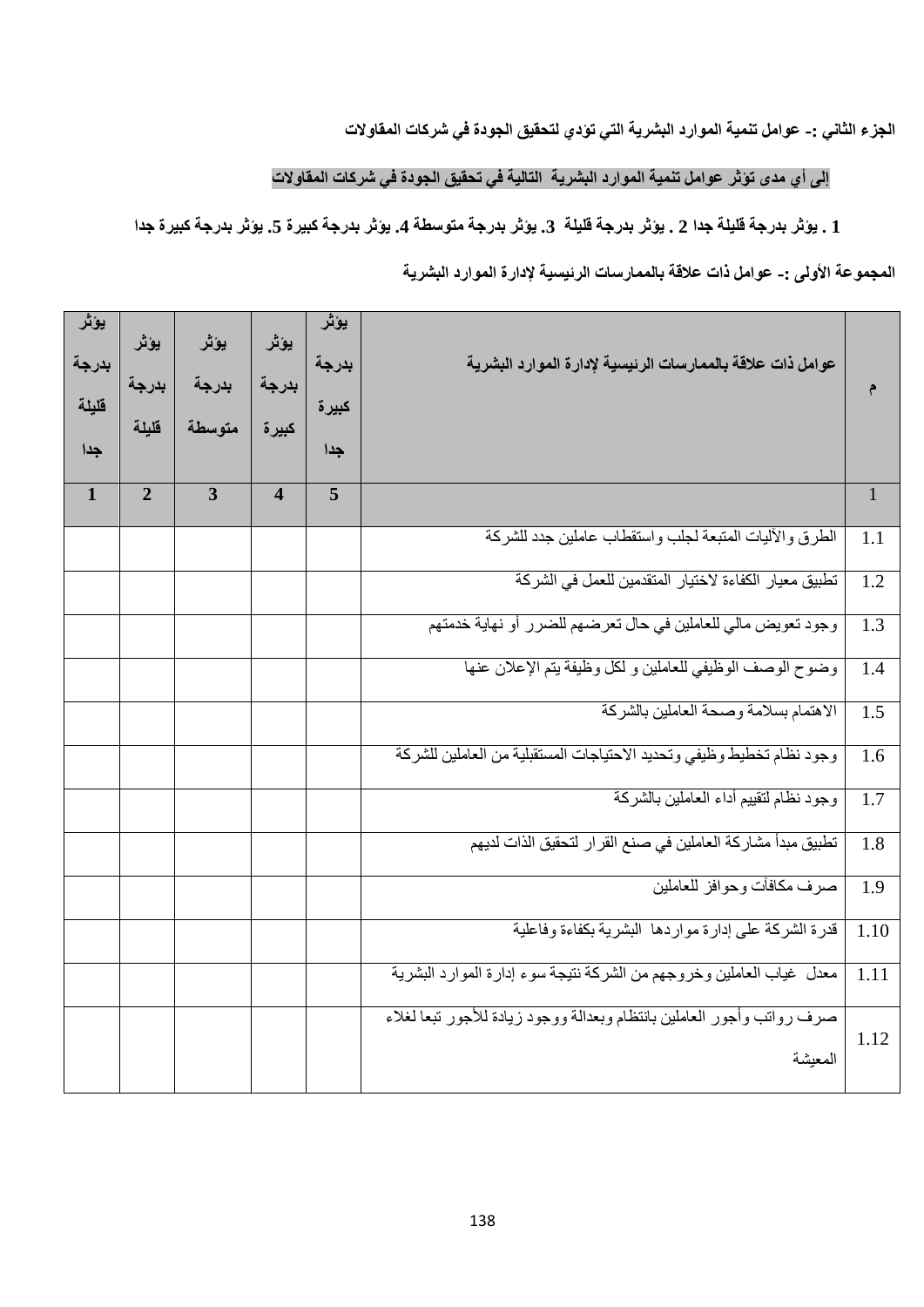المجموعة الثانية :- عوامل مرتبطة بالتدريب

| يؤثر<br>بدرجة<br>قليلة<br>جدا | يؤثر<br>بدرجة<br>قليلة | يؤثر<br>بدرجة<br>متوسطة | يؤثر<br>بدرجة<br>كبيرة  | يؤثر<br>بدرجة<br>كبيرة<br>جدا | عوامل مرتبطة بالتدريب                                                                                         |                |
|-------------------------------|------------------------|-------------------------|-------------------------|-------------------------------|---------------------------------------------------------------------------------------------------------------|----------------|
| $\mathbf{1}$                  | $\overline{2}$         | $\overline{3}$          | $\overline{\mathbf{4}}$ | 5                             |                                                                                                               | $\overline{2}$ |
|                               |                        |                         |                         |                               | وجود تحفيز العاملين للالتزام ببرامج التدريب                                                                   | 2.1            |
|                               |                        |                         |                         |                               | وجود تدريب خاص بالسلامة الشخصية والصحية في مواقع العمل لدى العاملين                                           | 2.2            |
|                               |                        |                         |                         |                               | تدريب العاملين على استخدام التكنولوجيا المستخدمة في صناعة الإنشاءات والتكيف معها                              | 2.3            |
|                               |                        |                         |                         |                               | رفع الشركة لمستوى الوعى لدى العاملين بأهمية التدريب ونشر ثقافة التدريب                                        | 2.4            |
|                               |                        |                         |                         |                               | توسيع دائرة التدريب في الشركة لتشمل كافة العاملين                                                             | 2.5            |
|                               |                        |                         |                         |                               | دعم الإدارة العليا في الشركة لبرامج التدريب                                                                   | 2.6            |
|                               |                        |                         |                         |                               | تأثير ات البيئة الخارجية  للشركة مثل ( السياسية ــ الأمنية ــ الثقافية) على بر امج التدريب                    | 2.7            |
|                               |                        |                         |                         |                               | مستوى وكفاءة العاملين للالتحاق والاستفادة من برامج التدريب                                                    | 2.8            |
|                               |                        |                         |                         |                               | تقطع العمل في الشركة وتأثيره على مستوى التدريب                                                                | 2.9            |
|                               |                        |                         |                         |                               | كفاءة المدربين والأسس والمعايير التي يتم بناء عليها اختيار جهة التدريب                                        | 2.10           |
|                               |                        |                         |                         |                               | تدريب العاملين على المهارات الشخصية المطلوبة للعمل مثل تنسيق العمل و التواصل مع<br>الاخرين والتوثيق والأر شفة | 2.11           |
|                               |                        |                         |                         |                               | وجود تدريب خاص للاستخدام الأمن للألات والمعدات وإجراء صيانة دورية لها                                         | 2.12           |
|                               |                        |                         |                         |                               | استخدام الشركة لطريقة التدريب في المواقع لزيادة الخبرة العملية لدى العاملين                                   | 2.13           |
|                               |                        |                         |                         |                               | عقد دورات ندريبية لتنمية القدرات العلمية والمعرفية والمهارات لدى العاملين                                     | 2.14           |
|                               |                        |                         |                         |                               | تطبيق الشركة لتقنية التدريب عن بعد لزيادة كفاءة العاملين                                                      | 2.15           |
|                               |                        |                         |                         |                               | تدوير العاملين داخل الشركة لتطوير المهارات لديهم                                                              | 2.16           |
|                               |                        |                         |                         |                               | تنفيذ مؤتمرات وورش عمل للعاملين بالشركة                                                                       | 2.17           |
|                               |                        |                         |                         |                               | تبادل الخبر ات مع الشركات المحلية أو الأجنبية                                                                 | 2.18           |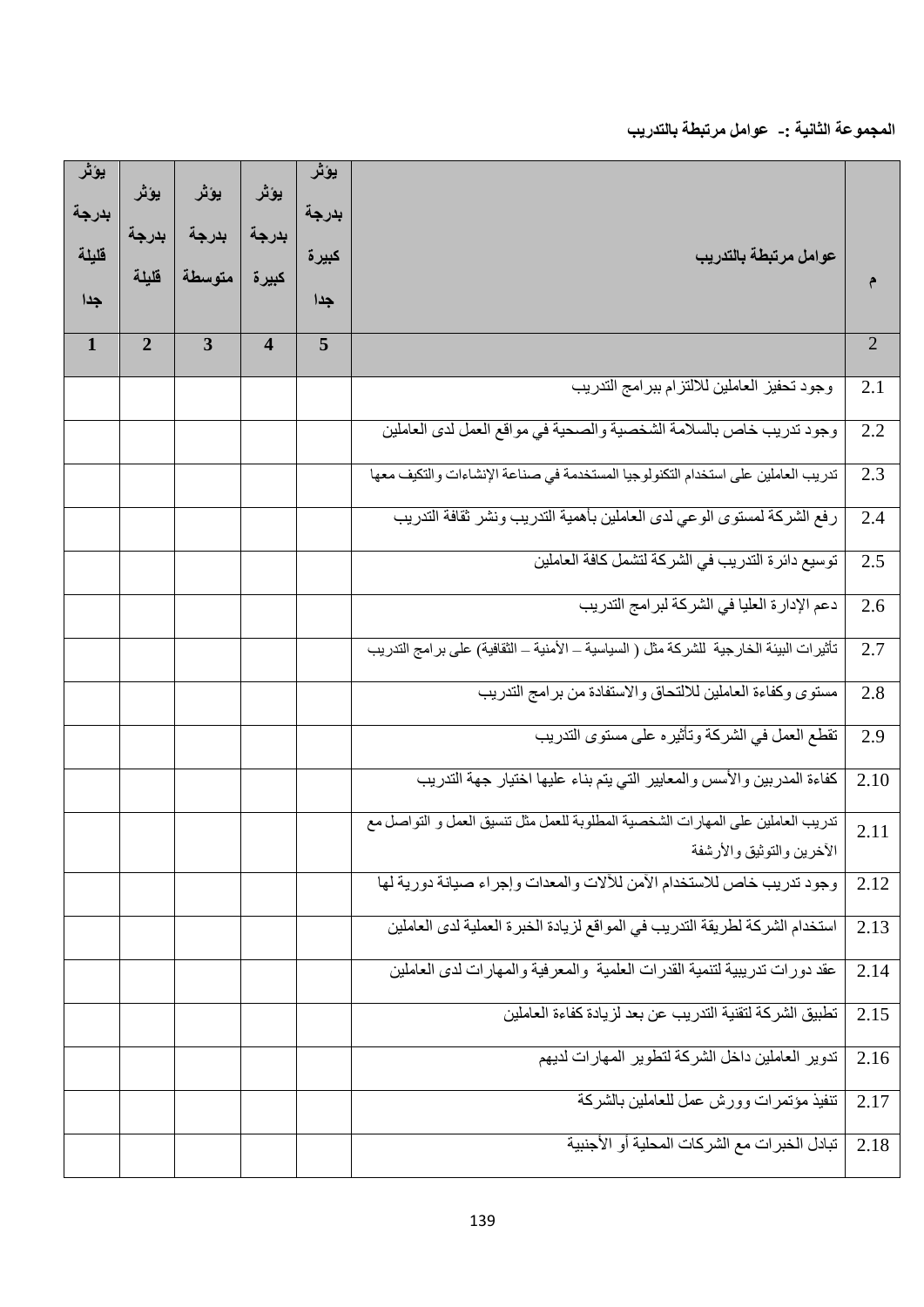المجموعة الثالثة :- عوامل ناتجة عن برامج التدريب

| يؤثر<br>بدرجة<br>قليلة | يؤثر<br>بدرجة<br>متوسطة | يؤثر<br>بدرجة<br>كبيرة  | يؤثر<br>بدرجة<br>كبيرة<br>جدا | عوامل ناتجة عن برامج التدريب                                              | م                                                                                                                   |
|------------------------|-------------------------|-------------------------|-------------------------------|---------------------------------------------------------------------------|---------------------------------------------------------------------------------------------------------------------|
| $\overline{2}$         | 3                       | $\overline{\mathbf{4}}$ | $\overline{5}$                |                                                                           | $\mathbf{3}$                                                                                                        |
|                        |                         |                         |                               |                                                                           | 3.1                                                                                                                 |
|                        |                         |                         |                               | تحسين الوضع المالي للشركة وتقليل تكاليف التنفيذ نتيجة تطبيق برامج تدريبية | 3.2                                                                                                                 |
|                        |                         |                         |                               | رفع معنوية العاملين وتقليل القلق والإحباط لديهم                           | 3.3                                                                                                                 |
|                        |                         |                         |                               | زيادة تكيف العاملين مع التكنولوجيا الجديدة بعد تطبيق برامج تدريبية        | 3.4                                                                                                                 |
|                        |                         |                         |                               | تقليل خروج العاملين من الشركة بعد تطبيق برامج تدريبية                     | 3.5                                                                                                                 |
|                        |                         |                         |                               | زيادة كفاءة وفاعلية العاملين                                              | $\overline{3.6}$                                                                                                    |
|                        |                         |                         |                               | زيادة انتماء العاملين للشركة                                              | 3.7                                                                                                                 |
|                        |                         |                         |                               |                                                                           | 3.8                                                                                                                 |
|                        |                         |                         |                               | نقليل حوادث العمل في مواقع العمل                                          | 3.9                                                                                                                 |
|                        |                         |                         |                               |                                                                           | زيادة الرضا الوظيفي لدى العاملين بسبب وجود برامج تدريبية<br>زيادة ثقة العاملين بالقدرة على القيام بالأعمال المطلوبة |

المجموعة الرابعة :- عوامل مرتبطة بتغيرات سوق العمل ( مواد/ معدات وآلات / عمالة )

| يؤثر<br>بدرجة<br>قليلة<br>جدا | يؤثر<br>بدرجة<br>قليلة | يؤثر<br>بدرجة<br>متوسطة | يؤثر<br>بدرجة<br>كبيرة | يؤثر<br>بدر جه<br>كبيرة<br>جدا | عوامل مرتبطة بتغيرات سوق العمل ( مواد / معدات وآلات/ عمالة )                                                   |     |
|-------------------------------|------------------------|-------------------------|------------------------|--------------------------------|----------------------------------------------------------------------------------------------------------------|-----|
| 1                             | 2                      | 3                       | 4                      | 5                              |                                                                                                                |     |
|                               |                        |                         |                        |                                | متابعة الشركة للنغير في المواد والمعدات والألات الجديدة التي يتم طرحها في السوق                                | 4.1 |
|                               |                        |                         |                        |                                | متابعة الشركة للمتغيرات الخارجية والداخلية في سوق العمالة                                                      | 4.2 |
|                               |                        |                         |                        |                                | متابعة الشركة لتغير المهارات المطلوبة للصناعة ومدى توفر العمالة الماهرة المطلوبة لهذا<br>التغير من خارج الشركة | 4.3 |
|                               |                        |                         |                        |                                | التوريد غير الملائم للمواد المستخدمة وقطع الغيار اللازمة وعدم توافقها مع العمالة الموجودة                      | 4.4 |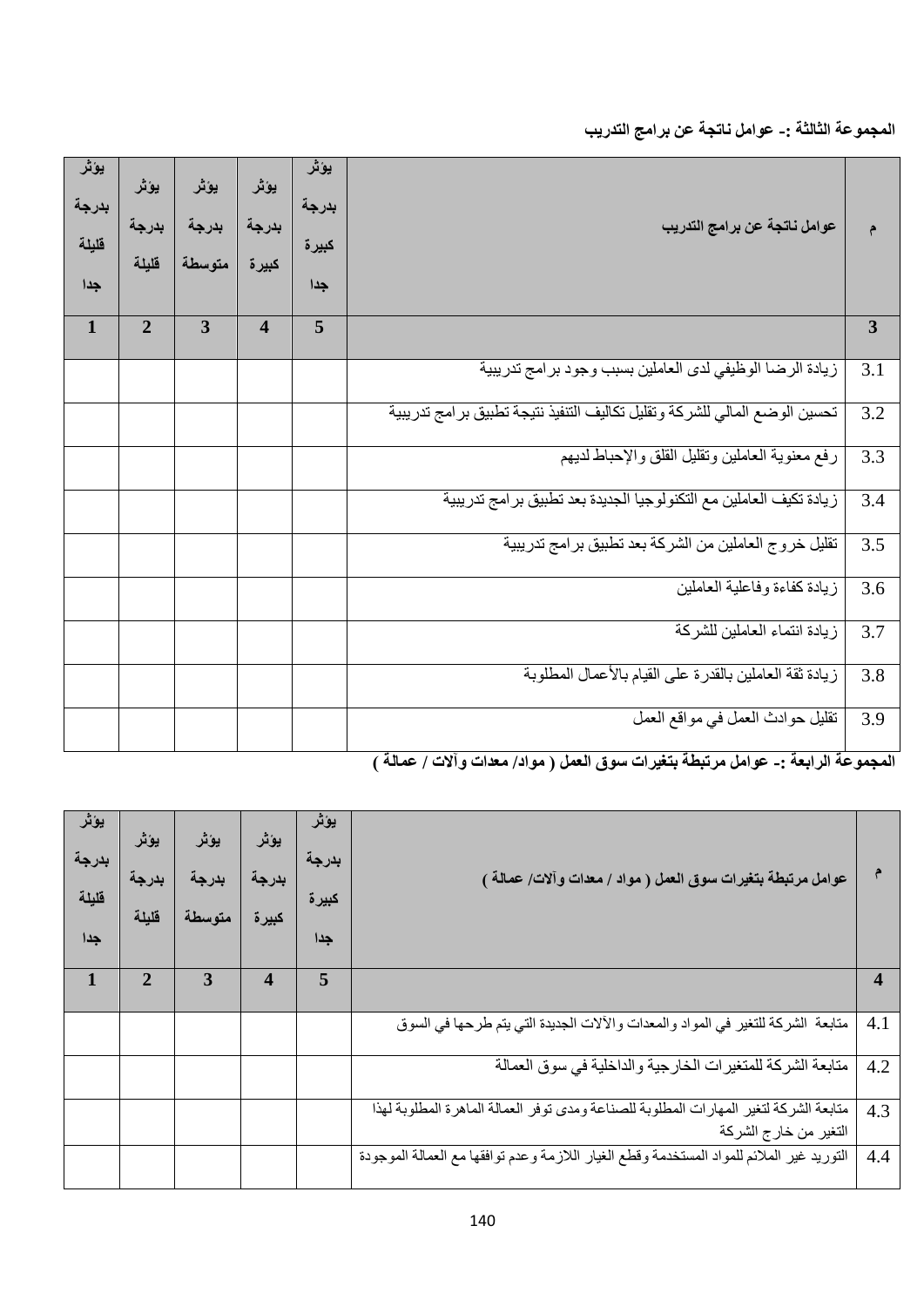## ا<mark>لمجم</mark>وعة الخامسة :- عوامل مرتبطة بجهة تقييم العاملين

| يؤثر<br>بدرجة<br>فليلة<br>جدا | يؤثر<br>بدرجة<br>فليلة | يؤثر<br>بدرجة<br>متوسطة | يؤثر<br>بدرجة<br>كبيرة  | يؤثر<br>بدرجة<br>كبيرة<br>جدا | عوامل مرتبطة بجهة تقييم العاملين                     |     |
|-------------------------------|------------------------|-------------------------|-------------------------|-------------------------------|------------------------------------------------------|-----|
| $\mathbf{1}$                  | $\overline{2}$         | 3                       | $\overline{\mathbf{4}}$ | 5                             |                                                      | 5   |
|                               |                        |                         |                         |                               | إتباع نظام تقييم المدراء للعاملين في الشركة          | 5.1 |
|                               |                        |                         |                         |                               | إتباع تقييم العاملين لزملائهم من نفس المستوى الوظيفي | 5.2 |
|                               |                        |                         |                         |                               | إتباع نظام تقييم العاملين بالشركة لمد رائهم          | 5.3 |
|                               |                        |                         |                         |                               | إتباع نظام تقييم العامل لذاته بالشركة                | 5.4 |
|                               |                        |                         |                         |                               | إنباع نظام تقييم فريق العمل للعامل بالشركة           | 5.5 |
|                               |                        |                         |                         |                               | إتباع نظام تقييم الزبون للشركة                       | 5.6 |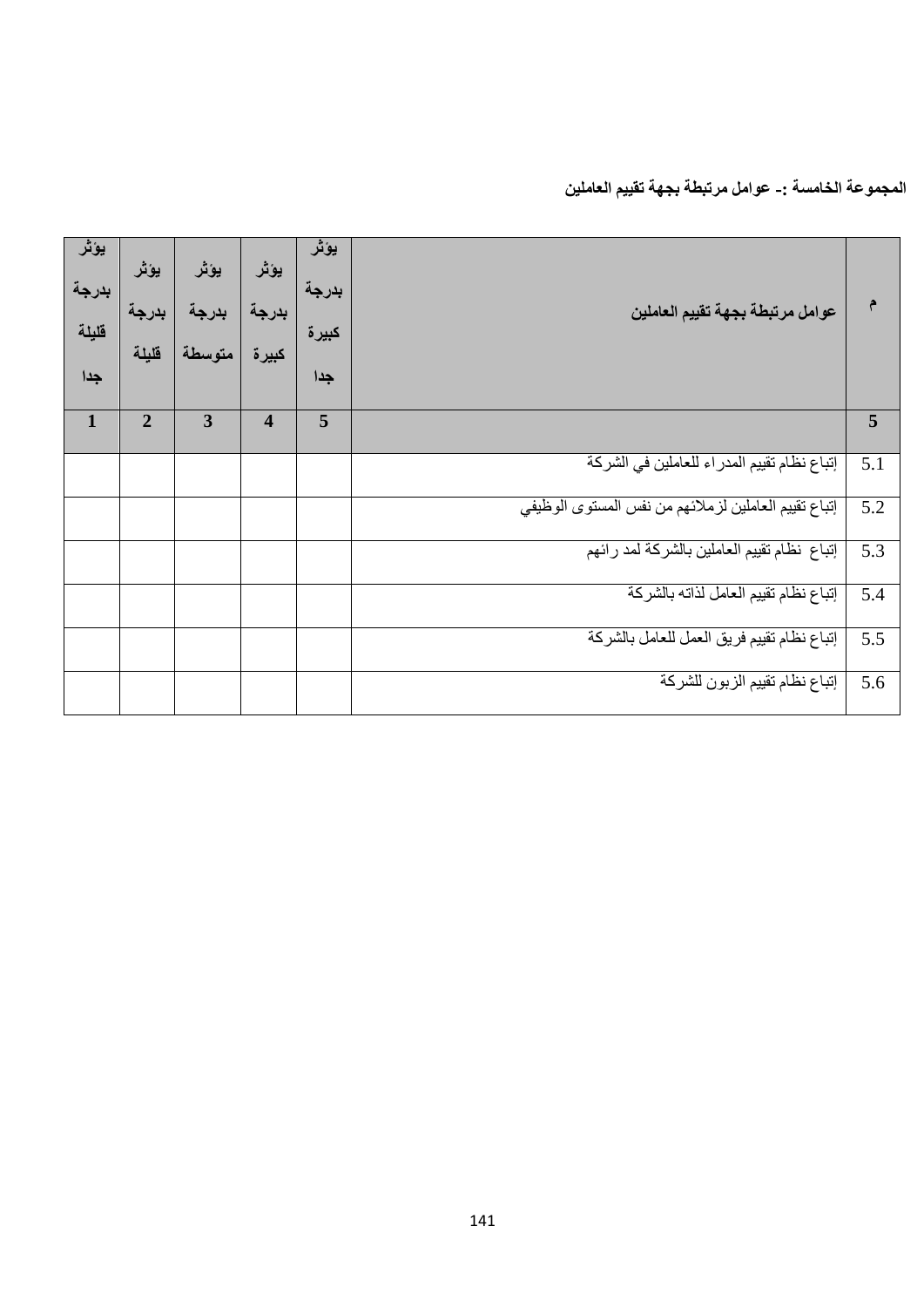## المجموعة السادسة<del>:</del>- عوامل أخرى

| يؤثر<br>بدرجة<br>قليلة<br>جدا | يؤثر<br>بدرجة<br>قليلة | يؤثر<br>بدرجة<br>متوسطة | يؤثر<br>بدرجة<br>كبيرة  | يؤثر<br>بدرجة<br>كبيرة<br>جدا | عوامل أخرى                                                                                                                         |      |
|-------------------------------|------------------------|-------------------------|-------------------------|-------------------------------|------------------------------------------------------------------------------------------------------------------------------------|------|
| $\mathbf{1}$                  | $\overline{2}$         | $\overline{3}$          | $\overline{\mathbf{4}}$ | 5                             |                                                                                                                                    | 6    |
|                               |                        |                         |                         |                               | نوع النعاقد مع العاملين من حيث دائم أو مؤقت                                                                                        | 6.1  |
|                               |                        |                         |                         |                               | وجود رقابة من الشركة على العاملين للالتزام بأخلاقيات العمل والمهنة                                                                 | 6.2  |
|                               |                        |                         |                         |                               | قيام الشركة بنشر ثقافة التعاون بين العاملين خلال العمل                                                                             | 6.3  |
|                               |                        |                         |                         |                               | قوانين وتشريعات العمل في الدولة ووجود رقابة على جودة عمل الشركات                                                                   | 6.4  |
|                               |                        |                         |                         |                               | اهتمام الشركة بالخصائص الفردية المطلوبة لكل مهنة مثل ( السرعة- الجنس-<br>المستوى التعليمي- العمر) وملائمتها مع طبيعة العمل والمهنة | 6.5  |
|                               |                        |                         |                         |                               | التغير الديمغرافي للقوى العاملة في صناعة الإنشاءات                                                                                 | 6.6  |
|                               |                        |                         |                         |                               | تحسين الشركة لظروف وبيئة العمل العامة للعاملين وتوفير الاحتياجات اللازمة<br>من وسائل و خدمات                                       | 6.7  |
|                               |                        |                         |                         |                               | وجود صلاحيات للعاملين تمكنهم من اتخاذ القرارات                                                                                     | 6.8  |
|                               |                        |                         |                         |                               | العلاقة بين الإدارة العليا في الشركة والعاملين في المستويات الدنيا في الشركة                                                       | 6.9  |
|                               |                        |                         |                         |                               | العوامل الثقافية والسياسية والدينية في الشركة                                                                                      | 6.10 |
|                               |                        |                         |                         |                               | احترام الشركة للحياة الشخصية للعاملين وتفهم الظروف والمشاكل الخاصة بهم                                                             | 6.11 |
|                               |                        |                         |                         |                               | طبيعة العلاقة بين العاملين في الشركة                                                                                               | 6.12 |
|                               |                        |                         |                         |                               | طبيعة العلاقة بين الشركة والأطراف الأخرى مثل الاستشاري والمالك                                                                     | 6.13 |
|                               |                        |                         |                         |                               | إتباع نظام تقييم الزبون للشركة                                                                                                     | 6.14 |